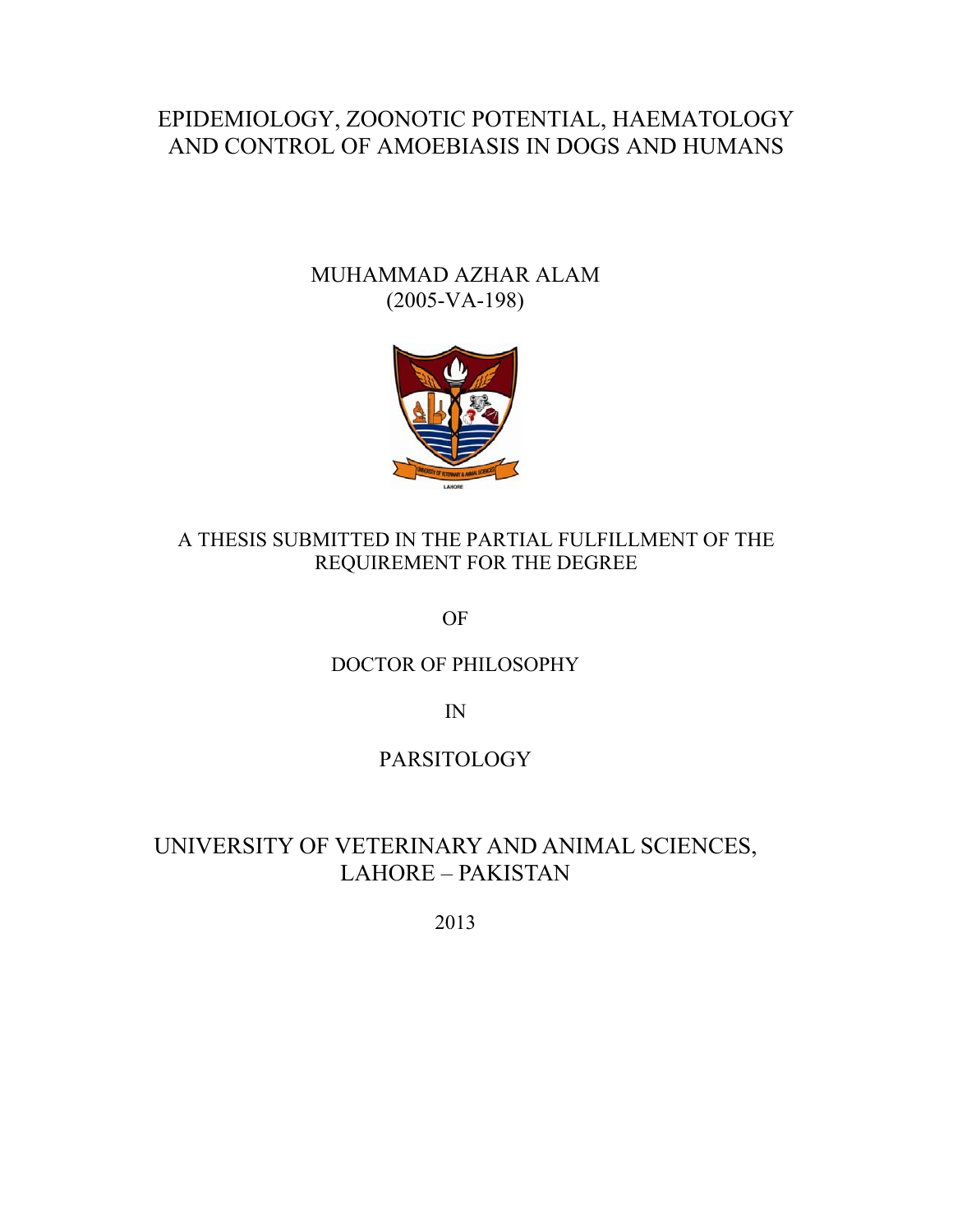

*IN THE NAME OF ALLAH, THE MERCIFUL, THE COMPASSIONATE*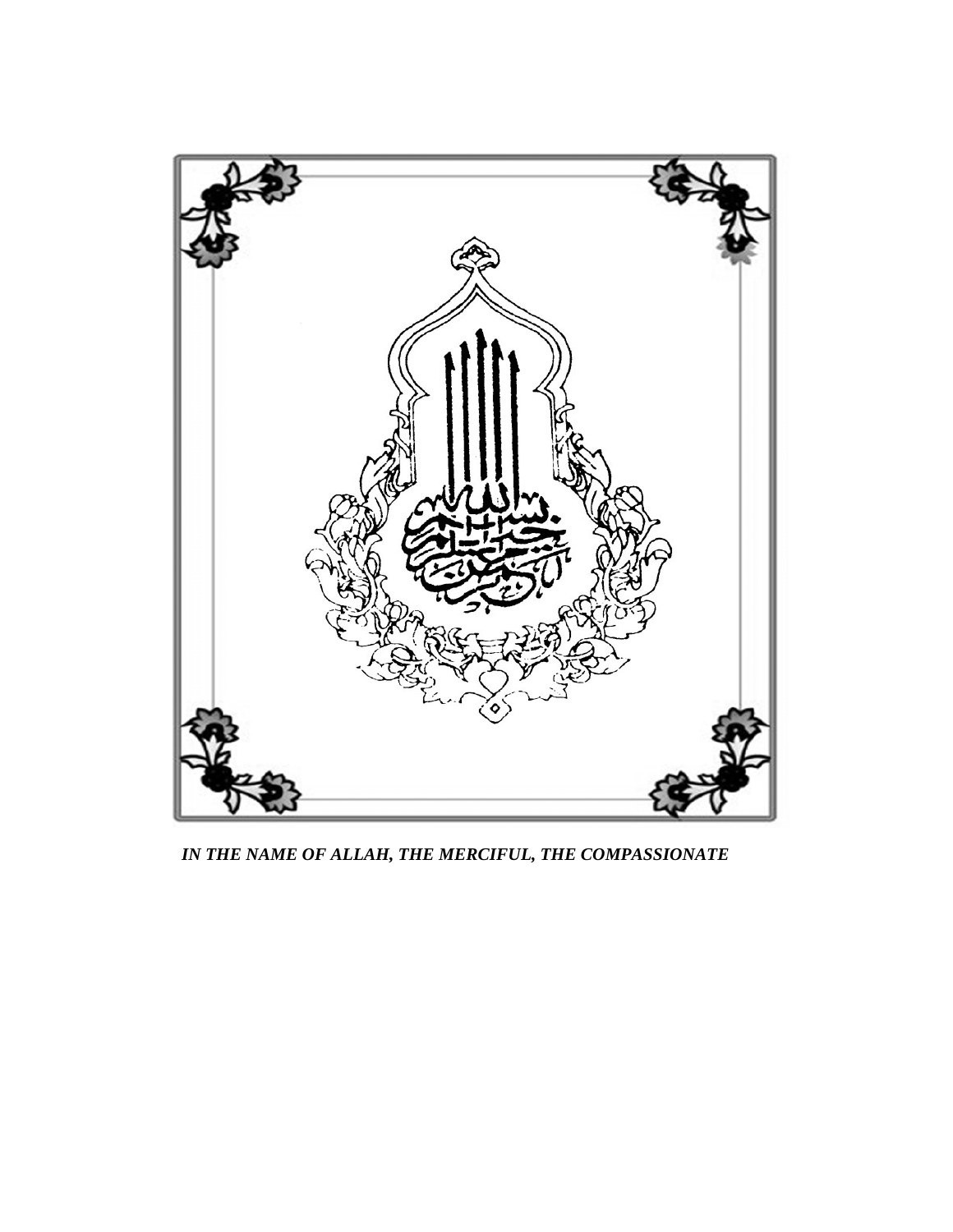# DEDICATIONS

I dedicate this humble effort to

My Father,

Mother,

Brother, Sisters,

Dearest Api,

and

**Teachers** 

Who inspired and encouraged

me to higher ideals of life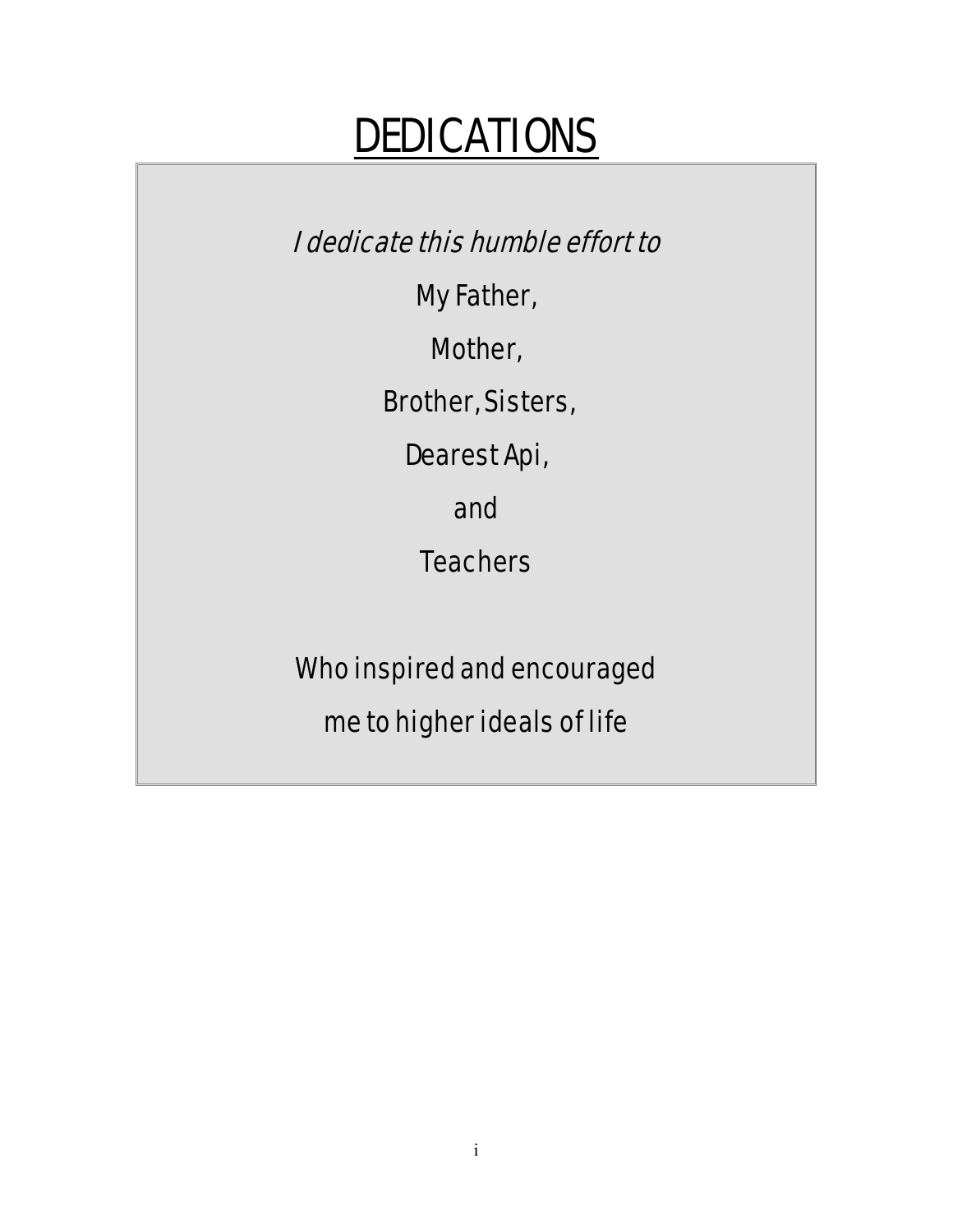# ACKNOWLEDGEMENTS

*I am thankful to Almighty ALLAH, who enabled me to contribute some material to the existing knowledge in the field of Parasitology and made everything possible for me to complete my Ph. D Degree.* 

*I have the honor to express my deep sense of gratitude and indebtedness to everaffectionate Prof. Dr. Azhar Maqbool, Supervisor for his valuable guidance, consistent encouragement and friendly attitude during the course of this study and in the writing of this manuscript. I also thankful to Prof. Dr. Shakila Zaman for valuable guidance. I am grateful to Prof. Dr. Muhammad Sarwar Khan, for his proficient counseling and valuable suggestions.* 

*I feel a momentous pleasure in transcribing my whole hearted Thanks to Dr. Muhammad Lateef who shared their knowledge and expertise and acted as a pillar of support, in conducting research and preparation of this manuscript.* 

*I extend my thank to Prof. Dr.Talat Naseer Pasha, Vice Chancellor, University of Veterinary and Animal Sciences, Lahore, whose learned guidance and patronage inspired me to conduct this study.* 

 *I express my sincere thanks to Dr. Muhammad Mudasser Nazir,Assistant Professor in the Department of Pathobiology, Faculty of Veterinary Sciences, Bahauddin Zakariya University, Multan, for his continuous support, valuable suggestions, encouragement and pleasant association and help in different forms and always ready to help.* 

*I would like to pay special thank to my parents, my brothers and sisters for their patience, co-operation, and sacrifice during this study. I would like to thank my friends, colleagues, teachers, particularly, Dr. Khalid Saeed and Dr. Kamran Ashraf, Associate Professor, for their encouragement and goodwill.* 

*I am also thankful to all Laboratory staff of Parasitology Department, for their dedicated help and full cooperation during the course of the study.* 

#### *(MUHAMMAD AZHAR ALAM)*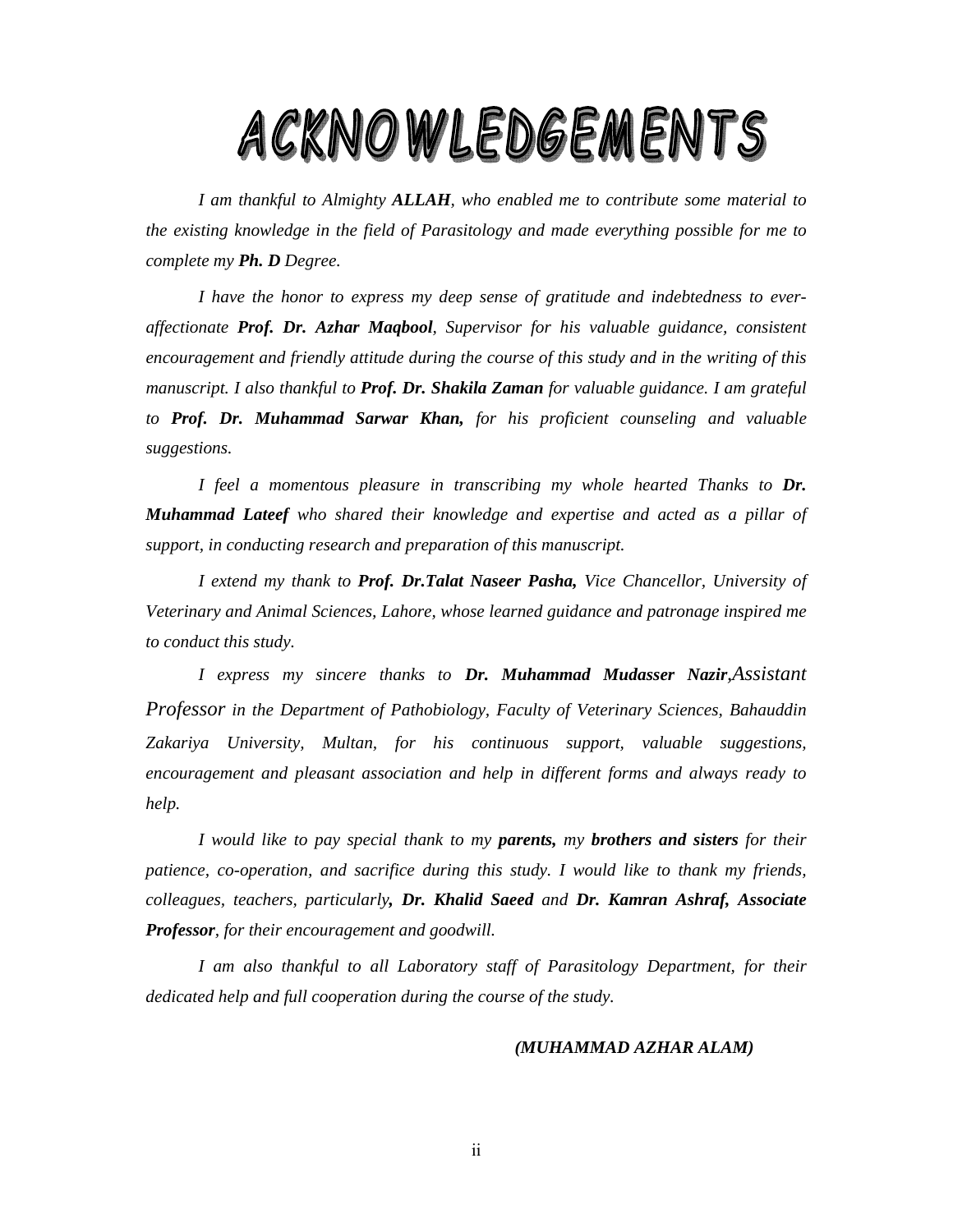# **TABLE OF CONTENTS**

|     | Dedication        |
|-----|-------------------|
| 11  | Acknowledgements  |
| 111 | Table of Contents |
| 1 V | List of Tables    |

| S. NO. | <b>CHAPTERS</b>              | PAGE NO. |
|--------|------------------------------|----------|
| 1.     | Introduction                 | 1        |
| 2.     | <b>Review of Literature</b>  | 3        |
| 3.     | <b>Materials and Methods</b> | 18       |
| 4.     | Results                      | 25       |
| 5.     | Discussion                   | 51       |
| 6.     | Summary                      | 61       |
| 7.     | Literature Cited             | 64       |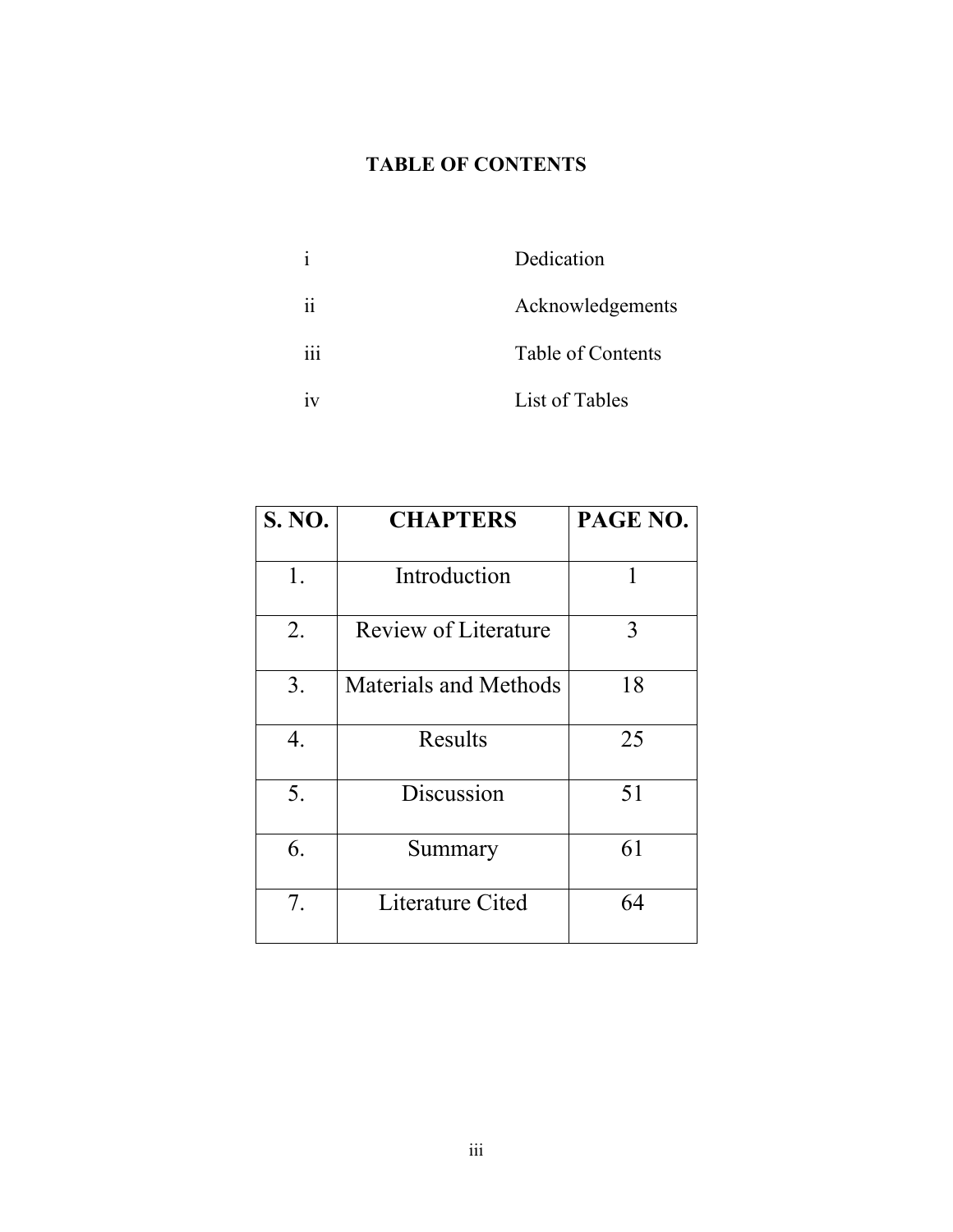# **LIST OF TABLES**

| <b>TABLE</b><br>NO. | <b>TITLE</b>                                                                                           | <b>PAGE</b><br>NO. |  |  |  |  |
|---------------------|--------------------------------------------------------------------------------------------------------|--------------------|--|--|--|--|
| 3.1                 | Grouping of dog according to drug used and mode of treatment                                           |                    |  |  |  |  |
| 4.1                 | Month-wise prevalence of <i>Entamoeba histolytica</i> in dogs by triple faecal<br>test and ELISA       | 26                 |  |  |  |  |
| 4.2                 | Season-wise prevalence of <i>Entamoeba histolytica</i> in dogs by triple<br>faecal test and ELISA      | 27                 |  |  |  |  |
| 4.3                 | Age-wise prevalence of <i>Entamoeba histolytica</i> in dogs by triple faecal<br>test and ELISA         | 27                 |  |  |  |  |
| 4.4                 | Sex-wise prevalence of <i>Entamoeba histolytica</i> in dogs by triple faecal<br>test and ELISA         | 29                 |  |  |  |  |
| 4.5                 | Month-wise prevalence of <i>Entamoeba histolytica</i> in dog owners by<br>triple faecal test and ELISA | 32                 |  |  |  |  |
| 4.6                 | Season-wise prevalence of Entamoeba histolytica in dog owners by<br>triple faecal test and ELISA       | 33                 |  |  |  |  |
| 4.7                 | Age-wise prevalence of <i>Entamoeba histolytica</i> in dog owners by triple<br>faecal test and ELISA   | 33                 |  |  |  |  |
| 4.8                 | Sex-wise prevalence of <i>Entamoeba histolytica</i> in dog owners by triple<br>faecal test and ELISA   | 34                 |  |  |  |  |
| 4.9                 | Month-wise prevalence of <i>Entamoeba histolytica</i> in sewerage and tap<br>water                     | 36                 |  |  |  |  |
| 4.10                | Season-wise prevalence of <i>Entamoeba histolytica</i> in sewerage and tap<br>water                    | 37                 |  |  |  |  |
| 4.11                | Month-wise prevalence of <i>Entamoeba histolytica</i> in soil samples                                  | 39                 |  |  |  |  |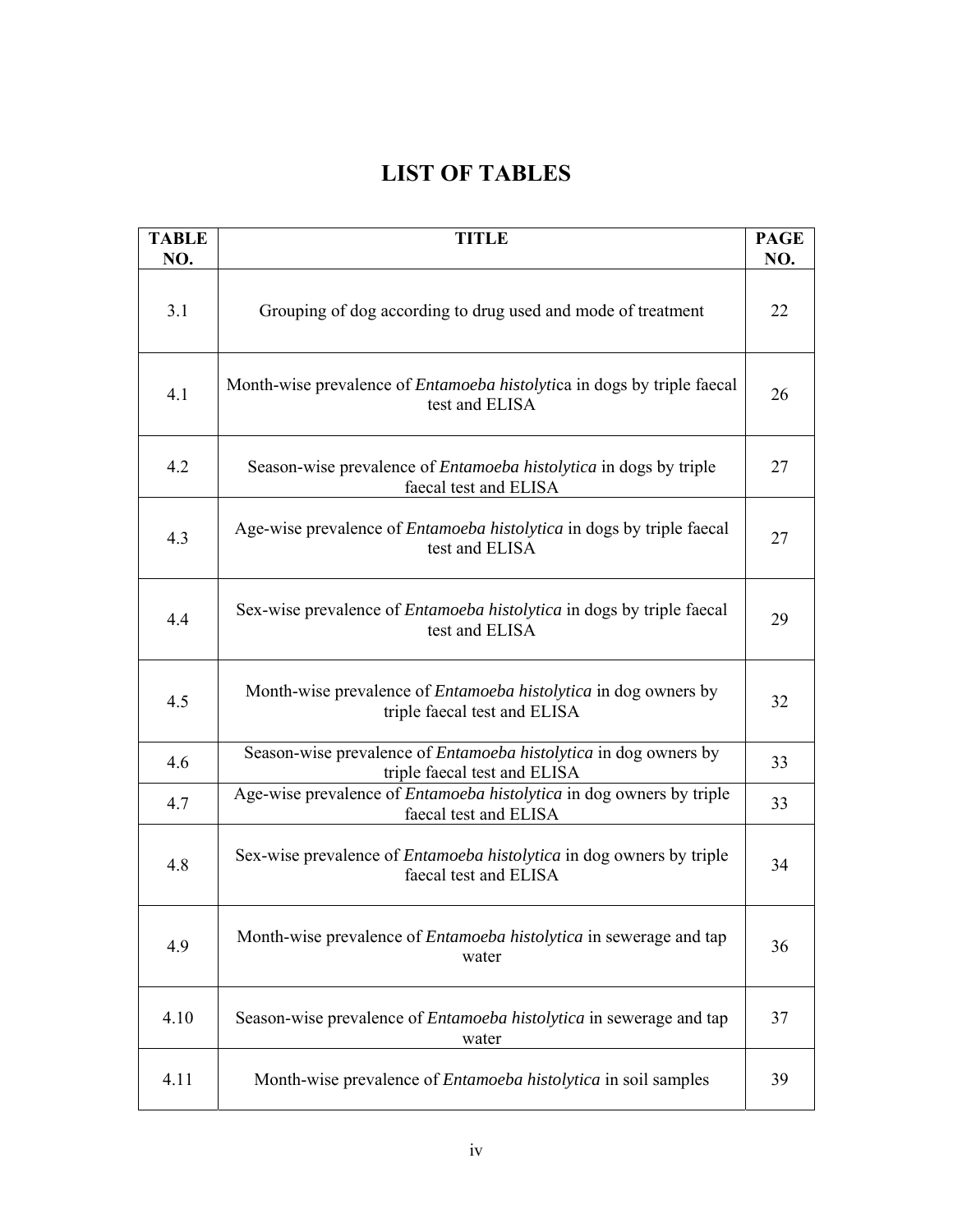| 4.12 | Season-wise prevalence of <i>Entamoeba histolytica</i> in soil samples                                                                   | 39 |
|------|------------------------------------------------------------------------------------------------------------------------------------------|----|
| 4.13 | Effect of Nigella sativa against Entamoeba histolytica on different days<br>of treatment                                                 | 41 |
| 4.14 | Effect of Saussurea lappa against Entamoeba histolytica on different<br>days of treatment                                                | 41 |
| 4.15 | Effect of Allium cepa against Entamoeba histolytica on different days of<br>treatment                                                    | 43 |
| 4.16 | Blood profile of dogs before and after treatment with Nigella sativa and<br>Metronidazole <sup>®</sup>                                   | 45 |
| 4.17 | Blood profile of dogs before and after treatment with sauusureea lappa<br>and Metronidazole <sup>®</sup>                                 | 45 |
| 4.18 | Blood profile of dogs before and after treatment with Allium cepa and<br>Metronidazole®                                                  | 46 |
| 4.19 | Liver function test in dogs before and after treatment with Nigella sativa<br>and Metronidazole <sup>®</sup>                             | 46 |
| 4.20 | Liver function test in dogs before and after treatment with Saussurea<br>lappa and Metronidazole®                                        | 47 |
| 4.21 | Liver function test in dogs before and after treatment with Allium cepa<br>and Metronidazole <sup>®</sup>                                | 47 |
| 4.22 | Electrolytes in normal (A), <i>Entamoeba histolytica</i> positive (B) after<br>treatment with Nigella sativa (C) and Metronidazole®      | 48 |
| 4.23 | Electrolytes in normal (A), <i>Entamoeba histolytica</i> positive (B) and after<br>treatment with Saurrurea lappa (C) and Metronidazole® | 49 |
| 4.24 | Electrolytes in normal (A), <i>Entamoeba histolytica</i> positive (B) and after<br>treatment with Allium cepa (c) and Metronidazole®     | 50 |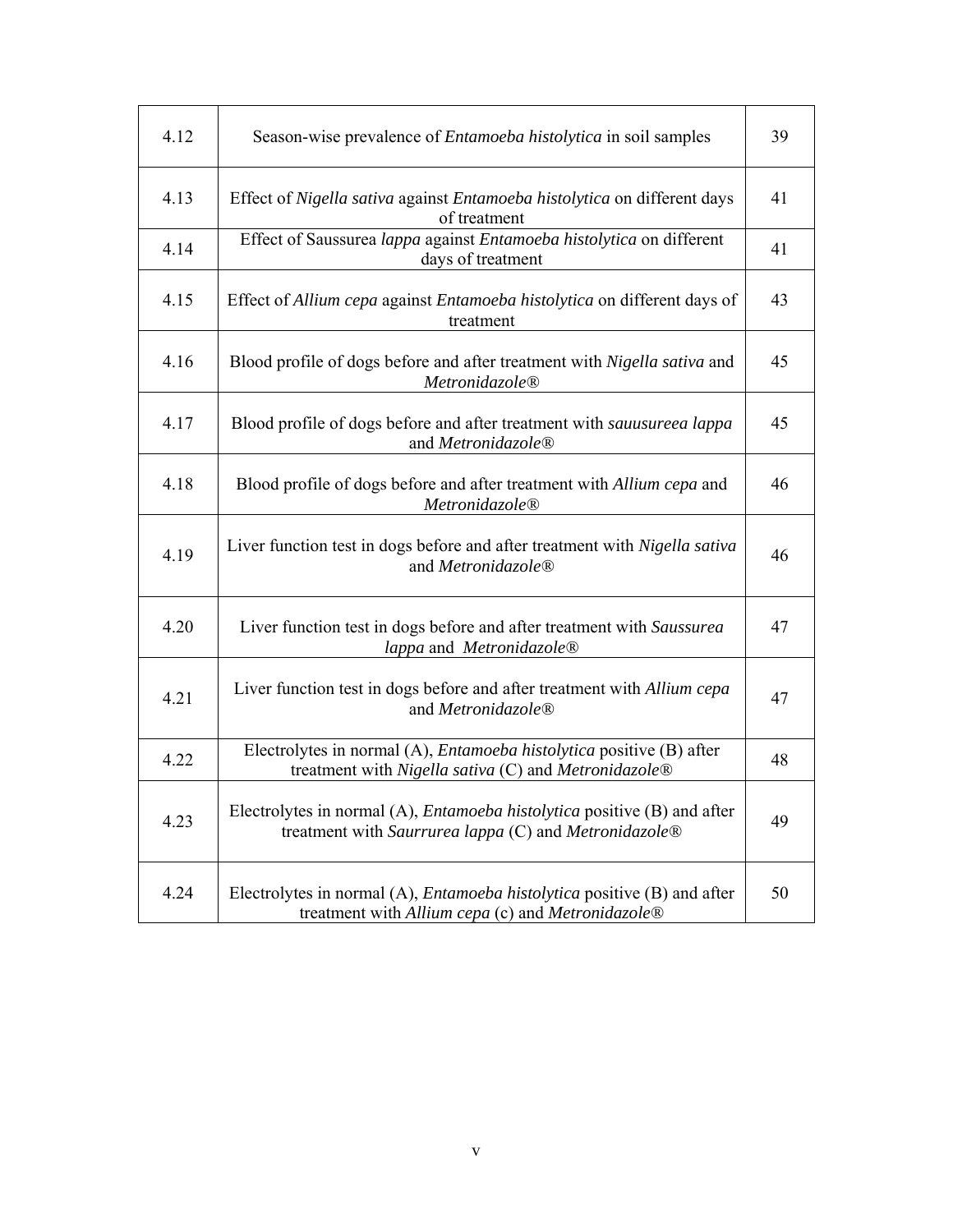#### **CHAPTER 1 INTRODUCTION**

*Entamoeba histolytica,* the causative agent of a protozoan disease called Amoebiasis, belongs to the genus *Entamoeba*. Discovered in 1875 by a Russian scientist named Losch, the disease is distributed worldwide, especially among humans and other primates (Suzuki et *al*., 2008). This protozoan mainly infects the large intestines. The pathogenesis of *Entamoeba histolytica* are not well understood, however, it is believed to involve competition with intestinal flora ii) target cell lysis by direct attachment iii) Release of toxins iv) phagocytic action of target cells (Devinder *et al.,*1996). Disease can occur from asymptomatic carrier state to severe symptomatic case, depending on the strain virulence of *Entamoeba histolytica,* host immunity as well as nutritional status and the presence of host intestinal pathogen (Stanley. 2001). Many cases are asymptomatic, however, in symptomatic cases; the signs include severe diarrhea along with blood, mucous, abdominal pain and sudden bowel evacuation. The organism can cause ulcerative and necrotizing colitis and hepatic abscess in man, captive, non-human primates, dogs and cats (Marguez *et al.,* 1991; Shinada*et al.,* 1992). About 50 million people are infected by *Entamoeba histolytica* with causality rates 40,000- 100,000 per year.

With the increase in trend to keep dogs as pet / guard animals, there is more contact tendency between dog and dog's owners. The protozoa, *Entamoba histolytica,* have a fecaloral life cycle comprising of infectious cysts (passed in the feces) and trophozoites (replicating and infecting the large intestine). Infection through the ingestion of cysts with contaminated food or water and the risk factors are similar to the diseases transmitted by fecal-oral route. Furthermore, the protozoan is common in those areas where socioeconomic conditions are very low with poorly adopted a hygienic strategy (Ravdin, 1995; Walsh, 1986). Together, this increases the chances of getting exposure to intestinal parasite of public health significance. The exposure may involve either direct contact or ingestion of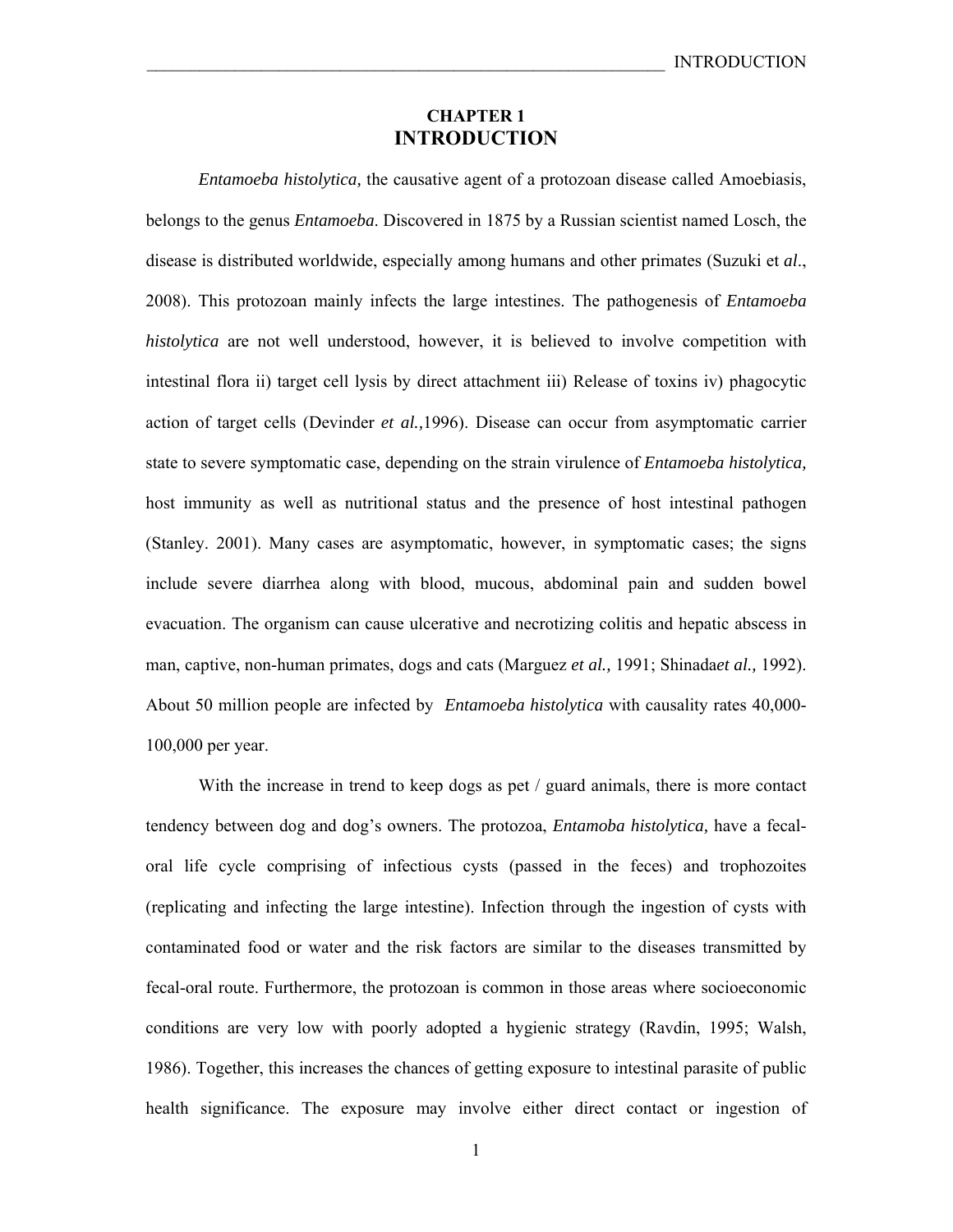contaminated food and water (Horenzini et al., 2007). Considerable prevalence also found in institutions like orphanages, prisons and mental hospitals due to problems like over-crowding and unhygienic conditions are prevailing.

Incidence of disease is increasing day by day in Pakistan. However, no work has been done so far on the epidemiology of this disease. Keeping in view the importance of disease in terms of public health significance and implications, the present study has been conducted to record the prevalence of *E. histolytica* infection in dogs and dog's owners. Various diagnostic techniques such as Triple fecal test and stool antigen ELIZA have been compared in their diagnostic efficiency. Furthermore, therapeutic trials have been analyzed by using various herbal and allopathic drugs. The proposed research has been done with the following aims:

- 1- To record the prevalence of amebiasis in human and dogs, according to month, season, age and sex
- 2- To determine the zoonotic potential of disease in the studied area
- 3- To evaluate the various diagnostic techniques used for the diagnosis of amoebiasis
- 4- To compare the efficacy of different herbal and allopathic drugs against amoebiasis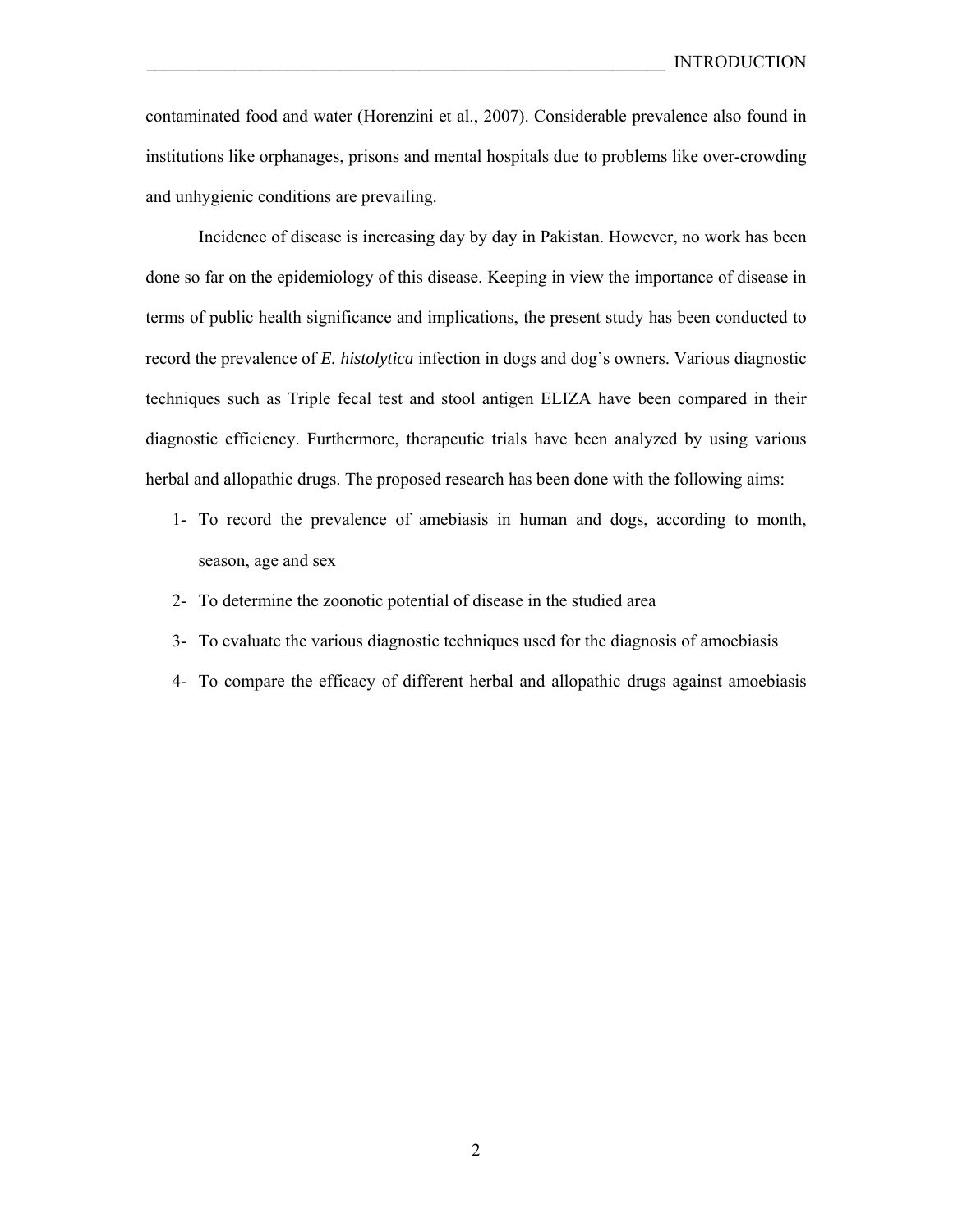#### **CHAPTER 2 REVIEW OF LITERATURE**

*Entamoeba histolytica* is a protozoan parasite that causes liver abscess and amebic dysentery in humans. The genus *Entamoeba* contains many species, from which six (*Entamoeba histolytica, Entamoeba coli, Entamoeba dispar, Entamoeba polecki, Entamoeba hartmanni, Entamoeba moshkovskii)* are mostly found in the intestinal lumen of human. *E. histolytica, Entamoeba moshkovskii* and *Entamoeba dispar* are morphologically identical, but are different genetically. *E. histolytica* is the only pathogenic species, while all other species are non-pathogenic. *E. histolytica* is considered as a leading cause of human mortality due to parasitic infection.

Amoebiasis caused by *E. histolytica* was first described by Hippocrates, who described it as a deadly disease characterized with fever and dysentery (460-377 B.C.). With the advancement of biological sciences tremendous knowledge has been achieved regarding its diagnosis, natural history and epidemiology. However, amoebiasis remains a permanent important health problem in tropical countries where hygiene and sanitary conditions are poor (Ximenez *et al.,* 2009). Clinical features of the amoebiasis range from asymptomatic colonization to amoebic diarrhea and dysentery that may lead to extra-intestinal invasive amoebiasis causing liver abscesses (Fotedar *et al.,* 2007). Current data of WHO shows that amoebiasis is the cause of approximately 100,000 deaths annually, second to malaria in mortality (Stanely 2003; Ravdin 2005; WHO 1997). *Entamoeba moshkovskii* has also been isolated from the individuals inhabiting in the endemic areas of amoebiasis (Ali *et al.,* 2003, Fotedar *et al.,* 2007, Khairnar *et al.,* 2007, Parija and Khairnar, 2005). The re-classification of three morphologically identical species has made complex the epidemiology of amoebiasis because they cannot be differentiated microscopically which is mostly used for the diagnosis in tropical countries due to limited resources. For the differentiation of these morphologically identical species highly sensitive and specific techniques like ELISA and PCR have been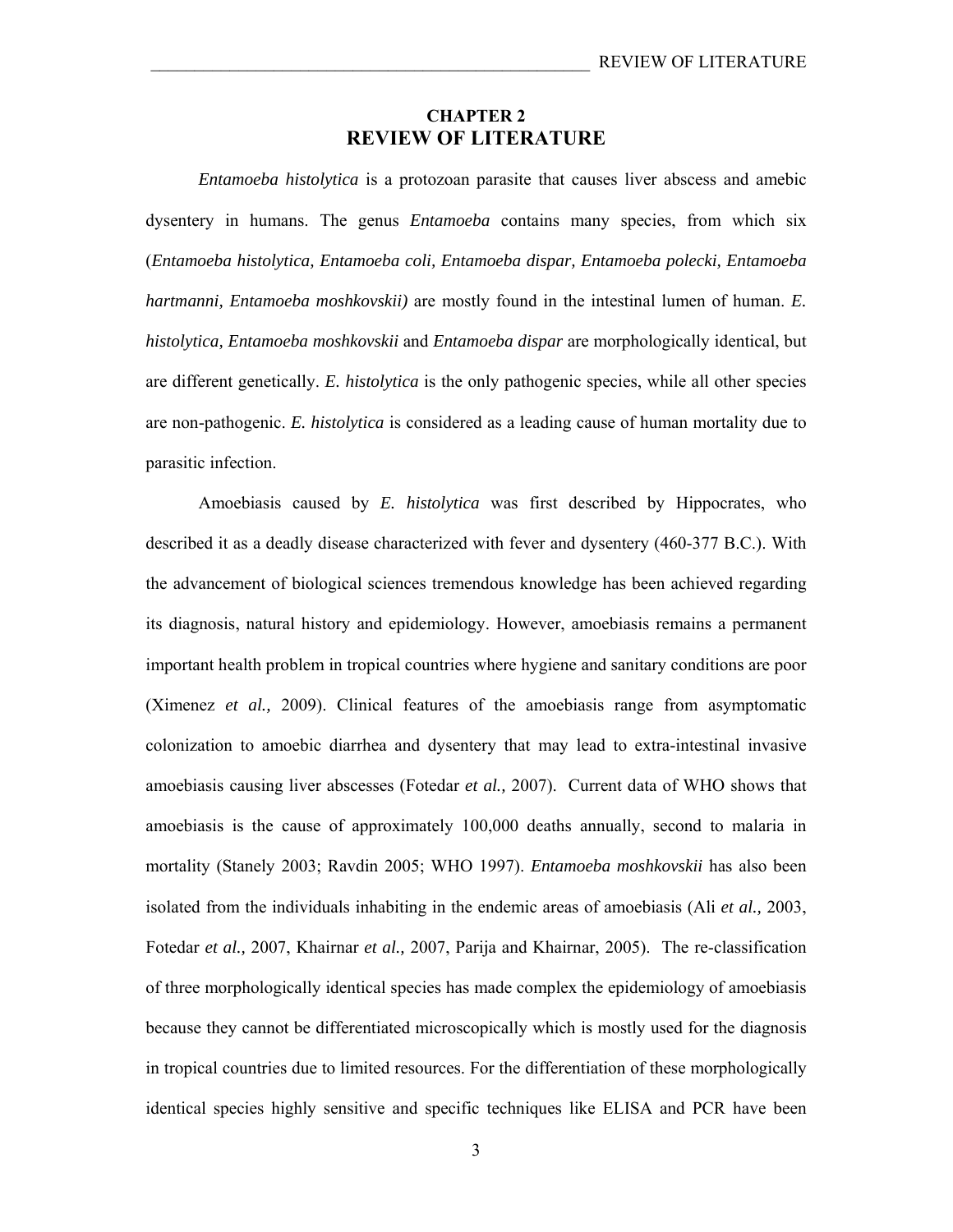used (Ackers, 2002). The mechanism and the exact prevalence and incidence of infection caused by *E. histolytica* are still unknown.

*E. histolytica* trophozoites reside in the lumen of the large intestine of human beings and use starches and mucosa secretions for their nutrition. *E. histolytica* also interacts metabolically with the host gut bacteria as well. Trophozoites starts tissue invasion by hydrolyzing mucosal cells and absorbs predigested food particles to meet their dietary provisions. Filopodia are the tiny cytoplasmic projections that are believed to play a role in pathogenicity. Other factors that may also influence the invasiveness of *E. histolytica* are the oxidation-reduction potential and pH of gut contents. Once the trophozoites invade the intestinal wall, they reach the sub mucosa and the underlying blood vessels. From the blood, trophozoites travel to different organs like liver, lungs and skin. The parasites at this stage are considered as dead-end organisms because they cannot encyst and leave the host and cause infection in other hosts. The normal formation of cysts takes place in the intestinal lumen and cysts are passed out to the environment through feces. These cysts are resistant to a variety of environmental physical factors. Trophozoites cannot survive outside the human body. The life cycle of *E. histolytica* comprises of two stages, infective cyst stage and multiplying trophozoite stage. Mature cysts are released from the large intestine of infected human in large numbers and these cysts can remain viable and infective in cool, moist environment for at least 12 days. In water these cysts can live up to 30 days. These cysts are killed at temperature below 5°C and above 40°C. Mature cysts residing in contaminated water are ingested and they are passed to the small intestine unharmed. In the small intestine, the pH is alkaline and these cysts give eight motile trophozoites by nuclear division. These motile trophozoites then settle in the large intestine where they multiply by binary fission and feed on host cells, bacteria and food particles.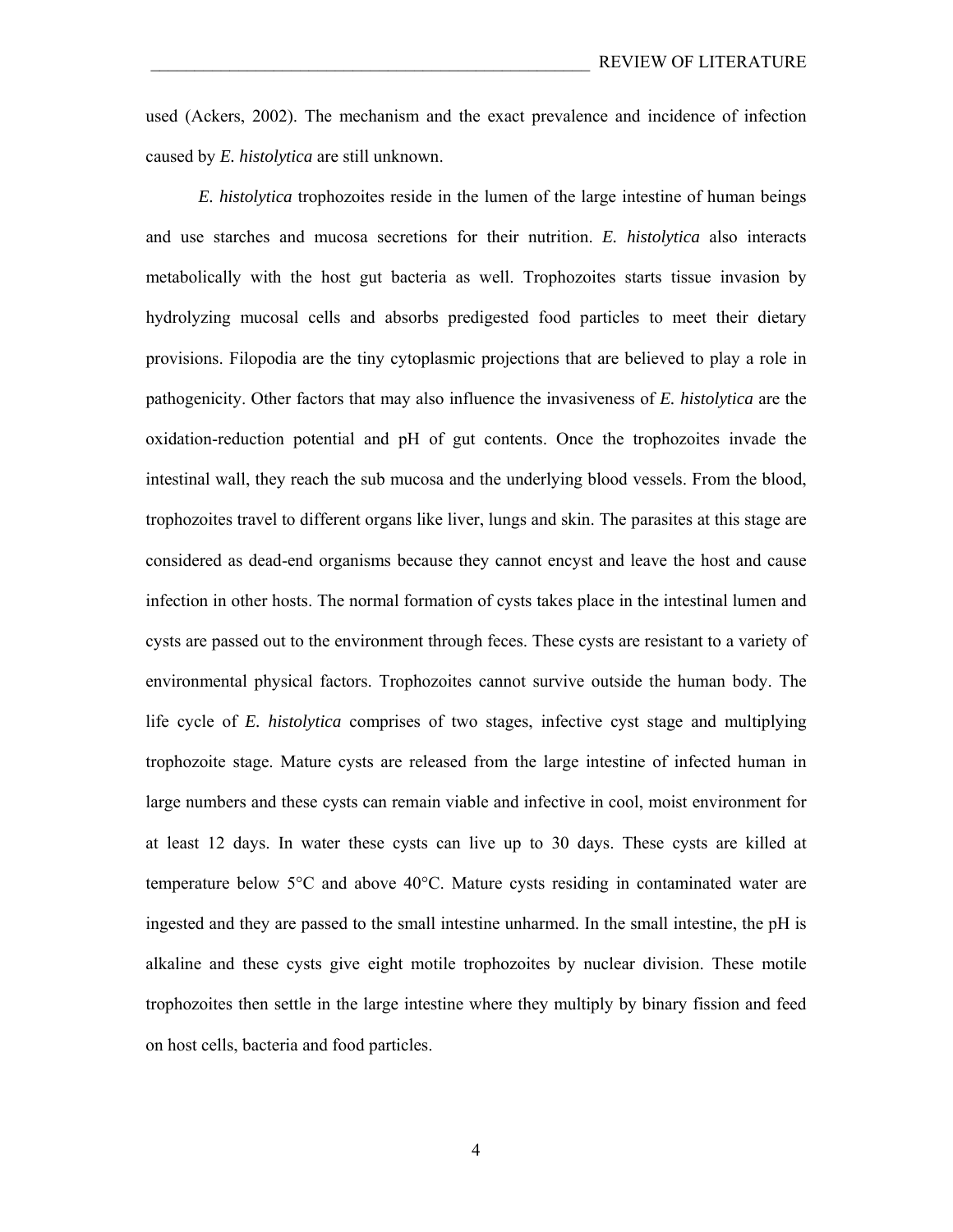According to some studies conducted in African countries, almost 6 to 75% of the total population is carriers of the parasite (Alonzo *et al.,* 1993, Molback *et al.,* 1994, Njoya *et al.,* 1999, Roche *et al.,* 1999). These studies were conducted using simple microscope and give a rough estimate of the distribution of the Entamoeba histolytica –like parasites in these populations. They cannot be used to estimate the epidemiology of clinical disease because it is not possible to microscopically differentiate *E. histolytica* from *E. dispar*. Prevalence studies, like these require confirmation by techniques that clearly differentiate pathogenic *E. histolytica* with nonpathogenic *E. dispar.* For example, in Mexico, the incidence rate of ameobiasis from 1995 to 2000 was reported between 1000 to 5000 cases/ 100,000 inhabitants annually, while the incident values from 2002 to 2006 were 1128.8 to 615.85 cases inhabitants annually. The most affected group of people in developing countries is those under 15 years of age, with a noticeable increase in children aged 5 to 9 years (Ximenz, 2009). In Aracaju, it is demonstrated that *E. histolytica* was found in 1% of cases, while *E. dispar* was found in 13% of the cases. In Ecuador, the reported infection rates of *E. histolytica* and *E. dispar* were 18.9% and 70.3% respectively by using isoenzyme analysis report (Gatti *et al.,* 2002). The prevalence rate of intestinal amoebiasis among hospitalized patients in the Indian subcontinent was found to be around 11.7% using simple microscopy. While using molecular biology tools such as PCR, *E. histolytica* was found to be 3.5% of those infected (Khairnar *et al.,* 2007). In Bangladesh, the prevalence of *E. histolytica,* using ELISA antigen detection kits was found to be 4.2% among the children living in the urban slum of Dhaka (Haque *et al.,* 2006). Different studies have been conducted in different parts of the world, but the most concerned region, i.e. Africa, remains unexplored, therefor the epidemiology of amebiasis remains uncertain especially in Africa.

*E. histolytica* causes intestinal and extraintestinal amoebiasis based on the site of infection. Though most infections do not harm the host (asymptomatic infections),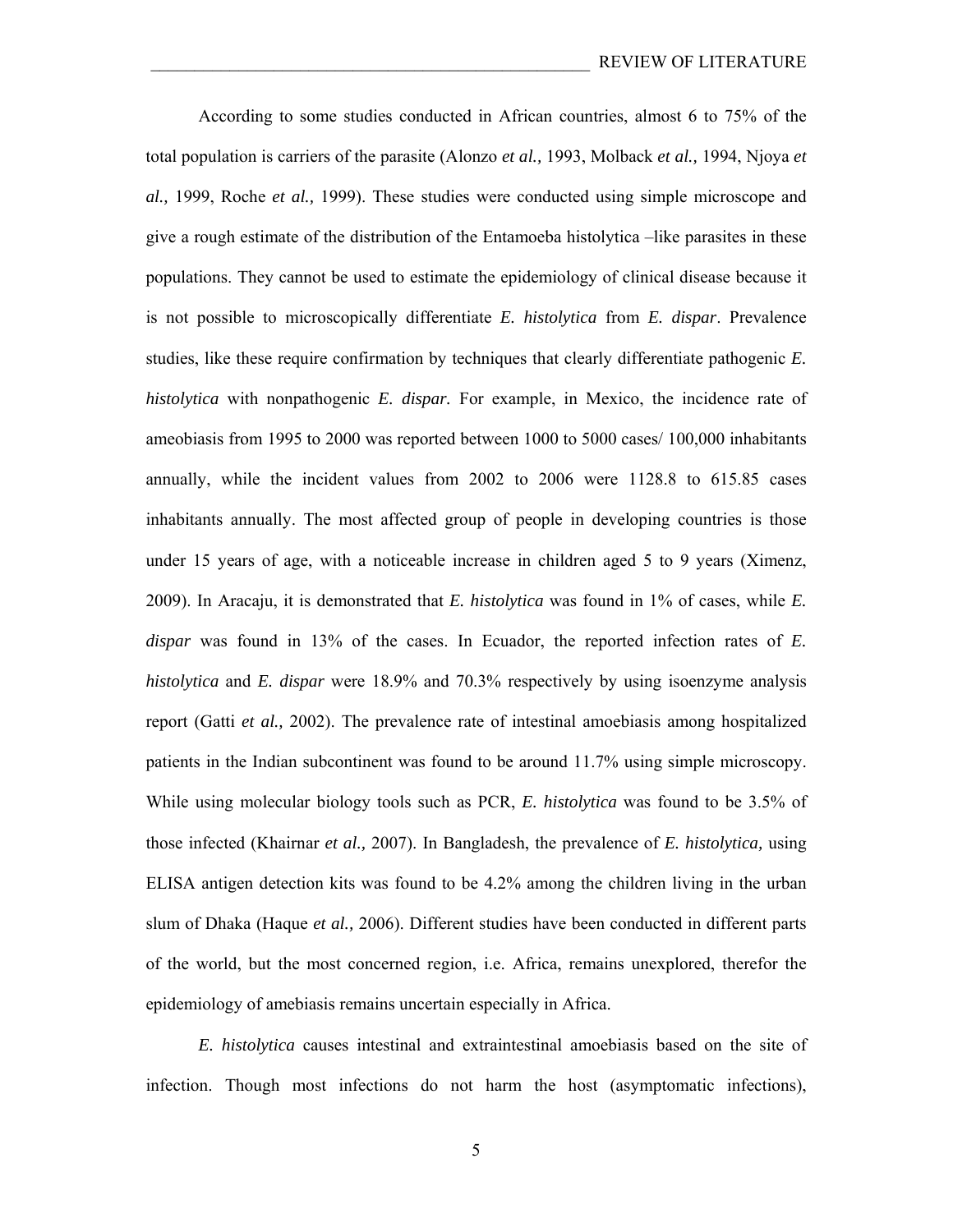establishment in the colonic mucosa via the Galactose/N-acetyl Galactosamine inhibit able lectin (Gal-lectin) is a pre-requisite for the disease (Chadee *et al.,* 1987). Pathogenic forms of the parasite are known to secrete enzymes that facilitate their invasion into the mucosa and sub-mucosa causing deep-flask shaped ulcers and in some cases entering the circulation and reaching internal organs like the liver, lungs, skin, etc. The disease in the colon is the most common with acute diarrhea and dysentery accounting for 90% of the clinical amebiasis cases (Espinosa-Cantellano and Martínez-Palomo, 2000) and only 1% involve the liver (Haque *et al.,* 2003).

Asymptomatic infections are characterized by the parasite living in perfect harmony within the host. *E. histolytica* trophozoites have developed elusive tactics to prevent them from being purged from the host. By modulating signals by intestinal epithelial cells (IEC), trophozoites direct anti-inflammatory host responses leading to a tolerogenic/hyporesponsive immune state favorable to their survival (Kammanadiminti and Chadee, 2006). Furthermore, products secreted by non-pathogenic *E. histolytica* strains normally disrupt and suppress NFNjB signaling and as a result diminish pro-inflammatory responses that are normally detrimental to the parasite (Artis, 2008). Interleukin 10 (IL-10), an anti-inflammatory cytokine, has been shown to play a significant role in maintaining this hyporesponsive state. On the other hand, a deficiency of IL-10 more often than not predisposes the host to develop the clinical amoebiasis (Hamano *et al.,* 2006).

After an incubation period of 1-4 weeks, the parasite invades the colonic mucosa, producing characteristic ulcerative lesions and a profuse bloody diarrhea (amoebic dysentery). Amoebic invasion through the mucosa and into the submucosa is the hallmark of amoebic colitis. Contact of the trophozoites via the Gal/GalNAc lectin triggers a signaling cascade initiating the death of the host cell through different mechanisms such as phagocytosis, cytotoxicity and caspase activation that instigate the invasive (intestinal and/or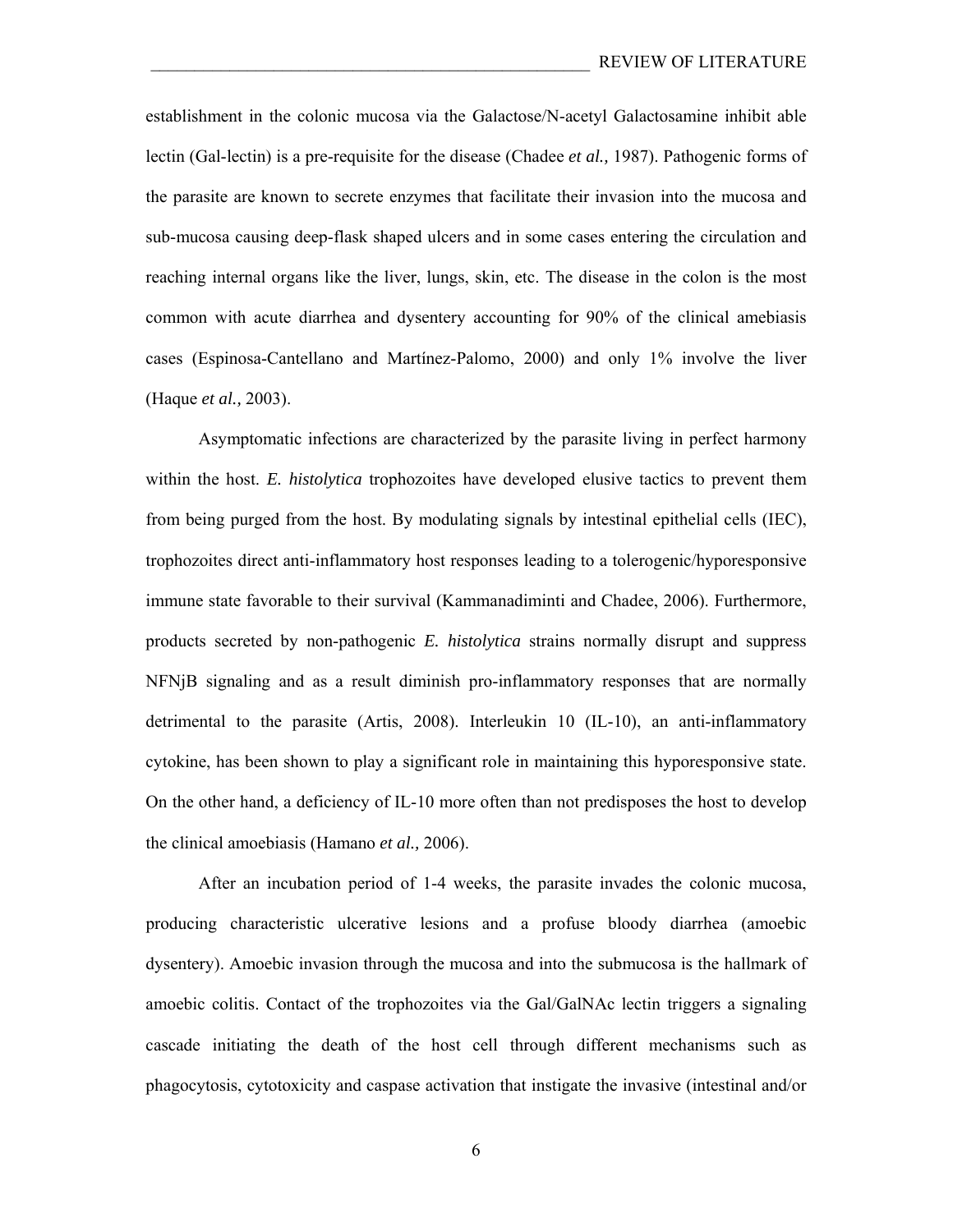extra-intestinal) stages of the disease. Other molecules involved in the disease process include: a serine-rich *E. histolytica* protein (SREHP), amoebapores, and cysteine proteases (Boettner *at al*., 2002; Mortimer and Chadee, 2010). Activation of damaging inflammatory and non- inflammatory responses following contact of the trophozoites to the gut wall induce a massive neutrophil infiltration across the epithelium into the underlying tissues, resulting in weakening of epithelial cells and the mucous layer and allowing trophozoites to invade the intestinal epithelium and disseminating to other body sites (Ackers and Mirelman, 2006). The ulcers formed may be generalized involving the whole length of the large intestine or they may be localized in the ileo-cecal or sigmoido-rectal regions. Ulcers are normally disconnected with sizes varying from pinhead size to more than 2.5 cm in diameter. They may be deep or superficial. The base of the deep ulcers is generally formed by the muscularis layer. Nonetheless, superficial ulcers do not extend beyond the muscularis layer. A large number of fatalities result from perforated colons with concomitant peritonitis. *E. histolytica* also causes amoebomas. These are pseudo-tumoral lesions, whose formation is associated with necrosis, inflammation and oedema of the mucosa and submucosa of the colon. These granulomatous masses may obstruct the bowel.

While the serine rich *E. histolytica* protein (SREHP) have been shown to promote adhesion of the trophozoites to host cells, cysteine proteases (CP), are known for their virulence in other protozoa as well as in tumor metastasis. Five *E. histolytica* proteins (EhCP1, 2, 3, 5 and 112) have been identified. All are alleged to play a role in the destruction of host cells, phagocytosis, together with the recruitment of neutrophils and macrophages and the induction of intestinal inflammation (Mortimer and Chadee, 2010). Moreover, EhCP5 has also been shown to perform a variety of functions such as evasion of the host complement and immune system by preventing the activation of the classical complement system via the inactivation of IgG and the degradation of IgA (Laughlin and Temesvari, 2005).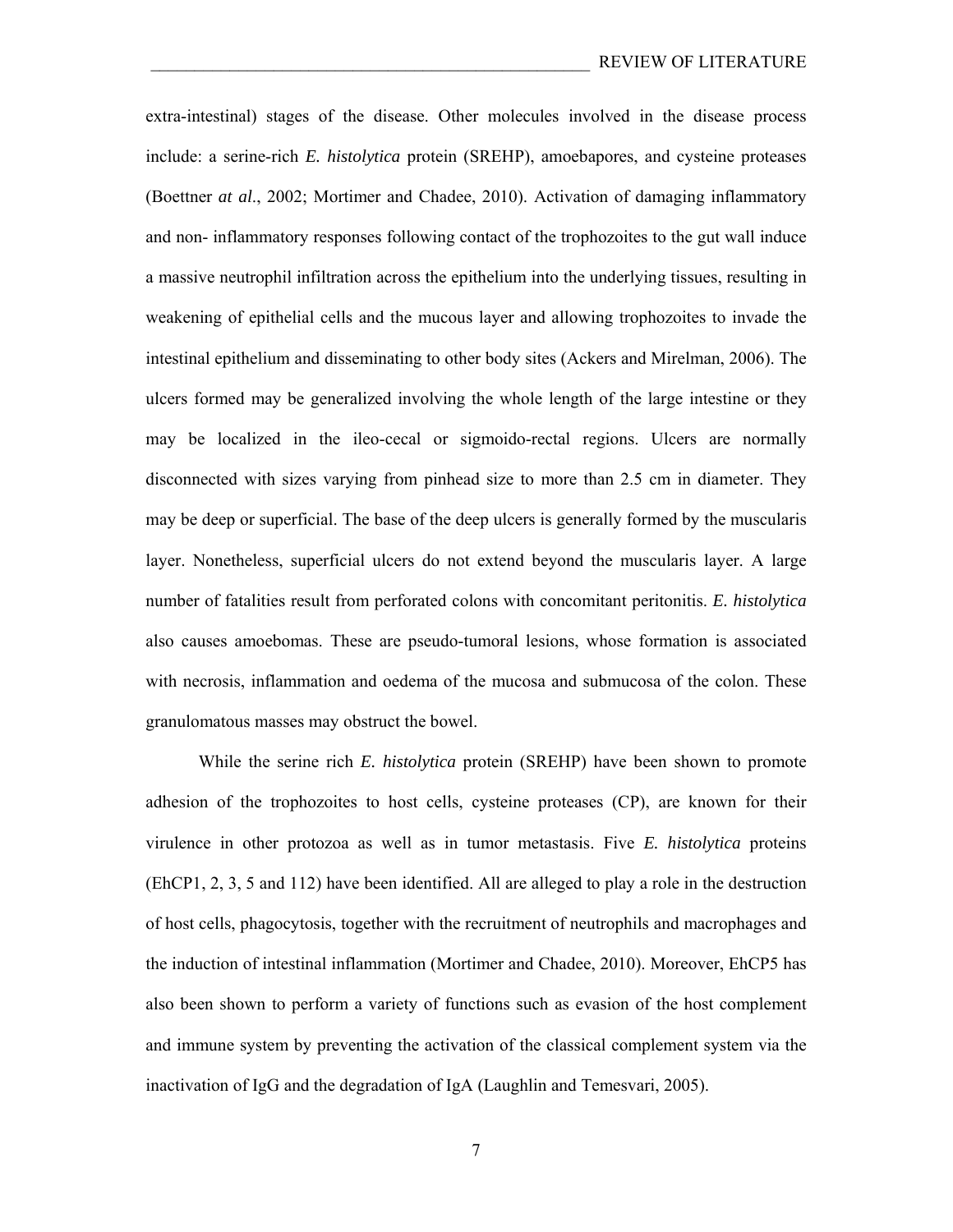The phagosome-associated proteins play an important role in the pathogenesis and virulence of *E. histolytica*. Many have been identified and their function in endocytosis and pathogenesis has been established. Examples include: EhRacA, EhRacG, EhPAK, actin and several Rab7-related GTPases (Laughlin and Temesvari, 2005). Cytokines such as IL-1, , IL-8 and TNF are suspected of aggravating the disease process and driving the immunopathogenesis mechanism (Kammanadiminti *et al.,* 2003). Although neutrophils are known to cause intestinal tissue damage they are nevertheless critical for controlling the infection. Nonetheless, host and/or parasite factors normally play a role in determining whether the parasite is cleared or the disease becomes established (Asgharpour *et al.,* 2005).

Although most intestinal invasions heal following an acute inflammatory response, *E. histolytica* evades destruction in a modest number of individuals and a chronic state is established. This chronic state is associated with the development of a non-protective adaptive immune response. Human data, *in vitro* and *in vivo* models support a paradigm that Th1 responses in the gut clear *E. histolytica*, while Th2 responses through the production of IL-4 are anti-protective, likely through suppressing IFN-DŽ. It is not yet clear what to signals drive an anti-protective Th2 immune response instead of an effective protective Th1 response towards the infection. It has been suggested that genetics, the MHC restriction, nutrition and bacterial flora might play a role in directing the immune response towards *E. histolytica* infection e.g. the MHC class II allele DQBl0601 was reported to be associated with resistance to *E. histolytica* (Mortimer and Chadee, 2010). Susceptibility to ALA has been found to be associated with HLA-DR3 and complotype SC01 in some Mexican populations; this association has not been reported for amoebic colitis or asymptomatic colonization with *E. histolytica* (Stanley, 2003).

About 5% of individuals with intestinal amoebiasis develop extra intestinal amoebiasis, 1-3 months after the disappearance of the dysenteric attack. Once in the blood,

8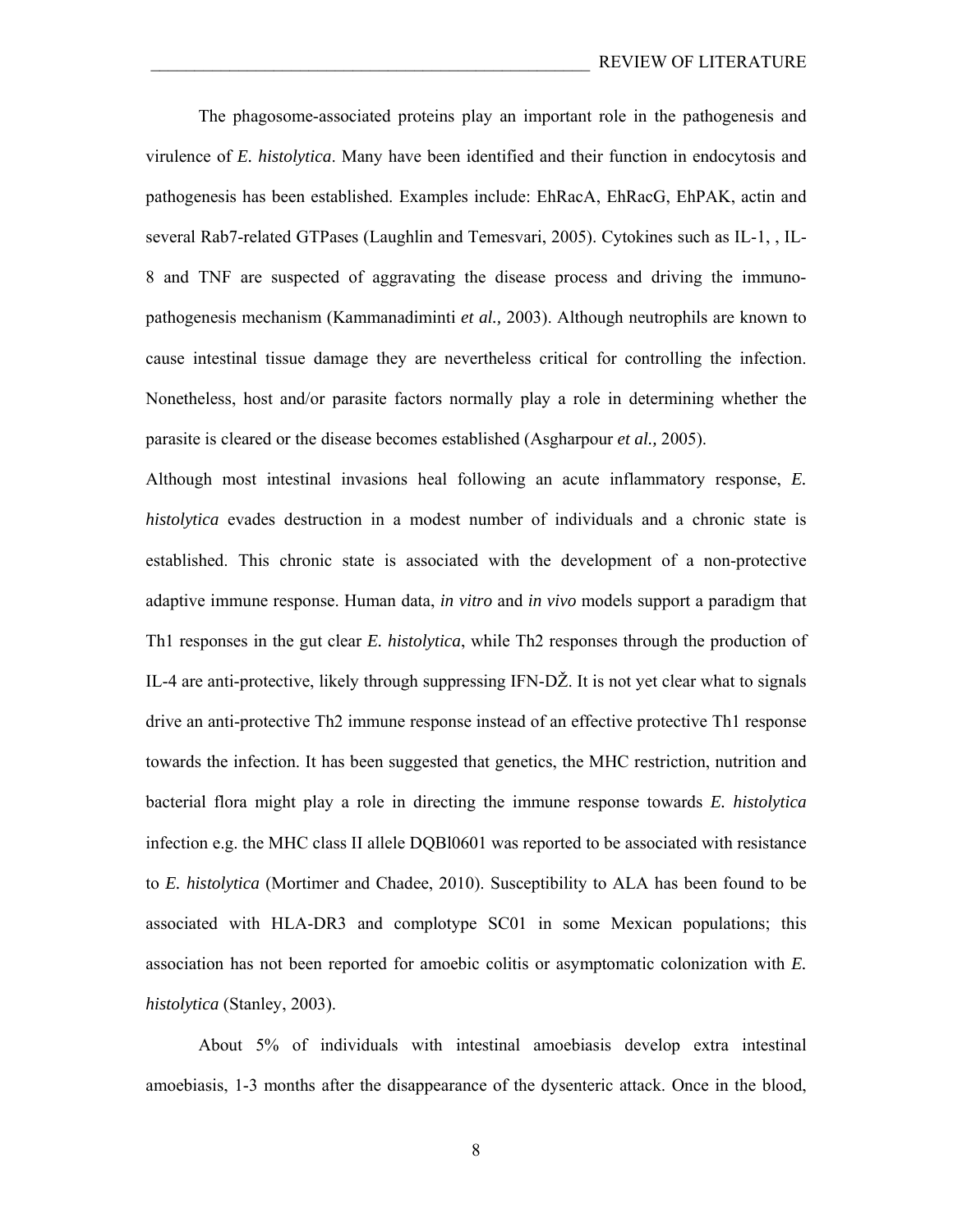the parasite uses many different strategies to avoid elimination by the host and reaches other sites in the body, such as the liver, lungs, brain, etc. The most common extra intestinal site affected by the parasite is the liver and an amoebic liver abscess (ALA) is the most common manifestation, predominantly seen in adult males. This chronic stage of ALA is characterized by defective cell-mediated immunity and the suppression of T cells and their defective proliferative responses (Campbell *et al.,* 1999). *E. histolytica* trophozoites reaching the liver create their unique abscesses, which are well circumscribed regions of cytolysed liver cells, liquefied cells, and cellular debris. The lesions are surrounded by connective tissue enclosing few inflammatory cells and trophozoites. Parenchymal cells adjacent to the lesion are often unaffected. However, lysis of neutrophils by *E. histolytica* trophozoites might release mediators that lead to the death of liver cells, and extend the damage to hepatocytes not in direct contact with the parasite. Studies have shown that in ALA in mice, most hepatocytes die from apoptosis, but necrosis is also present. In ALA from humans, the small numbers of amoebas relative to the size of the abscess suggest that *E. histolytica* can kill hepatocytes without direct contact (Stanley 2003). From the liver, *E. histolytica* trophozoites may enter into the general circulation and reach other organs.

The diagnosis of amoebiasis depends on the demonstration of the *E. histolytica*  trophozoites or cysts in the stool or colonic mucosa of patients. For many years direct examination of smear with the help of simple microscope is being used which may need repeated stool sample examination. The presence of haematophagous amoebic trophozoites in a stool sample suggests *E. histolytica* infection (Gonzalez-Ruiz, A. *et al.,* 1994). Nonetheless, the specificity of this finding was further reduced when it was demonstrated that in some patients *E. dispar* also contains RBCs (Fotedar *et al.,* 2007). Moreover, because of high frequency of *E. dispar* in many areas, dysentery due to entities such as shigellosis and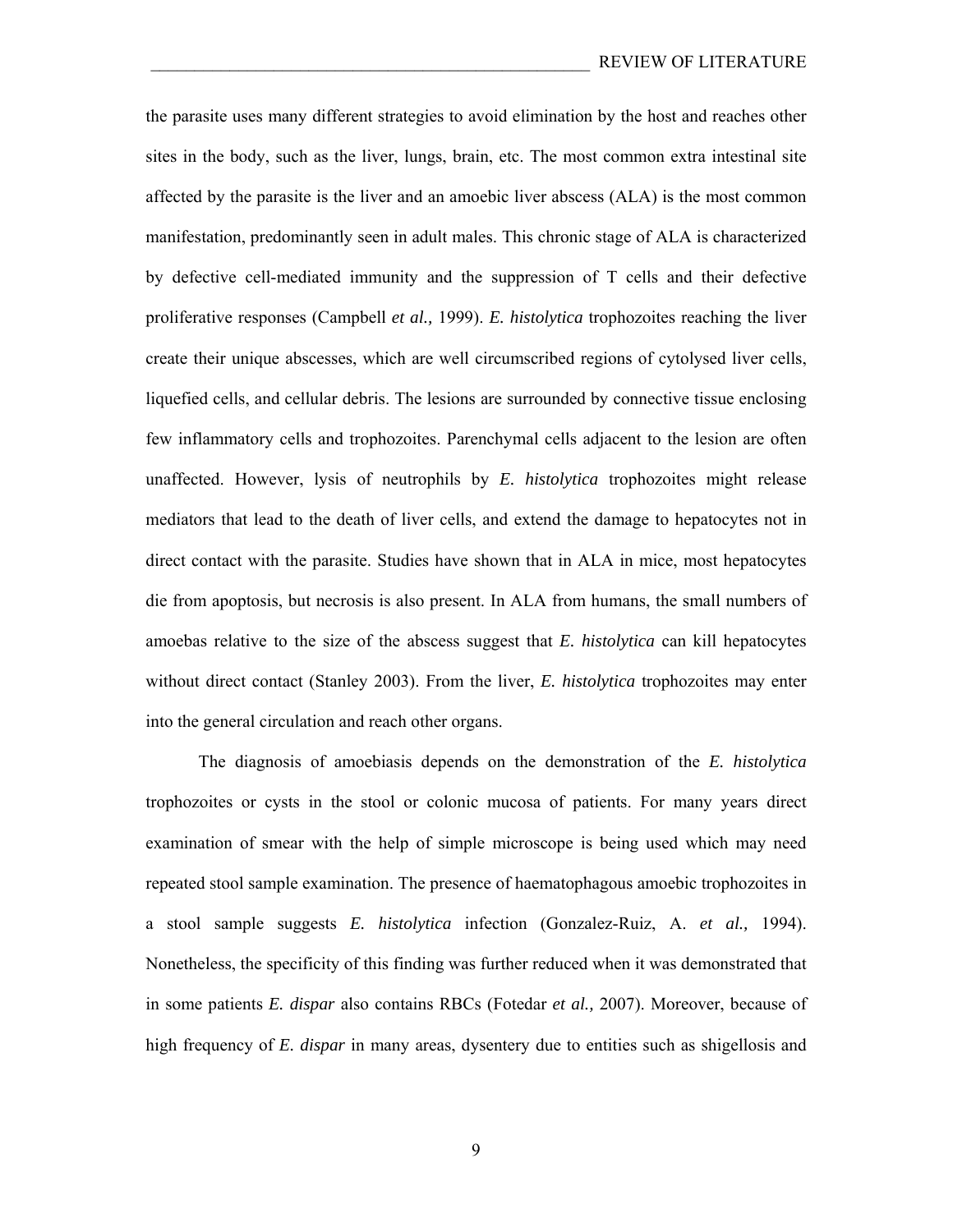Campylobacter will probably be misdiagnosed as amoebic colitis if microscopy is the sole diagnostic criteria (Stanley 2003).

 However, in the absence of haematophagous trophozoites, the sensitivity of microscopy is limited by its ability to distinguish between samples infected with *E. histolytica* and the morphologically identical *E. dispar* and *E. moshkovskii*. Confusion between *E. histolytica*, other non-pathogenic amoeba and white blood cells, such as macrophages and polymorphonuclear cells in feces frequently result in the over diagnosis of amoebiasis. Delays in the processing of stool samples affect the sensitivity of light microscopy, which under the best circumstances is only 60% of that of the stool culture method followed by iso-enzyme analysis (Krogstad *et al.,* 1978).

 Stool culture technique followed by iso-enzyme analysis has been considered as the "gold standard" for many years. This method has been used to distinguish between *E. histolytica* and *E. dispar*. Culture of *E. histolytica* can be performed from fecal specimens, rectal biopsy specimens, or liver abscess aspirates. However, the process usually takes between 1-4 weeks to perform and requires sophisticated laboratory equipment, making it not feasible as a routine procedure especially in the developing world where *E. histolytica* is rampant. The rate of success of *E. histolytica* culture in reference laboratories has been reported to be between 50 and 70%. Moreover, isoenzyme (zymodeme) analysis is labor intensive, costly and often produces false-negative results for many microscopy positive stool specimens (Strachan *et al.,* 1988).

 Serological methods may be useful diagnostically to detect infections with *E. histolytica* in developed countries where infections are not as common as in endemic developing nations (Ohnishi *et al.,* 1997). In developing countries individuals are constantly exposed to *E. histolytica* making serological tests unable to definitively distinguish past from current infections (Caballero *et al.,* 1994). Amoebic serology is highly sensitive and specific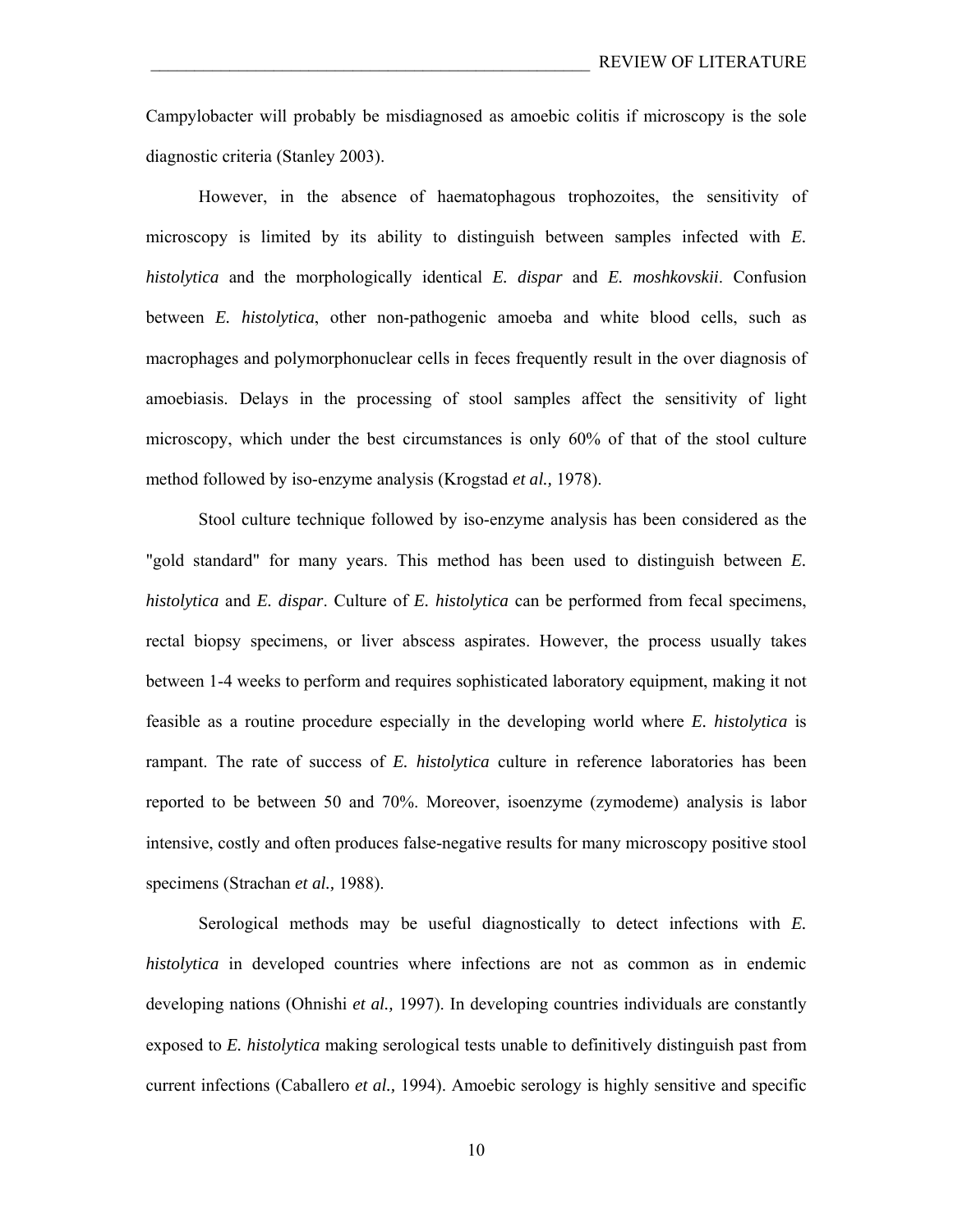for the diagnosis of ALA (Zengzhu *et al.,* 1999). Conversely, a study of asymptomatic individuals living in an *E. histolytica* endemic area of Vietnam revealed that about 83% of infected individuals had detectable anti-amoebic antibodies (Blessmann *et al.,* 2002). Several assays for the detection of antibodies to *E. histolytica* infections have been developed. These include: indirect hemagglutination (IHA), latex agglutination, immunoelectrophoresis, counter immunoelectrophoresis (CIE), the amebic gel diffusion test, immunodiffusion, complement fixation, indirect immunofluorescence assay (IFA), and enzyme-linked immunosorbent assay (ELISA). With the exception of ELISA, all the other tests have been either costly to perform (Complement fixation), less sensitive and nonspecific (IHA and Latex agglutination test), time consuming (immunodiffusion) or requires skills in culture and antigen preparation (IFA) (Fotedar *et al.,* 2007).

ELISA is a reliable, easy to perform and rapid method for the diagnosis of *E. histolytica* infections, especially in developing countries. It has been used widely for the study of the epidemiology and diagnosis of symptomatic amoebiasis (intestinal and/or extraintestinal). An ELISA to detect antibodies to *E. histolytica* has been shown to be 97.9% sensitive and 94.8% specific for detection of *E. histolytica* antibodies in ALA patients in a non-endemic country (Hira *et al.,* 2001). Unlike IgG, immunoglobulin M (IgM) is short lived and does not remain in the serum for longer periods, making it a very useful marker for the detection of current *E. histolytica* infections. An ELISA for the detection of serum IgM antibodies to the amoebic Gal or GalNAc-inhibitable adherence lectin has been reported. In this study, conducted in Egypt, anti-lectin IgM antibodies in the serum were detected in 45% of patients who had been suffering from acute colitis for <1 week (Abd-Alla *et al.,* 1998). Since there is no cross-reaction with other non-*E. histolytica* parasites (Goncalves *et al.,* 2004), the use of ELISA thus seems to be an excellent choice for the routine laboratory diagnosis as well as the surveillance and control of amoebiasis in the developing world.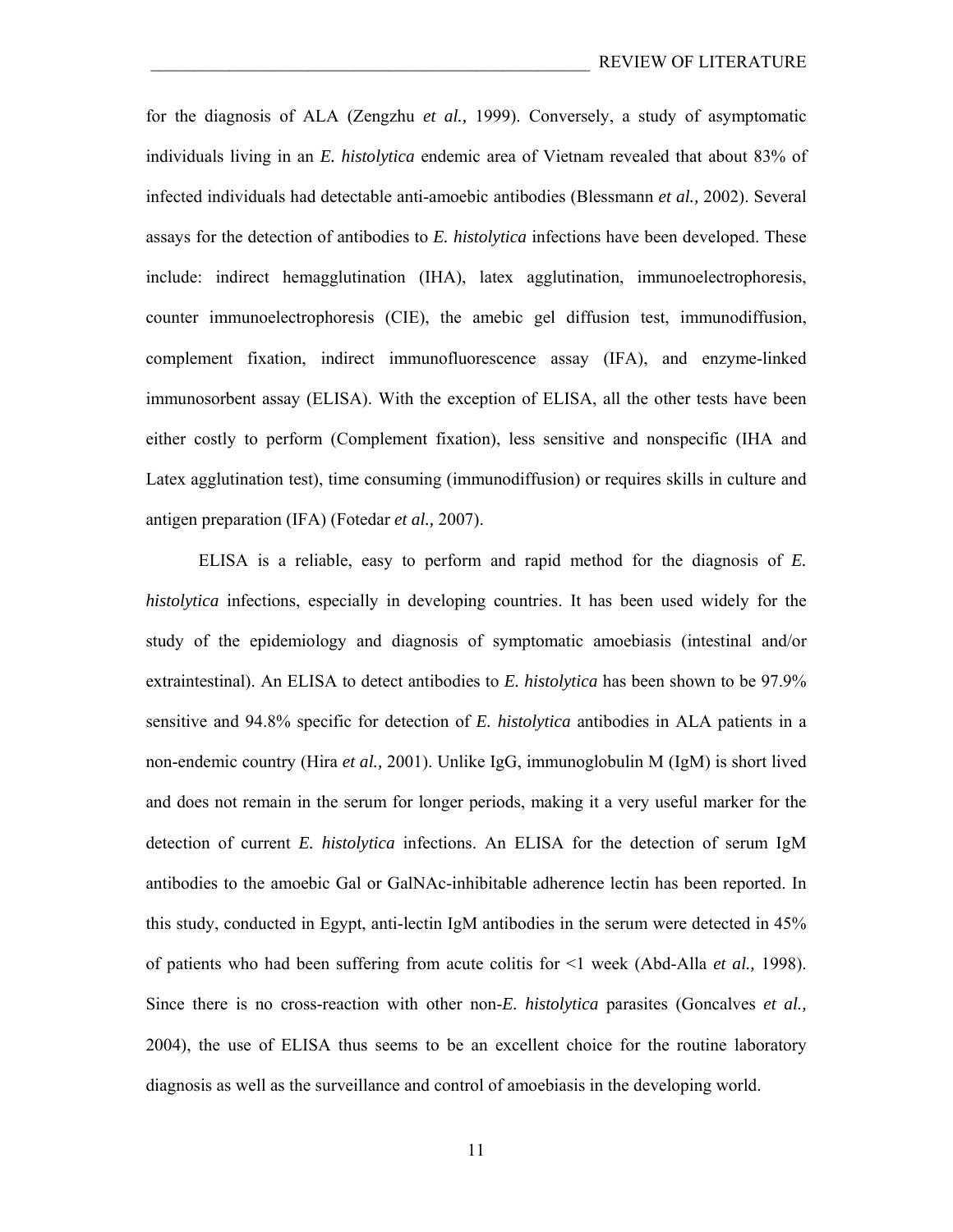The newer methods available to distinguish between *E. dispar* and *E. histolytica* have suggested that the actual number of infections may be closer to 50 million rather than the commonly accepted figure of 500 million infections worldwide. PCR and monoclonal antibody techniques are now available to distinguish between these three species in fresh and preserved stool samples, including those with mixed infections. Several investigators have developed ELISAs that detect antigens in fresh stool samples with sensitivity closer to that of stool culture methods and PCR. These ELISAs are usually easy and rapid to perform. Coproantigen based ELISA kits specific for *E. histolytica* exploit monoclonal antibodies against the Gal/GalNAc-specific lectin of *E. histolytica* (*E. histolytica* II; Tech Lab, Blacksburg, VA) or against serine-rich antigen of *E. histolytica* (Optimum S kit; Merlin Diagnostika, Bornheim-Hersel, Germany). Other ELISA kits include the *Entamoeba* CELISA PATH kit (Cellabs, Brookvale, Australia) and the ProSpecT EIA (Remel Inc.; previously manufactured by Alexon-Trend, Inc., Sunnyvale, CA) (Fotedar*et al.,* 2007). Tech Lab introduced an ELISA kit for the specific detection of *E. histolytica* in feces during last decade of 20<sup>th</sup> century. This antigen detection test capture and detects the parasite's Gal/GalNAc lectin in stool samples. It can also be used for the detection of the lectin antigen in the serum and liver abscesses in patients with invasive intestinal amoebiasis and ALA (Haque *et al.,* 2000). However, the diagnosis of ALA normally relies on the identification of liver lesions and positive anti-*E. histolytica* serology but these both techniques does not provide conclusive results for ALA. The Gal/GalNAc lectin is conserved and highly immunogenic, and because of the epitopic differences in the lectins of *E. histolytica* and *E. dispar*, the test enables specific identification of *E. histolytica* (Haque *et al.,* 1993; Mirelman 1997). Because of some disadvantages observed with the TechLab ELISA kit, a newer, more sensitive and specific version, Tech Lab *E. histolytica* II kit, was produced. This second –generation *E. histolytica* II kit has demonstrated good sensitivities and specificities when compared to real-time PCR (71% to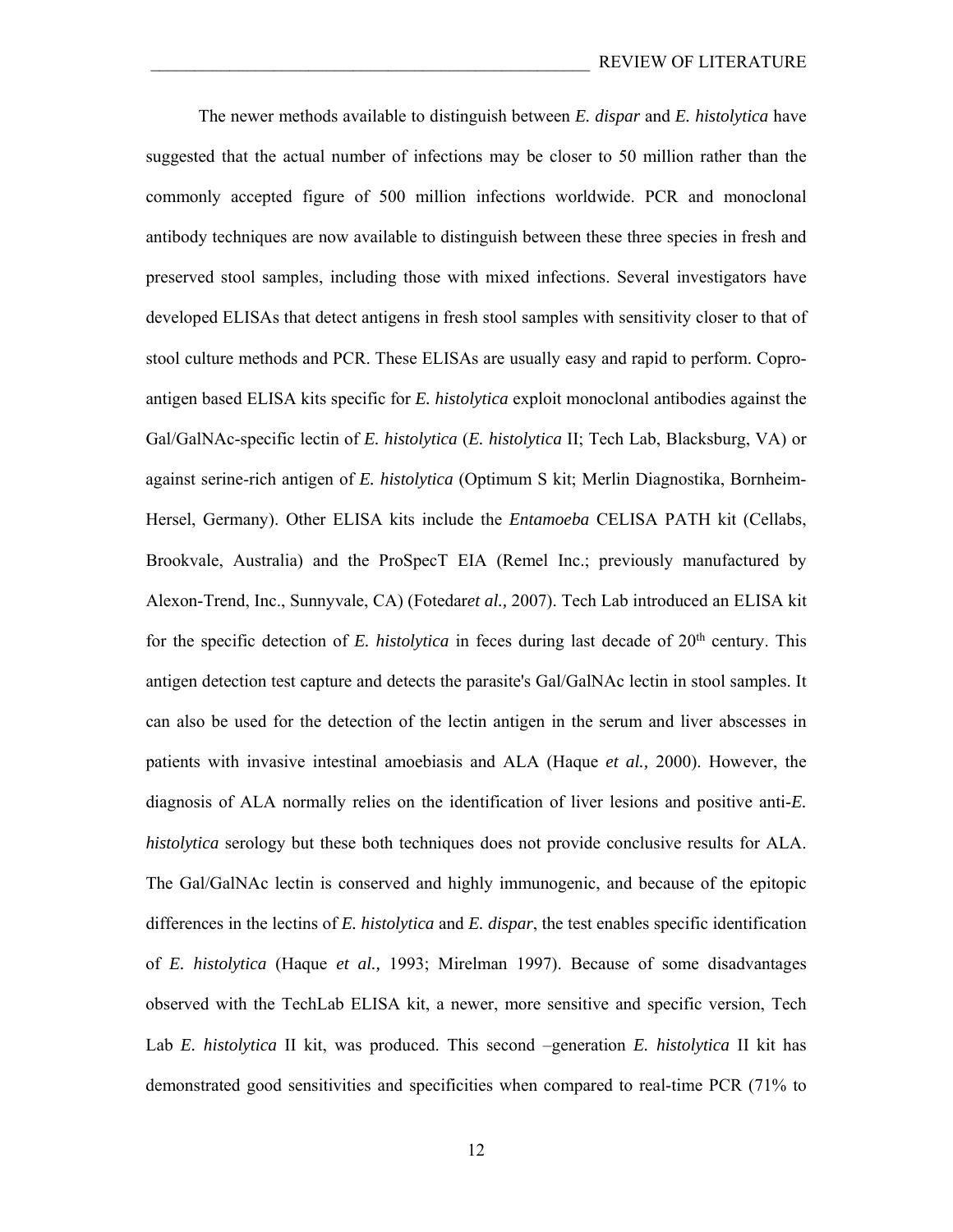79% and 96% to 100%, respectively) (Roy *et al.,* 2005; Visser *et al.,* 2006). Other studies, however, have reported a lesser sensitivity (14.3%) and specificity (98.4%) in comparison to stool culture and isoenzyme analysis (Gatti *et al.,* 2002). Cross reactivity has been another concern with the use of the assay, since it seems that *E. dispar* positive samples by means of PCR may sometimes give false-positive outcomes (Furrows *et al.,* 2004). Accordingly, accurate detection of *E. histolytica*, *E. dispar* and *E. moshkovskii* could be helpful for diagnostic and epidemiological studies in places where it is impractical and expensive to use molecular assays and where amoebiasis is most prevalent, such as in the developing countries. An antigen detection kit for the specific identification of *E. dispar* and *E. moshkovskii* is yet to be developed.

Several PCR-based techniques that amplify and detect *E. histolytica* DNA is currently used for the clinical and epidemiological studies in non-endemic rich countries (Acuna-Soto *et al.,* 1993; Katzwinkel-Wladarsch *et al.,* 1994; Calderaro *et al.,* 2006; Hamzah *et al.,* 2006). The sensitivity and specificity of PCR-based methods for the diagnosis of *E. histolytica* infection approaches those of stool culture followed by iso-enzyme analysis. PCR methods can be used to detect *E. histolytica* in stool, tissues and liver lesion aspirates. Of all the different gene targets used to identify *E. histolytica*, the small-subunit rRNA gene (18SrDNA) is believed to be more sensitive than the best antigen detection method used and performs equally well compared to stool culture (Mirelman *et al.,* 1997). Several groups have developed a variety of excellent conventional PCR assays, targeting different genes, for the direct detection and differentiation of *E. histolytica*, *E. dispar*, and E. moshkovskii DNA in clinical specimens such as stool and liver abscess samples (Tanyuksel and Petri Jr., 2003; Paul *et al.,* 2007). Of all the targeted genes, assays amplifying the 18SrDNA genes are the ones in wide use as they are present in multiple copies on extra-chromosomal plasmids, thus making them easily detectable than a single copy genes (Battacharya *et al.,* 1989). Other gene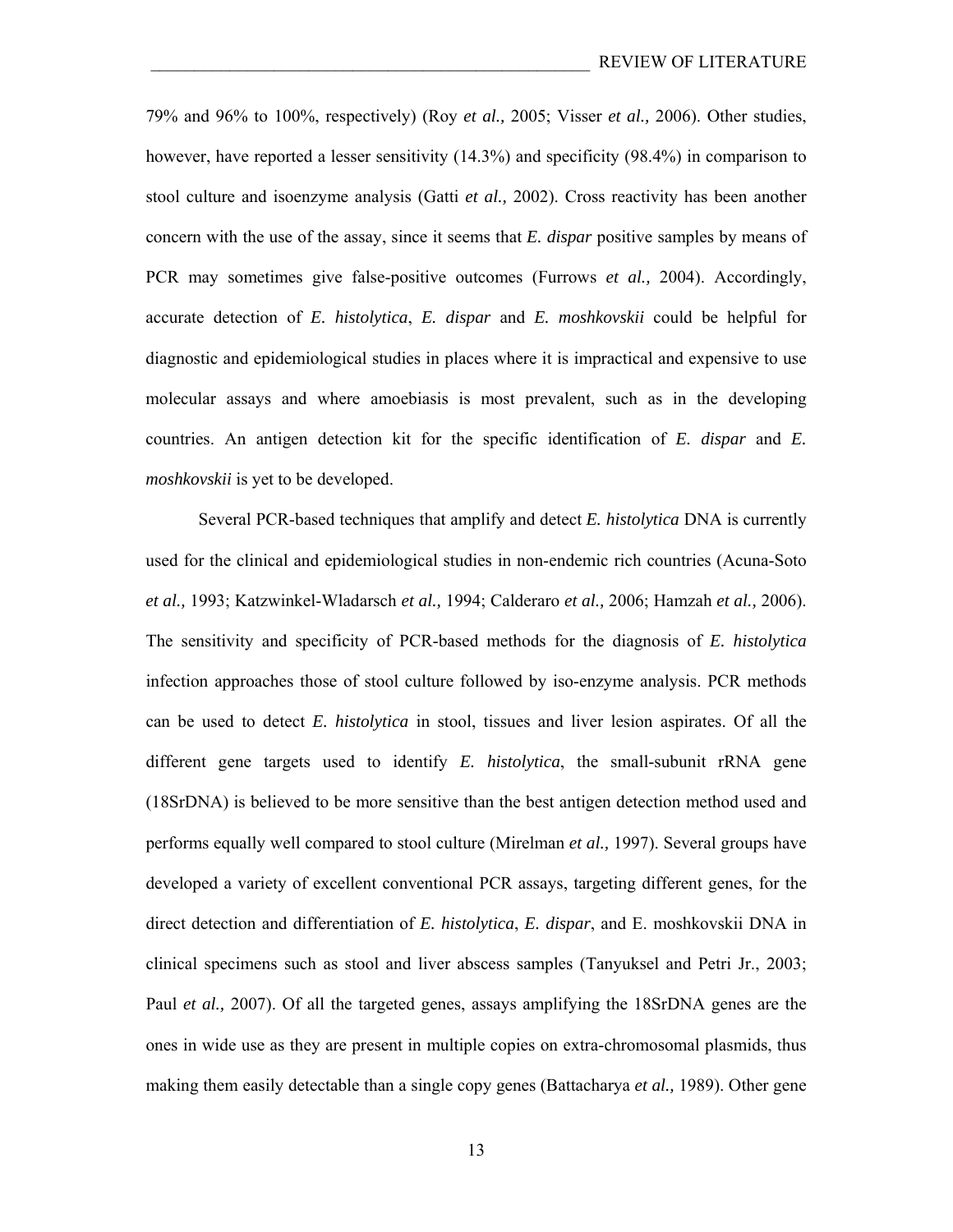targets used in PCR to study the epidemiology of *E. histolytica* include: the serine-rich *E. histolytica* protein (SREPH) gene (Stanley *et al.,* 1990), cysteine proteinases gene and actin genes (Freitas *et al.,* 2004). The SREHP is also used to study the genotypes of *E. histolytica* in human populations. However, it is now being replaced by the use of PCR amplification of tRNA gene-linked short tandem repeats, which in addition to providing details of the epidemiology of *E. histolytica*, it also provides a tool to predict the outcome of the infection (Ali *et al.,* 2005).

 A nested-multiplex PCR method was developed by many groups. This method has the added advantage of increasing the sensitivity and specificity of the test whilst simultaneously detecting and differentiating *E. histolytica* and *E. dispar* from DNA extracted from microscopy-positive stool specimens (Evangelopoulos *et al.,* 2000; Hung *et al.,* 2005; Nunez *et al.,* 2001). A nested PCR method for the identification of E. moshkovskii in fecal samples was developed as a nested 18S rDNA PCR followed by restriction endonuclease digestion (Ali *et al.,* 2003). The method exhibited a high sensitivity and specificity (100%).

Real time PCR is another type of PCR that is more sensitive than the conventional PCR. It is faster than the conventional PCR and characterized by the elimination of gel analysis and other post-PCR analysis, thus reducing the risk of contamination and cost (Klein 2002). However, its application in developing countries is limited to research only. Real-time PCR allows specific detection of the PCR product by binding to one or two fluorescence-labeled probes during PCR, thereby enabling continuous monitoring of the PCR product formation throughout the reaction. Furthermore, real-time PCR is a quantitative method and allows the determination of the number of parasites in various samples (Fotedar *et al.,* 2007). Despite being used for the successful identification of *E. histolytica*, *E. dispar* and E. moshkovskii, the use of PCR methods is still confined to research institutes in the developing world where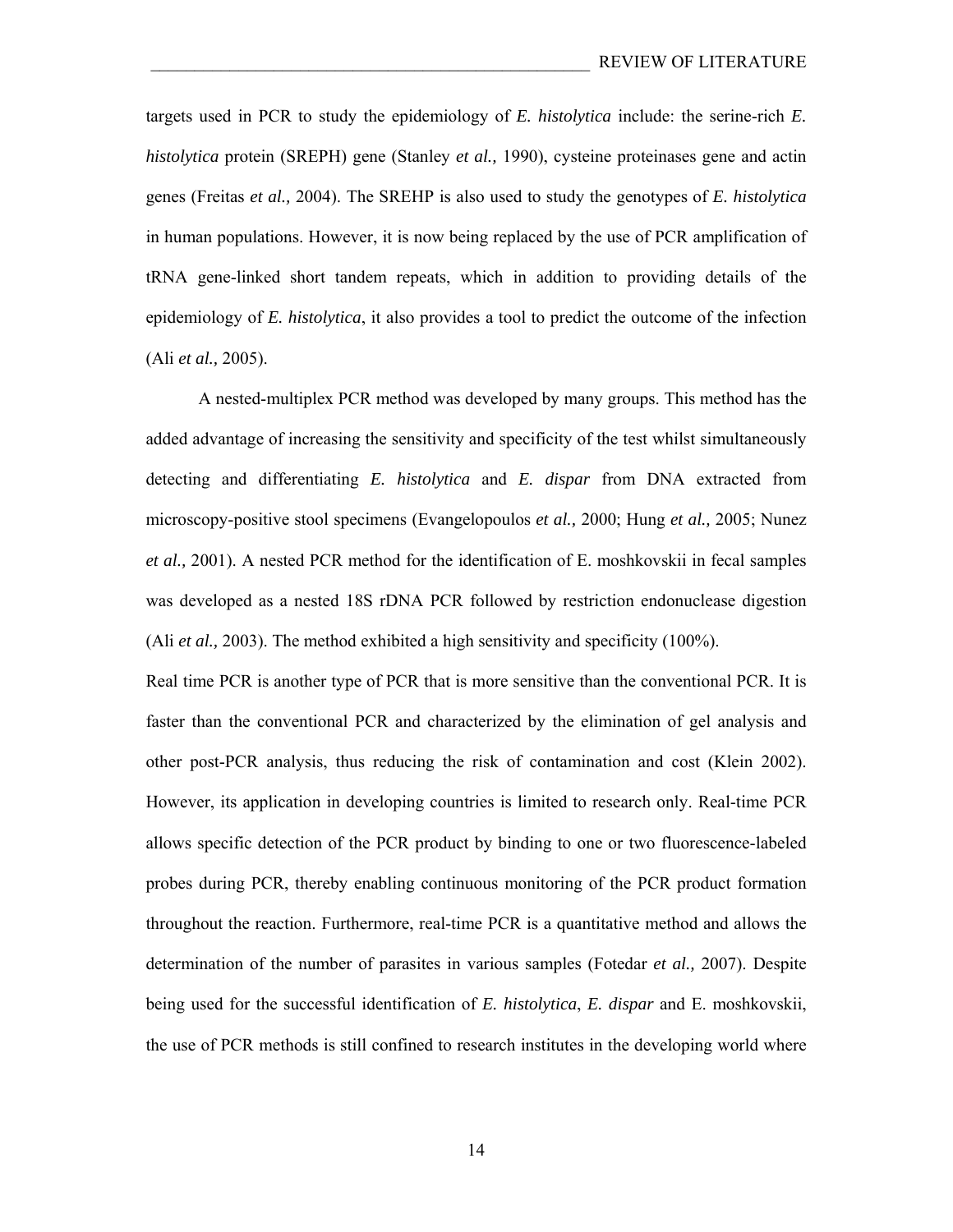amoebiasis is endemic. PCR-based diagnosis in low-income societies is hindered by difficulties such as cost, and time to perform the test.

A new platform for the detection of pathogens has been developed known as loopmediated isothermal amplification (LAMP) and was developed in 2000 by Notomi and colleagues. This method uses a set of two specifically designed inner primers and two outer primers that recognize six distinct regions of the targeted DNA. The reaction is performed under isothermal conditions and simple incubators, such as a water bath or heat block, are adequate for the specific amplification of the desired genetic material. Considering these advantages, the LAMP assay could be a useful and valuable diagnostic tool particularly in developing countries where most of the infections are common in hospital laboratories. Recently this method was developed specifically for the detection of *E. histolytica* (Liang *et al.,* 2009). The efficiency of the developed method was compared to that of existing PCR methodology and was similar in terms of sensitivity and specificity. This method needs further evaluations to be used in local conditions in Africa in order to improve the understanding of amebiasis in the continent as well as other parts of the world.

The outcome of an infection depends upon several factors among which the genetic characteristics of the specific pathogen have been identified as an important one. Few polymorphic genetic loci have been identified and targeted to aid in the study of the population structure of *E. histolytica* strains and their possible relationships with the parasite's virulence and disease outcome (Clark, 2006; Paul *et al.,* 2007). Examples of these genetic markers include protein coding genes (serine-rich *E. histolytica*protein, [SREHP] and Chitinase) and non-coding DNA (Strain Specific Gene and tRNA gene linked short tandem repeats [STR]) of PCR-amplified genes (Haghighi *et al.,* 2003; Samie *et al.,* 2008). In a study in Bangladesh, the tRNA-linked STR genotyping system has provided evidence that the parasite genome does influence the outcome of infection. tRNA-linked STR genotyping was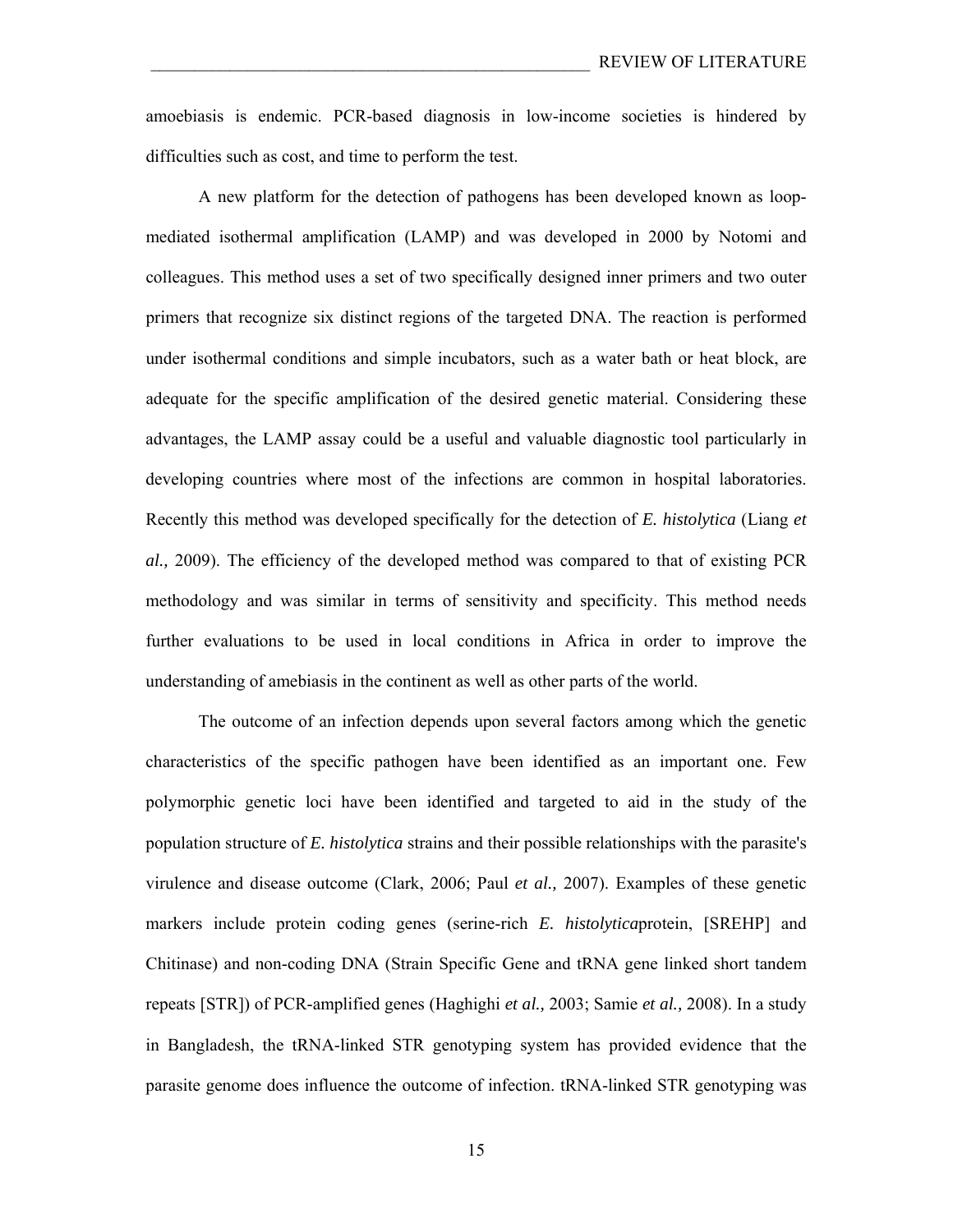also behind the recent observation of the differences between parasite genotypes in the intestine and the liver abscess of the same patients (Ali *et al.,* 2007). Few studies, albeit inconclusive, using the polymorphic SREHP marker have indicated that certain SREHP profiles might be responsible for the presentation of intestinal amoebic symptoms (Ayehkumi *et al.,* 2001; Samie *et al.,* 2008). All studies with SREHP marker did support previous findings of extensive genetic diversity among *E. histolytica* isolates from the same geographic origin (Ayeh-kumi *et al.,* 2001; Simonishvili *et al.,* 2005; Samie *et al.,* 2008; Tanyuksel *et al.,* 2008). Thus, it seems that the parasite genotype does play a role in the outcome of infection in humans thus linking parasite diversity and virulence. Other approaches, such as SNP identification coupled with microarray-based analysis of gene expression or proteomic comparisons among parasites will be needed to identify the actual genes responsible for these results and to help us understand the mechanism of parasite virulence and pathogenesis (Ali *et al.,* 2008).

Till date, there is not much known about the species prevalence rates in different regions of the world, particularly in the African continent where very few studies have been conducted using molecular methods. In order to address this limitation, there is a need to implement species-specific diagnosis of *E. histolytica*, *E. dispar* and E. moshkovskii, particularly in countries where these organisms are endemic. Based on the limited information available, it appears that molecular and genomic studies still need to be combined to molecular epidemiology studies in order to advance our understanding of amoebiasis. The currently available genome sequence is very useful in better understanding the biology of the parasite, however, genome of *E. histolytica* strains from Africa still needs to be sequenced. Comparative genomics will probably allow the understanding of the pathogenicity of some strains of *E. histolytica* compared to non-pathogenic strains as well as better understanding of *E. dispar* in relation to *E. histolytica*. Further collaborations between

16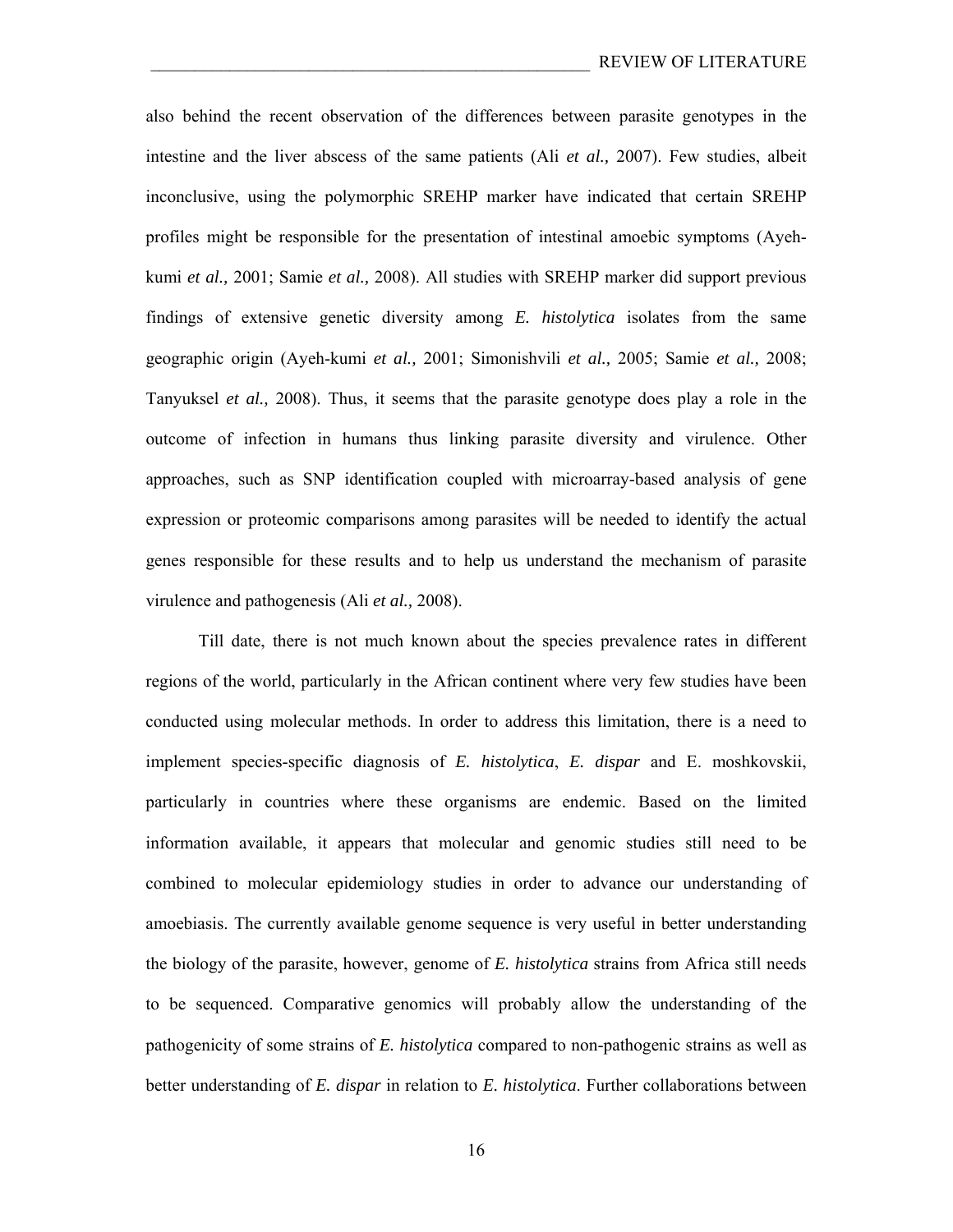scientists from developing countries and those from developing countries is essential in answering questions on the epidemiology, pathogenesis and biochemistry of *E. histolytica* which is the causing agent of amoebiasis.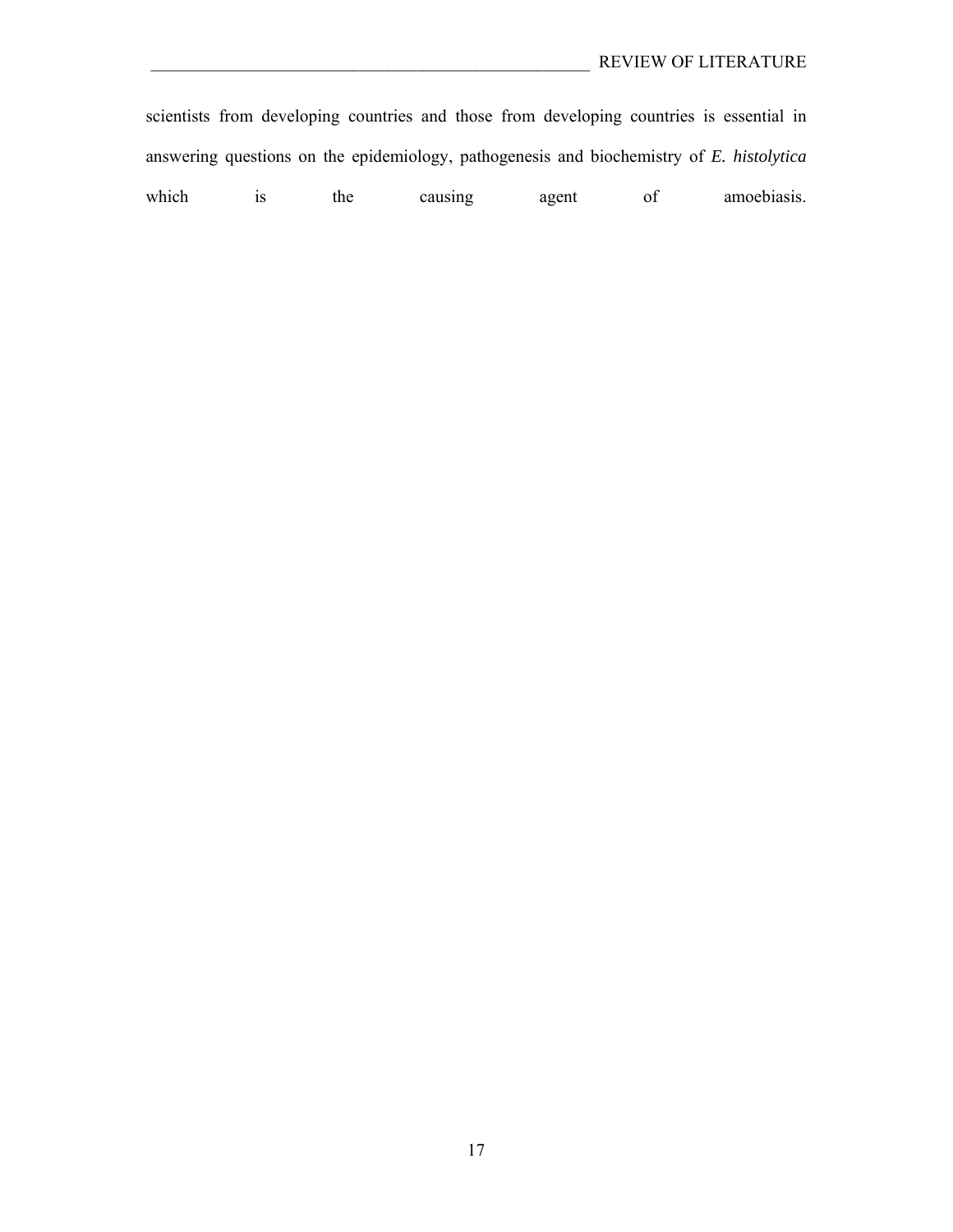#### **CHAPTER 3 MATERIALS AND METHODS**

#### **3.1: COLLECTION OF SAMPLES**

During a period of one year, from December 2008 to November 2009, blood ( $n =$  $600$ ) and fecal samples ( $n = 600$ ) were collected aseptically from veterinary hospitals (Thoker Niaz Baig and Jallo area) and Pet center at the University of Veterinary and Animal Sciences, Lahore. Fecal samples of human  $(n = 600)$  were collected from medical hospitals (named as Children, Mayo and Jinnah) as well as from the houses where dogs were kept as a pet animal. The water samples comprised of tap  $(n = 300)$  and sewerage  $(n = 300)$  was collected from houses located in different areas of the Lahore city. Likewise, soil samples (n =600) were also collected from different areas of the city, Lahore.

#### **3.1.1: COLLECTION OF FECAL SAMPLES FROM DOGS AND DOG OWNERS**

 During one year, approximately 50 fecal samples/month were collected from dog and their owners. Fecal samples were collected in three aliquots in the sterile bottles; two bottles were added with sodium acetate acetic acid formalin fixative (SAF) and one without fixative. Sodium acetate acitic acid formaline fixative was prepared as. Sodium acetate 1.5g, glacial acid 2.0 ml, Formaldehyde 37-40% solution 4.0ml and Distilled water 92.0 ml. The collection was done on three consecutive days; day 1 and 3 in the fixative, whereas, day 2 collection was added without fixative. The collected samples were processed at the parasitology laboratory of the University of Veterinary and Animal Sciences, Lahore, Pakistan where the samples were examined by the triple fecal test and the stool antigen ELISA. A brief history regarding age, sex, and other necessary information was also recorded.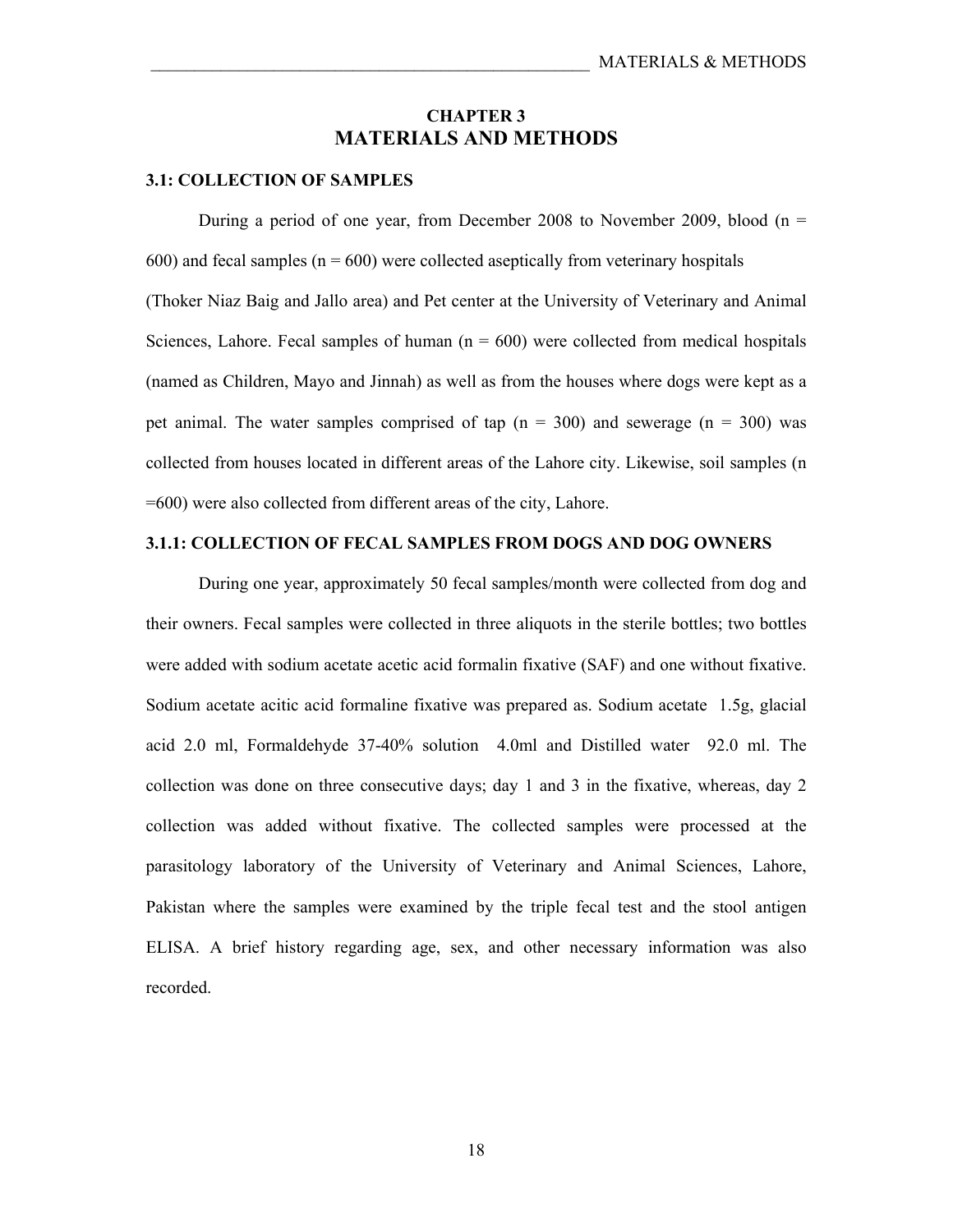#### **3.1.2: COLLECTION OF WATER SAMPLES**

 Approximately 25 samples (20 mL) each comprised of tap water and sewerage per month were collected from houses and different drains in the city Lahore. The collected samples were brought to the Parasitology laboratory at the University of Veterinary and Animal Sciences, Lahore. These samples were examined through zinc sulphate concentration floatation method. (Foreyt, 2001)

#### **3.1.3: COLLECTION OF SOIL SAMPLES**

 During the study 600 soil samples (50/ month) consisting 20gm each. Samples were collected from parks. These samples were brought to the Parasitology laboratory, University of Veterinary and Animal Sciences, Lahore and were processed by zinc sulphate concentration floatation method. (Foreyt, 2001)

#### **3.1.4: COLLECTION OF BLOOD SAMPLES FROM DOGS AND DOG OWNERS**

 Six hundred (600) blood samples each from dogs and dog owners (5ml each) were collected.

Blood collection was done either from the cephalic or sepenous vein in dogs and from wrist vein in dog owners described as, the collection areas was shaved first and then apply the antiseptic. The collection was done with 5ml syringe and was added to venoject (Terumo Europe, Belgium) coated with anticoagulant (K-EDTA)

#### **3.2: EXAMINATION OF FECAL SAMPLES**

#### **3.2.1: TRIPLE FECAL TEST**

 The triple fecal test was performed according to method as described by Van Gool et al. (2003). Briefly, fixative added samples were screened with iodine staining for cysts and trophzoites of *Entamoeba histolytica* and positive samples were examined by permanent staining with chlorazole black stain. The unpreserved samples were treated with fromalin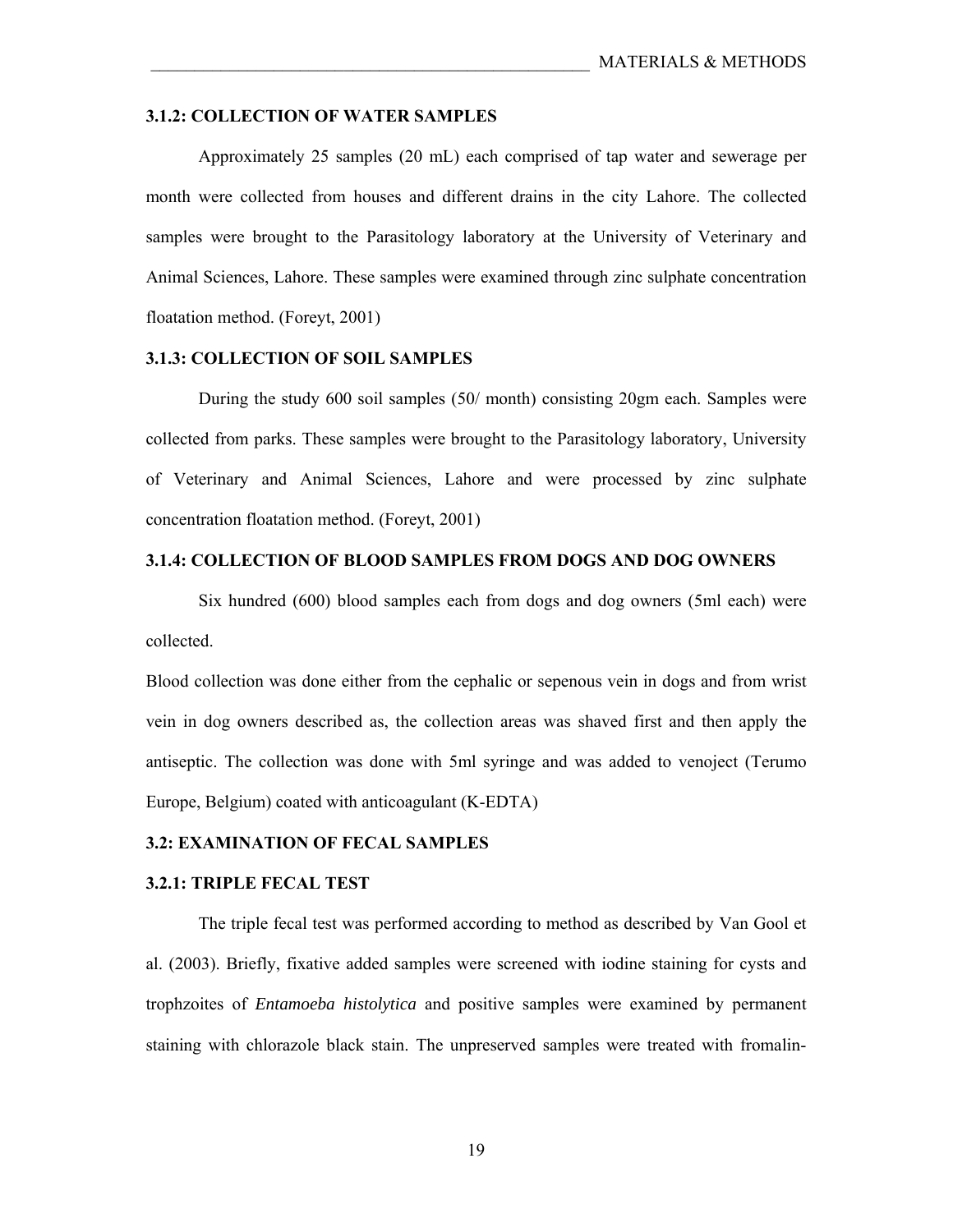ether concentration method (Reference) and were examined for cysts and trophozoites of *Entamoeba histolytica*.

#### **3.2.2: Stool Antigen ELISA**

 The unpreserved samples were used for detection of specific antigen of *Entamoba histolytica* in feces and stool samples by using the commercially available ELISA kit (Techlab, Blacks burg, Virginia, USA). Briefly, the diluted stool and fecal samples were added to polyclonal anti-*Entamoeba histolytica* adhesion antibodies added microtitre ELISA plates. The binding of antigen and antibody was detected by the addition of horseradish peroxidase (HRP) enzyme. The intensity of developed color was recorded by an ELISA reader (Thermolectron, Finland).

#### **EXAMINATION OF WATER AND SOIL SAMPLES**

#### **ZINC SULPHATE CONCENTRATION METHOD**

 Briefly, 10mL of water sample and 10 gram of soil samples was mixed with a floatation solution (Zinc Sulphate) was strained and centrifuged at 1500 RPM for 10 minutes separately. The centrifuge tube was then filled with ZnSo4solution upto the top of centrifuge tube and a cover slip was put on the top of the solution. After some time, the cover slip was removed from the centrifuge tube and put on the slide for examination under microscope for the cyst of *Entamoeba histolytica*. Same procedure was replicated taking 3-5 gram of soil and mixing together with ZnSO4solution.

# **3.3: HAEMATOLOGICAL EXAMINATION OF BLOOD FROM DOGS AND HUMAN**

#### **3.3.1: COMPLETE BLOOD COUNT (CBC)**

 The complete blood count (CBC) was done through hematological analyzer (Abacus, Austria).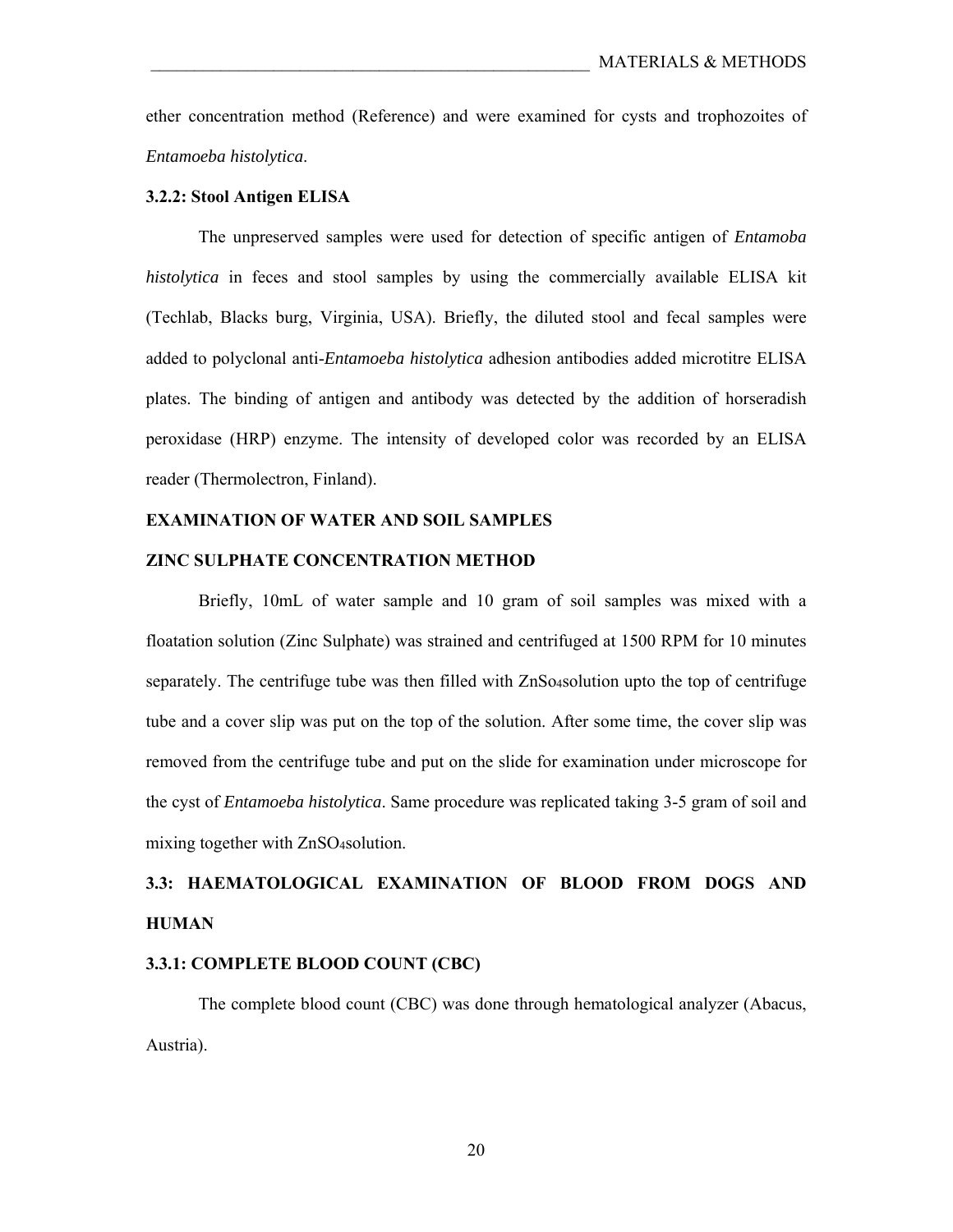#### **3.3.2: LIVER ENZYMES AND ELECTROLYTE ANALYSIS**

 The collected blood was centrifuged at 4000rpm for 10min, plasma was separated and stored at 20<sup>o</sup>C till further use. The concentration of the liver enzymes such as serum glutamic pyruvic transaminase (SGPT) and Glutamic oxcalacetic transaminase (SGOT) was evaluated using commercially available (Sigma Chemicals, MO, USA), whereas, the lactate dehydrogenase (LDH) concentration was observed using other commercially available kit (Quinicaclinicaaplicada, Amposta, Spain). The samples were processed as per manufacturer's recommendations. The color intensity was read through the serum chemistry analyzer (Metrolab, Argentina). Similarly, serum samples were further analyzed for sodium (Na), potasium (K), Calcium (Ca) and Magnesium (Mg) using commercial kits (RandoxLaboratries Ltd. UK). The color intensity was read through the serum chemistry analyzer (Metrolab, Argentina).

#### **3.4: THERAPEUTIC TRIALS**

 A total of 120 dogs (110 infected and 10 healthy) of age from 1-3 years and of either sex were included during late summer and autumn. All these dogs were kept under similar feeding and managmental conditions throughout the course of treatment. Detailed history and treatment of each dog was recorded on a prescribed Performa.

#### **3.4.1: GROUPING OF DOGS**

 One hundred and ten dogs were randomly divided into five groups viz; A,B,C,D and E. The first 3 groups were further subdivided into 3 subgruops A1, A2, A3, B1, B2, B3, C1, C2, and C3 having 10 dogs in each group while 10 dogs each were kept in group D and E.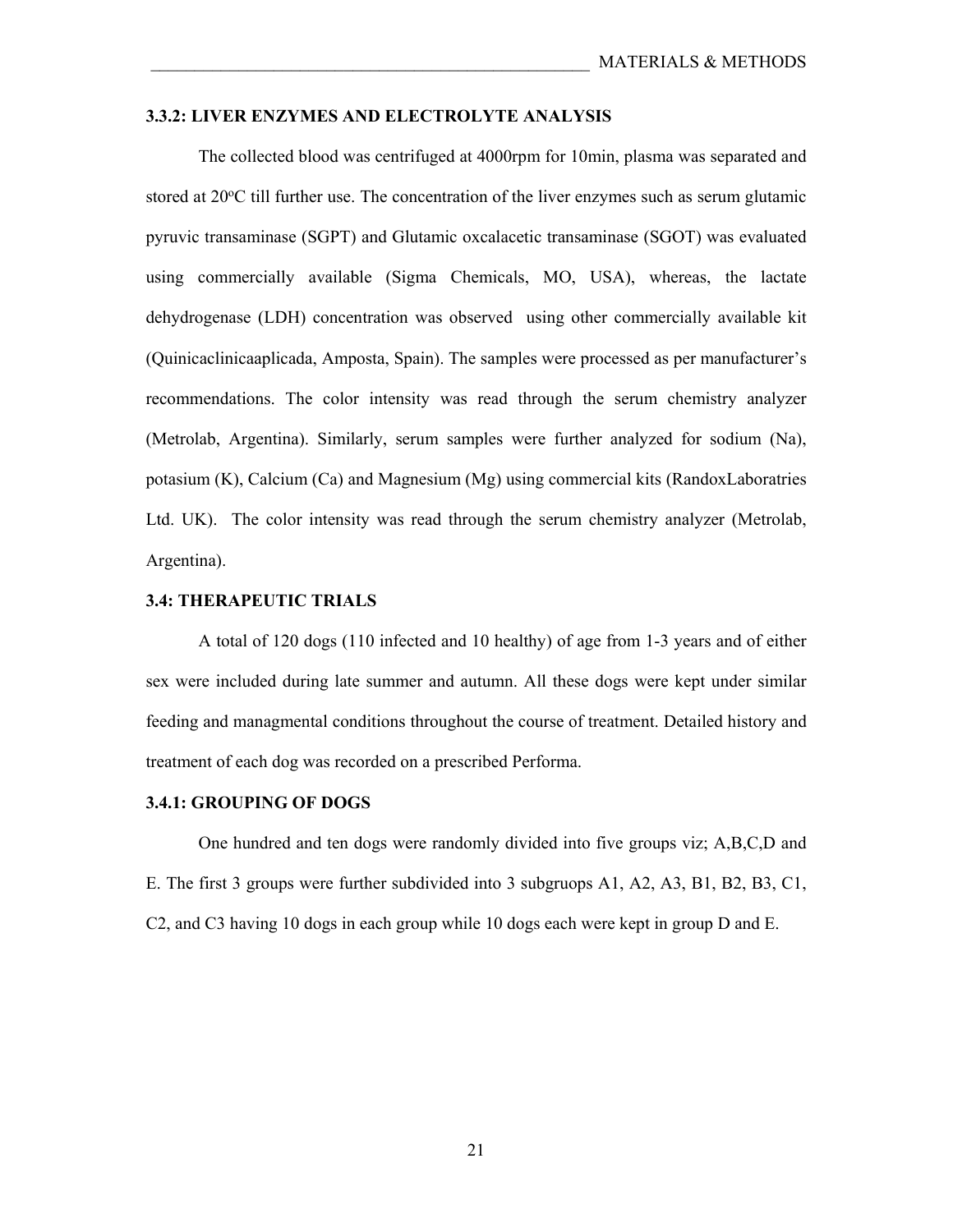| Name of drug                     | <b>Groups of</b><br>dogs | Sub-groups     | Dose rate<br>(mg/Kg of body<br>weight) |
|----------------------------------|--------------------------|----------------|----------------------------------------|
|                                  |                          | A1             | 60                                     |
| <i>Nigella sativa</i> (Kalwangi) | A                        | A <sub>2</sub> | 70                                     |
|                                  |                          | A <sub>3</sub> | 80                                     |
|                                  |                          | B1             | 60                                     |
| Sausserea lappa (Qust-e-         | B                        | B <sub>2</sub> | 70                                     |
| shireen)                         |                          | B <sub>3</sub> | 80                                     |
|                                  |                          | C <sub>1</sub> | 60                                     |
| Allium cepa (Onion)              | C                        | C <sub>2</sub> | 70                                     |
|                                  |                          | C <sub>3</sub> | 80                                     |
| Metronidazole®                   | D                        |                | 11.5                                   |
| Positive Control                 | E                        |                | Ocyst infection only                   |
| Mock                             | F                        |                | No drug and infection                  |

|  | Table 3.1: Grouping of dog according to drug used and mode of treatment |
|--|-------------------------------------------------------------------------|
|--|-------------------------------------------------------------------------|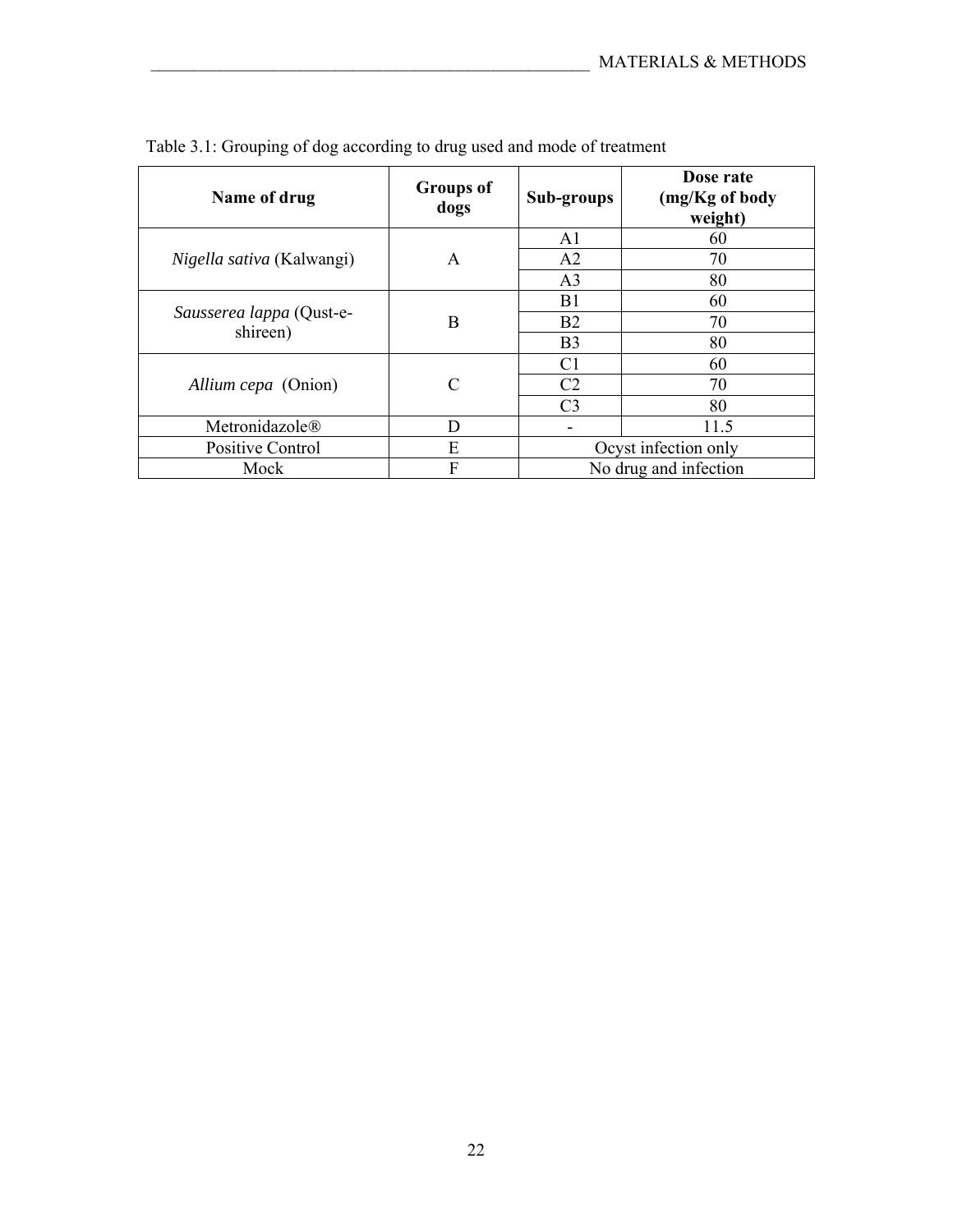#### **3.4.2: PREPARATION AND ADMINISTRATION OF HERBAL DRUGS**

 Methanol extract was prepared by using soxhlet's apparatus. The extract obtained was evaporated till the complete removal of alcohol and administered to dogs. The methanol extracts were suspended in 2%gum tragacanth solution for the oral administration of the animals. Thus 2% of w/v aqueous solution were prepared and stored in the refrigerator at  $4^{0}$ C. At the time of medication, calculated amount of the powdered drugs was weighed according to dosage levels and was given orally by using a drenching gun. Qust-e-sheireen (*Saussurea lappa*) was suspended in 300mL gum solution because of its low solubility. The three dosage levels of herbal drugs were selected on the basis of preliminary trials in animals and keeping in mind the doses used in human beings as traditional anthelmintics.

#### **3.4.3: PARASITOLOGICAL EVALUATION OF EXPERIMENTAL DOGS**

Post administration, the fecal samples were collected on 0,  $3<sup>rd</sup>$ ,  $7<sup>th</sup>$ , and  $18<sup>th</sup>$  day. The animals which were positive even on  $18<sup>th</sup>$  day were given a second dose of respective drug and feces were re-examined on  $21<sup>st</sup>$  and  $28<sup>th</sup>$  day post treatment.

The floatation method was used for the fecal diagnosis of *Entamoba histolytica*, which has the potential to identify amoebic trophozoites or cysts (Barreto 1962).The amoebic cysts and Amoebic trophozoites were seen by the following procedure.

- **a)** A 15ml centrifuge tube was filled with ZnSO4 solution (1.18 specific gravity) and poured into glass dish.
- **b)** Using a tonque depressor, the faeces were pushed (2 to 3 grams, a piece the size of a grape) through the strainer into the znso4 solution in the dish. Precaution was taken that the sieve must be in the liquid in order for the feces to pass through.
- **c)** If more the feces were used, the more likely would be able to find eggs, which are present in low numbers.
- **d)** By using a funnel, ZnSO4 fecal mixture was poured back into the centrifuge tube.
- **e)** Feces were centrifuged for 2 minutes at high speed (1500-2000 RPM).
- **f)** Using a headed-rod or loop, a sample was removed from the surface of the solution and placed on a microscope slide. One drop of iodine was added (to skin the cysts and ova) and a cover slip. The slide was examined at a 10X power of the microscope.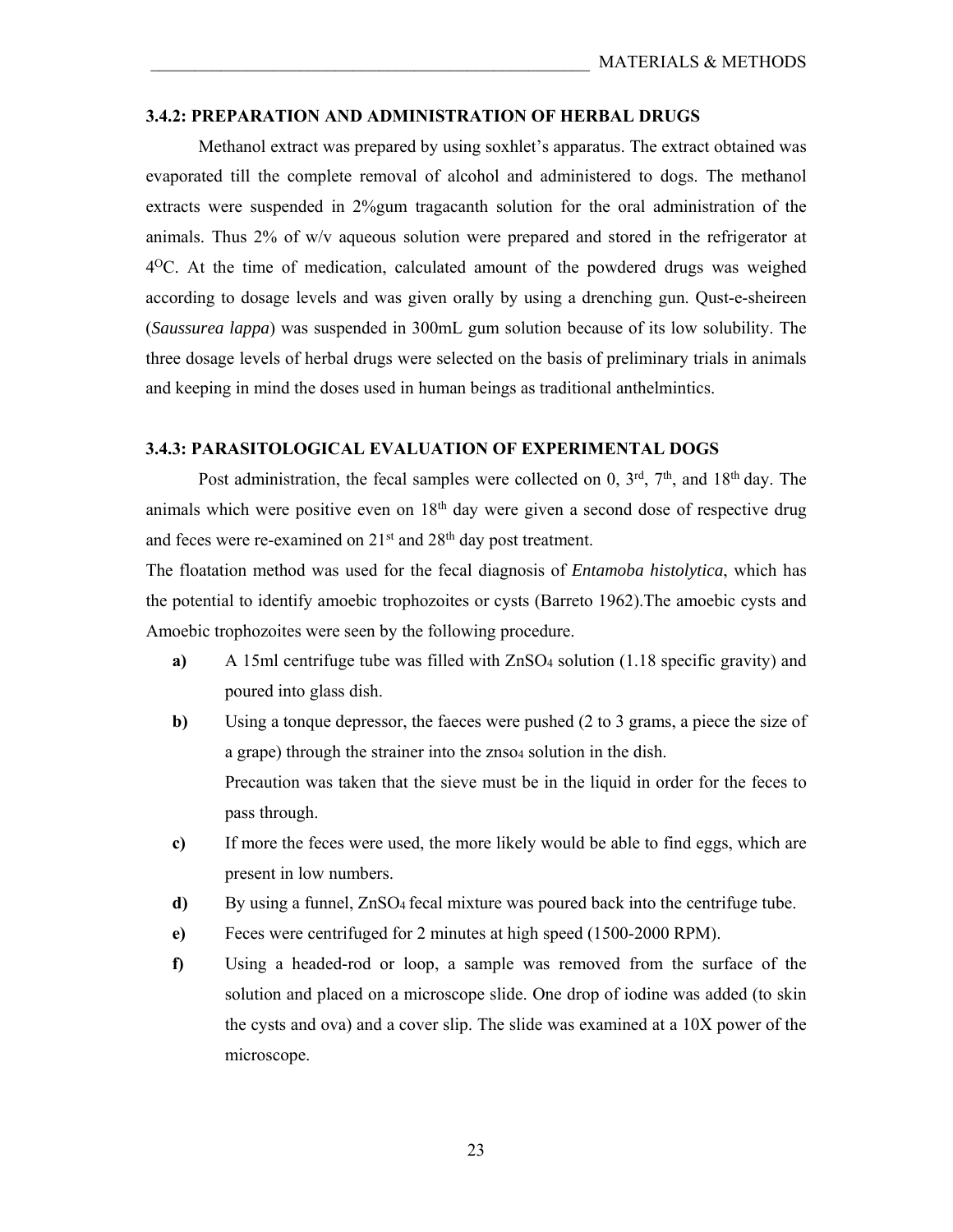#### **3.4.5: EFFICACY OF DRUGS**

 Efficacy of drug was calculated on the basis of reduction in the fecal egg count after treatment and by controlling method described by Moskey and Harwood (1941).

- **a.** Percent efficacy  $=$   $a b (100)/egg$  per gram of feces before treatment
- **b.** Egg per gram of feces after treatment

#### **3.4.6: BIOCHEMICAL ANALYSIS PROCEDURE**

 Blood samples were collected from each animal of all groups before and after treatment on  $0$ ,  $18<sup>th</sup>$  day and  $28<sup>th</sup>$  day. The clean non homolized sera was prepared after blood coagulation and kept in a clean vial at  $20^{\circ}$ C until used. The serum was used for quantitative determination of serum glutamic oxalocetictransminase (SGOT), serum glutamic pyruvic transaminase (SGPT) serum alkaline phophatare (SAP) and complete blood count (CBC) and electrolyte i.e Na, Ca, Mg, , K analysis.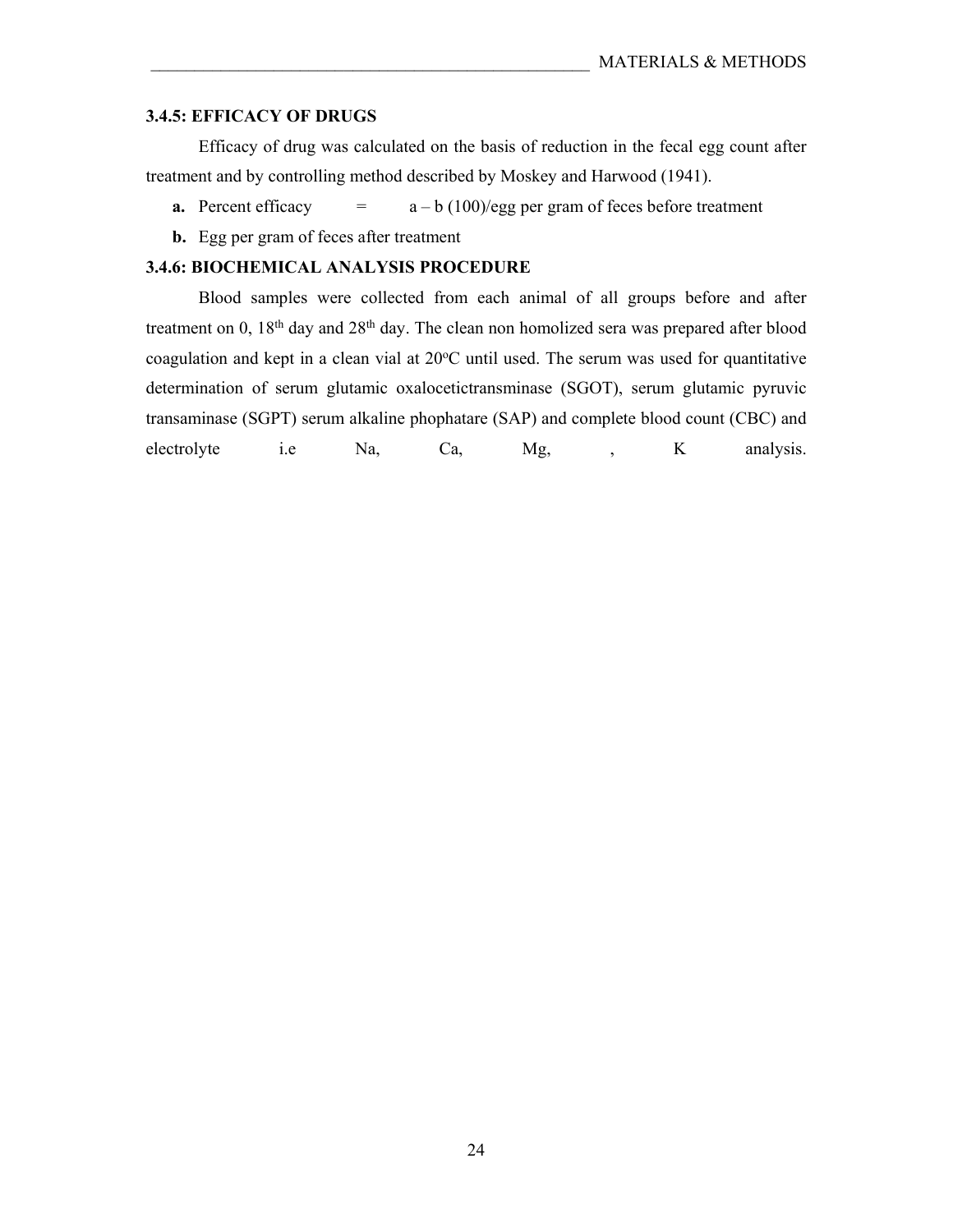#### **CHAPTER 4 RESULTS**

#### **4.1: PREVALENCE OF AMOEBIASIS IN DOGS**

 From December 2008 to November 2009, the prevalence of *Entamoeba histolytica*  was determined in dogs ( $n = 600$ ) using the triple fecal test as well as commercially available ELISA kit (Cellab, USA). Compared to ELISA, triple fecal test showed higher positivity or prevalence of *Entamoeba histolytica*. Of the total samples processed, only 94 (15.66%) fecal samples were found positive by the triple faecal test, whereas, using ELISA, the positivity to *Entamoeba histolytica* in fecal sample was 66 (11.0%). Only 66 samples were found positive through ELISA.

#### **4.1.1: PREVALENCE OF** *ENTAMOEBA HISTOLYTICA* **BY MONTH**

 Based upon triple fecal test, the prevalence of *Entamoeba histolytica* was highest in August (30.0%) followed by July (26.0%), whereas, it was the lowest in January, April and November (12.0% each) (P = 0.130). Likewise, based upon ELISA, prevalence of *Entamoeba histolytica* was highest in August (22.0%) followed by July (20.0%), whereas, it was the lowest in November (6.0%) (P = 0.168) (Table 4.1).

#### **4.1.2: PREVALENCE OF** *ENTAMOEBA HISTOLYTICA* **BY SEASON**

 Season-wise, using the triple fecal test, the prevalence of *Entamoeba histolytica* was highest in summer  $(21.0\%)$  followed by autumn  $(15.0\%)$ , whereas, it was the lowest  $(12.0\%)$ during the winter ( $P = 0.000$ ). Similarly, based upon ELISA, the prevalence was highest in summer (15.5%) followed by autumn (10.0%), whereas, it was the lowest in winter  $(8.0\%)$  (P  $= 0.090$ ) (Table 4.2).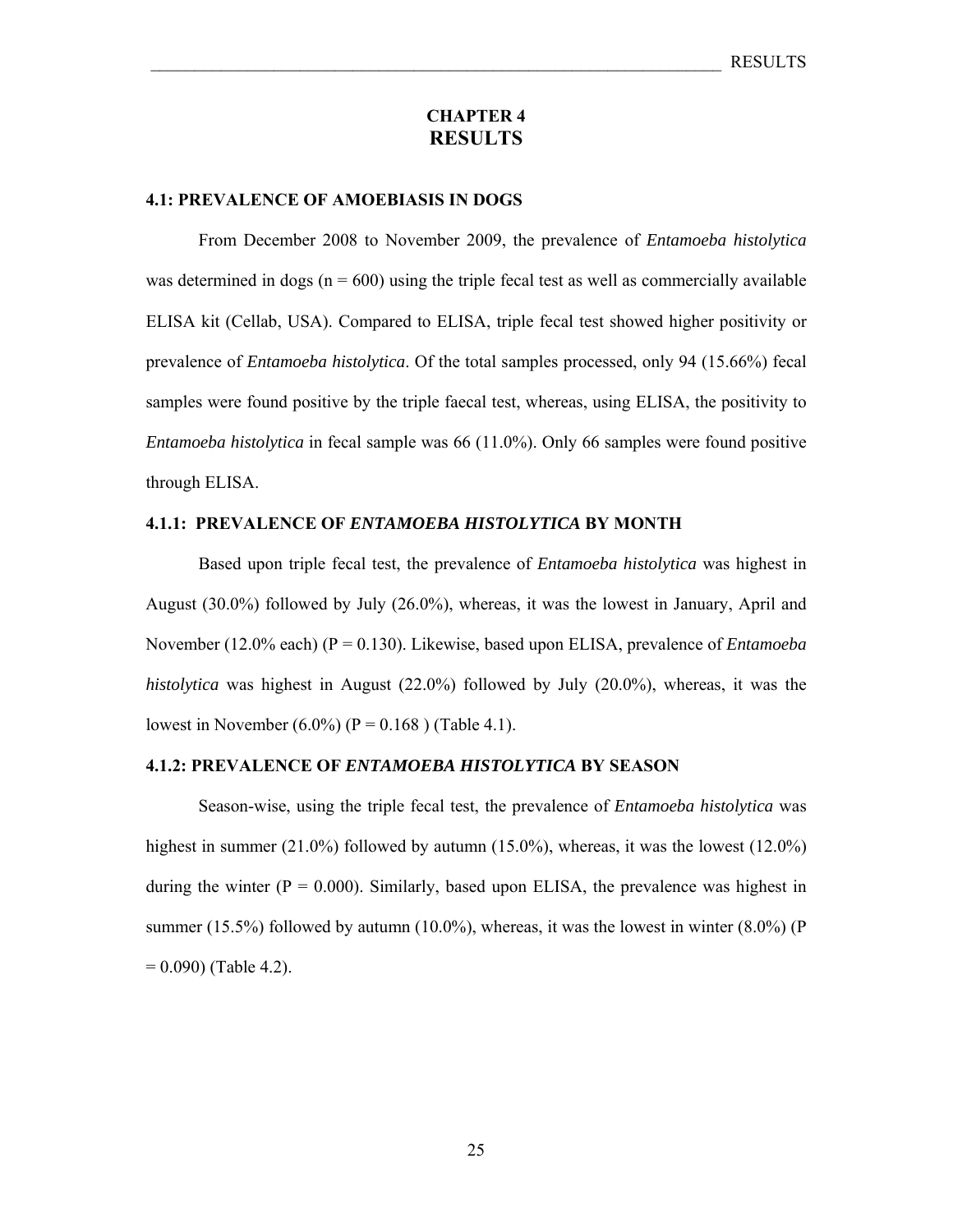| Table 4.1: Month-wise prevalence of <i>Entamoeba histolytica</i> in dogs by triple fecal test and |  |  |  |  |  |  |
|---------------------------------------------------------------------------------------------------|--|--|--|--|--|--|
| ELISA                                                                                             |  |  |  |  |  |  |

| <b>Month</b>        | <b>Number</b>   |                        | <b>Triple Fecal Test</b>       |                       |                        |                            |                       |
|---------------------|-----------------|------------------------|--------------------------------|-----------------------|------------------------|----------------------------|-----------------------|
|                     | examined<br>(N) | <b>Positive</b><br>(n) | Percent<br>infection<br>$(\%)$ | $\mathbf{P}$<br>value | <b>Positive</b><br>(n) | $\frac{0}{0}$<br>infection | $\mathbf{P}$<br>value |
| December-<br>2008   | 50              | $\overline{7}$         | 14.0                           | 0.130                 | $\overline{5}$         | 10                         | 0.168                 |
| January $-$<br>2009 | 50              | 6                      | 12.0                           |                       | $\overline{4}$         | 8.0                        |                       |
| February -<br>2009  | 50              | $\overline{5}$         | 10.0                           |                       | $\overline{4}$         | 8.0                        |                       |
| $March-$<br>2009    | 50              | $\overline{7}$         | 14.0                           |                       | $\overline{5}$         | 10                         |                       |
| April $-2009$       | 50              | 6                      | 12.0                           |                       | $\overline{4}$         | 8.0                        |                       |
| $May - 2009$        | 50              | $\overline{5}$         | 10.0                           |                       | $\overline{3}$         | 6.0                        |                       |
| June $-2009$        | 50              | 9                      | 18.0                           |                       | $\overline{7}$         | 14.0                       |                       |
| $July - 2009$       | 50              | 13                     | 26.0                           |                       | 10                     | 20.0                       |                       |
| $August -$<br>2009  | 50              | 15                     | 30.0                           |                       | 11                     | 22.0                       |                       |
| September-<br>2009  | 50              | 8                      | 16.0                           |                       | 6                      | 12.0                       |                       |
| October-<br>2009    | 50              | $\overline{7}$         | 14.0                           |                       | $\overline{4}$         | 8.0                        |                       |
| November-<br>2009   | 50              | 6                      | 12.0                           |                       | 3                      | 6.0                        |                       |
| <b>Total</b>        | 600             | 94                     | 15.66                          |                       | 66                     | 11.0                       |                       |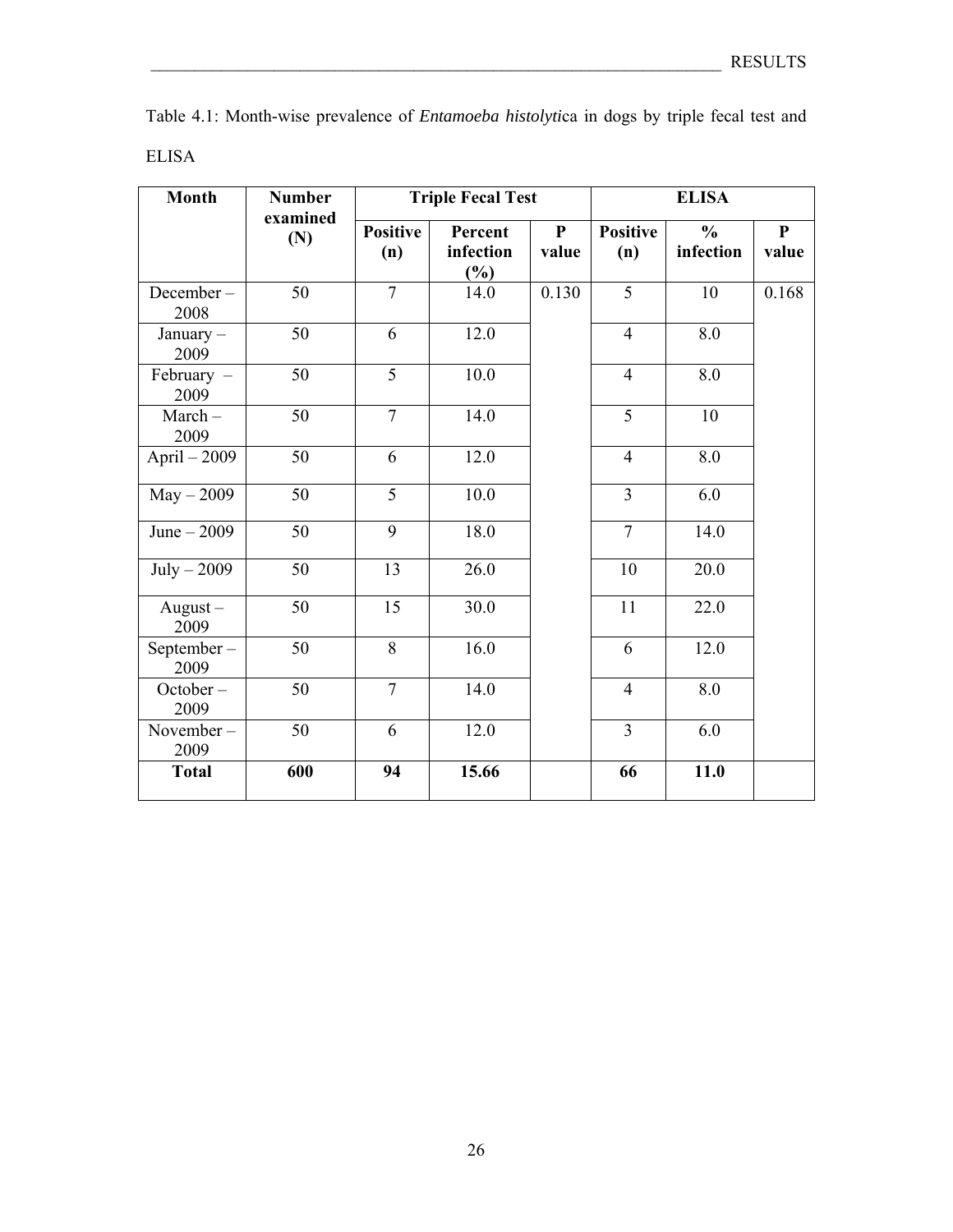| <b>Season</b> | No.             |                        | <b>Triple Fecal Test</b>   |            | <b>ELISA</b>           |                            |            |  |
|---------------|-----------------|------------------------|----------------------------|------------|------------------------|----------------------------|------------|--|
|               | examined<br>(N) | <b>Positive</b><br>(n) | $\frac{6}{6}$<br>infection | P<br>value | <b>Positive</b><br>(n) | $\frac{0}{0}$<br>infection | P<br>value |  |
| Winter        | 200             | 24                     | 12                         | 0.000      | 16                     | 8.0                        | 0.090      |  |
| Spring        | 100             | 13                     | 13                         |            | 09                     | 9.0                        |            |  |
| Summer        | 200             | 42                     | 21                         |            | 31                     | 15.5                       |            |  |
| Autumn        | 100             | 15                     | 15                         |            | 10                     | 10.0                       |            |  |
| <b>Total</b>  | 600             | 94                     | 15.66                      |            | 66                     | <b>11.0</b>                |            |  |

Table 4.2: Season-wise prevalence of *Entamoeba histolytica* in dogs by triple fecal test and ELISA

Table 4.3: Age-wise prevalence of *Entamoeba histolytica* in dogs by triple fecal test and ELISA

| Age group             | No.<br>examined |                        | <b>Triple Fecal Test</b>   |            |                        | <b>ELISA</b>               |            |
|-----------------------|-----------------|------------------------|----------------------------|------------|------------------------|----------------------------|------------|
|                       | $(\mathbf{N})$  | <b>Positive</b><br>(n) | $\frac{6}{6}$<br>infection | P<br>Value | <b>Positive</b><br>(n) | $\frac{6}{6}$<br>infection | P<br>Value |
| $0 - 6$<br>Month      | 170             | 28                     | 16.47                      | 0.001      | 19                     | 11.2                       | 0.0012     |
| $7$ Month $-$<br>year | 145             | 36                     | 24.82                      |            | 27                     | 18.6                       |            |
| $1 - 4$ year          | 285             | 30                     | 10.52                      |            | 20                     | 7.0                        |            |
| <b>Total</b>          | 600             | 94                     | 15.66                      |            | 66                     | 11.0                       |            |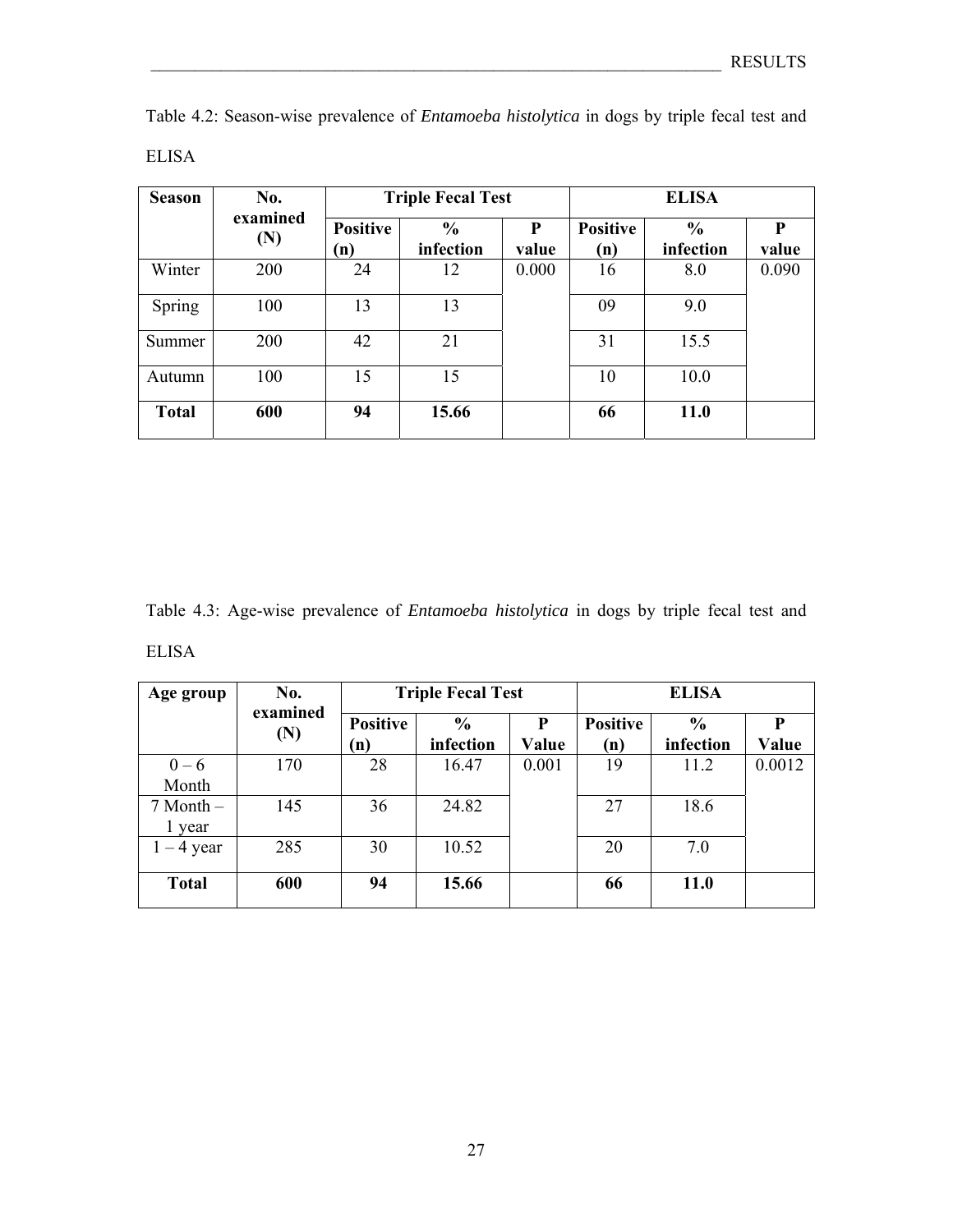#### **4.1.3: PREVALENCE OF** *ENTAMOEBA HISTOLYTICA* **BY AGE**

 Using the triple fecal test, the prevalence was highest in dogs of age group of one month to 1 year (24.82%) than 1-4 years (10.52%) ( $P = 0.001$ ). Likewise, using ELISA, the prevalence was highest in 7 months-1 year age group (18.6%), whereas, it was the lowest in 1-4 years group  $(7.0\%)$  (P = 0.0012) (Table 4.3).

#### **4.1.4: PREVALENCE OF ENTAMOEBA HISTOLYTICA BY SEX**

 With respect to sex, using the triple fecal test, less difference in prevalence was seen between male and female dogs (16.0% and 15. 1%), respectively ( $P = 0.768$ ). Contrary to this, using ELISA, a difference in prevalence was seen where frequency of *Entamoeba histolytica* was more in male (12.4%) than females (8.8%) ( $P = 0.167$ ) (Table 4.4).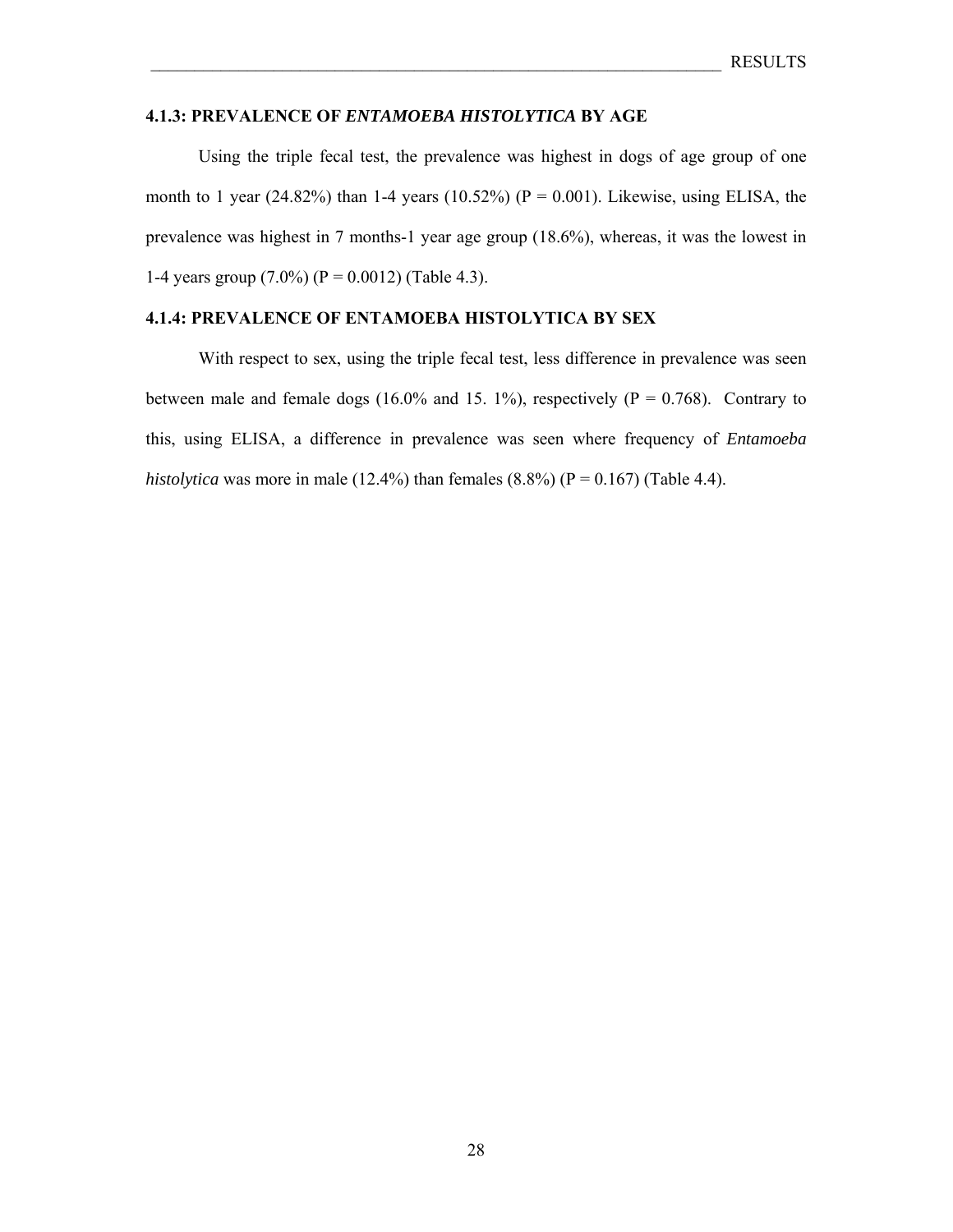| Table 4.4: Sex-wise prevalence of <i>Entamoeba histolytica</i> in dogs by triple faecal test and |  |  |  |  |  |  |
|--------------------------------------------------------------------------------------------------|--|--|--|--|--|--|
| ELISA                                                                                            |  |  |  |  |  |  |

|              | No.             |                        | <b>Triple Fecal Test</b>   |            | <b>ELISA</b>           |                            |       |  |  |
|--------------|-----------------|------------------------|----------------------------|------------|------------------------|----------------------------|-------|--|--|
| <b>Sex</b>   | examined<br>(N) | <b>Positive</b><br>(n) | $\frac{0}{0}$<br>infection | P<br>value | <b>Positive</b><br>(n) | $\frac{0}{0}$<br>infection | value |  |  |
| Male         | 362             | 58                     | 16.0                       |            | 45                     | 12.4                       |       |  |  |
| Female       | 238             | 36                     | 15.12                      | 0.768      | 21                     | 8.8                        | 0.167 |  |  |
| <b>Total</b> | 600             | 94                     | 15.66                      |            | 66                     | <b>11.0</b>                |       |  |  |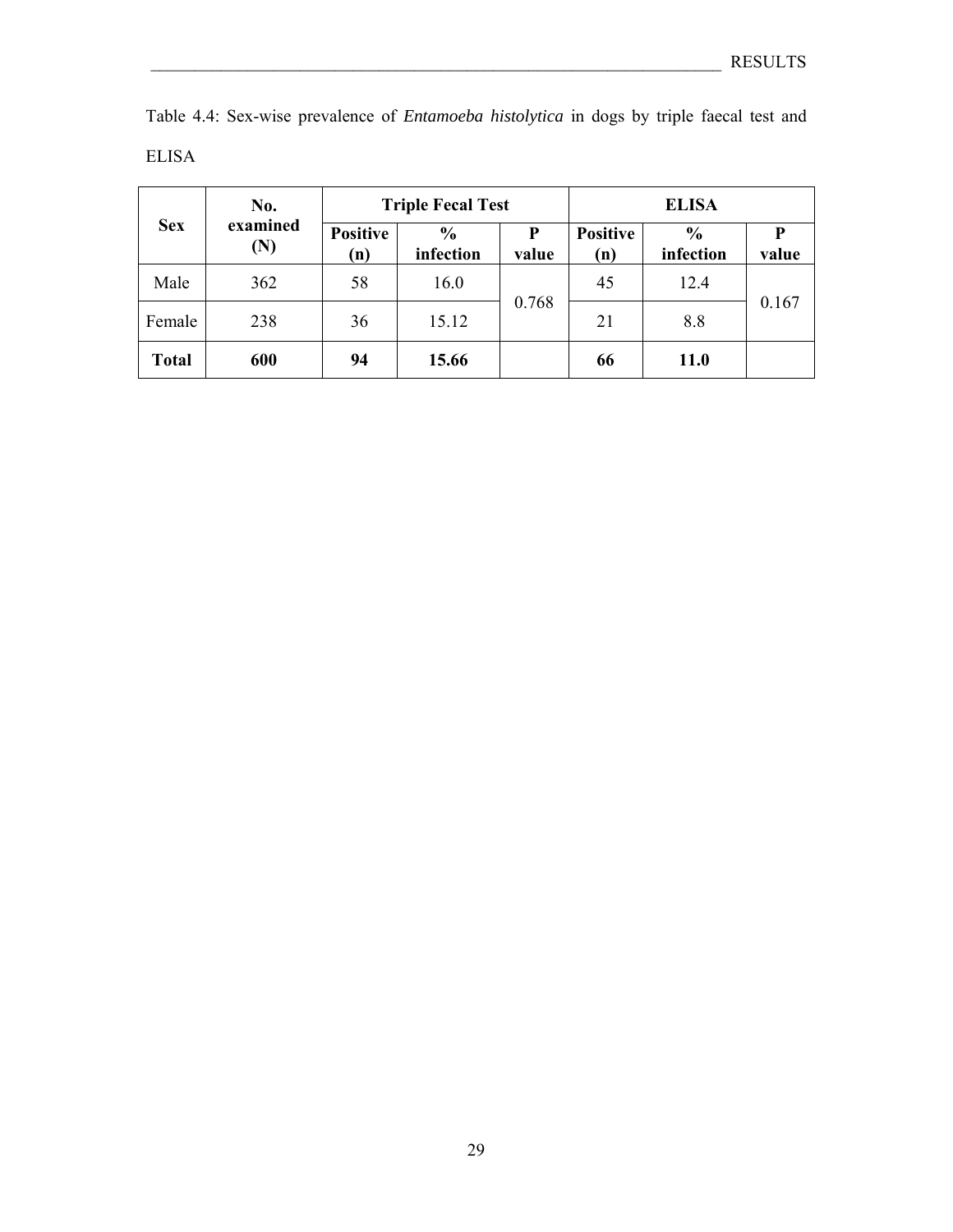#### **4.2: PREVALENCE OF** *ENTAMOEBA HISTOLYTICA* **IN DOG OWNERS**

Of the total stool sample examined during a period of one year  $(n = 600$  and 50/month), using the triple fecal test, *Entamoeba histolytica* was detected only in 135 (22.5%) samples. However, the analysis of stool sample via ELISA detected *Entamoeba histolytica* among 101 samples (16.8%). Compared to ELISA, triple fecal test detected higher prevalence of *Entamoeba histolytica*.

## **4.2.1: PREVALENCE OF ENTAMOEBA HISTOLYTICA BY MONTH**

 In human, based upon triple fecal test, the prevalence of *Entamoeba histolytica* was highest in August (42.0%) followed by July (38.0%), whereas, it was the lowest in January, April and November (16.0%) ( $P = 0.017$ ). Likewise, based upon ELISA, prevalence of *Entamoeba histolytica* was highest in August (34.0%) followed by July (30.0%), whereas, it was the lowest in January (10.0%) ( $P = 0.021$ ) (Table 4.5).

## **4.2.2: PREVALENCE OF ENTAMOEBA HISTOLYTICA BY SEASON**

 Season-wise, using the triple fecal test, the prevalence of *Entamoeba histolytica* was highest in summer (31.0%), whereas, it was the lowest (17.0%) during the winter ( $P = 0.005$ ). Similarly, based upon ELISA, the prevalence was highest in summer (24.0%) followed by spring (13.0%), whereas, it was the lowest in winter (12.5.0%) ( $P = 0.010$ ) (Table 4.6).

#### **4.2.3: PREVALENCE OF** *ENTAMOEBA HISTOLYTICA* **BY AGE**

 Using the triple fecal test, the prevalence was highest in human of age group of 15-20 year (31.96%), whereas, it was lowest in 36 years of age (17.25%) ( $P = 0.009$ ). With respect to age, using ELISA, the prevailing pattern of Entamoeba histolytica was similar to that observed with triple fecal tests. It was highest in age group of 15-20 years (24.6%), whereas, it was lowest in age group of 36 and above  $(11.7%)$   $(P = 0.011)$  (Table 4.7).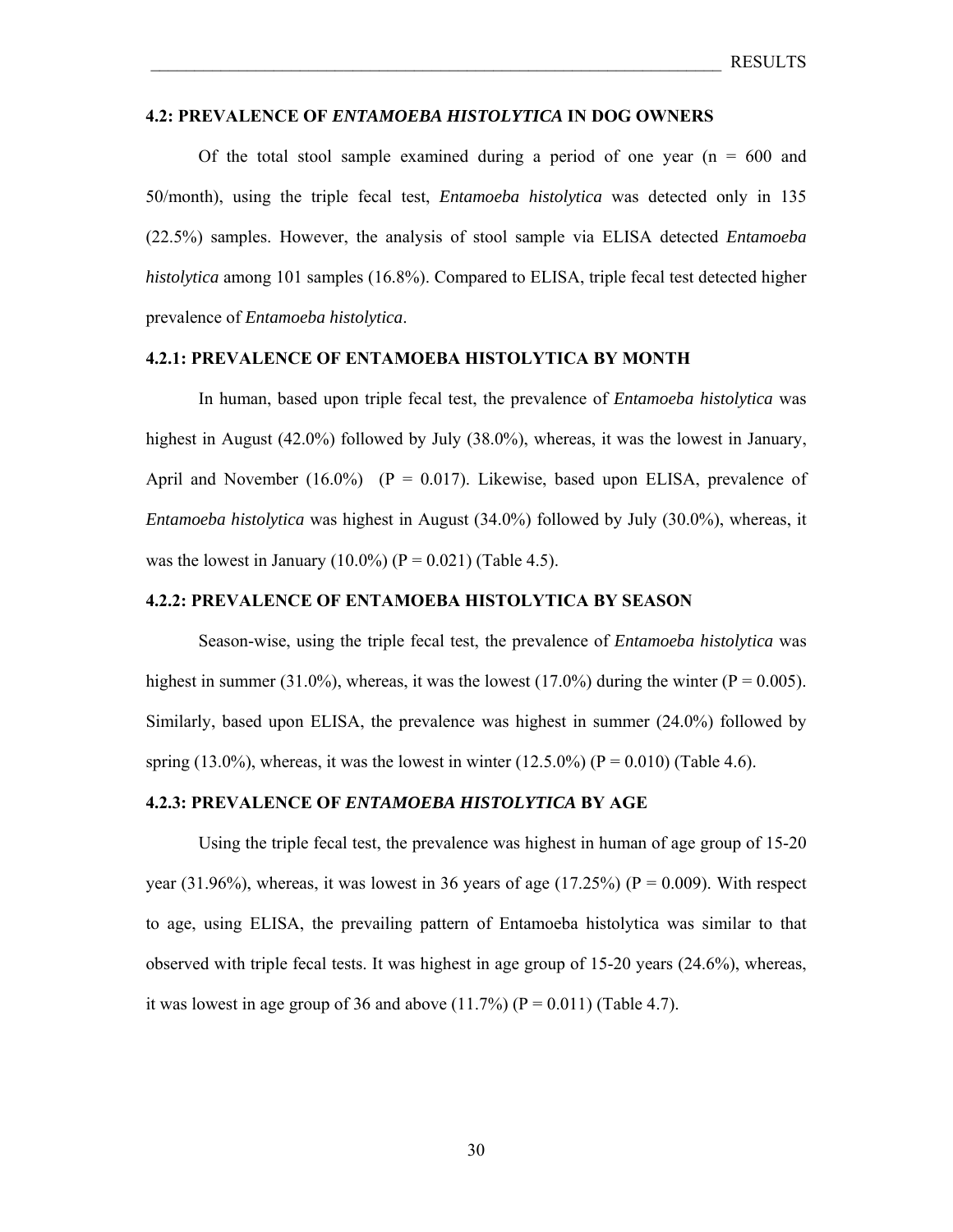# **4.2.4: PREVALENCE OF ENTAMOEBA HISTOLYTICA BY SEX**

 With respect to sex, using the triple fecal test, the prevalence was slightly higher in males (22.72%) than females (17.85%) ( $P = 0.547$ ). Contrary to this, using ELISA, a difference in prevalence was seen where the frequency of *Entamoeba histolytica* was more in male (18.7%) than females (14.3%) (P = 0.712) (Table 4.8).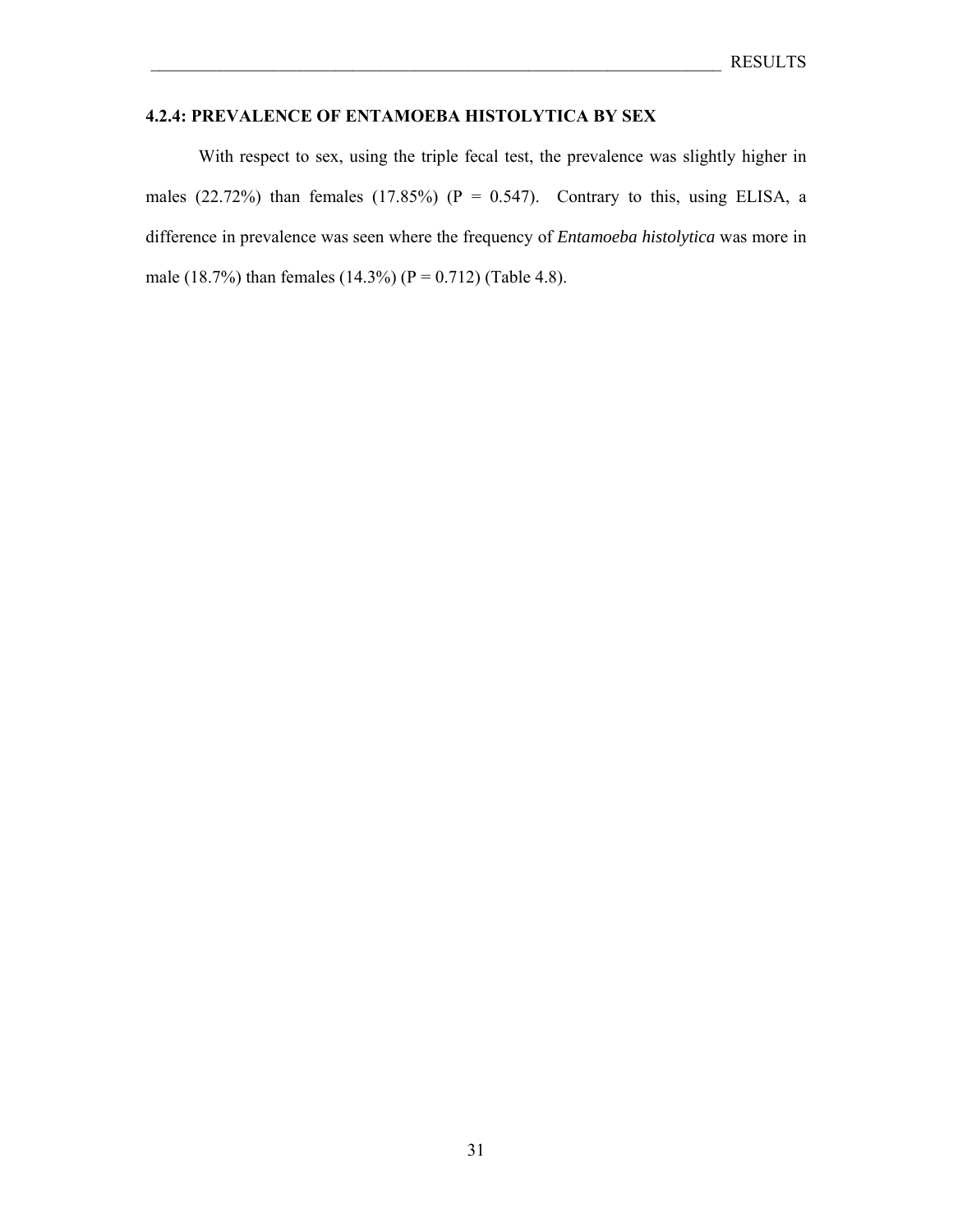| test and ELISA       |          |                        |                            |            |                        |                            |                    |  |
|----------------------|----------|------------------------|----------------------------|------------|------------------------|----------------------------|--------------------|--|
|                      | No.      |                        | <b>Triple Fecal Test</b>   |            |                        | <b>ELISA</b>               |                    |  |
| <b>Month</b>         | examined | <b>Positive</b><br>(n) | $\frac{6}{6}$<br>infection | P<br>value | <b>Positive</b><br>(n) | $\frac{0}{0}$<br>infection | ${\bf P}$<br>value |  |
| $December -$<br>2008 | 50       | 9                      | 18                         |            | 7                      | 14.0                       |                    |  |
| January $-$<br>2009  | 50       | 8                      | 16                         |            | 5                      | 10.0                       |                    |  |
| February $-$<br>2009 | 50       | 9                      | 18                         |            | 6                      | 12.0                       | 0.021              |  |
| March $-2009$        | 50       | 10                     | 20                         |            | 8                      | 16.0                       |                    |  |
| April $-2009$        | 50       | 8                      | 16                         |            | 6                      | 12.0                       |                    |  |
| $May - 2009$         | 50       | 10                     | 20                         |            | $\overline{7}$         | 14.0                       |                    |  |
| June $-2009$         | 50       | 12                     | 24                         | 0.017      | 10                     | 20.0                       |                    |  |
| $July - 2009$        | 50       | 19                     | 38                         |            | 15                     | 30.0                       |                    |  |
| $August -$<br>2009   | 50       | 21                     | 42                         |            | 17                     | 34.0                       |                    |  |
| September-<br>2009   | 50       | 10                     | 20                         |            | $\overline{7}$         | 14.0                       |                    |  |
| $October -$<br>2009  | 50       | 11                     | 22                         |            | $\overline{7}$         | 14.0                       |                    |  |
| November-<br>2009    | 50       | 8                      | 16                         |            | 6                      | 12.0                       |                    |  |

**Total 600 135 22.50 101 16.83** 

Table 4.5: Month-wise prevalence of *Entamoeba histolytica* in dog owners by triple faecal test and ELISA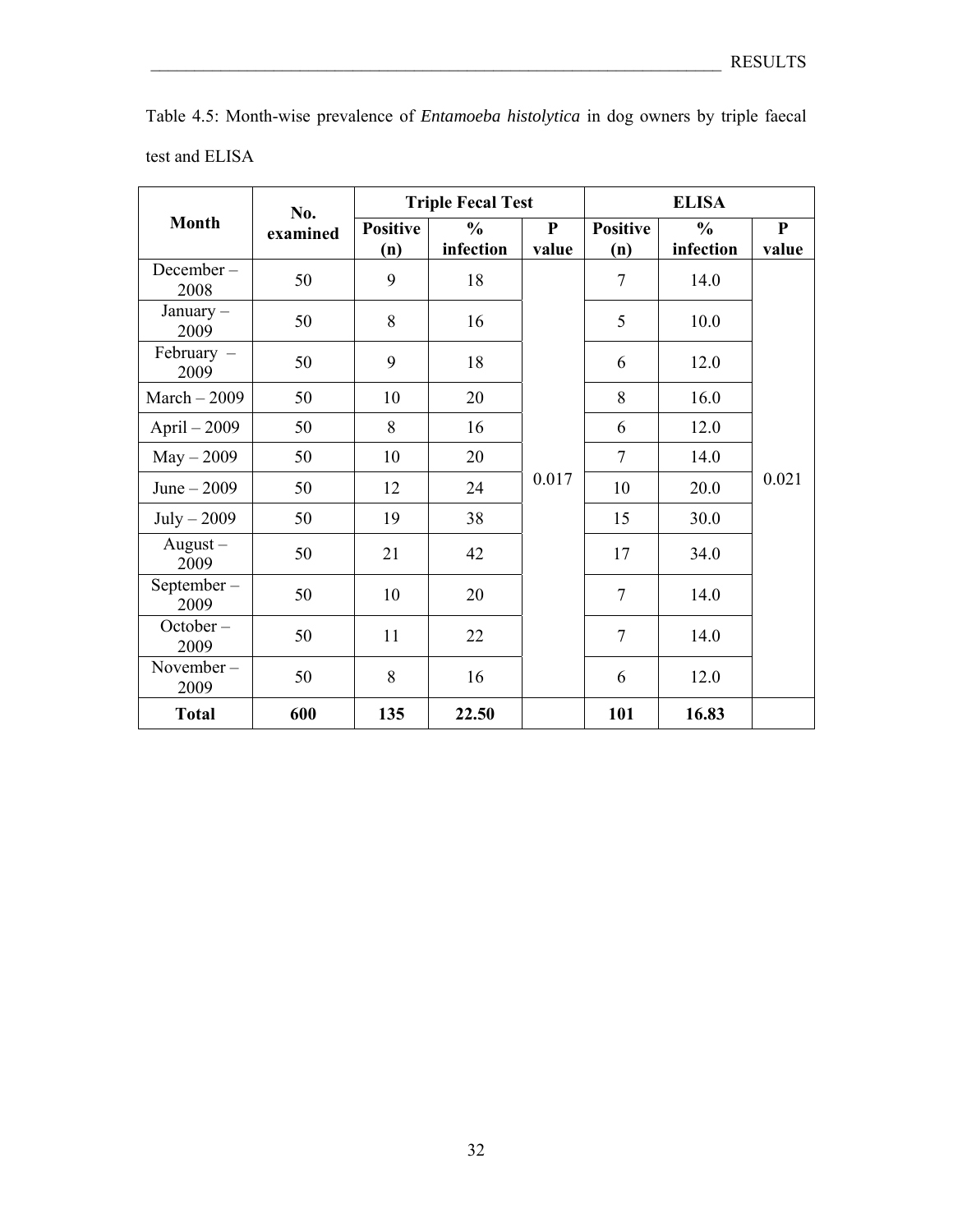|               | No.             |                 | <b>Triple Fecal Test</b>   |            |                 | <b>ELISA</b>               |            |  |
|---------------|-----------------|-----------------|----------------------------|------------|-----------------|----------------------------|------------|--|
| <b>Season</b> | examined<br>(N) | <b>Positive</b> | $\frac{0}{0}$<br>infection | P<br>value | <b>Positive</b> | $\frac{0}{0}$<br>infection | P<br>value |  |
| Winter        | 200             | 34              | 17                         |            | 25              | 12.5                       | 0.010      |  |
| Spring        | 100             | 18              | 18                         |            | 13              | 13.0                       |            |  |
| Summer        | 200             | 62              | 31                         | 0.005      | 48              | 24.0                       |            |  |
| Autumn        | 100             | 21              | 21                         |            | 15              | 15.0                       |            |  |
| Total         | 600             | 135             | 22.5                       |            | 101             | 16.8                       |            |  |

Table 4.6: Season-wise prevalence of *Entamoeba histolytica* in dog owners by triple faecal test and ELISA

Table 4.7: Age-wise prevalence of *Entamoeba histolytica* in dog owners by triple faecal test and ELISA

| Age                | No.             |                        | <b>Triple Fecal Test</b>   |            |                        |                            |            |
|--------------------|-----------------|------------------------|----------------------------|------------|------------------------|----------------------------|------------|
| group              | examined<br>(N) | <b>Positive</b><br>(n) | $\frac{6}{6}$<br>infection | P<br>value | <b>Positive</b><br>(n) | $\frac{6}{6}$<br>infection | P<br>value |
| $15 - 20$<br>years | 122             | 39                     | 31.96                      |            | 30                     | 24.6                       |            |
| $21 - 35$<br>vears | 281             | 62                     | 22.06                      | 0.009      | 48                     | 17.1                       | 0.011      |
| 36 and<br>above    | 197             | 34                     | 17.25                      |            | 23                     | 11.7                       |            |
| Total              | 600             | 135                    | 22.5                       |            | 101                    | 16.8                       |            |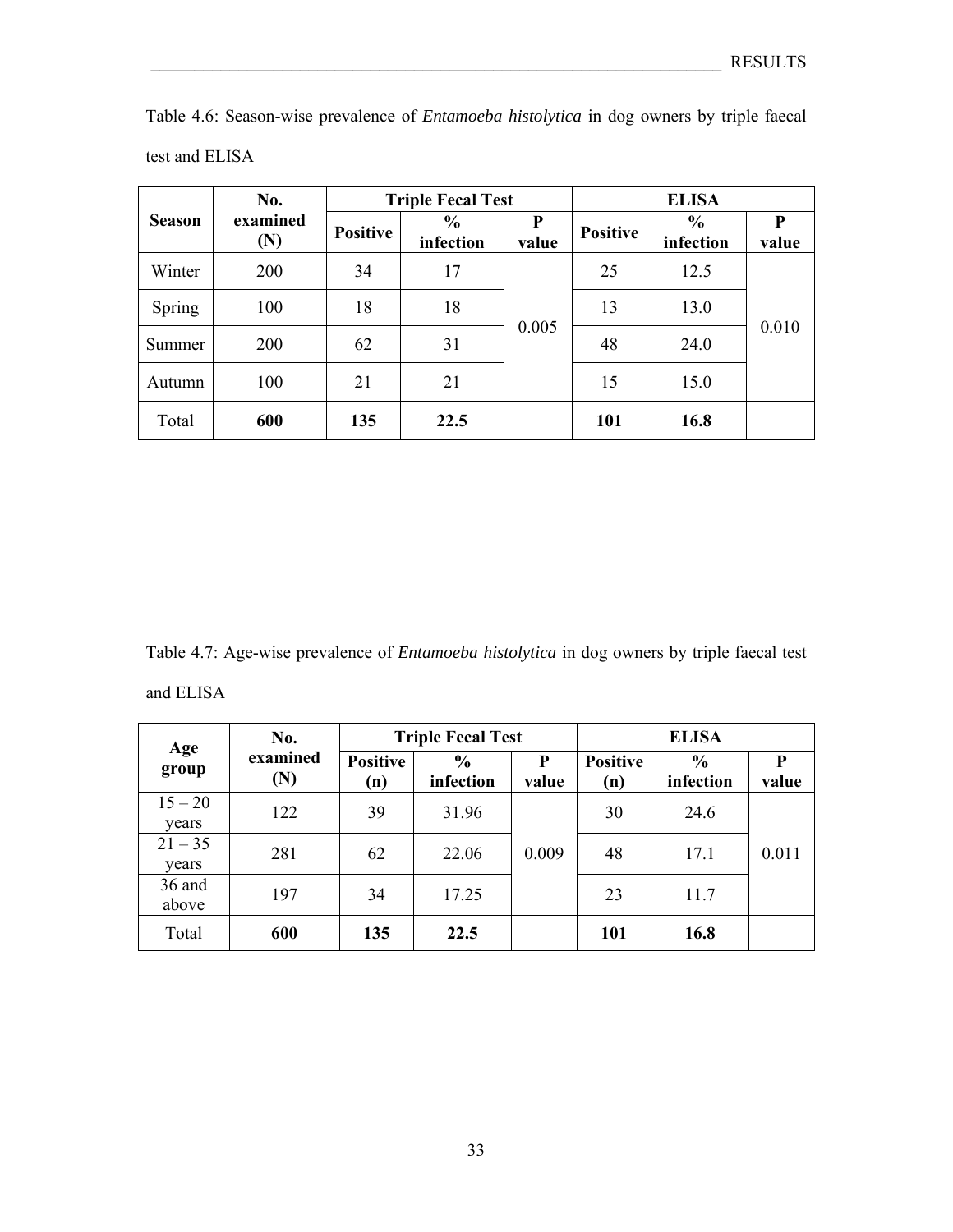| Table 4.8: Sex-wise prevalence of <i>Entamoeba histolytica</i> in dog owners by triple faecal test |  |  |  |  |  |
|----------------------------------------------------------------------------------------------------|--|--|--|--|--|
| and ELISA                                                                                          |  |  |  |  |  |

|            | No.             |                        | <b>Triple Fecal Test</b>   |            | <b>ELISA</b>           |                            |       |  |
|------------|-----------------|------------------------|----------------------------|------------|------------------------|----------------------------|-------|--|
| <b>Sex</b> | examined<br>(N) | <b>Positive</b><br>(n) | $\frac{6}{6}$<br>infection | P<br>value | <b>Positive</b><br>(n) | $\frac{6}{6}$<br>infection | value |  |
| Male       | 572             | 130                    | 22.72                      |            | 97                     | 18.7                       | 0.712 |  |
| Female     | 28              | 5                      | 17.85                      | 0.547      | $\overline{4}$         | 14.3                       |       |  |
| Total      | 600             | 135                    | 22.5                       |            | 101                    | 16.8                       |       |  |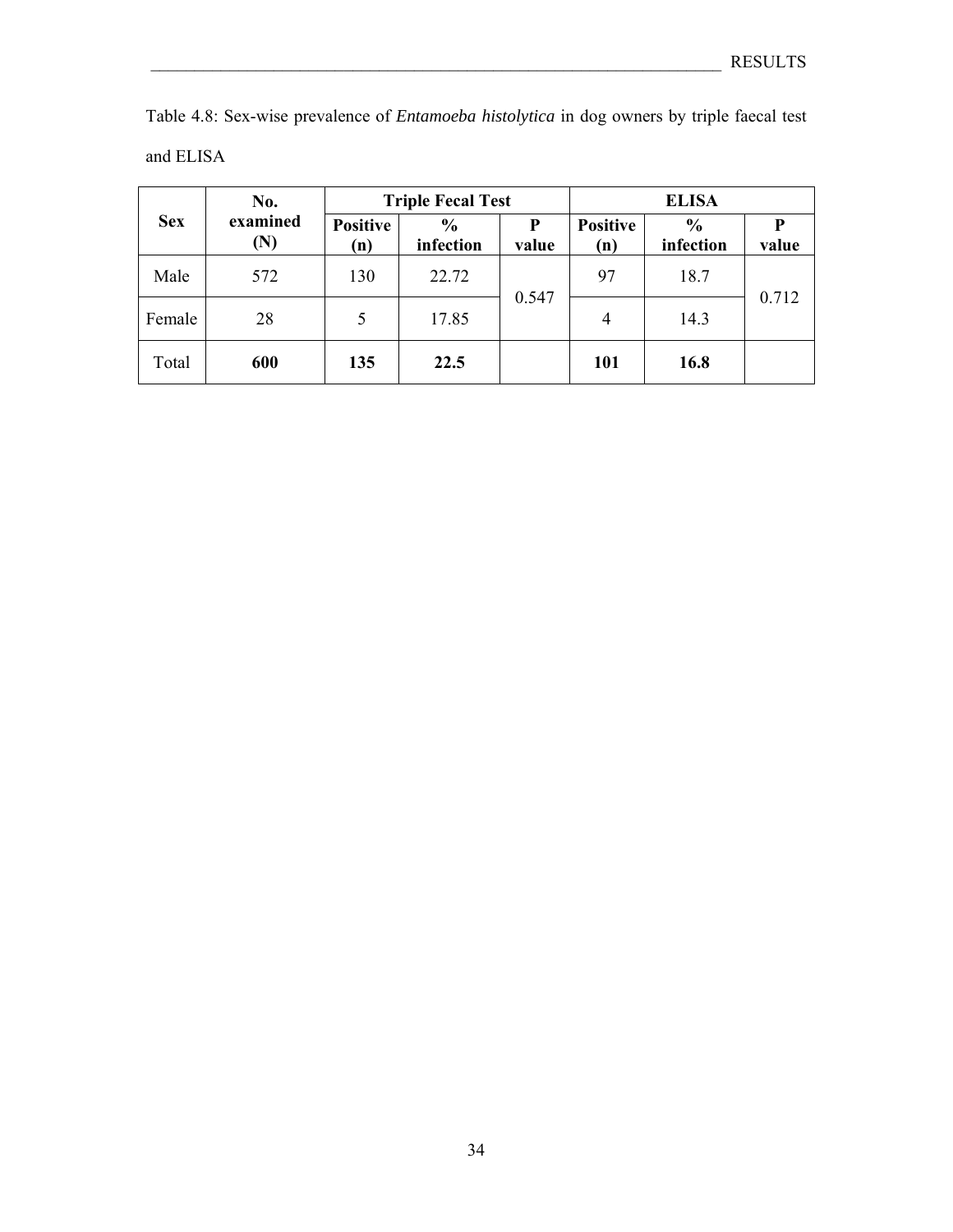# **4.3: PREVALENCE OF** *ENTAMOEBA HISTOLYTICA* **INFECTION IN SEWERAGE AND TAP WATER**

A total of 600 samples comprised sewerage ( $n = 300$ ) and tap water ( $n = 300$ ) was examined ZnSO4 concentration method. During each month of studying year, 25 samples each were collected and analyzed. Of the total sewerage samples, only 95 (31.66%) were found positive to *Entamoeba histolytica.* The prevalence was highest in august (64.0%) followed by July (60.0%), whereas, it was lowest in December (8.0%) ( $P = 0.000$ ). For tap water, on the other hand, only 16 (5.33 %) were found positive to *Entamoeba histolytica*. The prevalence, in equal percentage (12.0%), was noted during the months of June and August, whereas, the months of December, January and November were found to be devoid of detection of *Entamoeba histolytica* ( $P = 0.527$ ) (Table 4.9). With respect to season, in sewerage water samples, the prevalence was highest during summer (53.0%), whereas, it was the lowest in winter  $(14.0\%)$  (P = 0.000). Contrary to this, in tap water, the prevalence was more frequent in summer (10.0%) followed by spring (6.0%), whereas, it was the lowest in winter  $(1.0\%)$  (P = 0.041) (Table 4.10).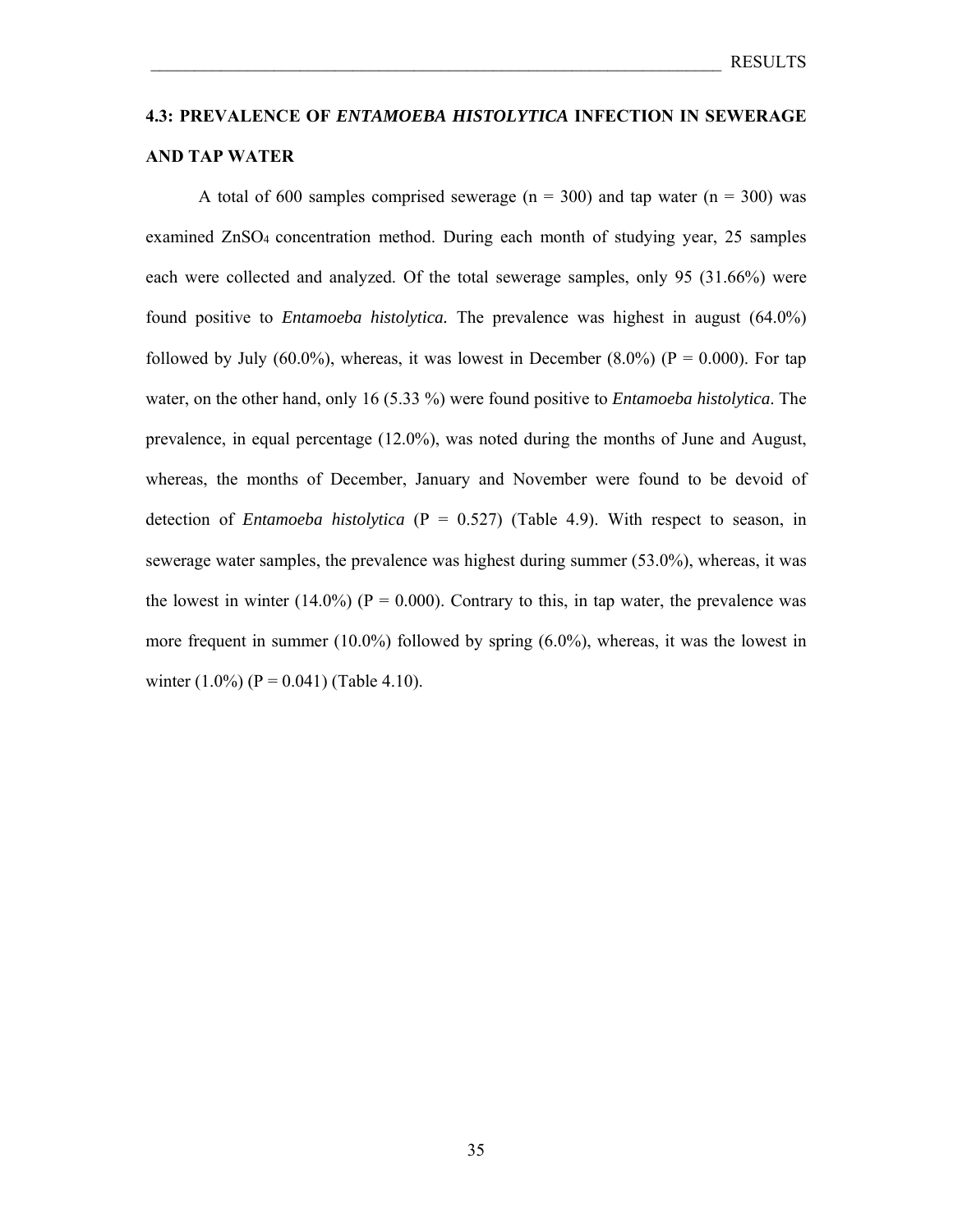| <b>Month</b>      | No.             | Sewerage water         |                            |                       | Tap water              |                            |                       |  |
|-------------------|-----------------|------------------------|----------------------------|-----------------------|------------------------|----------------------------|-----------------------|--|
|                   | examined<br>(N) | <b>Positive</b><br>(n) | $\frac{6}{6}$<br>infection | $\mathbf{P}$<br>value | <b>Positive</b><br>(n) | $\frac{0}{0}$<br>infection | $\mathbf{P}$<br>value |  |
| December<br>2008  | 25              | $\overline{2}$         | 8                          | 0.000                 | $\theta$               | $\overline{0}$             | 0.527                 |  |
| January<br>2009   | 25              | $\overline{4}$         | 16                         |                       | $\boldsymbol{0}$       | $\boldsymbol{0}$           |                       |  |
| February<br>2009  | 25              | 5                      | 20                         |                       | $\mathbf{1}$           | $\overline{4}$             |                       |  |
| March<br>2009     | 25              | 5                      | 20                         |                       | $\mathbf{1}$           | $\overline{4}$             |                       |  |
| April - 2009      | 25              | $\overline{7}$         | 28                         |                       | $\overline{2}$         | 8                          |                       |  |
| $May - 2009$      | 25              | 9                      | 36                         |                       | $\overline{2}$         | 8                          |                       |  |
| June $-2009$      | 25              | 13                     | 52                         |                       | $\overline{3}$         | 12                         |                       |  |
| July $-2009$      | 25              | 15                     | 60                         |                       | $\overline{2}$         | $\overline{8}$             |                       |  |
| August<br>2009    | 25              | 16                     | 64                         |                       | $\overline{3}$         | 12                         |                       |  |
| September<br>2009 | $\overline{25}$ | 10                     | 40                         |                       | $\overline{1}$         | $\overline{4}$             |                       |  |
| October<br>2009   | 25              | 6                      | 24                         |                       | $\mathbf{1}$           | $\overline{4}$             |                       |  |
| November<br>2009  | 25              | $\overline{3}$         | 12                         |                       | $\mathbf{0}$           | $\overline{0}$             |                       |  |
| <b>Total</b>      | 300             | 95                     | 31.66                      |                       | 16                     | 5.33                       |                       |  |

Table 4.9: Month-wise prevalence of *Entamoeba histolytica* in sewerage and tap water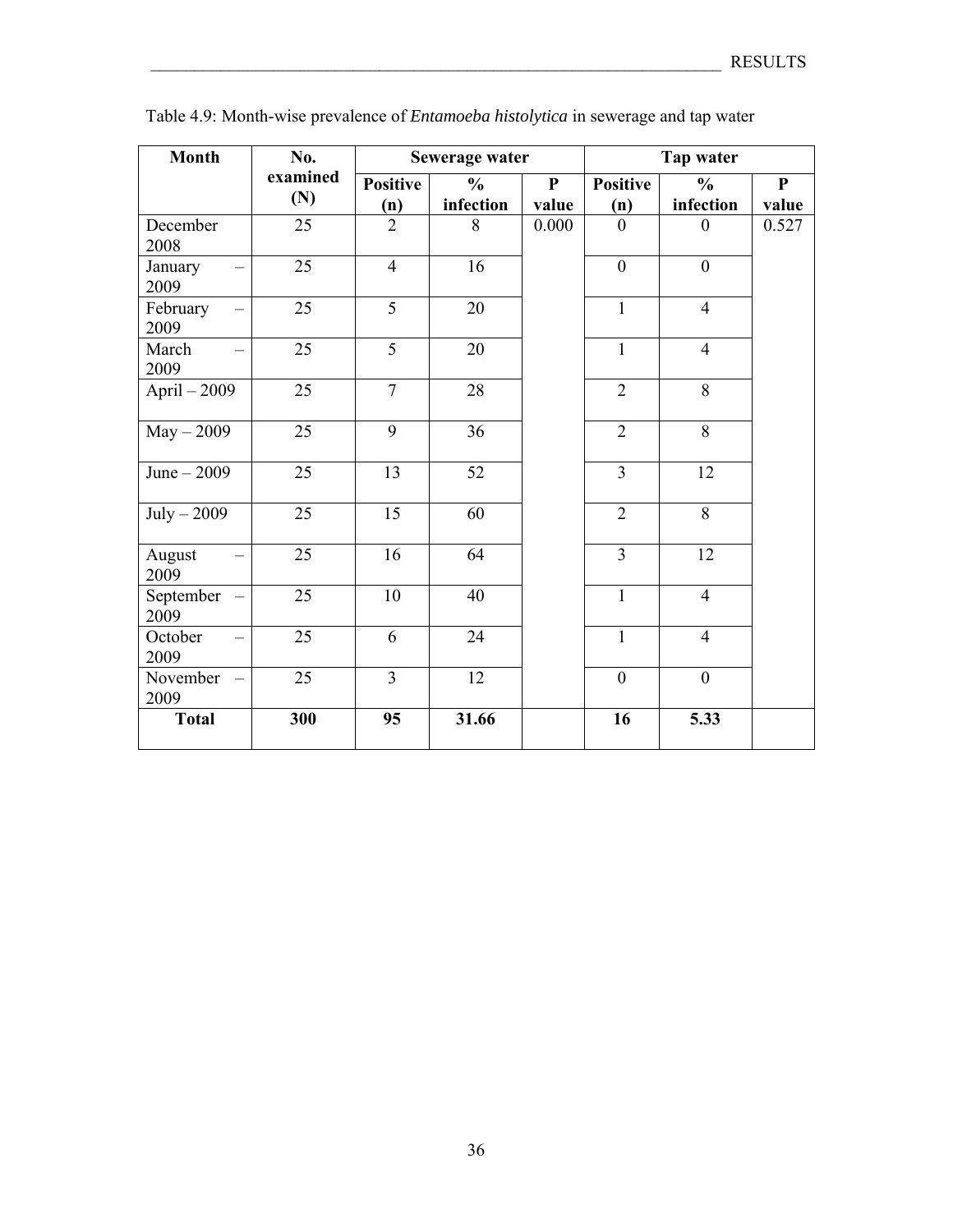|               | No.             |                        | Sewerage water             |            | Tap water              |                            |            |  |
|---------------|-----------------|------------------------|----------------------------|------------|------------------------|----------------------------|------------|--|
| <b>Season</b> | examined<br>(N) | <b>Positive</b><br>(n) | $\frac{0}{0}$<br>infection | P<br>value | <b>Positive</b><br>(n) | $\frac{6}{6}$<br>infection | P<br>value |  |
| Winter        | 100             | 14                     | 14                         |            |                        |                            | 0.041      |  |
| Spring        | 50              | 12                     | 24                         |            | 3                      | 6                          |            |  |
| Summer        | 100             | 53                     | 53                         | 0.000      | 10                     | 10                         |            |  |
| Autumn        | 50              | 16                     | 32                         |            | $\overline{2}$         | 4                          |            |  |
| Total         | 300             | 95                     | 31.7                       |            | 16                     | 5.3                        |            |  |

Table 4.10: Season-wise prevalence of *Entamoeba histolytica* in sewerage and tap water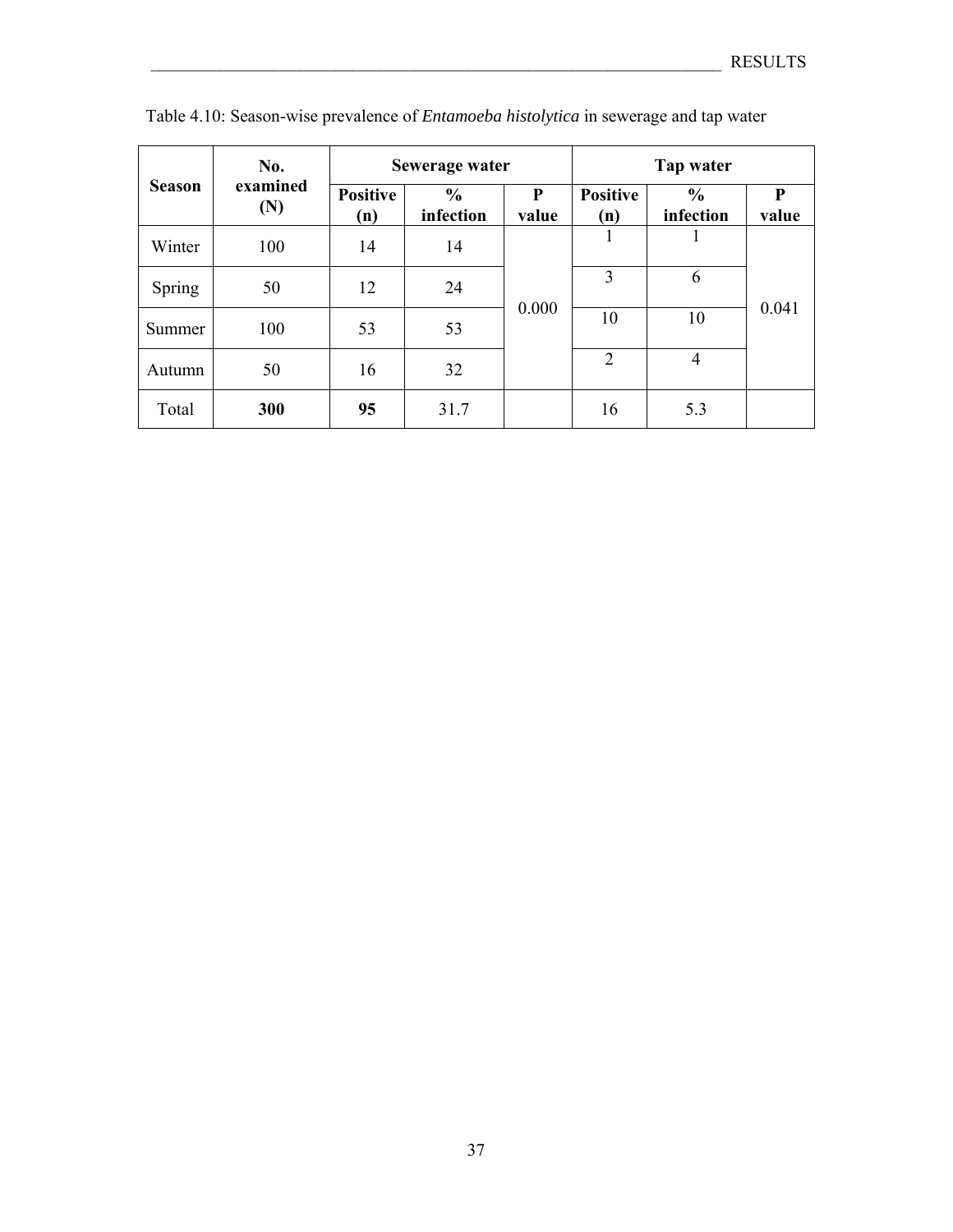## **4.4: PREVALENCE OF** *ENTAMOEBA HISTOLYTICA* **IN SOIL**

 Of the total of 600 (50/month) soil samples examined, only 65 (10.8%) were found positive. A higher frequency of *Entamoeba histolytica* was seen during August (20.0%) followed by July (18.0%), whereas, it was lowest in December (4.0%) ( $P = 0.082$ ) (Table 4.11). With respect to season, the highest prevalence was observed in summer (12.5%) followed by autumn (16.0%), whereas, it was the lowest during winter (7.5%) ( $P = 0.112$ ) (Table 4.12).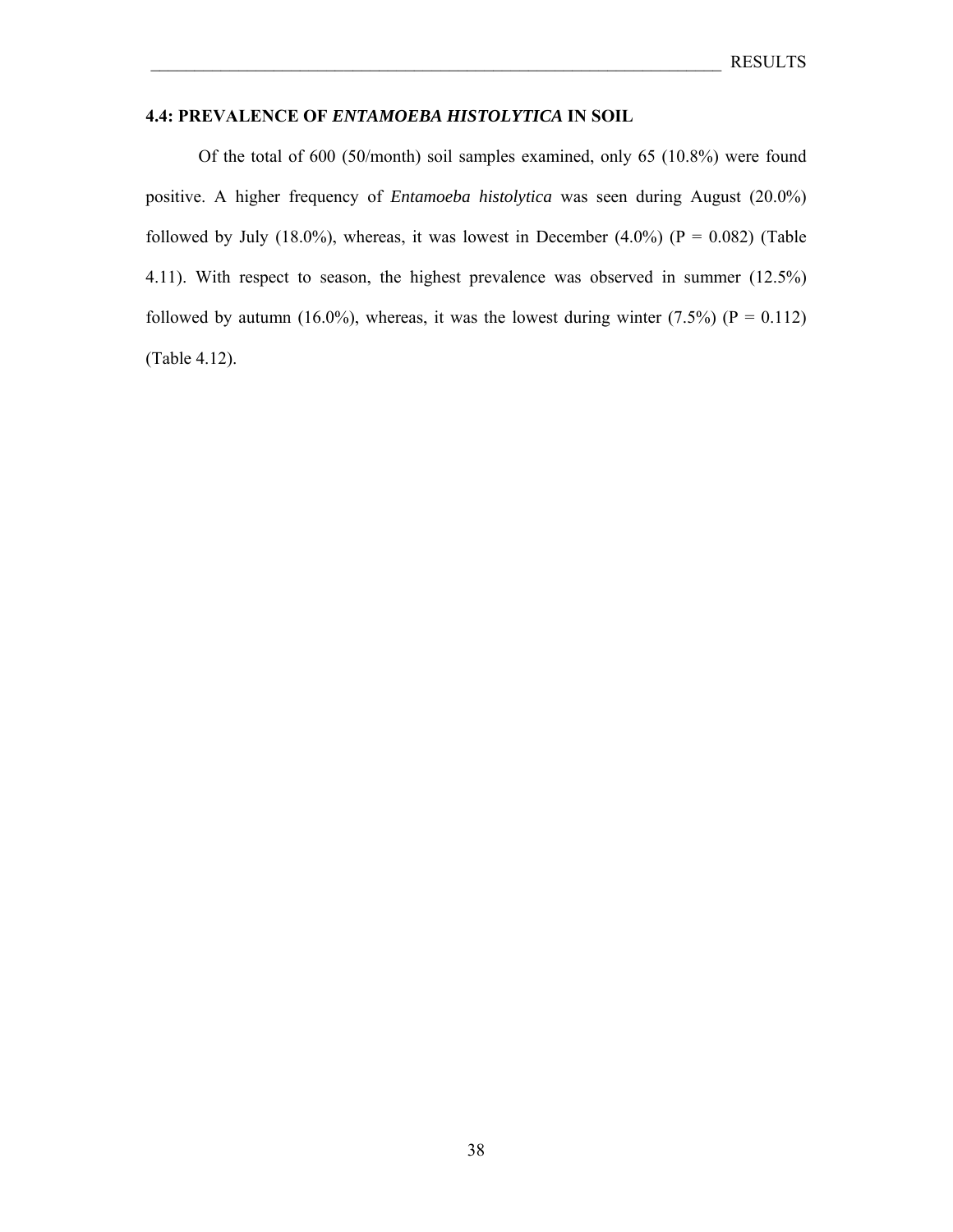| <b>Month</b>      | No. examined | No. positive   | % infection    | P value |
|-------------------|--------------|----------------|----------------|---------|
| December-2008     | 50           | $\overline{2}$ | $\overline{4}$ | 0.082   |
| January $-2009$   | 50           | $\overline{3}$ | 6              |         |
| February $-2009$  | 50           | $\overline{3}$ | 6              |         |
| $March - 2009$    | 50           | $\overline{5}$ | 10             |         |
| April $-2009$     | 50           | $\overline{4}$ | 8              |         |
| $May - 2009$      | 50           | $\overline{3}$ | 6              |         |
| June-2009         | 50           | $\overline{3}$ | 6              |         |
| $July - 2009$     | 50           | 9              | 18             |         |
| August $-2009$    | 50           | 10             | 20             |         |
| September $-2009$ | 50           | 8              | 16             |         |
| October - 2009    | 50           | 8              | 16             |         |
| November $-2009$  | 50           | $\overline{7}$ | 14             |         |
| <b>Total</b>      | 600          | 65             | 10.83          |         |

Table 4.11: Month-wise prevalence of *Entamoeba histolytica* in soil samples

Table 4.12: Season-wise prevalence of *Entamoeba histolytica* in soil samples

| <b>Season</b> | No. examine | No. positive | % infection   P value |       |
|---------------|-------------|--------------|-----------------------|-------|
| Winter        | 200         | 15           | 7.5                   | 0.112 |
| Spring        | 100         | 9            | 9                     |       |
| Summer        | 200         | 25           | 12.5                  |       |
| Autumn        | 100         | 16           | 16                    |       |
| <b>Total</b>  | 600         | 65           | 10.8                  |       |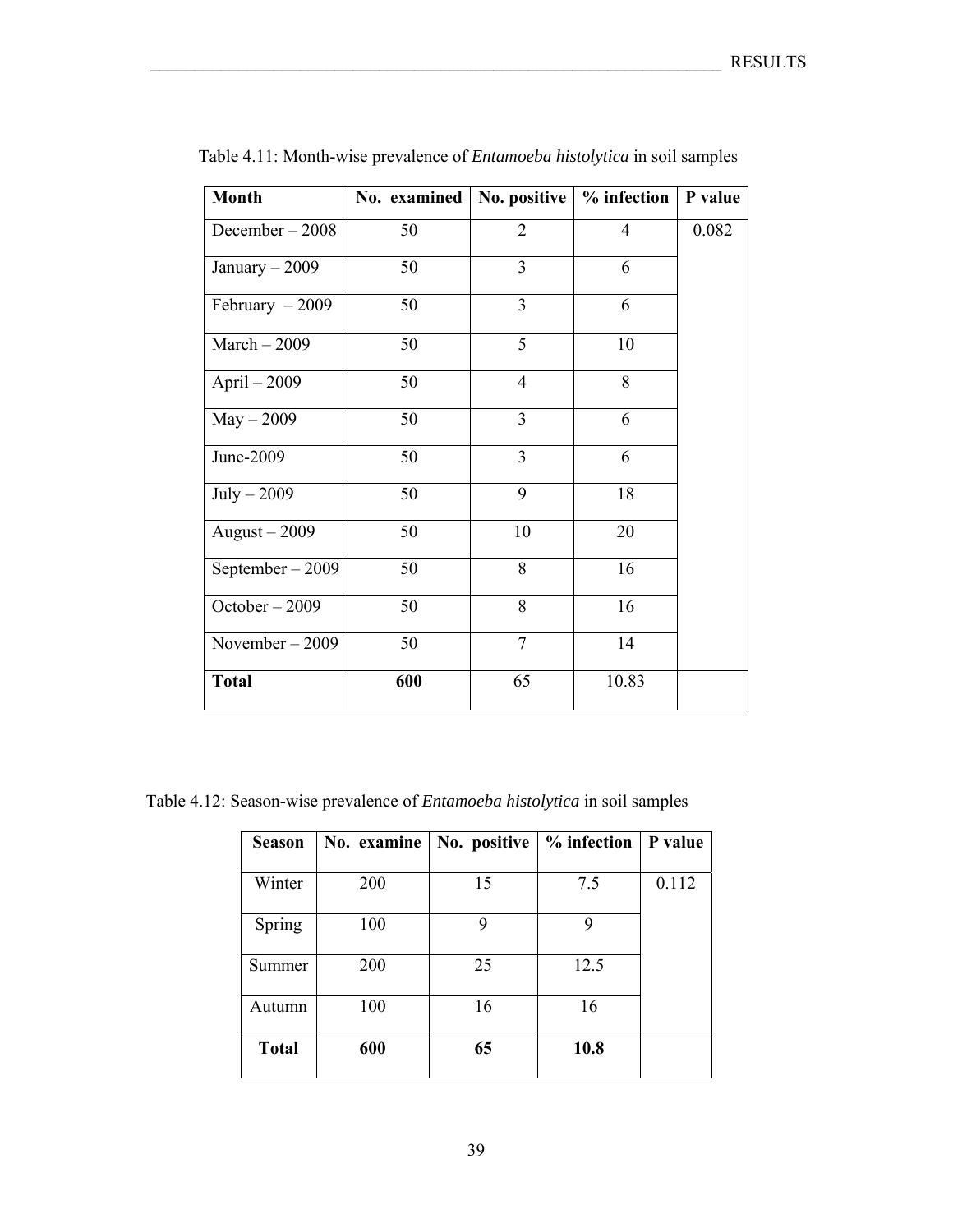### **4.5: THERAPEUTIC TRIALS AND AMOEBIASIS**

 The results of therapeutic trials with herbal drugs, including *Nigella sativa, Saussurea lappa, Allium cepa* and commercially available allopathic drug i.e. Metromidazole*®* were as follows;

### **4.5.1a:** *NIGELLA SATIVA*

 Compared to day 0, different dose treatment and subsequent evaluation for cyst shedding showed a significant difference at various intervals of days ( $P = 0.000$ ). While comparing different dose concentrations of *Nigella sativa* used, 80mg/Kg of body weight was found to be more effective than both 60mg/Kg and 70mg/Kg. The general body condition of dogs was improved after treatment which remained healthy with no clinical toxic effects observed. Nevertheless, the efficacy of Metronidazole® at the recommended dose level was better than *Nigella sativa* (Table 4.13).

#### **4.5.1b:** *SAUSSUREA LAPPA* **(Qust-e-shireen)**

 All the doses (60, 70 and 80 mg/kg body weight) of *Saussurea lappa* caused a significant decreased in cyst shedding from 7 day post treatment onward ( $P = 0.000$ ). On 28<sup>th</sup> day, the efficacy of *Saussurea lappa* was 50.72%, 53.73% and 54.79% using 60, 70 and 80 mg/Kg of dose. The efficacy of all the doses of *Saussurea lappa* was comparable with almost similar results. Nevertheless, the efficacy of Metronidazole® was still better than *Saussurea lappa* (Table 4.14)*.*The general body condition of all the three treated subgroups with *Saussurea lappa* improved gradually with no clinical toxic effects.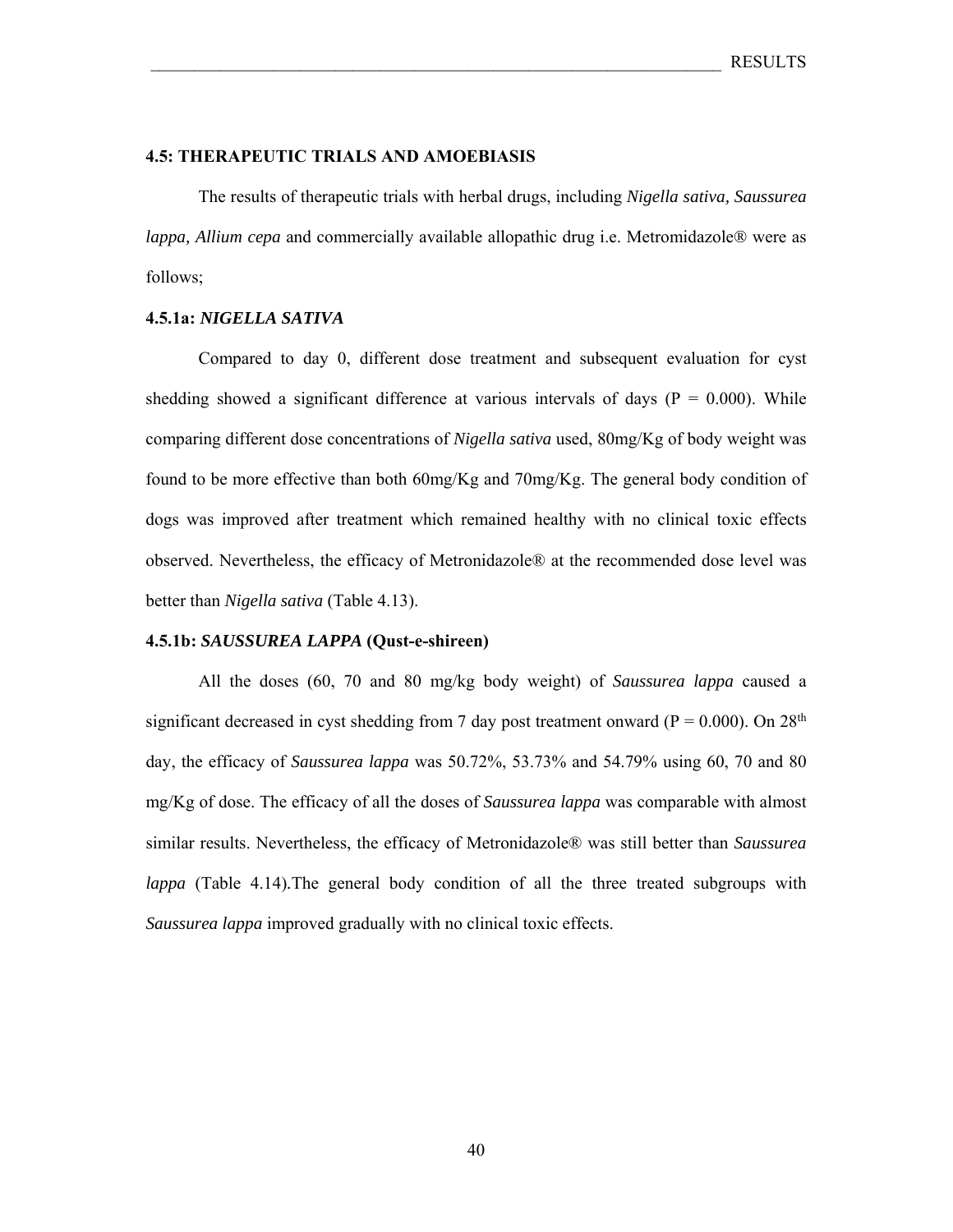Table 4.13: Effect of *Nigella sativa* against *Entamoeba histolytica* on different days of

|                                        | Efficacy in percentage on different days |              |                      |                      |         |
|----------------------------------------|------------------------------------------|--------------|----------------------|----------------------|---------|
| Dosage level<br>(mg/kg)                | 0 day                                    | $7th$ day    | 18 <sup>th</sup> Day | 28 <sup>th</sup> Day | P value |
| 60                                     | 335                                      | 255(23.88%)  | 210 (37.31%)         | 115(65.67%)          |         |
| 70                                     | 375                                      | 285 (24.0%)  | 225 (40.0%)          | 120 (68.0%)          |         |
| 80                                     | 345                                      | 260 (24.63%) | 195 (43.47%)         | 105 (69.56%)         | 0.000   |
| Metronidazole®<br>$(25 \text{ mg/kg})$ | 350                                      | 200 (42.85%) | $100(50\%)$          | $\theta$             |         |

Table 4.14: Effect of Saussurea *lappa* against *Entamoeba histolytica* on different days of

# treatment

| Name of drug                           |       | Efficacy in percentage on different days |              |              |         |  |  |  |
|----------------------------------------|-------|------------------------------------------|--------------|--------------|---------|--|--|--|
| <b>Dose</b><br>(mg/Kg)                 | 0 day | $7th$ day                                | $18th$ day   | $28th$ day   | P value |  |  |  |
| 60                                     | 345   | 270 (21.73%)                             | 220 (23.36%) | 170 (50.72%) |         |  |  |  |
| 70                                     | 335   | 255 (23.83%)                             | 205 (38.80%) | 155 (53.73%) | 0.000   |  |  |  |
| 80                                     | 365   | 275 (24.65%)                             | 220 (39.72%) | 165 (54.79%) |         |  |  |  |
| Metronidazole®<br>$(25 \text{ mg/kg})$ | 350   | 200 (42.85%)                             | $100(50\%)$  |              |         |  |  |  |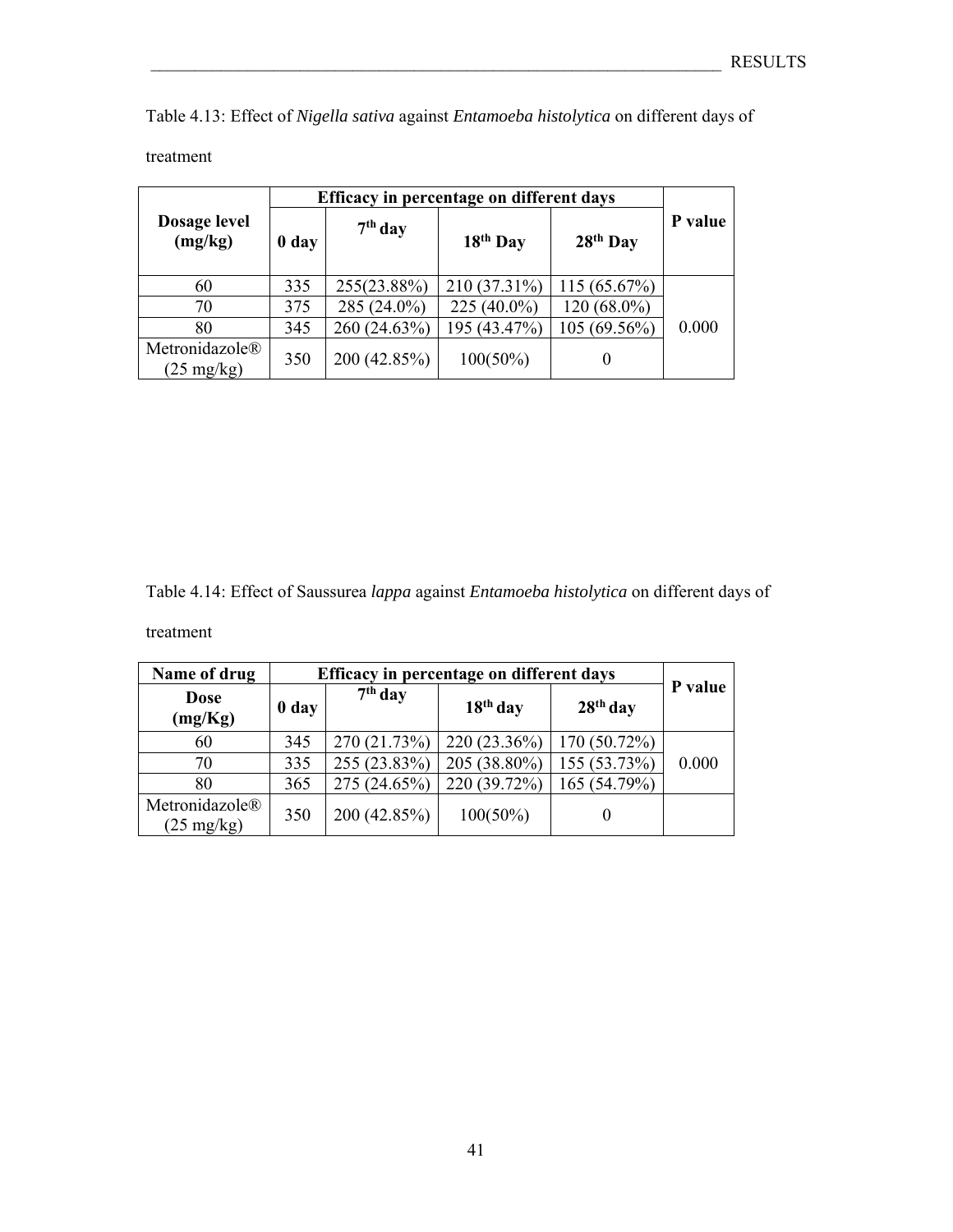## **4.5.1c:** *ALLIUM CEPA* **(Onion)**

 Of the different dose rate applied, followed by subsequent evaluation of its efficacy via cyst shedding, dose (80mg/Kg of the body weight) was found to be more effective than others ( $P = 0.006$ ). On the 28<sup>th</sup> day of the drug administration, the efficacy of *Allium cepa* was found to be 43.66%, 45.33% and 50.68% of the doses 60mg/Kg, 70 mg/Kg and 80mg/Kg, respectively. Like other two drugs, the efficacy of Metromidazole® was still better than *Allium cepa* (Table 4.15)*.* The general body condition improved after treatment and no clinical toxic effect of *Allium cepa* was seen.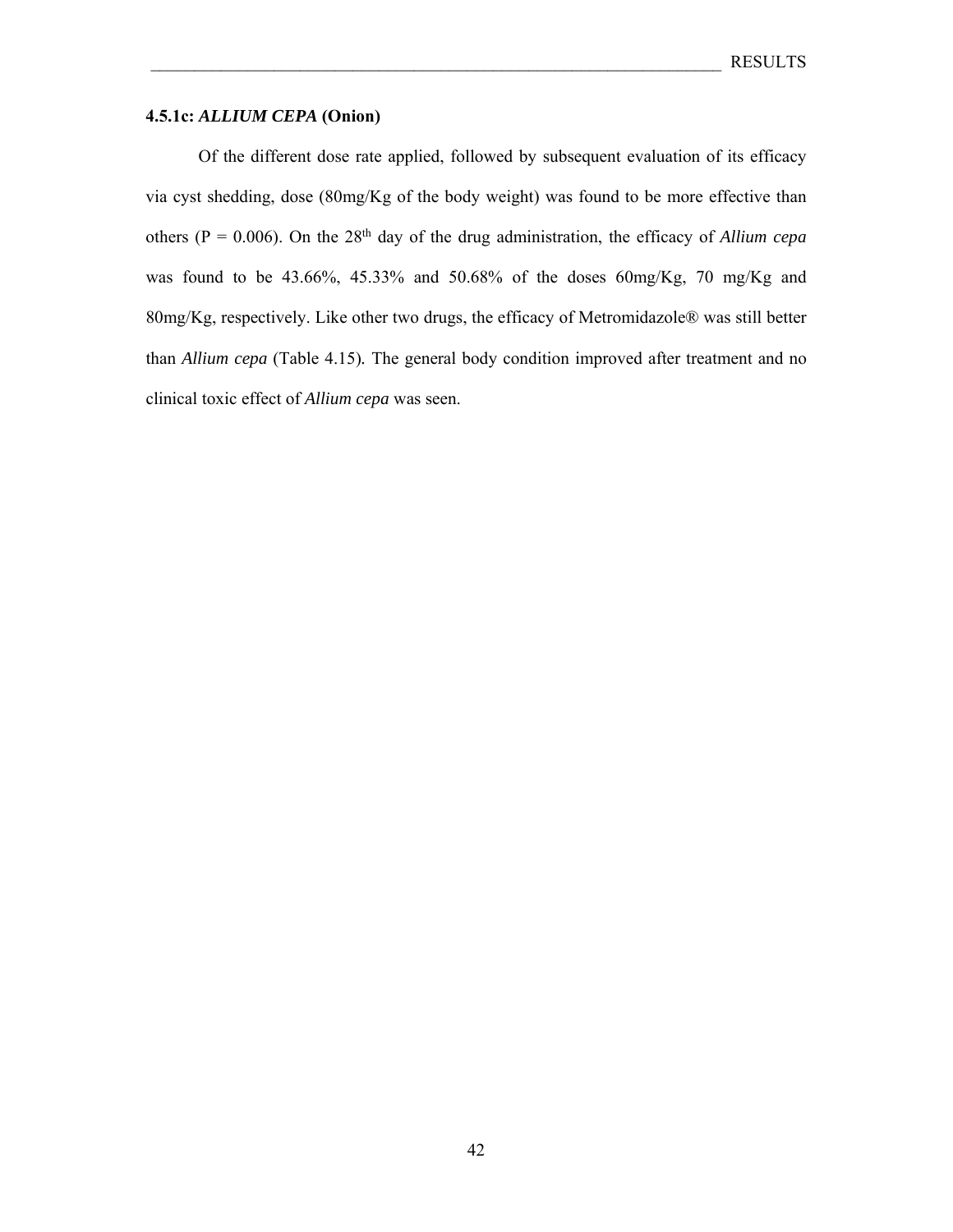Table 4.15: Effect of *Allium cepa* against *Entamoeba histolytica* on different days of

| <b>Dose</b>                            |                  |              | Efficacy in percentage on different days |                | P value |
|----------------------------------------|------------------|--------------|------------------------------------------|----------------|---------|
| (mg/kg)                                | 0 <sub>day</sub> | $7th$ day    | $14th$ day                               | $28th$ day     |         |
| 60                                     | 355              | 305 (14.08%) | 250 (29.57%)                             | $200(43.66\%)$ |         |
| 70                                     | 375              | $315(16\%)$  | 255 (32%)                                | 205 (45.33%)   |         |
| 80                                     | 365              | 305 (16.43%) | 235 (35.61%)                             | 180 (50.68%)   | 0.006   |
| Metronidazole®<br>$(25 \text{ mg/kg})$ | 350              | 200(42.85%)  | $100(50\%)$                              |                |         |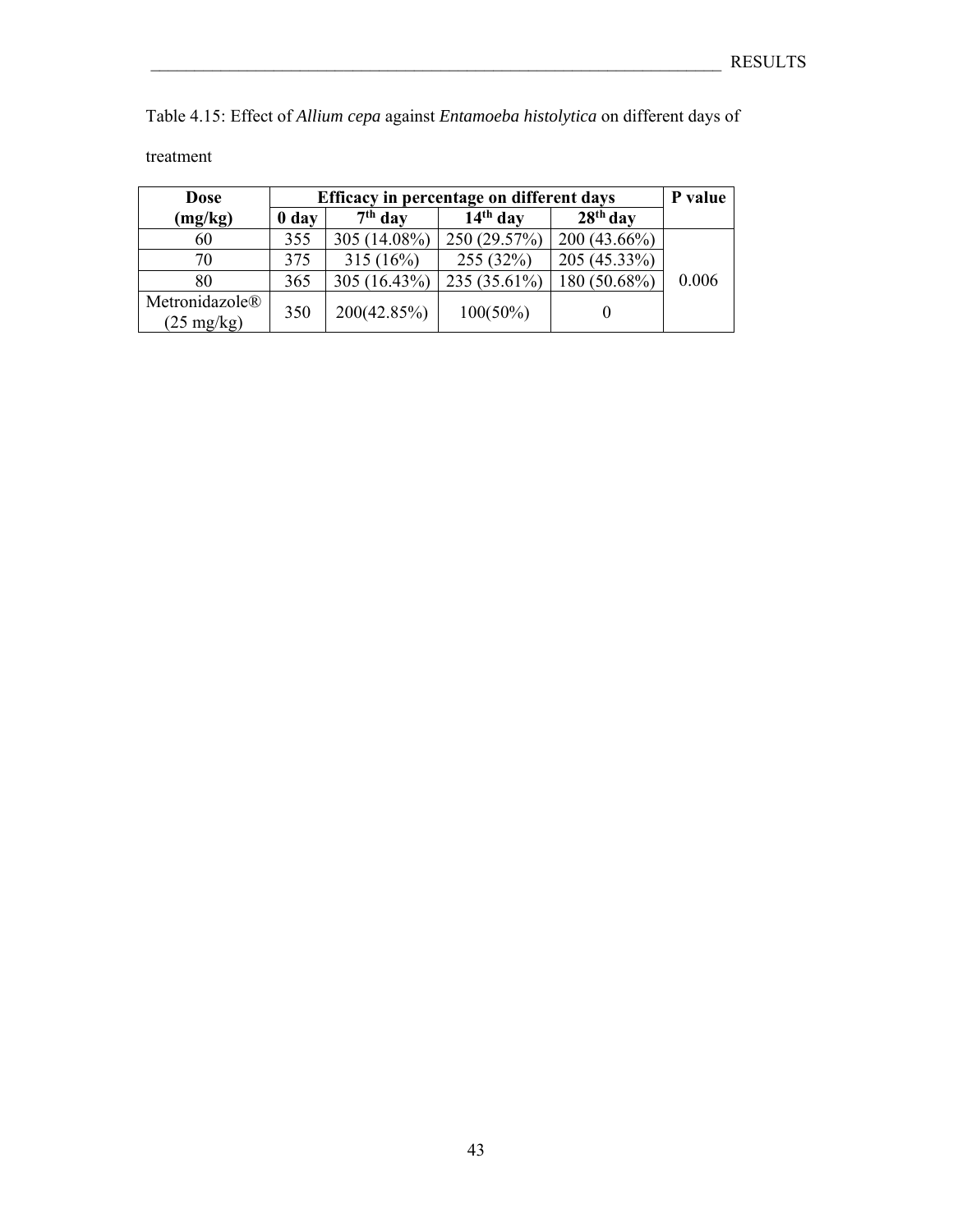# **4.6: EFFECT OF HERBAL AND ALLOPATHIC DRUGS ON BLOOD PROFILE, SERUM ENZYMES AND ELECTROLYTES**

 From the results, it is evident that *Nigella Sativa,* at all the three dosage levels, showed good effect in keeping the normal blood chemistry profile. In this regards, dose rate of 80mg/Kg showed a considerable effect not only in treatment against *Entamoeba* but also in keeping the blood profile of dogs as normal (Table 4.16). Before and after treatment with *Saussurea lappa*, the results indicated that *Saussurea lappa* at all the three dosage levels showed somewhat notable effects on the blood picture. At the dose rate of 80 mg/kg body weight, it had a slight effect on the haemoglobin, neutrophils, eosinophils, basophils, lymphocytes and monocytes levels (Table 4.17). Similarly, with *Allium Cepa*, a very poor effect on all three dosage levels on the blood chemistry profile animals was seen (Table 4.18). For *Metronidazole®*, results showed good effects in maintaining the normal blood chemistry profile against *Entamoeba histolytica* infection.

 The highest dosage of *Nigella sativa* showed good effect on the liver function test (Table 4.19). *Saussurea lappa,* at different dosage levels, had a slight effect on the liver function test even at the higher dosage 80 mg/kg body weight (Table 4.20). Similarly, *Allium cepa* at different dosage levels, showed very little change in parameters of liver function test even at the highest dosage level (Table 4.21). In the present study, there found a decrease in Sodium (Na) and Potassium (K) level in *Entamoeba histolytica* positive cases in all groups of dogs. After treatment, there levels become normal, whereas, Magnesium (Mg) and Calcium (Ca) remains normal before and after treatment. (Table 4.22, 4.23 and 4.24).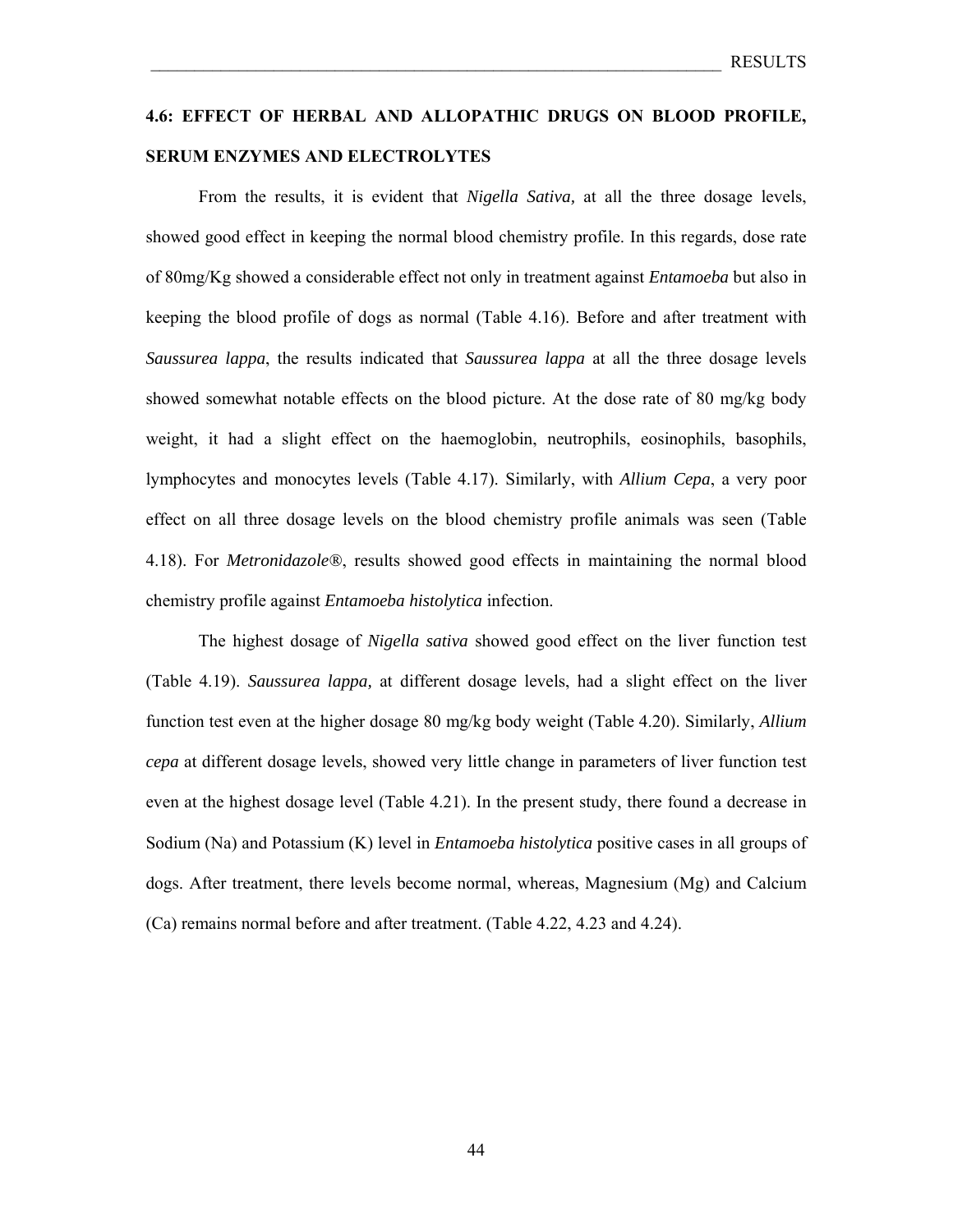| <b>Dose</b><br>(mg/Kg) | <b>Effect</b> | Haemoglobin<br>$(g/100 \text{ ml})$ | <b>Neutrophils</b><br>$\%$ | <b>Eosinophils</b><br>(%) | <b>Basophils</b><br>$(\%)$ | Lymphocytes<br>(%) | <b>Monocytes</b><br>(%) | P value |
|------------------------|---------------|-------------------------------------|----------------------------|---------------------------|----------------------------|--------------------|-------------------------|---------|
| 60                     | Before        | 10                                  | 120                        | 1420                      | 4.0                        | 5400               | 980                     | 0.303   |
|                        | After         | 10.6                                | 155                        | 1400                      | 3.8                        | 5200               | 930                     |         |
|                        | <b>Before</b> | 10.6                                | 155                        | 1400                      | 3.8                        | 5200               | 930                     | 0.290   |
| 70                     | After         | 11                                  | 190                        | 1370                      | 3.2                        | 4800               | 860                     |         |
| 80                     | Before        | 11                                  | 190                        | 1370                      | 3.2                        | 4800               | 860                     | 0.270   |
|                        | After         | 13.4                                | 225                        | 1320                      | 2.1                        | 4400               | 790                     |         |
| Metronidazole          |               | 15                                  | 260                        | 980                       | 1.2                        | 2700               | 620                     |         |
| Normal Values          |               | 12.1-20.3                           | $0 - 300$                  | $0 - 1200$                | $0 - 1$                    | 690-4500           | $0 - 840$               |         |

Table 4.16: Blood profile of dogs before and after treatment with *Nigella sativa* and *Metronidazole®*

Table 4.17: Blood profile of dogs before and after treatment with *sauusureea lappa* and *Metronidazole®*

| <b>Dose</b><br>(mg/Kg) |        | Haemoglobin<br>$(g/100 \text{ mL})$ | <b>Neutrophils</b><br>$(\%)$ | <b>Eosinophils</b><br>(%) | <b>Basophils</b><br>$(\%)$ | Lymphocytes<br>(%) | <b>Monocytes</b><br>(%) | P value |
|------------------------|--------|-------------------------------------|------------------------------|---------------------------|----------------------------|--------------------|-------------------------|---------|
| 60                     | Before | 9                                   | 110                          | 1380                      | 3.8                        | 4900               | 920                     | 0.270   |
|                        | After  | 9.2                                 | 121                          | 1370                      | 3.7                        | 4850               | 905                     |         |
| 70                     | Before | 9.2                                 | 121                          | 1370                      | 3.7                        | 4850               | 905                     | 0.260   |
|                        | After  | 9.7                                 | 137                          | 1355                      | 3.4                        | 4750               | 875                     |         |
| 80                     | Before | 9.7                                 | 137                          | 1355                      | 3.4                        | 4750               | 875                     | 0.320   |
|                        | After  | 10.4                                | 165                          | 1330                      | 2.9                        | 4500               | 850                     |         |
| Metronidazole          |        | 15                                  | 260                          | 980                       | 1.2                        | 2700               | 620                     |         |
| Normal Values          |        | 12.1-20.3                           | $0 - 300$                    | $0 - 1200$                | $0 - 1$                    | 690-4500           | $0 - 840$               |         |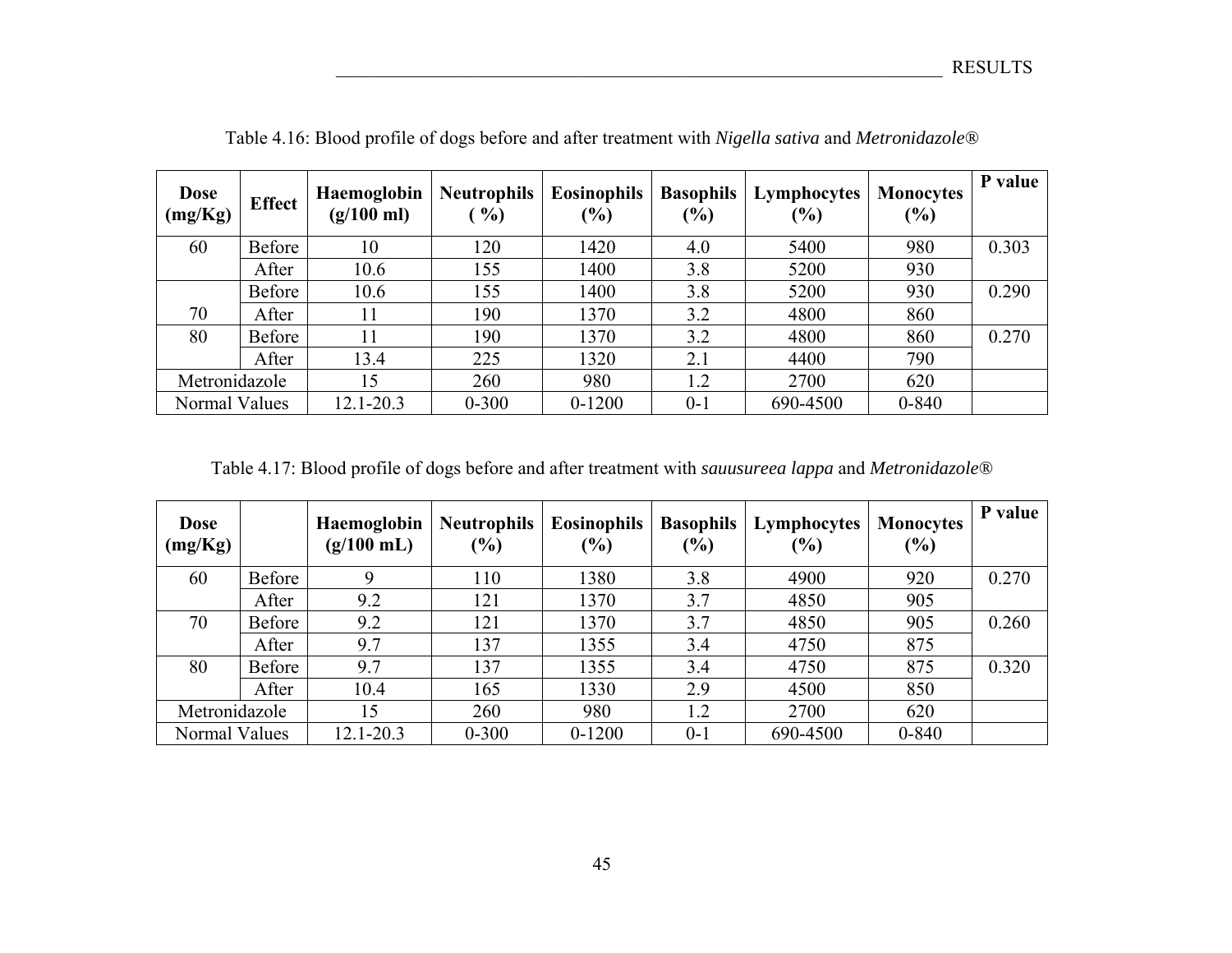|    | <b>Dose</b><br>(mg/Kg) | Haemoglobin<br>$(g/100 \text{ mL})$ | <b>Neutrophils</b><br>$(\%)$ | <b>Eosinophils</b><br>(%) | <b>Basophils</b><br>(%) | Lymphoetyes<br>(%) | <b>Monocytes</b><br>$(\%)$ | P value |
|----|------------------------|-------------------------------------|------------------------------|---------------------------|-------------------------|--------------------|----------------------------|---------|
| 60 | Before                 | 10.1                                | 135                          | 1395                      | 3.6                     | 5200               | 895                        | 0.72    |
|    | After                  | 10.3                                | 141                          | 1390                      | 3.6                     | 5200               | 890                        |         |
| 70 | <b>Before</b>          | 10.3                                | 141                          | 1390                      | 3.6                     | 5200               | 890                        | 0.27    |
|    | After                  | 10.9                                | 150                          | 1379                      | 3.4                     | 5130               | 875                        |         |
| 80 | <b>Before</b>          | 10.9                                | 150                          | 1365                      | 3.4                     | 5130               | 875                        | 0.30    |
|    | After                  | 11.1                                | 163                          | 1350                      | 3.0                     | 4900               | 850                        |         |
|    | Metronidazole          | 15                                  | 260                          | 980                       | 1.2                     | 2700               | 620                        |         |
|    | Normal Values          | $12.1 - 20$                         | $0 - 300$                    | $0 - 1200$                | $0 - 1$                 | 690-4500           | $0 - 840$                  |         |

Table 4.18: Blood profile of dogs before and after treatment with *Allium cepa* and *Metronidazole®*

Table 4.19: Liver function test in dogs before and after treatment with *Nigella sativa* and *Metronidazole®*

| <b>Dose Rate</b>                 | <b>Treatment</b> | <b>Glucose</b><br>(mg) | <b>Total</b><br>Protein<br>(g) | <b>Albumin</b><br>(g) | A/G         | <b>SGOT</b><br>(Imu/I) | <b>Alkaline</b><br>Phosphatase<br>(Imu/I) | P value |
|----------------------------------|------------------|------------------------|--------------------------------|-----------------------|-------------|------------------------|-------------------------------------------|---------|
| $60 \frac{\text{mg}}{\text{kg}}$ | Before           | 125                    | 3.1                            | 2.1                   | 0.6         | 62                     | 25                                        | 0.39    |
| <b>BW</b>                        | After            | 125                    | 3.3                            | 2.3                   | 0.7         | 61                     | 35                                        |         |
| $70 \frac{\text{mg}}{\text{kg}}$ | Before           | 125                    | 3.3                            | 2.3                   | 0.7         | 61                     | 35                                        | 0.65    |
| <b>BW</b>                        | After            | 120                    | 3.8                            | 2.8                   | 0.9         | 57                     | 52                                        |         |
| $80 \frac{\text{mg}}{\text{kg}}$ | Before           | 120                    | 3.8                            | 2.8                   | 0.9         | 57                     | 52                                        | 0.44    |
| <b>BW</b>                        | After            | 117                    | 5.2                            | 3.5                   | 1.3         | 52                     | 90                                        |         |
|                                  | Metronidazole    | 105                    | 5.7                            | 3.2                   | 1.6         | 42                     | 130                                       |         |
|                                  | Normal Value     | 70-138                 | $5.0 - 7.4$                    | $2.7 - 4.4$           | $0.8 - 2.0$ | $5 - 55$               | $10 - 150$                                |         |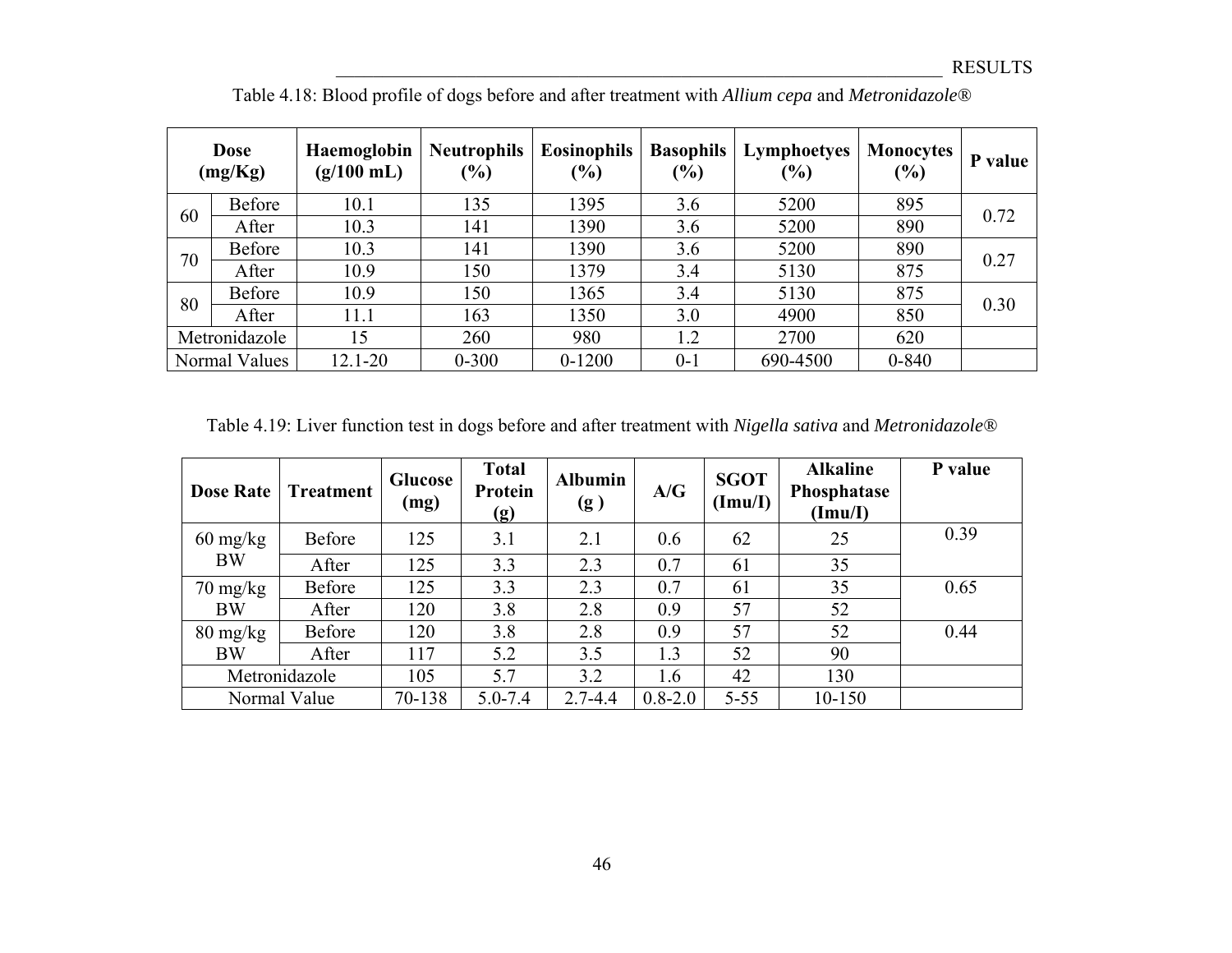| <b>Dose Rate</b><br>(mg/Kg) | <b>Treatment</b> | <b>Glucose</b><br>(mg) | <b>Total</b><br>Protein<br>(g) | <b>Albumin</b><br>(g) | A/G         | <b>SGOT</b><br>(Imu/I) | <b>Alkaline</b><br>Phosphatase<br>(Imu/I) | P value |
|-----------------------------|------------------|------------------------|--------------------------------|-----------------------|-------------|------------------------|-------------------------------------------|---------|
| 60                          | Before           | 120                    | 3.4                            | 1.9                   | 0.8         | 60                     | 45                                        | 0.31    |
|                             | After            | 121                    | 3.5                            | 2.0                   | 0.8         | 60                     | 57                                        |         |
| 70                          | <b>Before</b>    | 121                    | 3.5                            | 2.0                   | 0.8         | 60                     | 57                                        | 0.49    |
|                             | After            | 119                    | 3.8                            | 2.2                   | 0.9         | 59                     | 68                                        |         |
| 80                          | <b>Before</b>    | 119                    | 3.8                            | 2.2                   | 0.9         | 59                     | 68                                        | 0.36    |
|                             | After            | 121                    | 4.5                            | 2.8                   | 1.1         | 56                     | 85                                        |         |
|                             | Metronidazole    | 105                    | 5.7                            | 3.2                   | 1.6         | 42                     | 130                                       |         |
| Normal Value                |                  | 70-138                 | $5.0 - 7.4$                    | $2.7 - 4.4$           | $0.8 - 2.0$ | $5 - 55$               | $10 - 150$                                |         |

Table 4.20: Liver function test in dogs before and after treatment with *Saussurea lappa* and *Metronidazole®*

Table 4.21: Liver function test in dogs before and after treatment with *Allium cepa* and *Metronidazole®*

| <b>Dose</b> | <b>Treatment</b> | <b>Glucose</b><br>(mg) | <b>Total</b><br>Protein<br>$\left( g\right)$ | <b>Albumin</b><br>(g) | A/G         | <b>SGOT</b><br>(Imu/I) | <b>Alkaline</b><br>Phosphatase<br>(Imu/I) | P value |
|-------------|------------------|------------------------|----------------------------------------------|-----------------------|-------------|------------------------|-------------------------------------------|---------|
| 60          | Before           | 135                    | 3.9                                          | 2.0                   | 0.7         | 62                     | 46                                        | 0.50    |
|             | After            | 133                    | 4.0                                          | 2.1                   | 0.7         | 62                     | 54                                        |         |
| 70          | <b>Before</b>    | 133                    | 4.0                                          | 2.1                   | 0.7         | 62                     | 54                                        | 0.33    |
|             | After            | 134                    | 4.2                                          | 2.3                   | 0.8         | 61                     | 61                                        |         |
| 80          | Before           | 134                    | 4.2                                          | 2.3                   | 0.8         | 61                     | 75                                        | 0.38    |
|             | After            | 130                    | 4.5                                          | 2.6                   | 1.0         | 60                     | 175                                       |         |
|             | Metronidazole    | 105                    | 5.7                                          | 3.2                   | 1.6         | 42                     | 130                                       |         |
|             | Normal Value     | 70-138                 | $5.0 - 7.4$                                  | $2.7 - 4.4$           | $0.8 - 2.0$ | $5 - 55$               | $10 - 150$                                |         |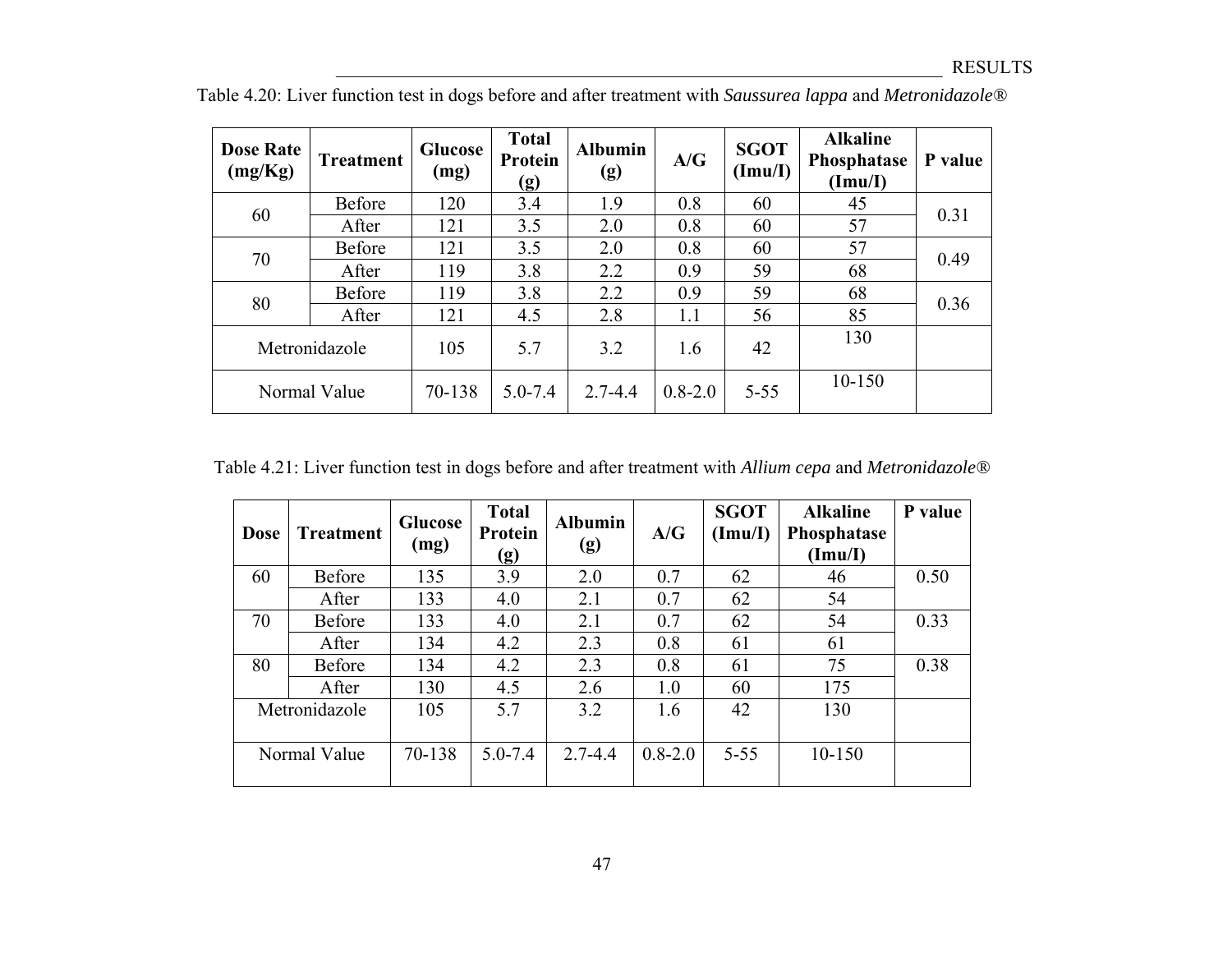Table 4.22: Electrolytes in normal (A), *Entamoeba histolytica* positive (B) after treatment with *Nigella sativa* (C) and *Metronidazole®*

|           |              |                | Sodium $(mEq/L)$ |              |                |                | Potassium<br>(mEq/L) |              | Magnesium<br>(mEq/L) |                  |                  |              | Calcium $(mg/dL)$            |             |                |              |
|-----------|--------------|----------------|------------------|--------------|----------------|----------------|----------------------|--------------|----------------------|------------------|------------------|--------------|------------------------------|-------------|----------------|--------------|
| Dose      |              |                |                  | $\mathbf{P}$ |                |                |                      | $\mathbf{P}$ |                      |                  |                  | $\mathbf{P}$ |                              |             |                | $\mathbf{P}$ |
| (mg/Kg)   | $\mathbf{A}$ | B              | $\mathcal{C}$    | val          | $\mathbf{A}$   | $\overline{B}$ | $\mathcal{C}$        | val          | $\mathbf{A}$         | B                | $\mathcal{C}$    | val          | $\mathbf{A}$                 | $\mathbf B$ | $\mathcal{C}$  | val          |
|           |              |                |                  | ue           |                |                |                      | ue           |                      |                  |                  | ue           |                              |             |                | ue           |
|           | 14           |                |                  |              | 3 <sub>1</sub> |                |                      |              | $\overline{0}$ .     |                  |                  |              | 9.5                          |             |                |              |
| 60        | $0-$         | 12             | 12               |              | $4-$           | 2.             | 3.                   |              | $7-$                 | $\overline{0}$ . | $\overline{0}$ . |              | $\qquad \qquad \blacksquare$ | 9.9         | 10.            |              |
|           | 15           | $\theta$       | 7                |              | 5.             | 8              | $\overline{0}$       |              | 1.                   | 6                | $\overline{7}$   |              | 12.                          |             | $\mathbf{1}$   |              |
|           |              |                |                  |              | $\overline{4}$ |                |                      |              |                      |                  |                  |              | $\boldsymbol{0}$             |             |                |              |
|           | 14           |                |                  |              | 3.             |                |                      |              | $\overline{0}$ .     |                  |                  |              | 9.5                          |             |                |              |
|           | $0-$         | 12             | 13               |              | $4-$           | 3.             | 3.                   |              | $7-$                 | $\overline{0}$ . | $\overline{0}$ . |              | $\qquad \qquad \blacksquare$ | 10.         | 10.            |              |
| 70        | 15           | 7              | $\overline{4}$   |              | 5.             | $\overline{0}$ | $\overline{4}$       |              | 1.                   | $\overline{7}$   | 9                |              | 12.                          | 1           | 6              |              |
|           |              |                |                  | 0.0<br>00    | $\overline{4}$ |                |                      | 0.1          | 1                    |                  |                  | 0.0          | $\overline{0}$               |             |                | 0.3          |
|           | 14           |                |                  |              | 3.             |                |                      | 3            | $\overline{0}$ .     |                  |                  | 13           | 9.5                          |             |                | 3            |
| 80        | $0-$         | 13             | 14               |              | $4-$           | 3.             | $\overline{4}$ .     |              | $7-$                 | $\theta$ .       | 1.               |              | $\overline{\phantom{0}}$     | 10.         | 11             |              |
|           | 15           | $\overline{4}$ | $\overline{2}$   |              | 5.             | $\overline{4}$ | $\mathbf{1}$         |              | 1.                   | 9                | $\overline{0}$   |              | 12.                          | 6           |                |              |
|           |              |                |                  |              | $\overline{4}$ |                |                      |              |                      |                  |                  |              | $\theta$                     |             |                |              |
|           | 14           |                |                  |              | 3.             |                |                      |              | $\mathbf{0}$ .       |                  |                  |              | 9.5                          |             |                |              |
| Metronida | $0-$         | 12             | 14               |              | $4-$           | 3.             | $\overline{4}$ .     |              | $7-$                 | $\overline{0}$ . | 1.               |              |                              | 9.8         | 10.            |              |
| zole      | 15           | 5              | 6                |              | 5.             | $\mathbf{1}$   | $\overline{2}$       |              | 1.                   | $\overline{7}$   | $\overline{2}$   |              | 12.                          |             | $\overline{7}$ |              |
|           |              |                |                  |              | 4              |                |                      |              |                      |                  |                  |              | $\boldsymbol{0}$             |             |                |              |

48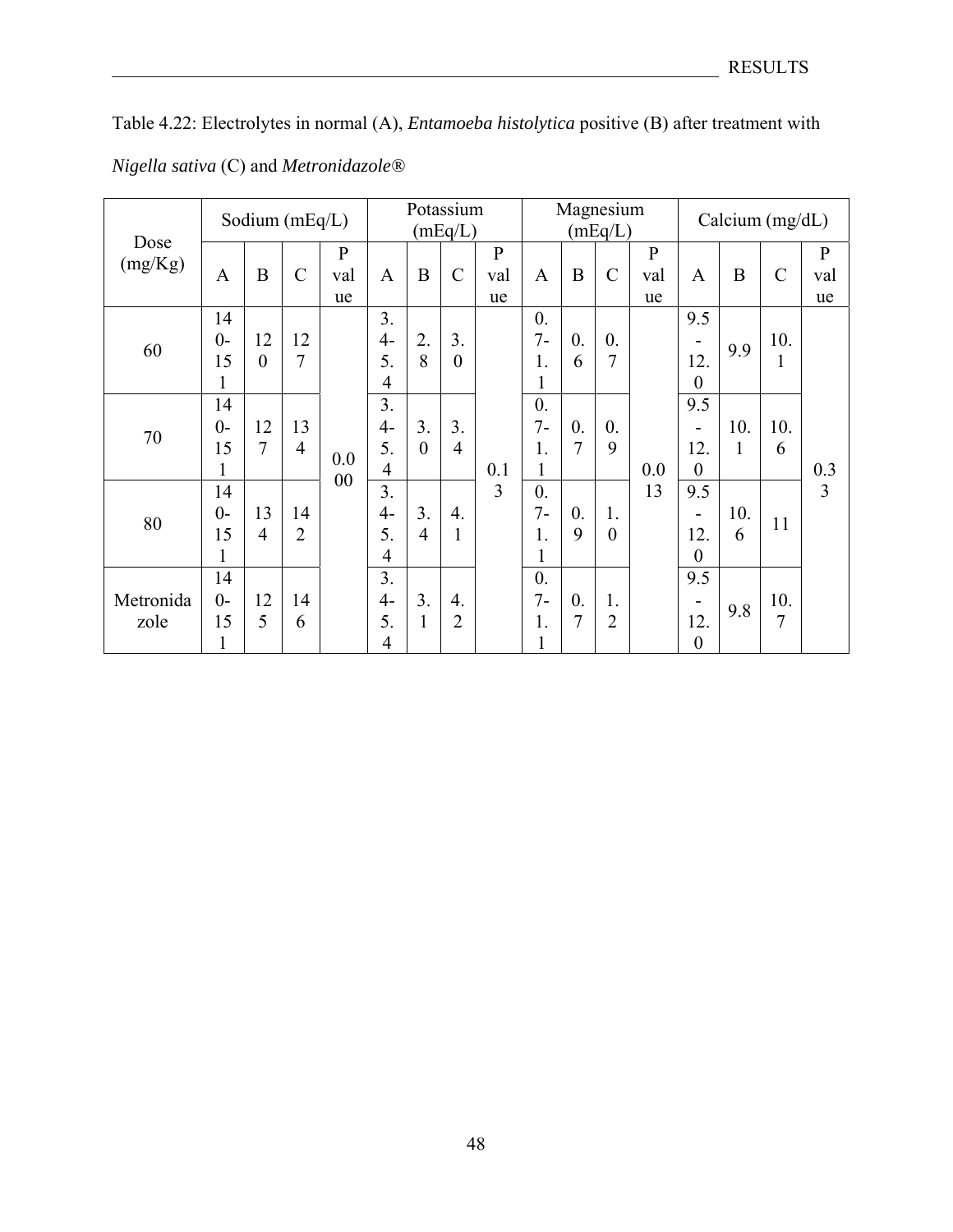|             |              |    | Sodium (mEq/L) |              | Potassium (<br>$mEq/L$ ) |                |                  | <b>Magnesium</b> (<br>$mEq/L$ ) |                  |                  |                  | Calcium $(mg/dl)$ |                  |                  |                |              |
|-------------|--------------|----|----------------|--------------|--------------------------|----------------|------------------|---------------------------------|------------------|------------------|------------------|-------------------|------------------|------------------|----------------|--------------|
| <b>Dose</b> |              |    |                | $\mathbf{P}$ |                          |                |                  | $\mathbf{P}$                    |                  |                  |                  | $\mathbf{P}$      |                  |                  |                | $\mathbf{P}$ |
| (mg/Kg)     | $\mathbf{A}$ | B  | $\mathcal{C}$  | val          | $\mathbf{A}$             | $\mathbf B$    | $\mathcal{C}$    | val                             | $\mathbf{A}$     | B                | $\mathcal{C}$    | val               | $\mathbf{A}$     | $\boldsymbol{B}$ | $\mathcal{C}$  | val          |
|             |              |    |                | ue           |                          |                |                  | ue                              |                  |                  |                  | ue                |                  |                  |                | ue           |
|             | 14           |    |                |              | 3.                       |                |                  |                                 | $\overline{0}$ . |                  |                  |                   | 9.5              |                  |                |              |
|             | $0-$         | 12 | 12             |              | $4-$                     | 2.             | 2.               |                                 | $7-$             | $\overline{0}$ . | $\overline{0}$ . |                   |                  | 10.              | 10.            |              |
| 60          | 15           | 5  | 9              |              | 5.                       | 9              | 9                |                                 | 1.               | $\overline{7}$   | $\overline{7}$   |                   | 12.              | $\mathbf{1}$     | 3              |              |
|             | 1            |    |                |              | $\overline{4}$           |                |                  |                                 | 1                |                  |                  |                   | $\theta$         |                  |                |              |
|             | 14           |    |                |              | 3.                       |                |                  |                                 | $\overline{0}$ . |                  |                  |                   | 9.5              |                  |                |              |
|             | $0-$         | 12 | 13             |              | $4-$                     | 2.             | 3.               |                                 | $7 -$            | $\overline{0}$ . | $\overline{0}$ . |                   | -                | 10.              | 10.            |              |
| 70          | 15           | 9  | 5              |              | 5.                       | 9              | $\theta$         |                                 | 1.               | $\overline{7}$   | 8                |                   | 12.              | 3                | 7              |              |
|             | 1            |    |                | 0.0          | $\overline{4}$           |                |                  | 0.8                             | 1                |                  |                  | 0.0               | $\theta$         |                  |                | 0.1          |
|             | 14           |    |                | 00           | 3.                       |                |                  | 05                              | $\overline{0}$ . |                  |                  | 13                | 9.5              |                  |                | 9            |
| 80          | $0-$         | 13 | 13             |              | $4-$                     | 3.             | 3.               |                                 | $7 -$            | $\overline{0}$ . | 1.               |                   | -                | 10.              | 11             |              |
|             | 15           | 5  | 9              |              | 5.                       | $\overline{0}$ | $\overline{2}$   |                                 | 1.               | 8                | 1                |                   | 12.              | $\overline{7}$   |                |              |
|             | 1            |    |                |              | $\overline{4}$           |                |                  |                                 | 1                |                  |                  |                   | $\theta$         |                  |                |              |
|             | 14           |    |                |              | 3.                       |                |                  |                                 | $\overline{0}$ . |                  |                  |                   | 9.5              |                  |                |              |
| Metronida   | $0-$         | 12 | 14             |              | $4-$                     | 3.             | $\overline{4}$ . |                                 | $7 -$            | $\overline{0}$ . | 1.               |                   | -                | 9.8              | 10.            |              |
| zole        | 15           | 5  | 6              |              | 5.                       | 1              | $\overline{2}$   |                                 | 1.               | $\overline{7}$   | $\overline{2}$   |                   | 12.              |                  | $\overline{7}$ |              |
|             | 1            |    |                |              | $\overline{4}$           |                |                  |                                 | 1                |                  |                  |                   | $\boldsymbol{0}$ |                  |                |              |

Table 4.23: Electrolytes in normal (A), *Entamoeba histolytica* positive (B) and after treatment with *Saurrurea lappa* (C) and *Metronidazole®*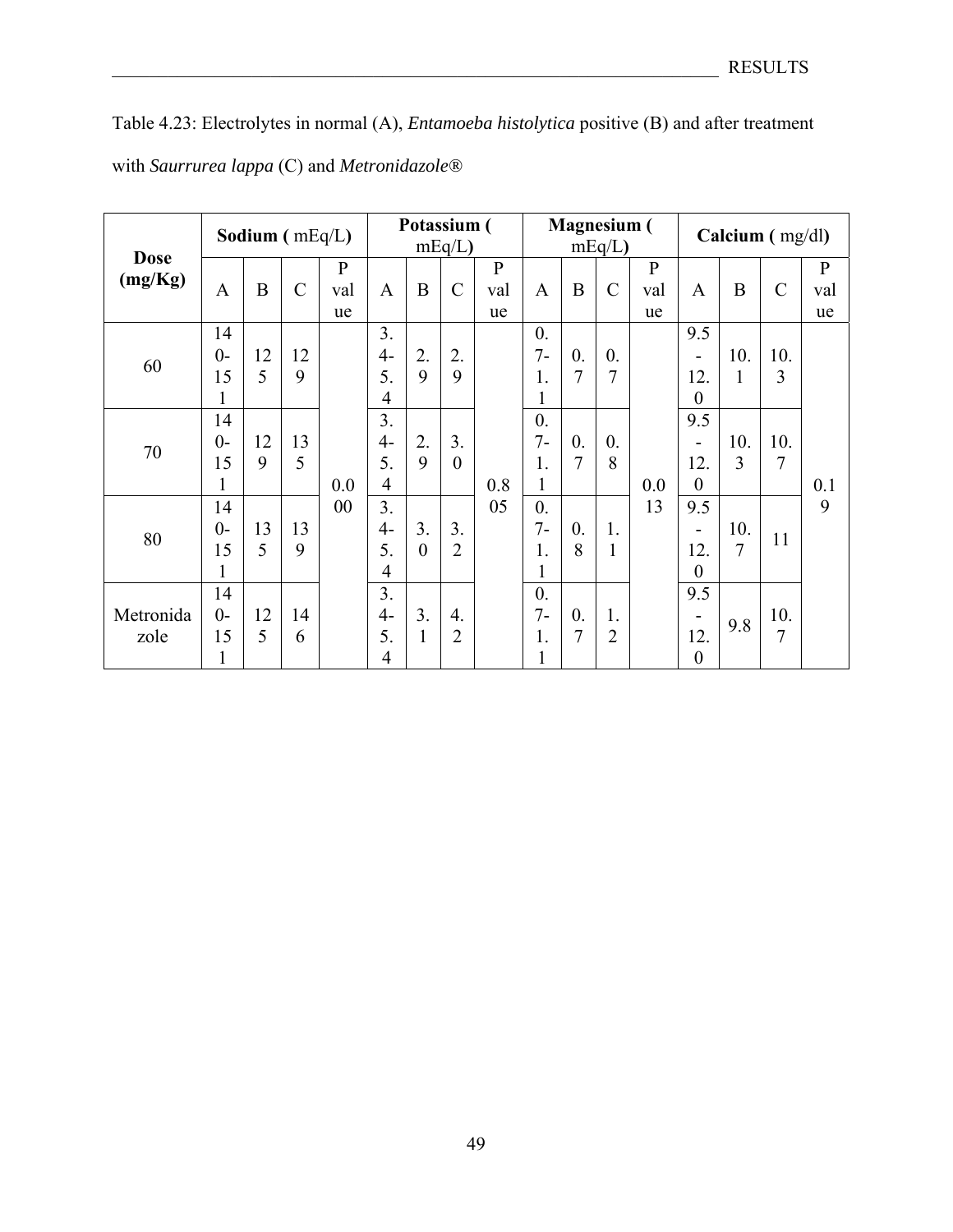Table 4.24: Electrolytes in normal (A), *Entamoeba histolytica* positive (B) and after treatment

| <b>Dose</b><br>(mg/Kg) | Sodium $(mEq/L)$ |    |                |              | Potassium<br>(mEq/L) |                  |                  |              | <b>Magnesium</b><br>(mEq/L) |                  |                  |              | Calcium (mg/dL) |                |                |              |
|------------------------|------------------|----|----------------|--------------|----------------------|------------------|------------------|--------------|-----------------------------|------------------|------------------|--------------|-----------------|----------------|----------------|--------------|
|                        | $\mathbf{A}$     | B  | $\mathcal{C}$  | $\mathbf{P}$ | $\mathbf{A}$         | B                | $\overline{C}$   | $\mathbf{P}$ | $\mathbf{A}$                | B                | C                | $\mathbf{P}$ | $\mathbf{A}$    | B              | $\mathcal{C}$  | $\mathbf{P}$ |
|                        |                  |    |                | val          |                      |                  |                  | val          |                             |                  |                  | val          |                 |                |                | val          |
|                        |                  |    |                | ue           |                      |                  |                  | ue           |                             |                  |                  | ue           |                 |                |                | ue           |
| 60                     | 14               | 12 | 12             | 0.0          | 3.                   | 2.               | 2.               | 0.8          | $\overline{0}$ .            | $\overline{0}$ . | $\overline{0}$ . | 0.0          | 9.5             | 10.            | 10.            | 0.2          |
|                        | $0-$             | 7  | 7              | 00           | $4-$                 | 9                | 9                | 05           | $7 -$                       | 6                | 6                | 11           | ۰               | 1              | $\overline{2}$ | 76           |
|                        | 15               |    |                |              | 5.                   |                  |                  |              | 1.                          |                  |                  |              | 12.             |                |                |              |
|                        |                  |    |                |              | $\overline{4}$       |                  |                  |              |                             |                  |                  |              | $\theta$        |                |                |              |
| 70                     | 14               | 12 | 12             |              | 3.                   | $\overline{2}$ . | $\overline{3}$ . |              | $\overline{0}$ .            | $\overline{0}$ . | $\overline{0}$ . |              | 9.5             | 10.            | 10.            |              |
|                        | $0-$             | 7  | 8              |              | $4-$                 | 9                | $\overline{0}$   |              | $7-$                        | 6                | 7                |              |                 | $\overline{2}$ | $\overline{4}$ |              |
|                        | 15               |    |                |              | 5.                   |                  |                  |              | 1.                          |                  |                  |              | 12.             |                |                |              |
|                        |                  |    |                |              | $\overline{4}$       |                  |                  |              |                             |                  |                  |              | $\theta$        |                |                |              |
| 80                     | 14               | 12 | 13             |              | 3.                   | 3.               | $\overline{3}$ . |              | $\overline{0}$ .            | $\theta$ .       | 1.               |              | 9.5             | 10.            | 10.            |              |
|                        | $0-$             | 8  | $\overline{2}$ |              | $4-$                 | $\overline{0}$   | $\overline{2}$   |              | $7-$                        | 7                | $\theta$         |              |                 | 4              | 9              |              |
|                        | 15               |    |                |              | 5.                   |                  |                  |              | 1.                          |                  |                  |              | 12.             |                |                |              |
|                        |                  |    |                |              | $\overline{4}$       |                  |                  |              |                             |                  |                  |              | $\overline{0}$  |                |                |              |
| Metronida              | 14               | 12 | 14             |              | 3.                   | 3.               | $\overline{4}$ . |              | $\overline{0}$ .            | $\theta$ .       | 1.               |              | 9.5             | 9.8            | 10.            |              |
| zole                   | $0-$             | 5  | 6              |              | $4-$                 | 1                | 2                |              | $7-$                        | 7                | $\overline{2}$   |              |                 |                | $\overline{7}$ |              |
|                        | 15               |    |                |              | 5.                   |                  |                  |              | 1.                          |                  |                  |              | 12.             |                |                |              |
|                        |                  |    |                |              | 4                    |                  |                  |              |                             |                  |                  |              | $\theta$        |                |                |              |

with *Allium cepa* (c) and *Metronidazole®*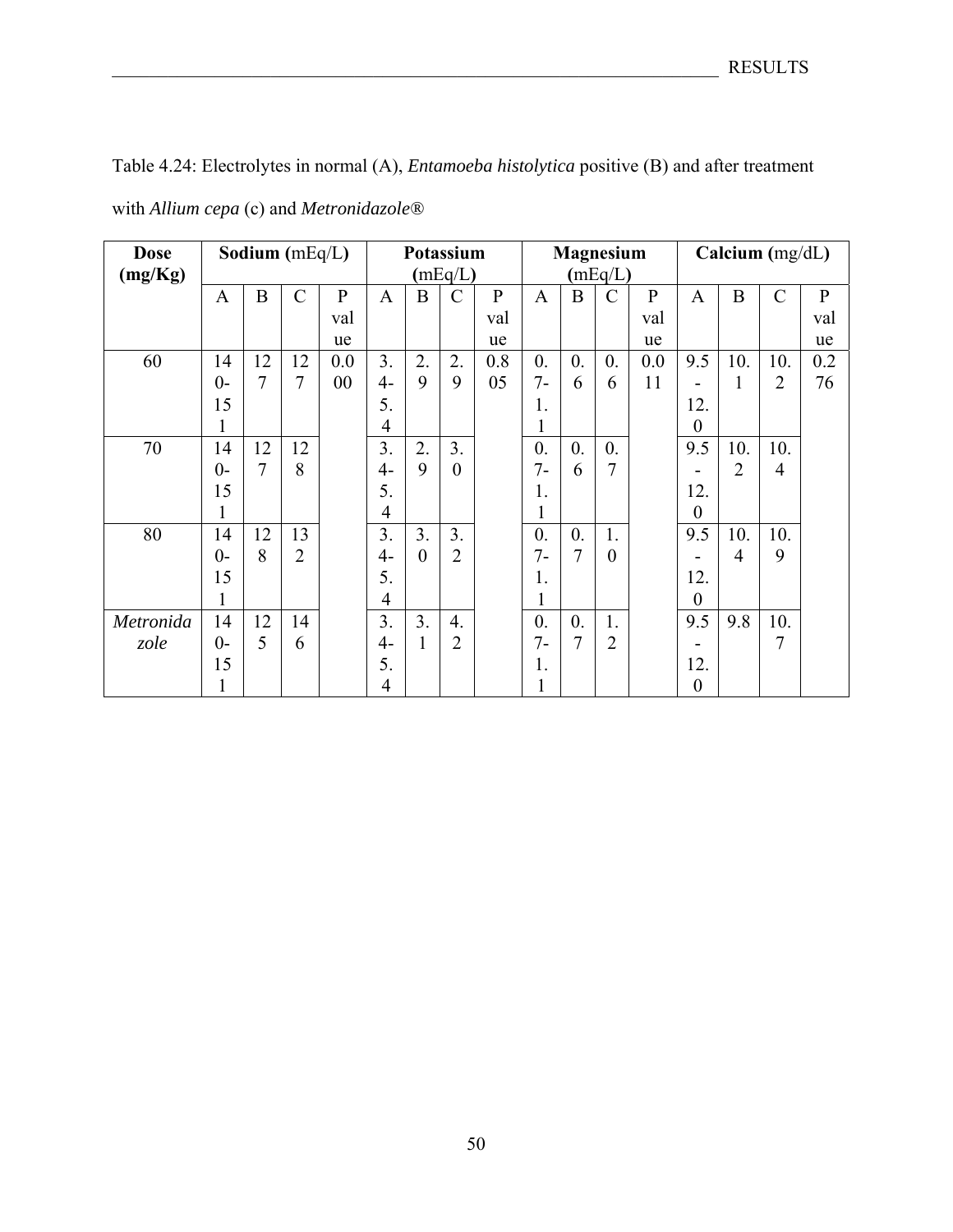# **CHAPTER 5 DISCUSSION**

 *Entamoeba histolytica* infects dogs which can act as a reservoir of infection for humans. Dogs have great associations with human beings that is why humans used to keep dogs as a pet animal. Dogs roam everywhere and try to eat everything which came in front of them. They can also feed on human excreta. They should also eat the dead bodies of animals, so they become a carrier of many intestinal problems.

Due to low living standard many dog owners cannot give the proper attention to dog health. So dogs become infected and cause problems for human health. In the present study a total of 600 dog fecal samples was examined for the prevalence of *Entamoeba histolytica*. Of these 94 samples were found positive by the triple fecal test. The prevalence was 15.7 % in this study, this is in accordance with Adejinmi *et al.,* (2001), Sarger *et al.,* (2006), Lorenini *et al.,* (2007), Martinez *et al.,* (2007), Umair *et al.,* (2008), Chalobof (2010). Lower prevalence was observed in dogs from the oceanic climatic area of Thailand by Saovanee *et al.,* (2009). Whereas the slightly higher prevalence than the present study was reported by Adejinmi *et al.,* (2004). The variation in the rate of prevalence may be attributed to environmental, management and sanitary conditions and use of antiprotozoan agents. It was noted that infection was the highest (21%) during summer season followed by autumn  $(15%)$  then spring  $(13%)$  whereas the lowest  $(12%)$ during winter. These findings are closely related to those of Adejinmi *et al.,* (2001) and Sarger *et al.,* (2006). In the present study an increased prevalence of amoebiasis in young (pups) has been reported. The findings agreed with the reports of Adejinmi *et al.,* (2001) and Lorenini *et al.,* (2006).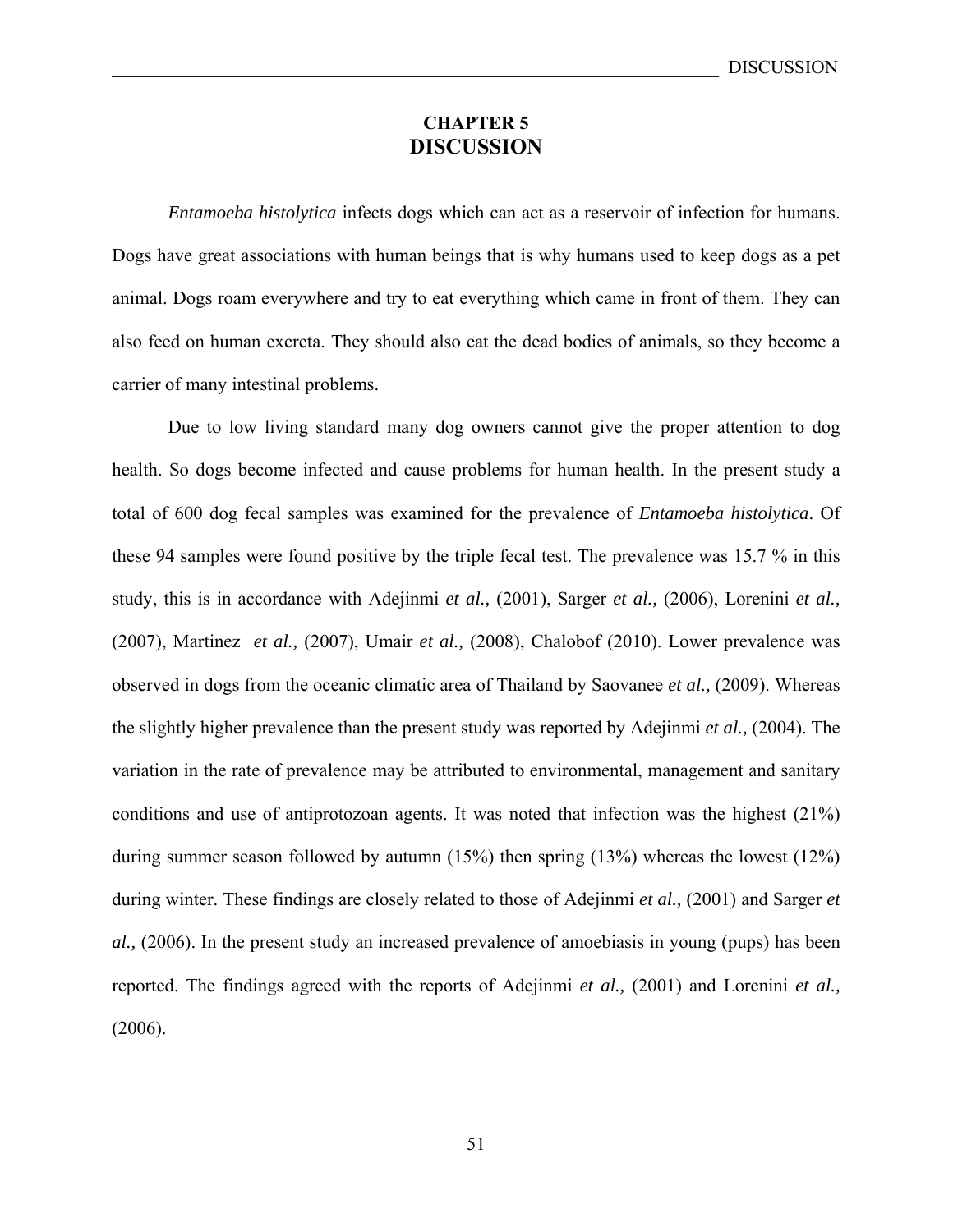In the present study prevalence in relation to sex indicated that in male dogs prevalence was 16 percent whereas in female dogs it was 15.12 per cent. Nearly similar results were also reported by Lorenini *et al.,* (2007), Martinez-Moreno *et al.,* (2007). In the present study the prevalence of *Entamoeba histolytica* infection in dogs by ELISA was 70.2 per cent which were closely related to the results by Adejinmi *et al.,* (2001), Lorenini *et al.,* (2007), Martinez-Moreno et al. (2007). Prevalence in 0-6 months pups were 67.9 per cent, in 7 months-1 year old dogs were 75 per cent and in 1-4 years old, dogs was 66.7 per cent by ELISA which was in agreement with the results reported by Adejinmi *et al.,* (2001), Johnson *et al.,* (2010). In male dogs the prevalence was 77.6 per cent and in female dogs the prevalence was 58.33 percent in the present study the highest (73.8%) prevalence was reported during the summer followed by Spring (69.23%) then in Autumn whereas the lowest (66.6%) during the winter season which is in accordance to adejinmi *et al.,* (2001) , Johnson *et al.,* (2010).

 As regards the age wise prevalence it was 31.96 per cent in 15-20 years age group followed by 21.06 per cent in 21-35 years and 17.25 per cent in 36 years and above age group which are comparable to the Zahida Tasawer *et al.,* (2010). Sex wise prevalence indicated that it was 22.72 per cent in males and 17.85 per cent in females. These results are in close agreement with the findings of Zahida Tasawer *et al.,* (2010).

Pakistan being the 3rd world country and people is facing the problem of GIT due to *Entamoeba histolytica*. The living standard and prevailed hygienic conditions of the country are very poor. Also the sanitary conditions are not upto the mark that is why the prevalence of *Entamoeba histolytica* is very high. The trend of keeping dogs as pet animal in houses is increasing day by day. But due to unawareness with sanitary conditions the prevalence of *Entamoeba histolytica* in dog owners is also high. The occurrence of amoebiasis in an area is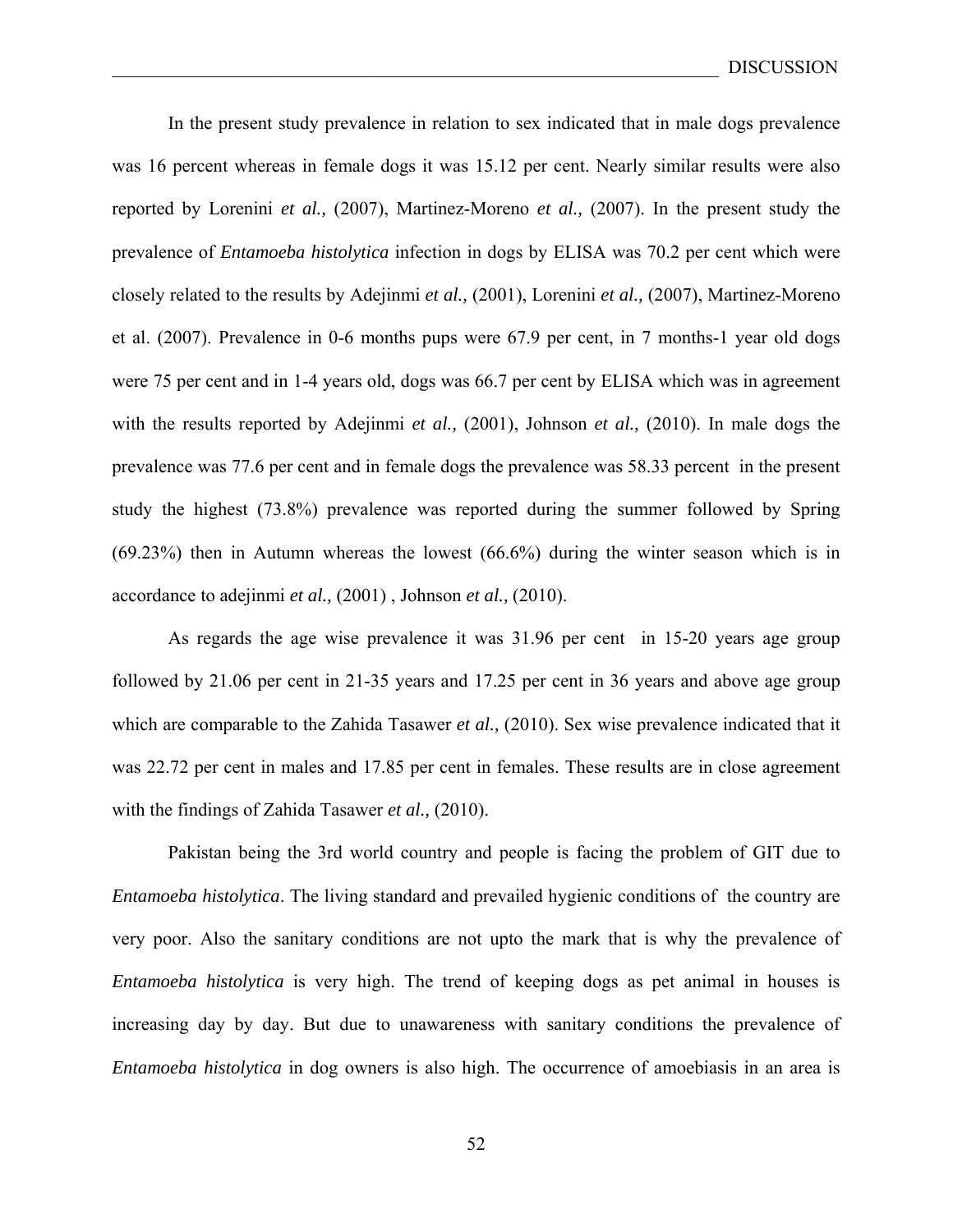influenced by multifactorial system that is composed of hosts, parasitic agents, transmission process and environmental effects. In natural life of amoebiasis, the protozoa, environment and their host form an association of a potentially epidemiological danger and it is important that the existence and localization of such an association should be recognized before time, so that disease can be controlled easily. In the present study epidemiological data on amoebiasis due to *Entamoeba histolytica* was collected from various hospitals of Lahore and dog owners. Similar species were also detected by Ashok *et al,* (1995) and Chaudhary *et al.*(2004).

In the present study the overall results obtained from various medical hospitals and dog owners of Lahore indicated a total of 600 human stool samples were examined, of these 135 (22.50%) were found positive by the Triple fecal test. From these 135 positive samples 101 (74.81%) were found positive by ELISA. The prevalence rate of infection is comparable to the 21 per cent found by Aza *et al.,* (2003) in Malaysia, Fumarola *et al.,* (2007),Pritt *et al.,* (2008) and Tasawar *et al.,* (2010) .Slightly a lower infection 15.6 per cent was found by Ali *et al.,* (2003), shetty *et al.,* (1990), Waqar *et al.,* (2003), Sayyari *et al.,* (2005) in children at Karachi, Pakistan. It appears that infection rate in present study is nearly similar to above mentioned workers in various countries of the world. However Ashok *et al.,* (1995) 1.4 per cent from India, Hussain *et al.,* (1997) 8 per cent from Pakistan, Chaudhary *et al.,* (2004) 5.9 per cent from Kashmir and Siddique *et al.,* (2002) 48.8 per cent from Karachi, Pakistan, Kaur *et al.,* (2002) 11 per cent in India recorded prevalence in different parts of the world. Slightly higher prevalence was reported by Siddique *et al.,* (2002), Doorn et al (2005), Ali *et al.,* (2008),Ayed *et al.,* (2008),Jose *et al.,* (2008), Araujo *et al.,* (2008) than the present study.The difference may be due to different geographical regions and varied environmental conditions and also use of antiprotozoan agents.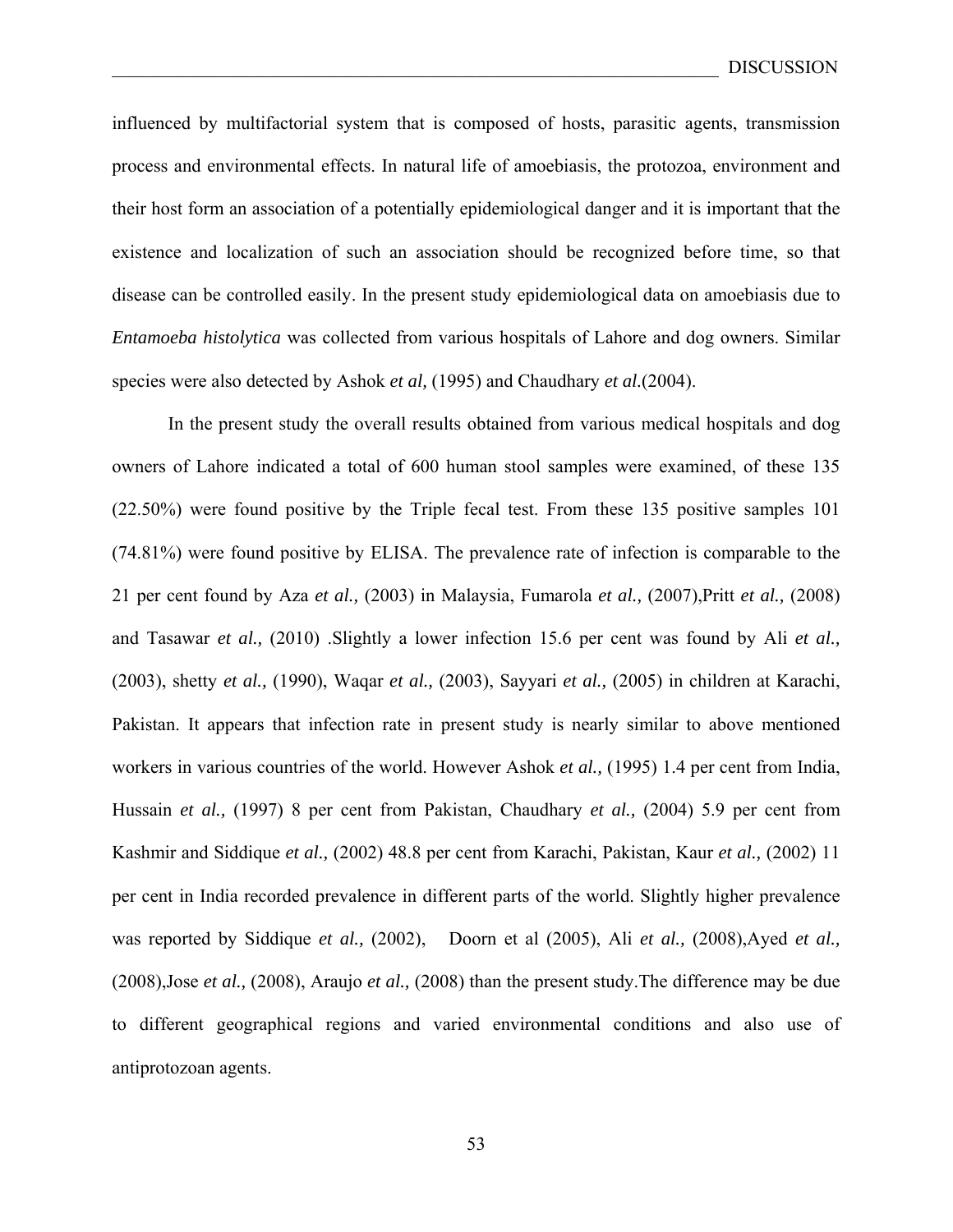It was reported that infection was highest (42%) during August followed by July (38%) then June (24%) whereas the lowest (16%) during January, April and November. These findings are closely related to those of findings of Maur *et al.,* (2002), Haidari and Rokni (2003). An increased incidence of amoebiasis in children has been reported in present study. The findings agreed with reports of Ali *et al.,* (2003), Maur *et al.,* (2002) and Aza *et al.,* (2003).

 It was reported that that infection was slightly higher in Males (22.72%) than Females (17.85%) as was also reported by Aza *et al.,* (2003), Okafor and Azubike (1992), Sharma *et al.,* (2004), Hamze *et al.,* (2004), Saovanee *et al.,* (2009).

When the data on monthly and seasonal incidence of amoebiasis was analyzed, it was observed that higher incidence of amoebiasis occurred in the month of August (42%).It was also reported that the two important factors influencing the incidence of amoebiasis are adequate temperature and moisture in the environment, which helped in hatching of Oocysts and development of rapid life cycle stages. It was also noted that there are two seasonal periods in which the temperature and moisture are favorable for the rapid propagation of the parasitic life cycle. During these periods i.e rainy and post rainy seasons infection of amoebiasis was very high as was also reported by Aza *et al.,* (2003), Saovanee *et al.,* (2009).

## **Prevalence of** *Entamoeba histolytica* **in sewerage and tap water**

 Amoebiasis an important water borne protozoan infection is considered a reamerging threat. Many studies on the epidemiology of human amoebiasis have been carried out in developed countries but no data is available on the occurance of this disease in Pakistan.The objective of the present study was to investigate the presence of *Entamoeba histolytica* in various water samplesin Lahore, Pakistan.A total of 600 samples were examined, 300 from municipal water supply (tap water),300 from sewerage (untreated)water.Cysts of *Entamoeba histolytica*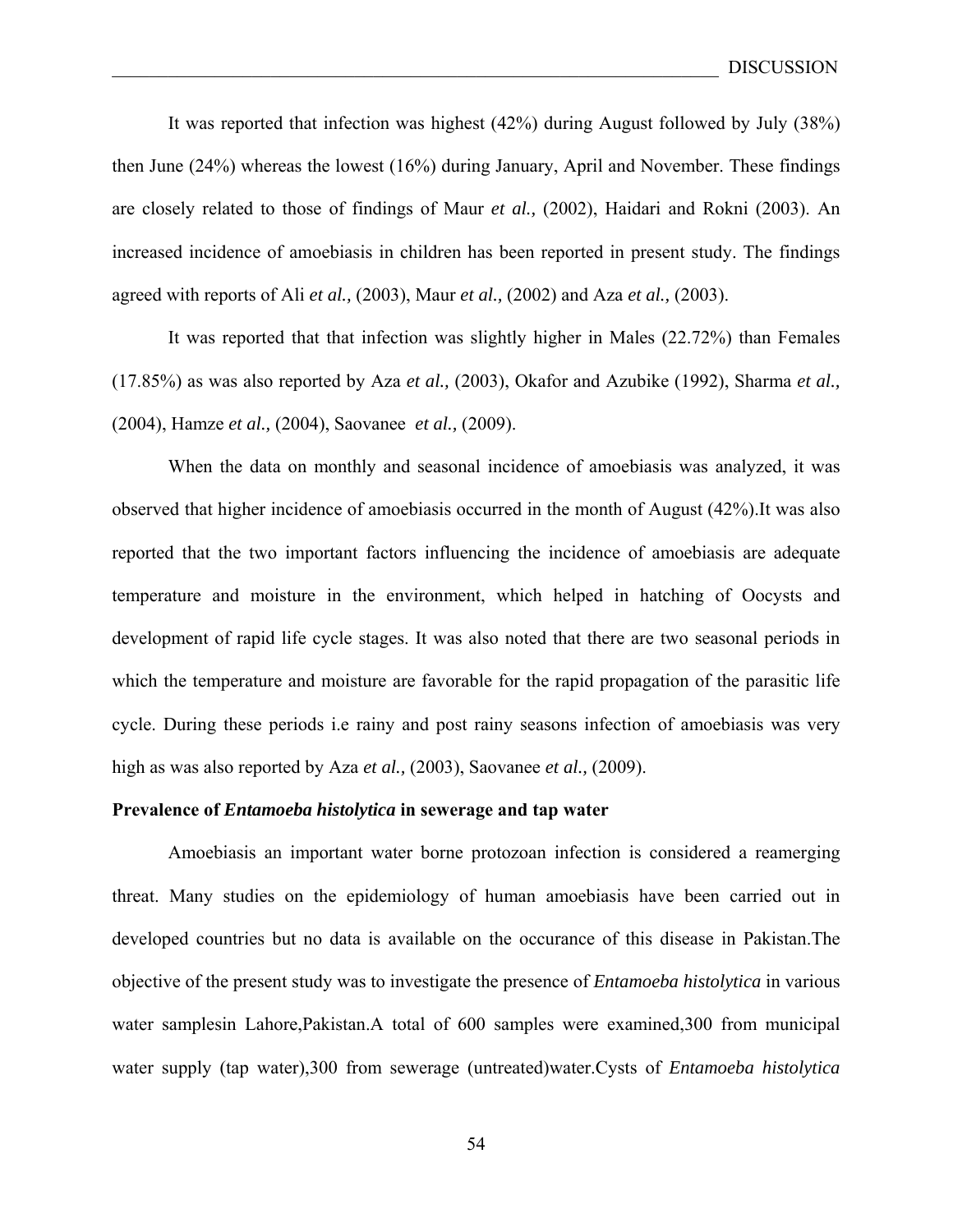were detected by using floatation method.Of these 18 per cent were found positive (sewerage water 30.66% and tap water 5.33%).Results of the present study are closely related to Clark and Diamond (1992),Marshall et al (1997).It was also noted that in developing countries water borne gastrointestinal pathogens especially *Entamoeba histolytica* is frequently associated with morbidity particularly in children. This parasite is the most common cause of the infection worldwide (Tanyuksel et al,.2001).In developed countries out break of amoebiasis has been reported by sewerage contaminated water (Barwick et al,.1999).

*Entamoeba histolytica* infection was found to be very high in dog owners that means infection is being transferred by drinking contaminated tap water and use of contaminated food. In the transmission flies and cockroaches played a role as mechanical vectors. Dogs, Monkeys and Rodents serve as animal reservoirs for some amoebic species. It was also found that in some areas of Lahore people use to drink partially treated sewerage water. In rural areas of Lahore normally alloy pipes are used as drinking lines and sewerage lines and both run in close proximity. Due to breakage in these pipes, there might be the possibility of mixing of drinking water with sewerage water and become contaminated. Another cause is that the dog owners after handling dogs donot wash hands and eat food with contaminated hands and this is the common source of infection of amoebiasis. In the present study it was noted from the history and hospitals data that most of the patients are facing gastrointestinal tract infection due to *Entamoeba histolytica* because living standard and prevailed hygienic conditions of country are very poor and also the sanitary conditions are not upto mark. It was noted that in Lahore (study area) the trend of keeping dogs as pet animals in houses is increasing day by day, this increase the chances of spreading the infection in Pakistan. It was noted that prevalence of amoebic infection depend on socio-economic status, sanitation and overcrowding. According to WHO, approximately 10%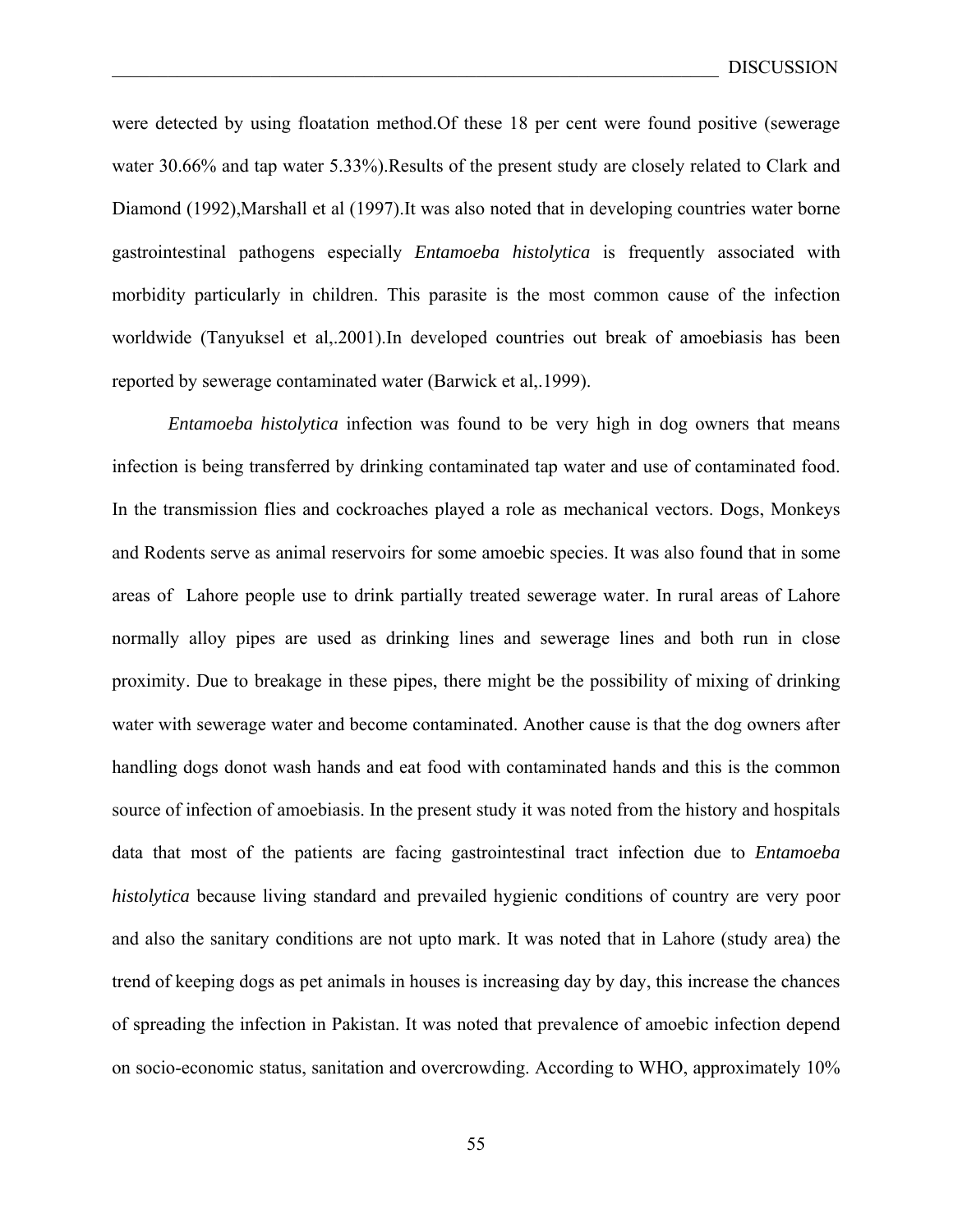of the world population is infected by Entamoeba spp. About 50 million cases of invasive disease occur each year, causing upto 100000 deaths. In endemic area nearly 100% of examined persons are carriers of amoeba with or without clinical manifestation.

For the effective therapy and strategic chemoprophylaxis of amoebiasis, a safe drug is required with high activity against all stages of *E. histolytica*. Modern drugs are effective but most of them possess adverse effects (Levine, 1982). Thus the development of newer, safer and economical drug has remained an active area of research. The antiparasitic activity of indigenous drugs including Nigella Sativa seeds (Kalongi), Saussurea Lappa (Qustshireen) and Allium Cepa(onion) at different dosage levels were evaluated. The efficacy of these herbal drugs were compared with each other and with allopathic drug i.e. metronidazole.

Nigelle Sativa (kalongi) at 60, 70, 80 mg/kg body weight was 37.31 , 40 and 43.47 percent effective respectively on 18th day post treatment at one dose level whereas at two dose level it was 65.67,68 and 69.56 per cent on 28th day post treatment respectively.

These findings are in agreement with Jahangir et al. (2001), Khan et al. (2012), Githiori et al. (2005,2006) Maqbool et al. (2004), Waller et al. (2001), Itty et al. (1997), Kalilani et al.(1995), Sohni YR et al.(1995) and Akhtar and Javed (1991) against bovine fasciolosis, ovine paramphistomosis and ovine monieziasis. Akhter and Farah (1986) and Nath (1983) have reported that Nagella sativa contain Nigelle metabarbain, Melanthin Sapginin and melanthiginin etc. It also contains Volatile oil (15.1%), 2 methyl 4 isopropyl-p-guinine and fixed oil (37.5%) as active ingredients. The maximum efficacy was 69.56 per cent on 28th days post treatment. As Nigella sativa was used for the first time against amoebiasis so we are unable to get any reference regarding its use against E. histolytica infection in dogs. Saussurea lappa at 60, 70, and 80 mg/kg body weight was 23.36, 38.80 and 39.72 percent respectively effective against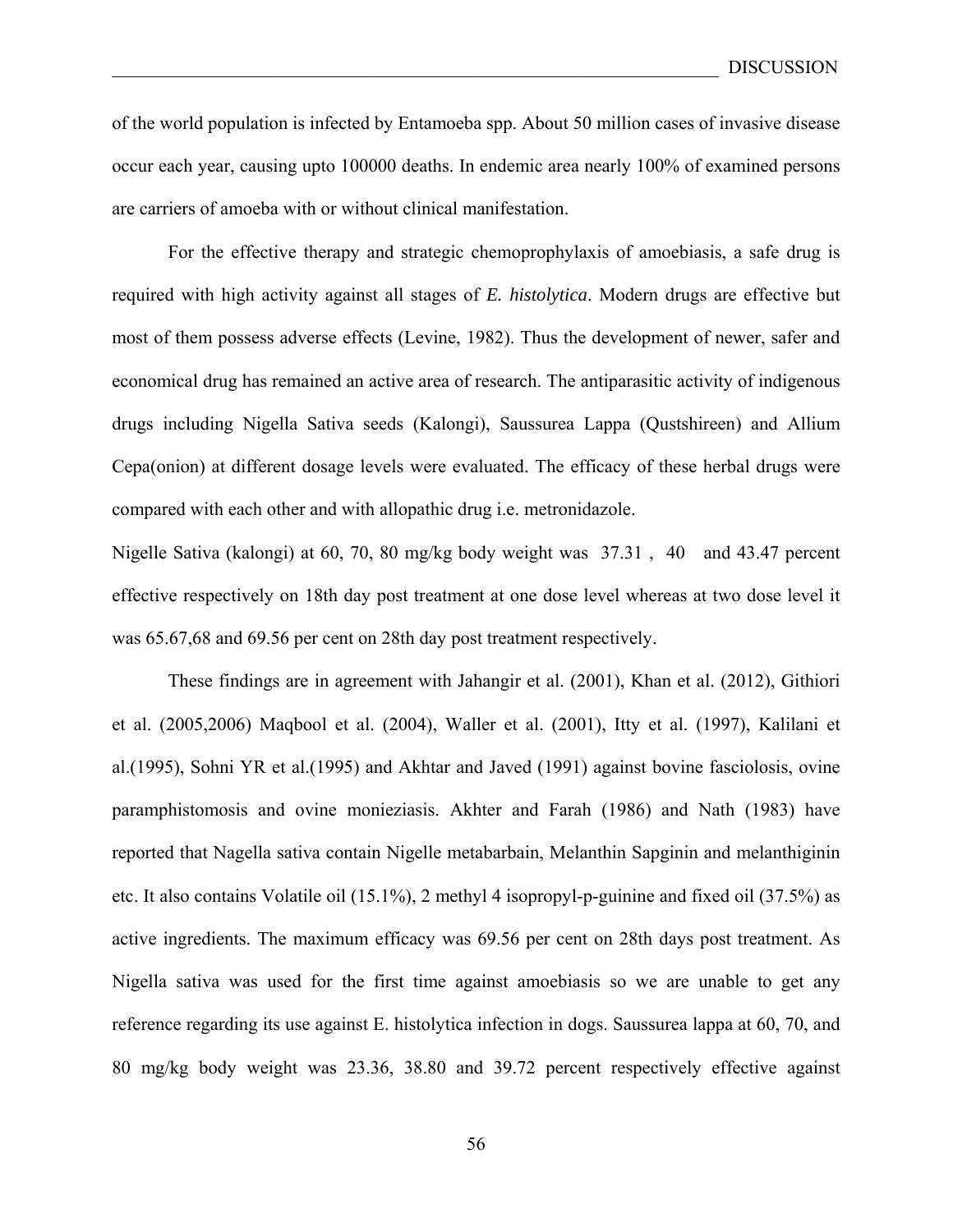amoebiasis on post treatment 18th day. After the administration of 2nd dose it was 50.72, 53.73 and 54.79 percent respectively effective on 28th day post treatment. From the results it was noted that there was no significant difference between three levels of drug. it was concluded the saussurea lappa equally effective at all the three dosage levels. These findings are in agreement with the findings of Kailani et al. (1995),Sohni et al.(1995), Itty et al. (1997), waller et al. (2001), Jahangir et al. (2001), Maqbool et al. (2004), Githiori et al. (2005, 2006), Stafford et al. (2007) and khan et al. (2012).

Allium Cepa at 60, 70, and 80 gm/kg body weight was 29.57, 32 and 35.61 per cent respectively effective against amoebiasis on post treatment 18th day. After administration of second dose on 18th day the drug efficacy was 43.66, 45.33 and 50.68 per cent respectively on 28th day. These results are in agreement with the findings of Akhter and Javed (1985,1991), Akhter and Aslam (1989), Kailani et al. (1995), Sohni YR et al.(1995), Itty et al. (1997), Waller et al. (2001), Maqbool et al. (2004), Githiori et al. (2005-2006), Stafford et al. (2007) and Khan et al. (2012) against different parasitic diseases.

The allopathic drug i.e metronidazole was given at recommended dose 25 mg/kg body weight and showed efficacy50 per cent on 18<sup>th</sup> day. After administration of 2<sup>nd</sup> dose on 18th day the efficacy was 100 percent on 28th day. These results are in agreement with the findings of H.steinitz (1972), Munnich and Molnar (1972), Legua (1997),Freeman *et al.,* (1997), Qin *et al.,* (2000), Galindo *et al.,* (2002), Fujishima *et al.,* (2010).

Blood picture, serum enzymes and serum electrolytes were studied in children effected with amoebiasis. There was drop in haemoglobin contents, erythrocytic number and neutrophils whereas an increase in basophils, monophils, eosinophils and lymphocytes numbers. As regard with serum enzyme study indicated that there was drop in all serum enzymes. Serum electrolyte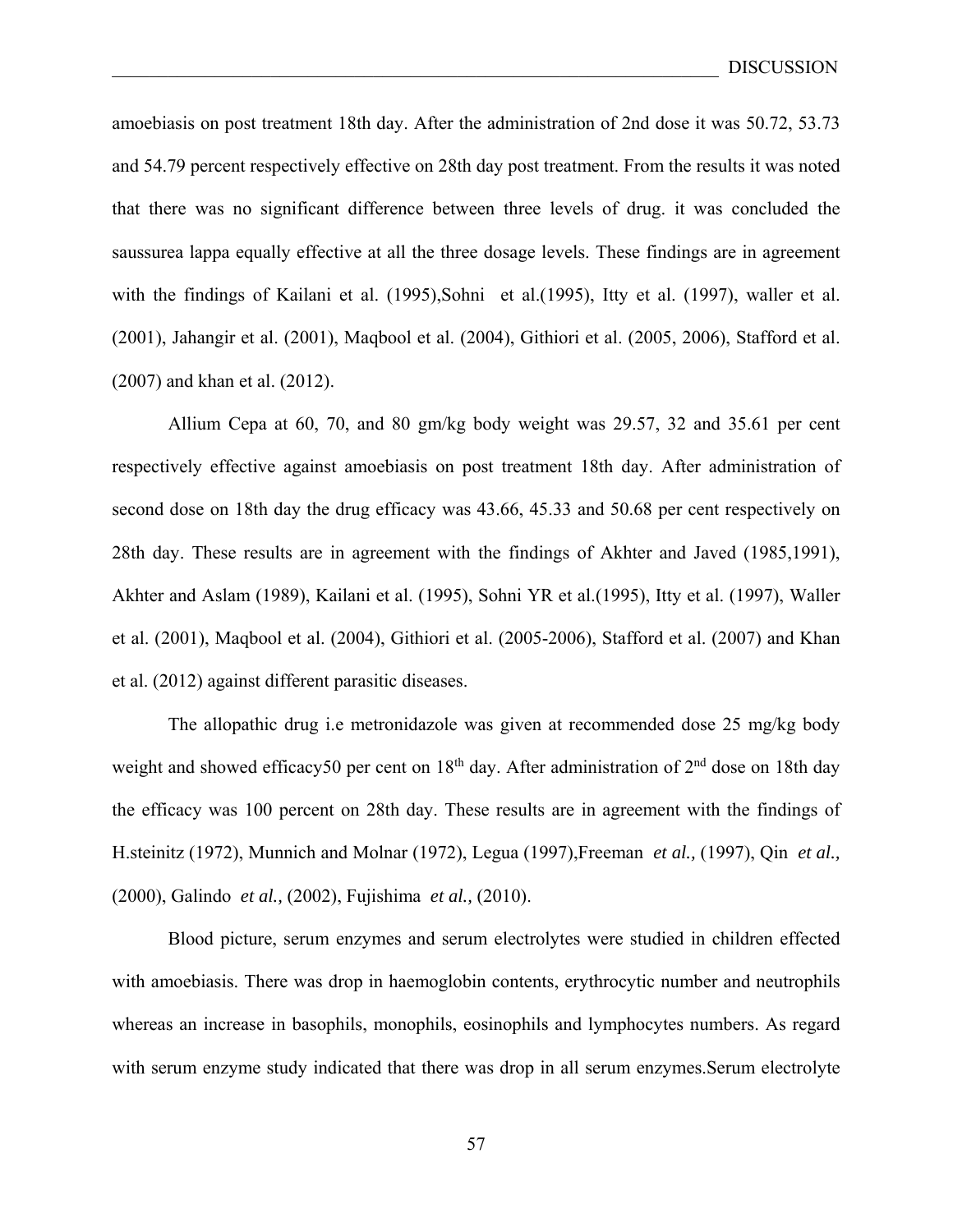study indicated that there was decrease in Sodium  $(Na)$  and Potassium  $(K)$  levels whereas there was no change in Calcium (Ca) and Magnesium (Mg) levels as was reported by Raisinghani *et al.,* (1981).

The main change in blood picture before and after treatment with Nigella sativa, Saussurea lappa, Allium Cepa and Metronidazole indicated that dogs suffering from amoebiasis exhibited a significant drop in Neutrophils Esinophils, Basophils, Lymphocytes monocytes and increase in Hemoglobin count. Also the parameters of liver function test i.e. Glucose, total protein, Albumin Globulin, A/G ratio, Urea nitrogen, SGOT and Alkalin Phophatase decreased significantly. Results showed that blood picture and liver function test became normal on 28 th day after the treatment. These finding are in agreement with Raisinghani *et al.,* (1981), Maqbool et al., (1996),Steinhardt and Thielseher (2000), Knowles et al., (2000), Shelke and Dhami et al.,(2000), omakony *et al.,*(2006), Diaz et al., (2006), Starffor et al., (2007)

 The total serum protein (TSP) concentration of the dogs were found decreased before treatment and this is in accordance of the findings of Horak and Clark (1963).Similarly the albumin levels were also found less in all dogs on zero day. Horak and Clark (1963) were of the opinion that the reduction in the plasma protein concentration is mainly due to poor plasma albumin concentration of the blood. However following treatment the total serum protein level increased and was found normal on 28th day post treatment. The serum albumin level increased significantly ( $p<0.05$ ) on 28th day. While A/G ratio also increased significantly ( $p<0.01$ ) on the same day of observation of post treatment. It is postulated that decreased in infection shows improvement in appetite and lessening of diarrhoea and helped in the increase of plasma protein concentration and albumin globulin ratio. These results are supported by Schalm *et al.,* (1975),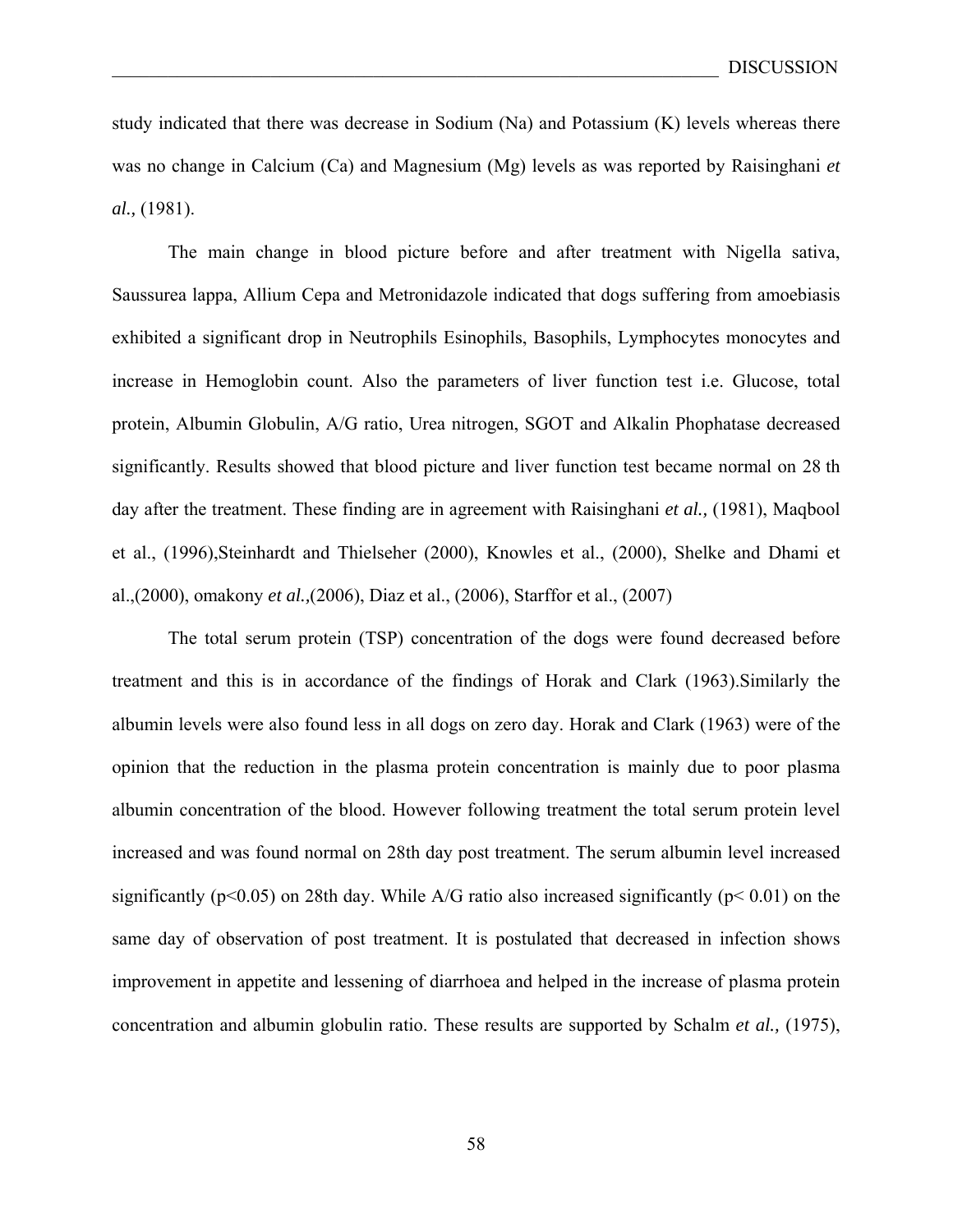Benjamin (1981), Doormenbal *et al.,* (1988),Gupta *et al.,* (1999), Risvanl *et al.,* (1999),Steinhardt and thielscher (2000) and Knowles *et al.,* (2006).

There was little increase of serum glutamic oxaloctic transaminase (SGOT) level on zero day. Since considerable amount of SGOT activity is found in all the tissues of the mammals, inflammatory changes takes place which rise SGOT level. After treatment level become normal. These results are similar to these of Shelke and Dhami (2001),Kurz and Willett (1991).The serum glutamic pyruvic transaminase (SGPT) levels however did not much alter before and after treatment. The albumin-globulin (A/G) ratio also decreased much on zero day and after treatment become normal as was also repeated by Shelke and Dhami (2001).The alkaline phosphates levels were found to be decline and after treatment become normal. It was noted that alkaline phosphates distributed in high concentrations in intestinal mucosa. It was also noted that serum alkaline phosphatase levels decreased with age whereas total serum protein level increased with age Doormenval *et al.,* (1988).It was also noted that there is an increased in total serum protein and alkaline phosphatase levels in infected dogs as compared to control. In the present study, a decline in SAP level was observed. From the results it was concluded that indigenous and allopathic drugs are effective in the treatment of amoebiasis and an appropriate measures for reducing the risk for amoebiasis are needed and administration of effective chemotherapeutic agents before rainy season is strongly recommended.

 In the present study the effect of amoebiasis on serum electrolytes i.e Sodium (Na), Potassium (K), Calcium (Ca) and Magnesium (Mg) was studied. It was noted that there was drop in serum Potassium (K) and Sodium (Na) level *Entamoeba histolytica* infection. After the treatment with allopathic and indigenous drugs all the parameters become normal on 28th day as was reported by Raisinghani *et al.,* (1981). Results of blood picture before and after treatment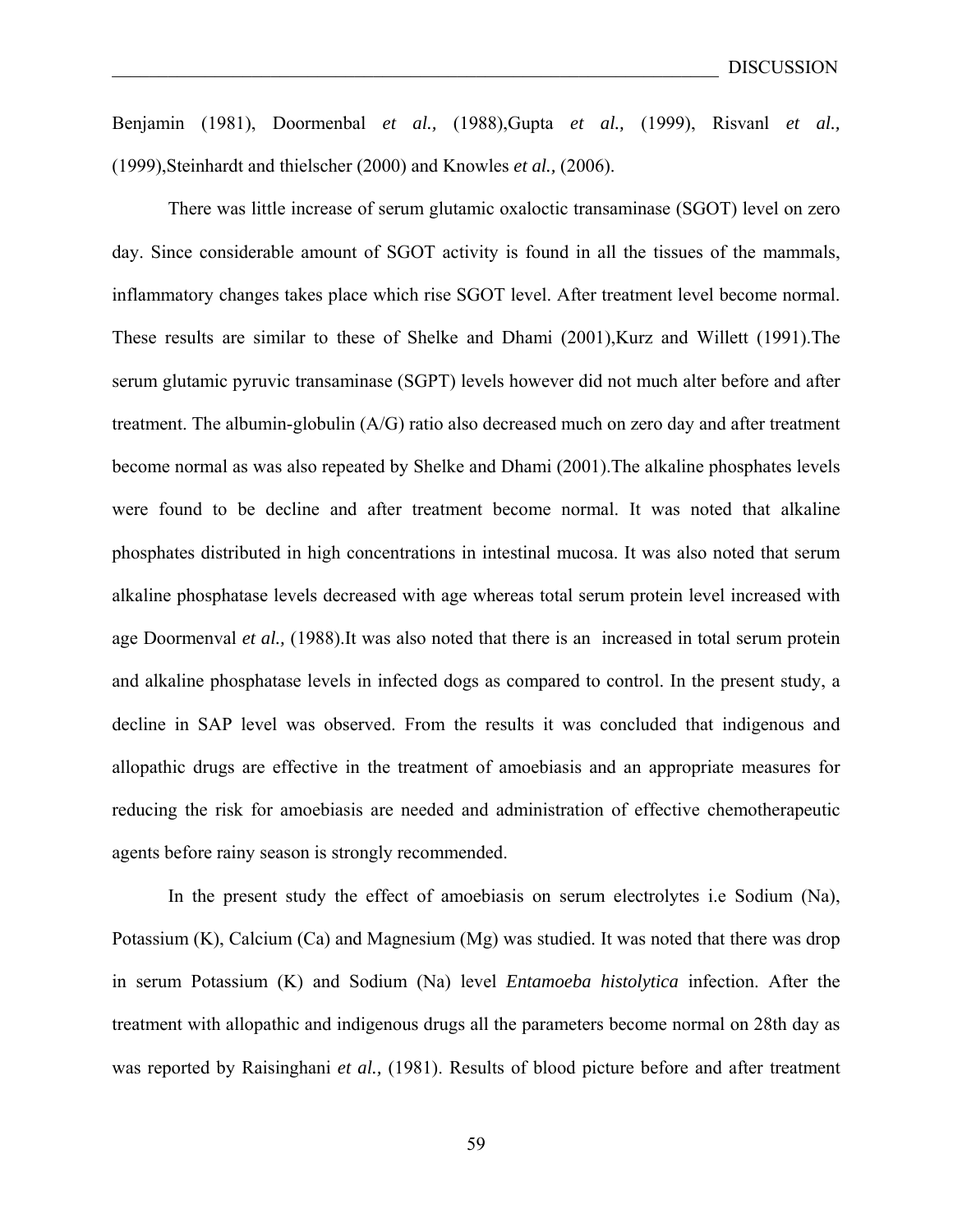with allopathic and indigenous herbal drugs indicated that dogs suffering from amoebiasis exhibited a significant drop in erythrocytic number, haemoglobin contents and neutrophils. With an increase in lymphocytes, monocytes and eosinophils. The blood became normal on 28th day after treatment as was reported by Seegret et al (1930), Raisinghani et al (1981) and Suryanarayana et al (1987).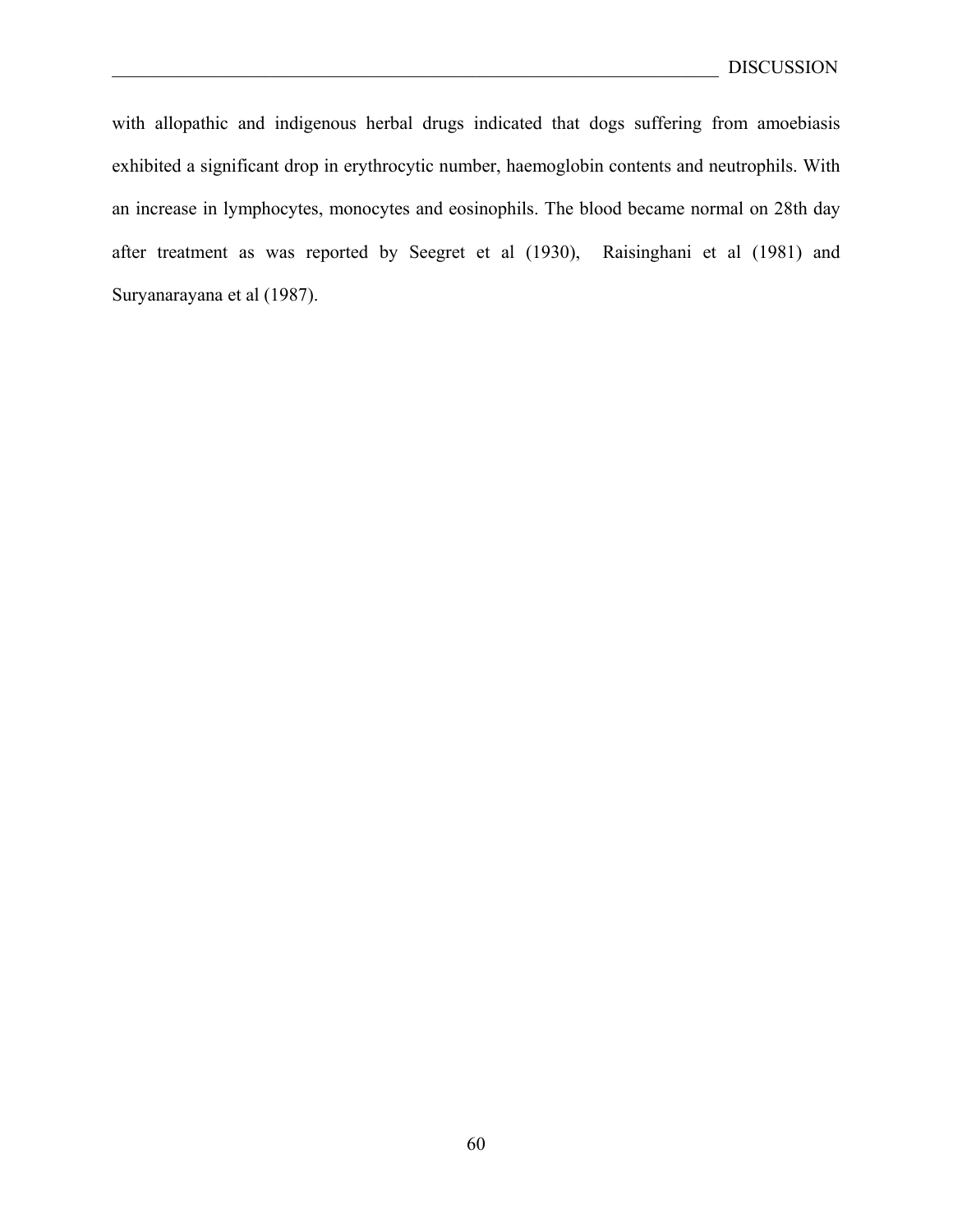# **CHAPTER 6 SUMMARY**

 An epidemiological study of amoebiasis in dogs and humans, its zoonotic potential, haematology, chemotherapy with different indigenous and allopathic drugs was conducted during December 2008-November 2009. Part 1 deals with month-wise, seasonal, age and sexwise prevalence of amoebiasis in dogs at Lahore, Pakistan by Tripple fecal test .The highest (30%) prevalence was noted during August followed July whereas the lowest (10%) was during February and May. As regard the season wise prevalence, the highest (21%) prevalence was noted during Summer followed by Autumn and the lowest (12%) during Winter. Prevalence was higher in youngers than adults. As regard sexwise prevalence there is no significant difference between males and females. Results of the prevalence by ELISA indicated that it was the highest (22%) during August whereas the lowest (6%) during November. The highest (15.5%) seasonal prevalence was noted during Summer and the lowest (8%) during Winter. Prevalence was higher in younger dogs than adults. As regard the sex wise prevalence it was noted that it is more in males than females dogs.

Part 2 deals with the month,season,age and sex wise prevalence of amoebiasis in humans by Triple fecal test.The highest (42%) prevalence was noted during August followed by July whereas the lowest (16%) prevalence was noted during January, April and November .Seasonal prevalence indicated, it was the highest(31%) during Summer followed by Autumn and the lowest (17%) during Winter. Prevalence was higher in children than adults.Whereas sex has no bearing effect on the prevalence of disease.Humans of both sex are nearly equally affected.Prevalence by ELISA indicated that it was the highest (34%) during August whereas the lowest (10%) during January.The highest (24%) seasonal prevalence was noted during Summer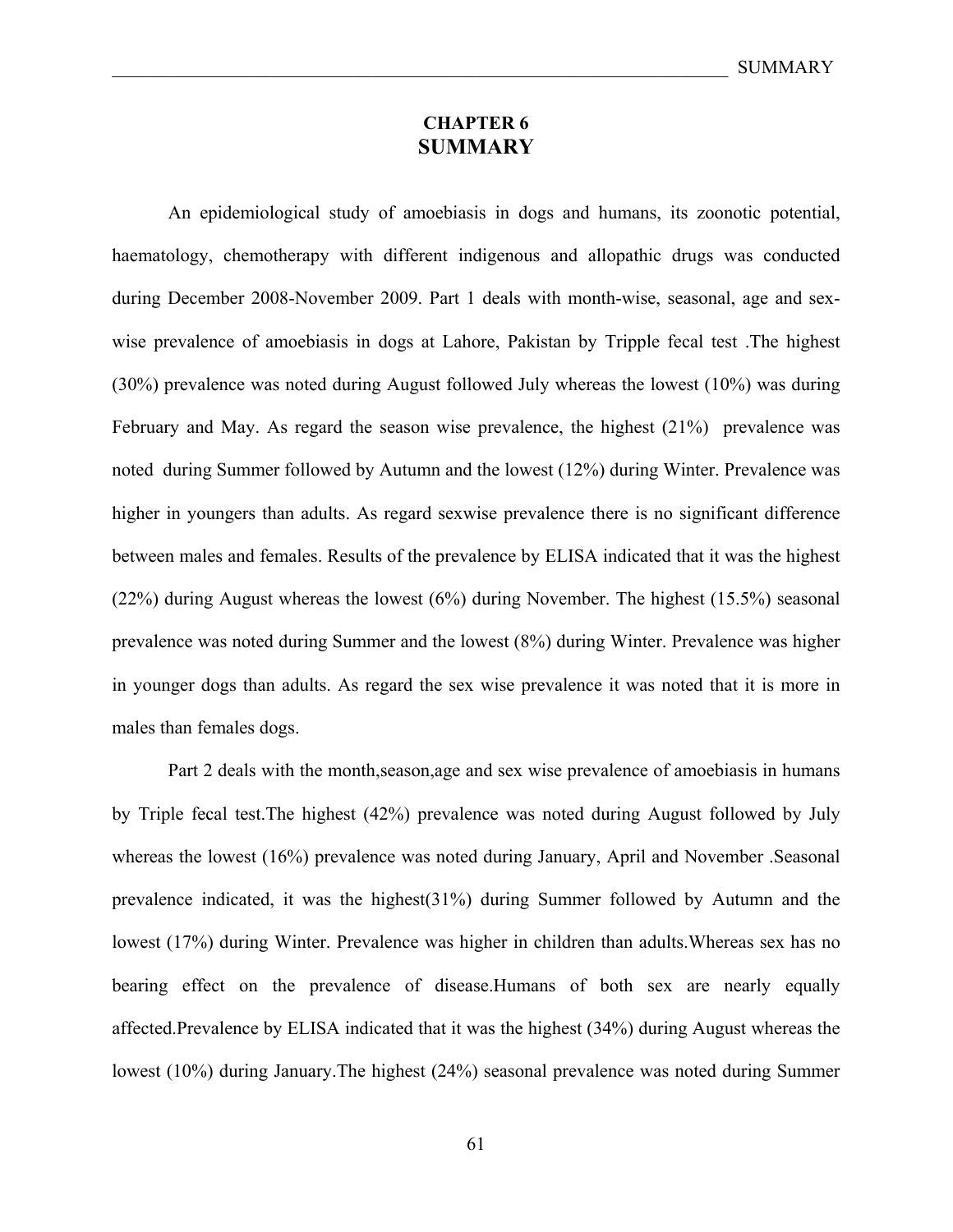whereas the lowest (12.5%) during Winter.Prevalence was higher in children than adults. Whereas sex wise prevalence indicated that it was slightly higher in female than males.

Part 3 deals with the prevalence of *Entamoeba histolytica* cysts in various sources of water i.e tap water and sewerage water. From the results it was noted that 31.66 per cent sewerage and 5.33 per cent tap water samples were harboring *Entamoeba histolytica* cysts.

 Parts 4 deals with soil survey regarding the occurrence of *Entamoeba histolytica*.Of the total, 10.83 per cent were found positive for Enamoeba histolytica cysts.

 Part 5 deals with meteorological data including the temperature (minimum and maximum), relative humidity and rainfall. It was noted that an optimal temperature ranged from 30c to 35c where significant increase in propagation of infection. Relative humidity 65% to 70% was found to be favorable. Rainfall during summer months helps the cysts for dispersal from one place to another place.

 Part 6 deals with the zoonotic potential of the disease. From the study it was noted that in rural areas of city many people use to drink municipal and untreated tap water contaminated with feces (containing *Entamoeba histolytica* cysts) and this water is responsible for transmission of amoebiasis from dogs to humans.

 Last part deals with therapeutic trials by using Nigella sativa, Saussurea lappa,Allium cepa and metronidazole. All these drugs were effective at one dose level and highly at 2 dose level. Among indigenous drugs, Nigella sativa at 80 mg/Kg body weight was highly effective than others. This drug is closely effective to metronidazole.This drug is much cheaper than metronidazole and showed no toxic effects.Blood parameters and LFT values were studied in dogs.These values become normal after treatment.

62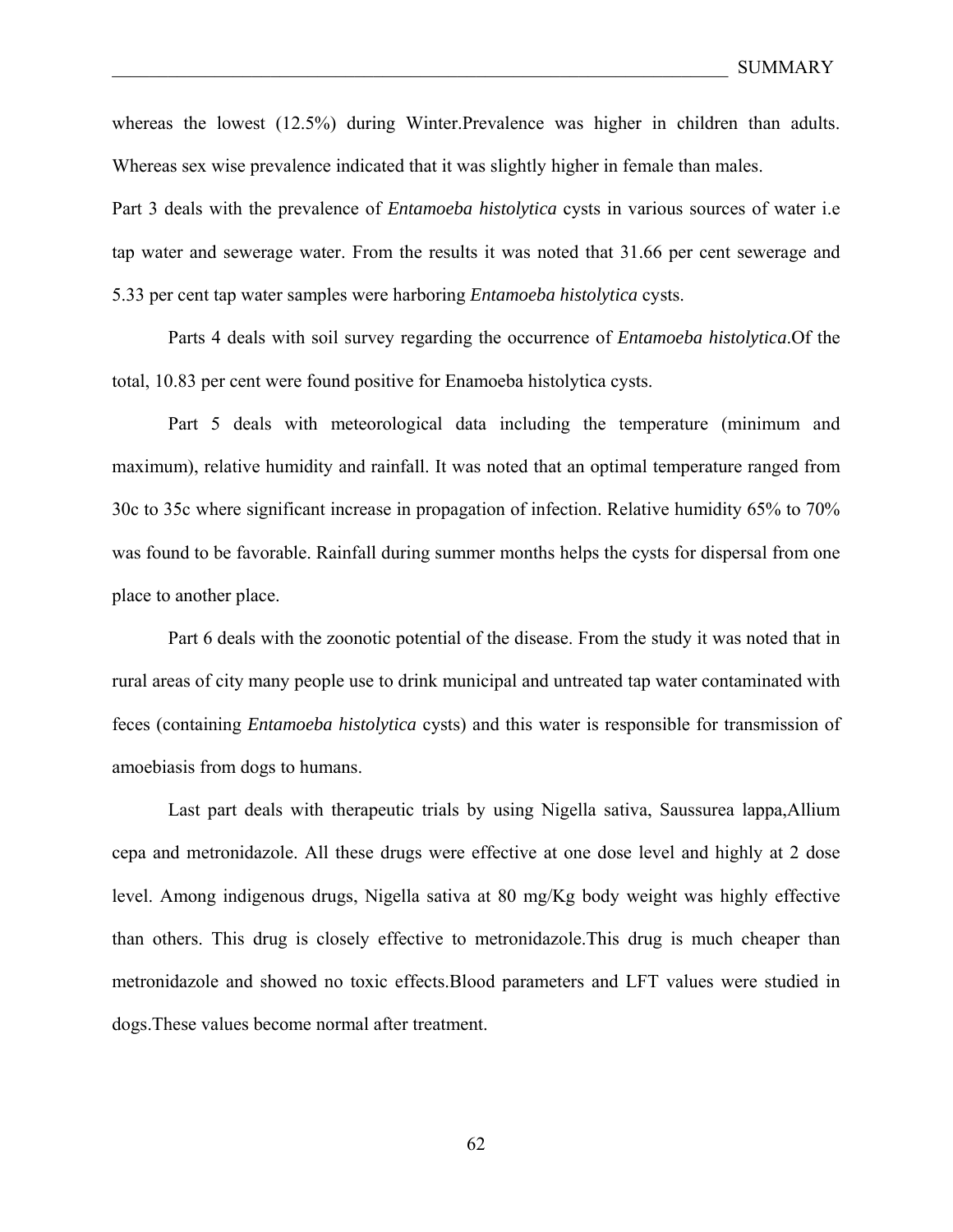## **Conclusion**

 Epidemiological study were under taken in dogs and humans at Lahore revealed that infection rate was the highest during August in both whereas the lowest during May and January,April November respectively.Overall the highest seasonal prevalence was recorded during Summer whereas the lowest during Winter in both dogs and humans . It was recorded that the higher infection rate was recorded in younger (pups and childrens) than adult.Infection was slightly higher in males than females. Severage water is more contaminated than tap water.Oocysts of *Entamoeba histolytica* are also present in soil samples. Meterogical data played very important role in the causation of disease. One hundred and twenty (120) dogs were used in 12 cotrolled experiments to compare the efficacy of Nigella sativa, Saussurea lappa and Allium cepa with metronidazole against amoebiasis.Efficacy was calculated on basis of reduction of oocysts per gram of faeces. The highest efficacy was noted in allopathic drug i.e metronidazole followed by Nigella sativa,Saussurea lappa and Allium cepa.The use of Nigella sativa and Saussurea lappa were recommended for routine use.No side effects were found in any of the indigenous drugs.

 It was also concluded thatall serum enzymes, blood parameters and serum electrolytes become normal after treatment.

63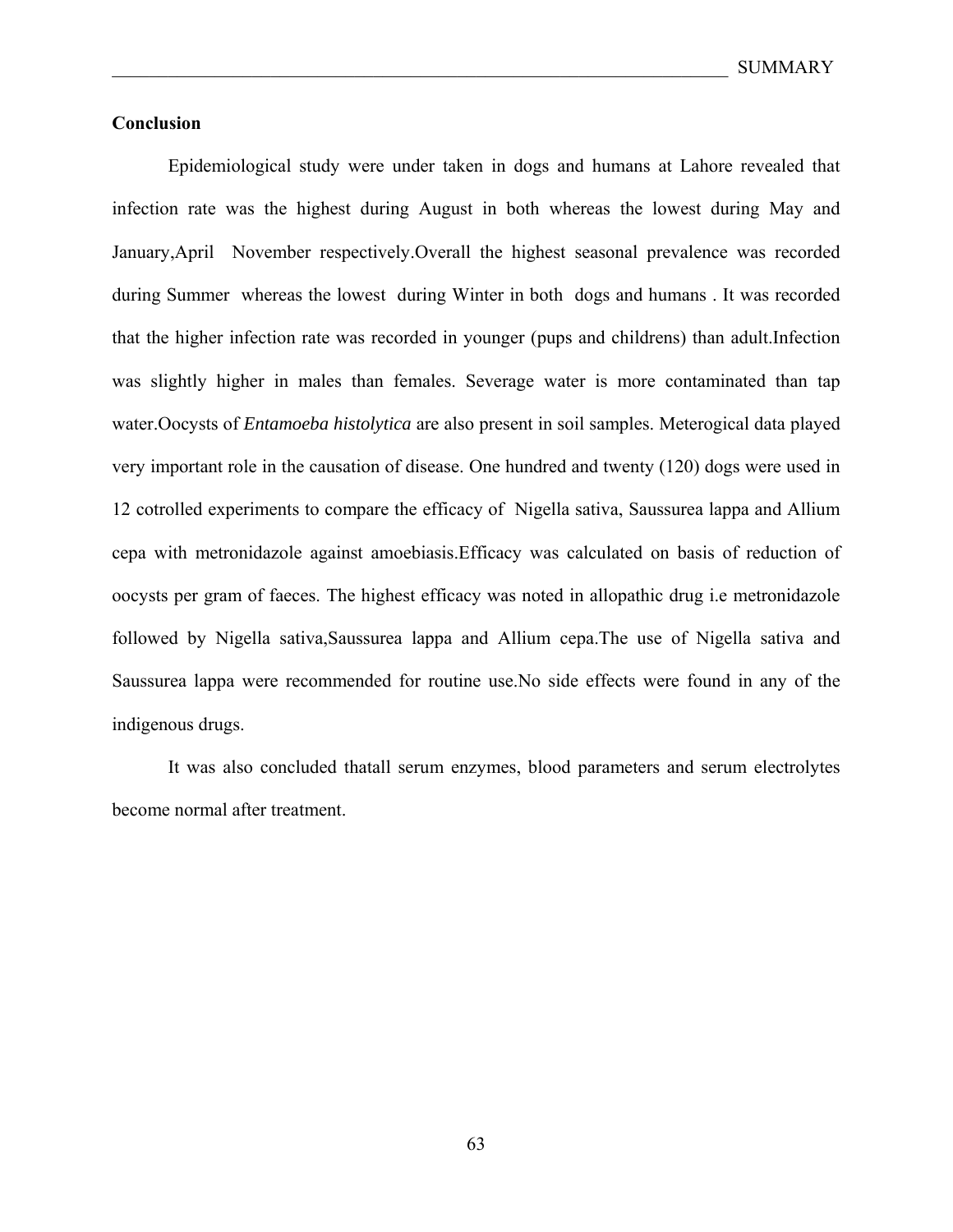# **CHAPTER 7 LITERATURE CITED**

- Abd-Alla MD, and Ravdin JI. 2002. Diagnosis of amebic colitis by antigen capture ELISA in patients presenting with acute amebic diarrhea in Cairo Egypt. Trop Med Int Health 7: 365--370.
- Abd-Alla MD, Jackson TG and Ravdin JI. 1998. Serum IgM antibody response to the galactoseinhibitable adherence lectin of Entameoba histolytica. Am J Trop Med Hyg 59: 431-434.
- Ackers JP. 2000. The diagnostic implications of the separation of *Entamoeba histolytica* and *Entamoeba dispar*. J Biosci 27: 573-578.
- Acuna-Soto R, Samuelson J, De Girolami P, Zarate L, Millan-Velasco F, Schoolnick G, Wirth D. 1993. Application of the polymerase chain reaction to the epidemiology of pathogenic and nonpathogenic *Entamoeba histolytica*. Am J Trop Med Hyg 48: 58-70.
- Ali IK, Clark CG, Petri Jr. WA. 2008. Molecular epidemiology of amoebiasis. Infect Genet Evol 8: 698-707.
- Ali IK, Mondal U, Roy S, Haque R, Petri Jr.WA, Clark CG. 2007. Evidence for a link between parasite genotype and outcome of infection with *Entamoeba histolytica*. JClin Microbiol 45: 285-289.
- Ali IK, Solaymani-Mohammadi S, Akhter J, Roy S, Gorrini C, Calderaro A, Parker SK, Haque R, Petri Jr.WA, Clark CG. 2008. Tissue invasion by *Entamoeba histolytica*: evidence of genetic selection and/or DNA reorganization events in organ tropism. PLoS Negl Trop Dis 2: e219.
- Ali IK, Zaki M and Clark CG. 2005. Use of PCR amplification of tRNA gene-linked short tandem repeats for genotyping *Entamoeba histolytica*. J Clin Microbiol 43: 5842-5847.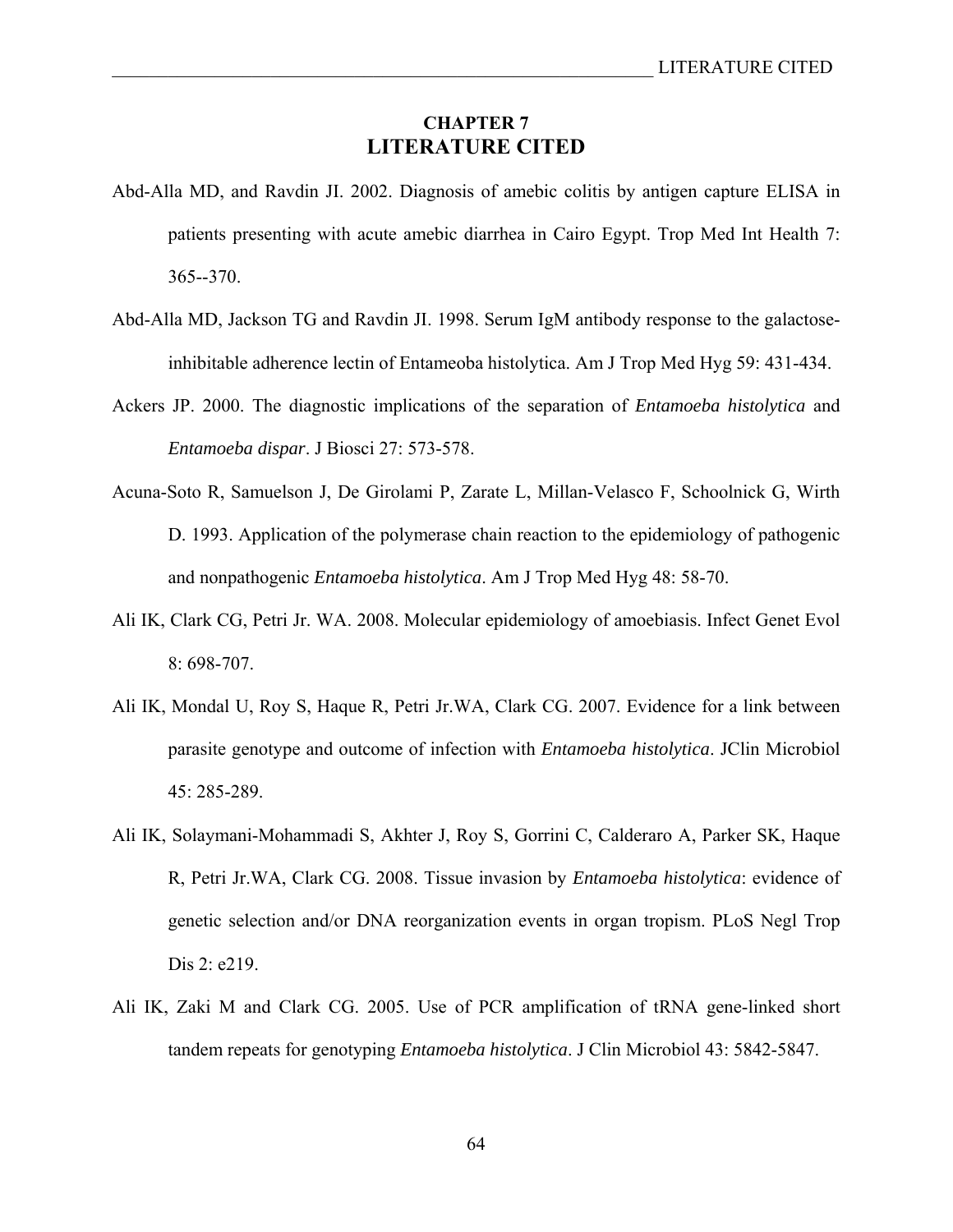- Ali IKM, Hossain MB, Roy S, Ayeh-Kumi PF, Petri WA, Jr, Haque R, Clark CG. 2003. *Entamoeba moshkovskii* infections in children, Bangladesh. Emerg Infect Dis 9:580–584.
- Ali IKM, Mondal U, Roy S, Haque R, Petri WA, Jr, Clark CG. 2007. Evidence for a link between parasite genotype and outcome of infection with *Entamoeba histolytica*. J Clin Microbiol 45: 285–289.
- Alonzo E, Alonzo V, Forino D, Ioli A. 1993. Parasitological research conducted between 1982 and 1991 in a sample of Zinvie (Benin) residents. Med Trop 53(3):331-335.
- Artis D. 2008.. Epithelial-cell recognition of commensal bacteria and maintenance of immune homeostasis in the gut. Nat Rev Immunol 8:411–420.
- Asgharpour A, Gilchrist C, Baba D, Hamano S, Houpt E. 2005. Resistance to intestinal *Entamoeba histolytica* infection is conferred by innate immunity and Gr-1+ Cells. Infect Immun 73: 4522–4529.
- Ayeh-Kumi PF, Ali IM, Lockhart LA, Gilchrist CA, Petri Jr, WA, Haque R. 2001. *Entamoeba histolytica*: genetic diversity of clinical isolates from Bangladesh as demonstrated by polymorphisms in the serine-rich gene. Exp Parasitol 99(2):80-88.
- Bachur TP, Vale JM, Coêlho IC, Queiroz TR, Chaves Cde S. 2008. Enteric parasitic infections in HIV/AIDS patients before and after the highly active antiretroviral therapy. Braz J Infect Dis. 12(2):115-122.
- Bachur TP, Vale JM, Coêlho IC, Queiroz TR, Chaves Cde S. 2008. Enteric parasitic infections in HIV/AIDS patients before and after the highly active antiretroviral therapy. Braz J Infect Dis 12(2):115-122.
- Bardwell L. 2006. Mechanisms of MAPK signalling specificity. Biochem Soc Trans 34: 837– 841.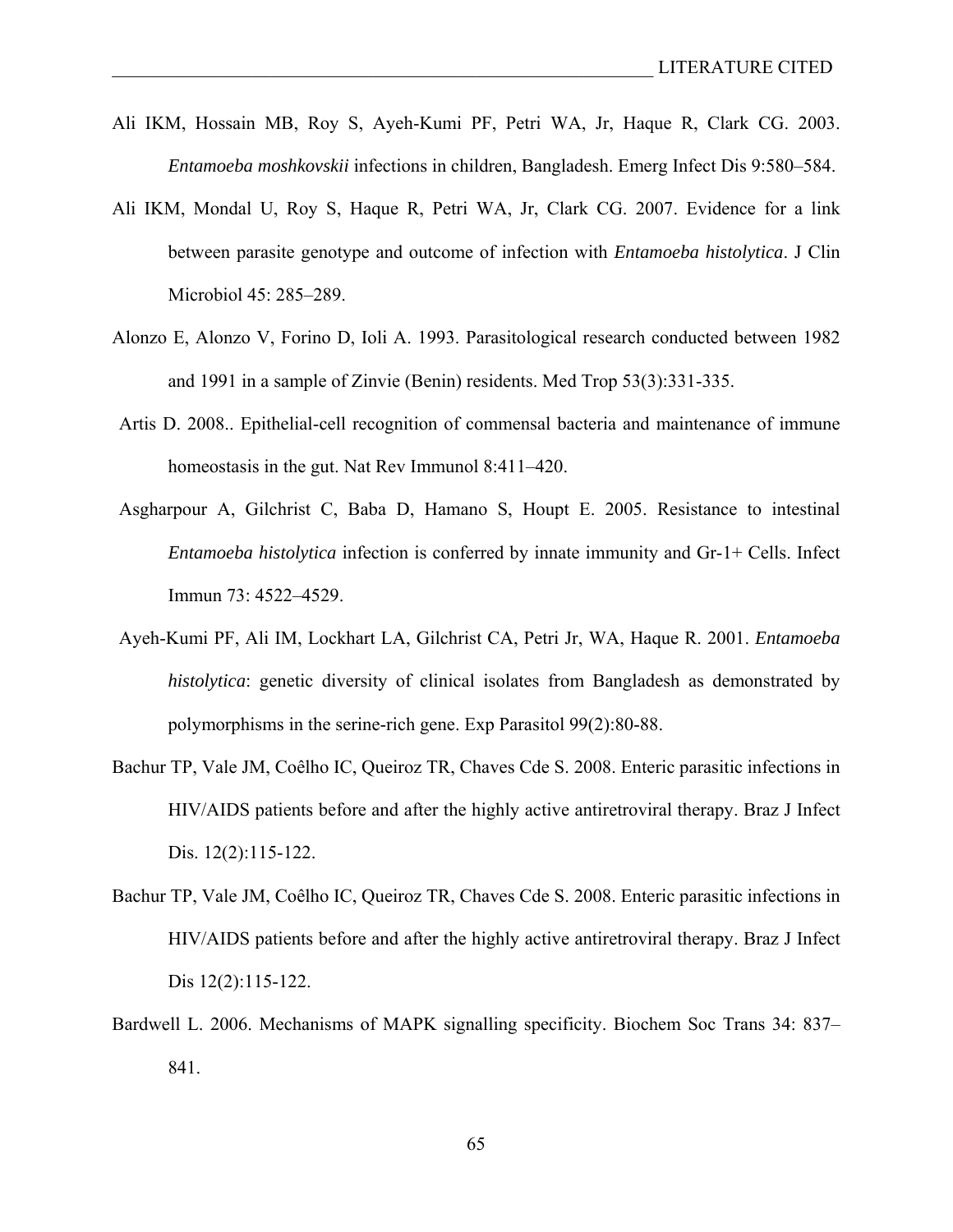- Bhattacharya S, Bhattacharya A, Diamond LS and Soldo AT. 1989. Circular DNA of *Entamoeba histolytica* encodes ribosomal RNA. J Protozool 36:455-458.
- Blessman J, Le Van A, and Tannich E. 2006. Epidemiology and treatment of amoebiasis in Hue, Vietnam. Arch Med Res 37: 270-272.
- Blessmann J, Ali IKM, Nu PA, Dinh BT, Viet TQ, Van AL, Clark CG, Tannich E. 2003. Longitudinal study of intestinal *Entamoeba histolytica* infections in asymptomatic adult carriers.J Clin Microbiol. 41:4745–50.
- Blessmann J, Buss H, Nu PA, Dinh BT, Ngo QT, Van AL, Alla MD, Jackson TF, Ravdin JI, and Tannich E. 2002. Real-time PCR for detection and differentiation of *Entamoeba histolytica* and *Entamoeba dispar* in fecal samples. J Clin Microbiol 40:4413-4417.
- Blessmann J, Van Linh P, Nu PA, Thi HD, Muller-Myhsok B, Buss H, and Tannich E. 2002. Epidemiology of amebiasis in a region of high incidence of amebic liver abscess in central Vietnam. Am J Trop Med Hyg 66:578-583.
- Boettner DR, Hutson C, Petri Jr. WA. 2002. Galactose/N-acetylgalactoseamine lectin: the coordinator of host cell killing. J Bio 6(Suppl.3):553-557.
- Brink AK, Mahe C, Watera C, Lugada E, Gilks C, Whitworth J, and French N. 2002. Diarrhoea, CD4 counts and enteric infections in a community-based cohort of HIV infected adults in Uganda. J Infect 45:99-106.
- Burch DJ, Li E, Reed S, Jackson TF, Stanley SL Jr. 1991. Isolation of strain-specific *Entamoeba histolytica* cDNA clone. J Clin Microbiol 29(4):696-701.
- Caballero-Salcedo A, Viveros-RogelM, Salvatierra B, Tapia-Conyer R, Sepulveda-Amor J, Gutierrez G, and Ortiz-Ortiz L. 1994. Seroepidemiology of amebiasis in Mexico. Am J Trop Med Hyg 50:412-419.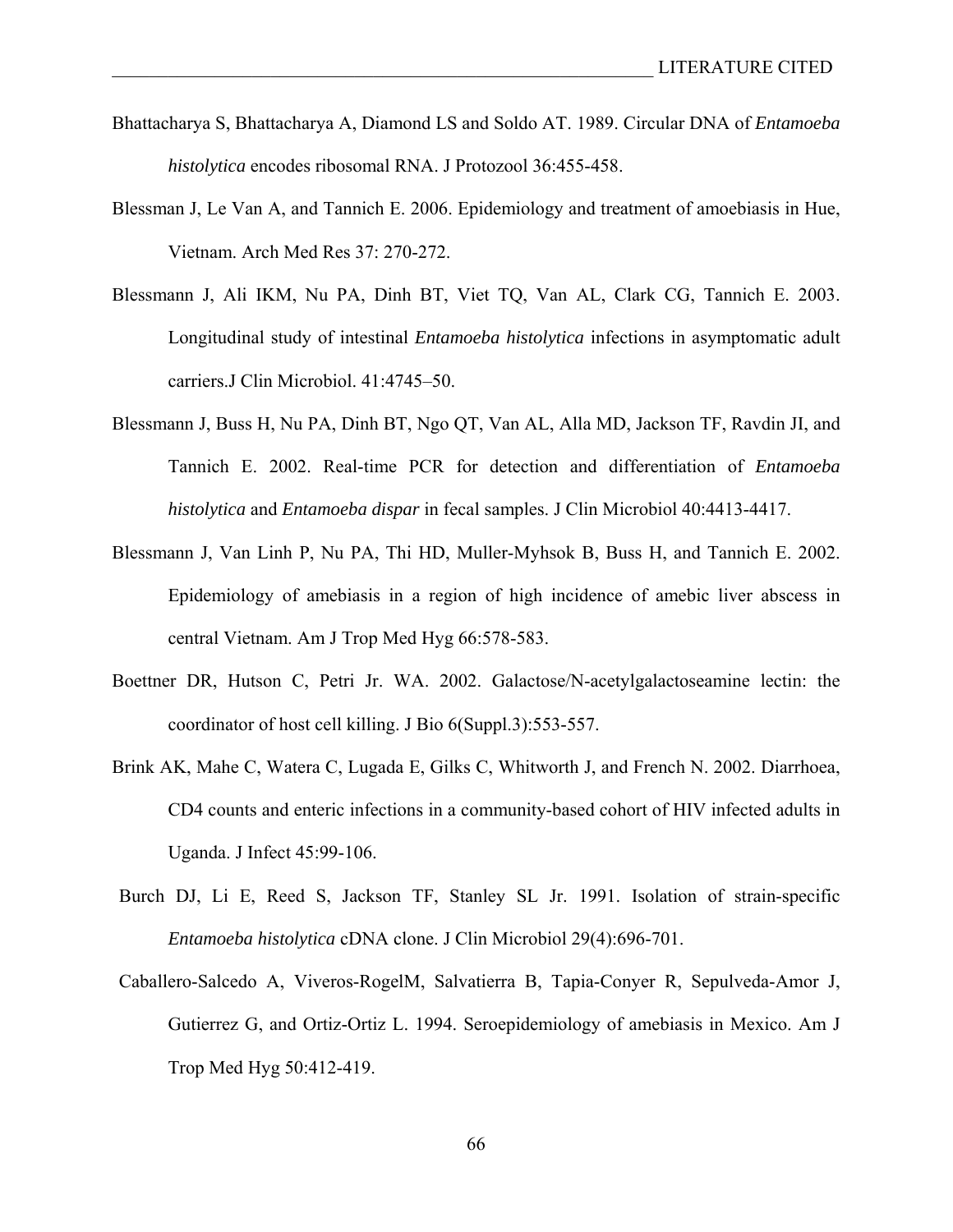- Calderaro A, Gorrini C, Bommezzadri S, Piccolo G, Dettori G, and Chezzi C. 2006. *Entamoeba histolytica* and *Entamoeba dispar*: comparison of two PCR assays for diagnosis in a nonendemic setting. Trans R Soc Trop Med Hyg 100:450-457.
- Campbell D, Gaucher D, Chadee K. 1999. Serum from *Entamoeba histolytica*-infected gerbils selectively suppresses T cell proliferation by inhibiting Interleukin-2 production. J Infect Dis 179:1495-1501.
- Cardona AF, Cambariza JF, Reveiz L, Ospina EG, Poveda CM, Ruiz CA, Ramos P, Aponte DM. 2004. Caracterısticas clınicas y microbiologicas de la colitis neutropenica en adult os con neoplasias hematologicas del Instituto Nacional de Cancerologıa de Bogota, D.C. (Colombia). Enferm Infecc Microbiol Clin 22: 462–466.
- Chadee K, Petri WA Jr, Innes DJ, Ravdin JI. 1987. Rat and human colonic mucins bind to and inhibit adherence lectin of *Entamoeba histolytica*. J Clin Invest 80(5):1245-54.
- Chatterjee A, Ghosh SK, Jang K, Bullitt E, Moore L, Robbins PW and Samuelson J. 2009. Evidence for a "wattle and daub" model of the cyst wall of *Entamoeba*. PLoS Pathogens 5 : e1000498.
- Chen Y, Zhang Y, Yang B, Qi T, Lu H, Cheng X, and Tachibana H. 2007. Seroprevalence of *Entamoeba histolytica* infection in HIV-infected patients in China. Am J Trop Med Hyg 77: 825-828.
- Clark CG. 2006. Methods for the investigation of diversity in *Entamoeba histolytica*. Arch Med Res 37(2):258-262.
- Clark CG and Diamond LS. 2002. Methods for the cultivation of luminal parasitic protists of clinical importance. Clin Microbiol Rev 15:329-341.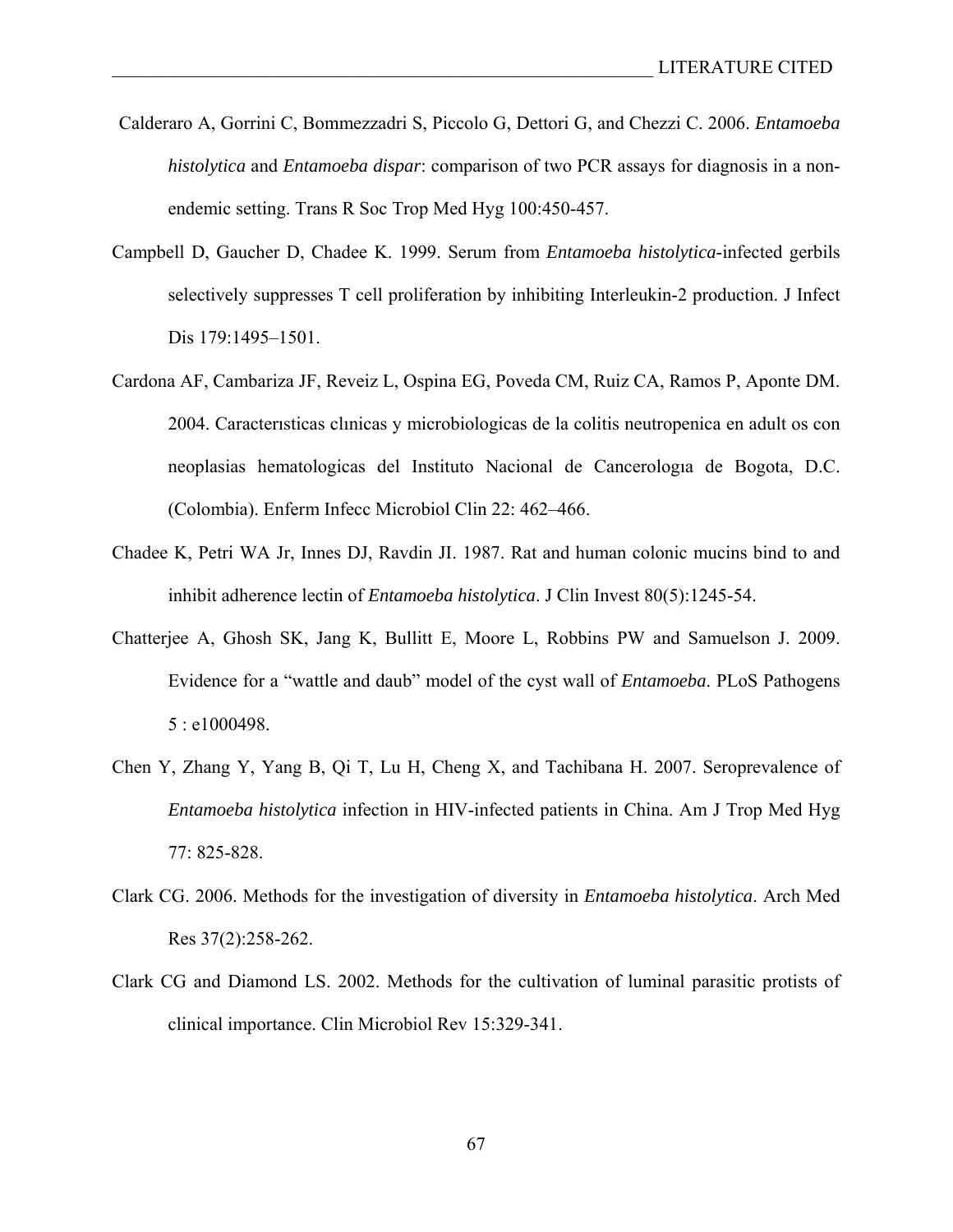- Daryani A, Sharif M, Meigouni M, Mahmoudi FB, Rafiei A, Gholami Sh, Khalilian A, Gohardehi Sh, Mirabi AM. 2009. Prevalence of intestinal parasites and profile of CD4+ counts in HIV+/AIDS people in north of Iran. Pak J Biol Sci. 12(18):1277-1281.
- Diamond LS, Clark CG. 1993. A redescription of *Entamoeba histolytica* Schaudinn, 1903 (Emended Walker, 1911) separating it from Entamoeba dispar Brumpt, 1925. J Eukaryot Microbiol 40:340–344.
- Diaz, P., Lomba, C., Pedreira, J., Arias, M., Sanchez-Andrade, R., Suarez, J. L., Diez-Banos, P., Morrondo, p. and Paz-Silva, A. 2006. Analysis of the IgG antibody response against paramphistomidae trematode in naturally infected cattle. Application to serological surveys. Vet. Parasitol., 140 (3-4) : 281-288.
- Dorin-Semblat D, Quashie N, Halbert J, Sicard A, Doerig C, Peat E, Ranford-Cartwright L, Doerig C. 2007. Functional characterization of both MAP kinases of the human malaria parasite *Plasmodium falciparum* by reverse genetics. Mol Microbiol 65: 1170–1180.
- Ellis JG, Davila M, Chakrabarti R. 2003. Potential involvement of extracellular signalregulated kinase 1 and 2 in encystation of a primitive eukaryote, *Giardia lamblia*.Stage-specific activation and intracellular localization. J Biol Chem 278: 1936–1945.
- Escobedo AA and Nunez FA. 1999. Prevalence of intestinal parasites in Cuban acquired immunodeficiency syndrome (AIDS) patients. Acta Trop 72:125-130.
- Espinosa-Cantellano M, Martínez-Palomo A. 2000. Pathogenesis of Intestinal Amebiasis: From Molecules to Disease. Clin Microbiol Rev 13(2): 318-331.
- Evangelopoulos A, Spanakos G, Patsoula E and Vakalis N. 2000. A nested, multiplex, PCR assay for the simultaneous detection and differentiation of *Entamoeba histolytica* and *Entamoeba dispar* in faeces. Ann. Trop. Med. Parasitol. 94:233-240.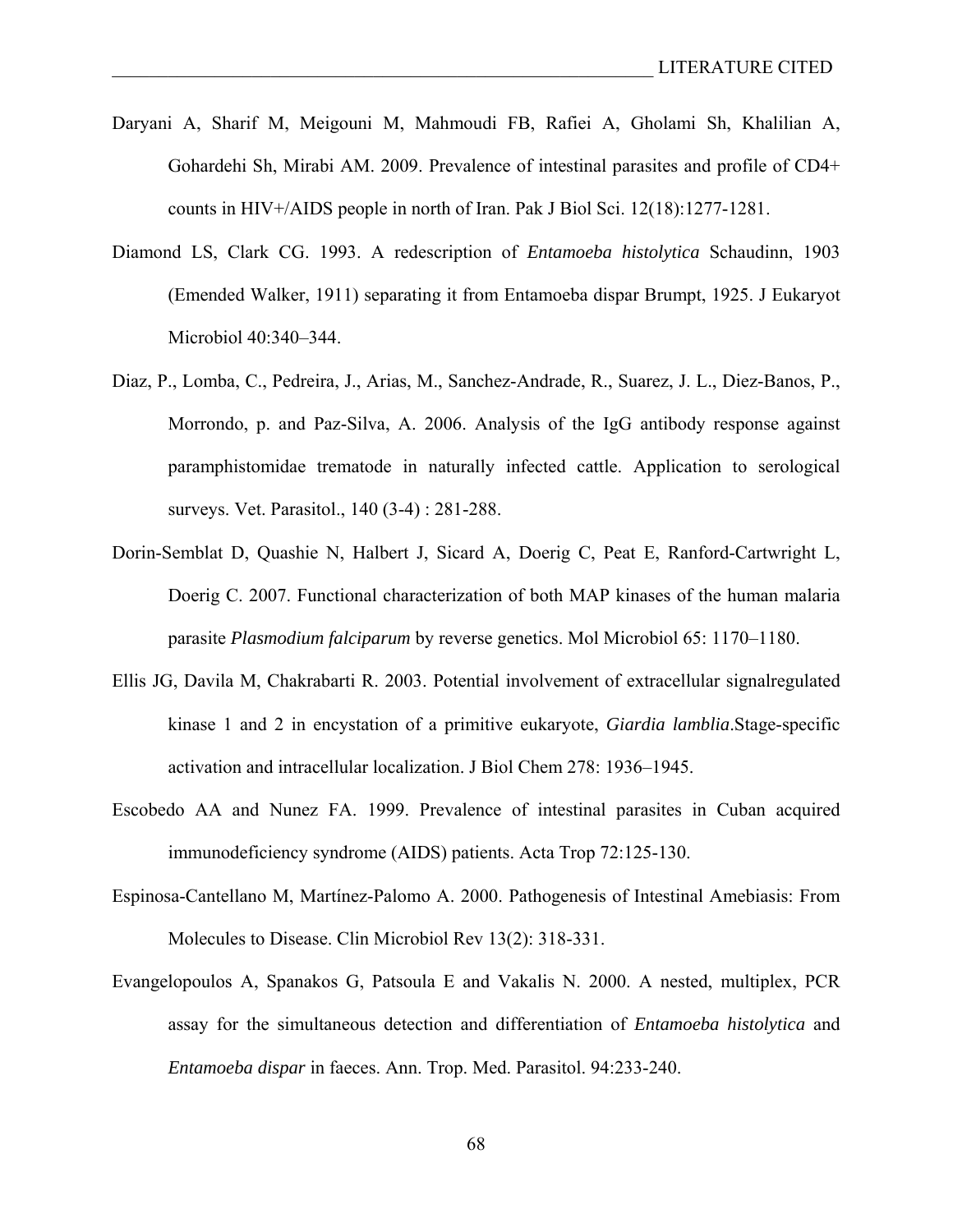- Evangelopoulos A, Spanakos G, Patsoula E, Vakalis N, and Legakis NA. 2000. A nested, multiplex, PCR assay for the simultaneous detection and differentiation of *Entamoeba histolytica* and Entamoeba dispar in faeces. Ann Trop Med Parasitol 94:233-240.
- Florez AC, Garcia DA, Moncada L, Beltran M. 2003. Prevalence of Microsporidia and other intestinal parasites in patients with HIV infection, Bogota, 2001. Biomedica 23(3):274- 82.
- Fotedar R, Stark D, Beebe N, Marriott D, Ellis J, Harkness J. 2007. Laboratory diagnostic techniques for *Entamoeba* species. Clin Microbiol Rev. 20(3):511-32. Fotedar R, Stark D, Marriott D, Ellis J, Harkness J. 2008. *Entamoeba moshkovskii*  infections in Sydney, Australia. Eur J Clin Microbiol Infect Dis. 27:133–7.
- Freeman CD, Klutman NE, Lamp KC. 1997. Metronidazole, A therapeutic review and update. Drugs. 54(5):679-708.
- Freitas MA, Vianna EN, Martins ES, Silva EF, Pesquero JL and Gomes MA. 2004. A single step duplex PCR to distinguish *Entamoeba histolytica* from *Entamoeba dispar*. Parasitology 128:625-628.
- Fujishima T, Nishise S, Ichihara M, Kobayashi S, Takeuchi T. 2010. Difficulties in the treatment of intestinal amoebiasis in mentally disabled individuals at a rehabilitation institution for the intellectually impaired in Japan.Chemotherapy. 56(4):348-52.
- Furrows SJ, Moody AH and Chiodini PL. 2004. Comparison of PCR and antigen detection methods for diagnosis of *Entamoeba histolytica* infection. J Clin Pathol 57:264-266.
- Galindo LF, Ferrer Mde L, Valdes LS, Iqlesias HM, Goodridge IM, Mesa JL. 2002. Antiamebic effect of metronidazole proned in a study conducted in Cienfuegos province. Rev.Cubana. Med. Trop. 54(2):101-5.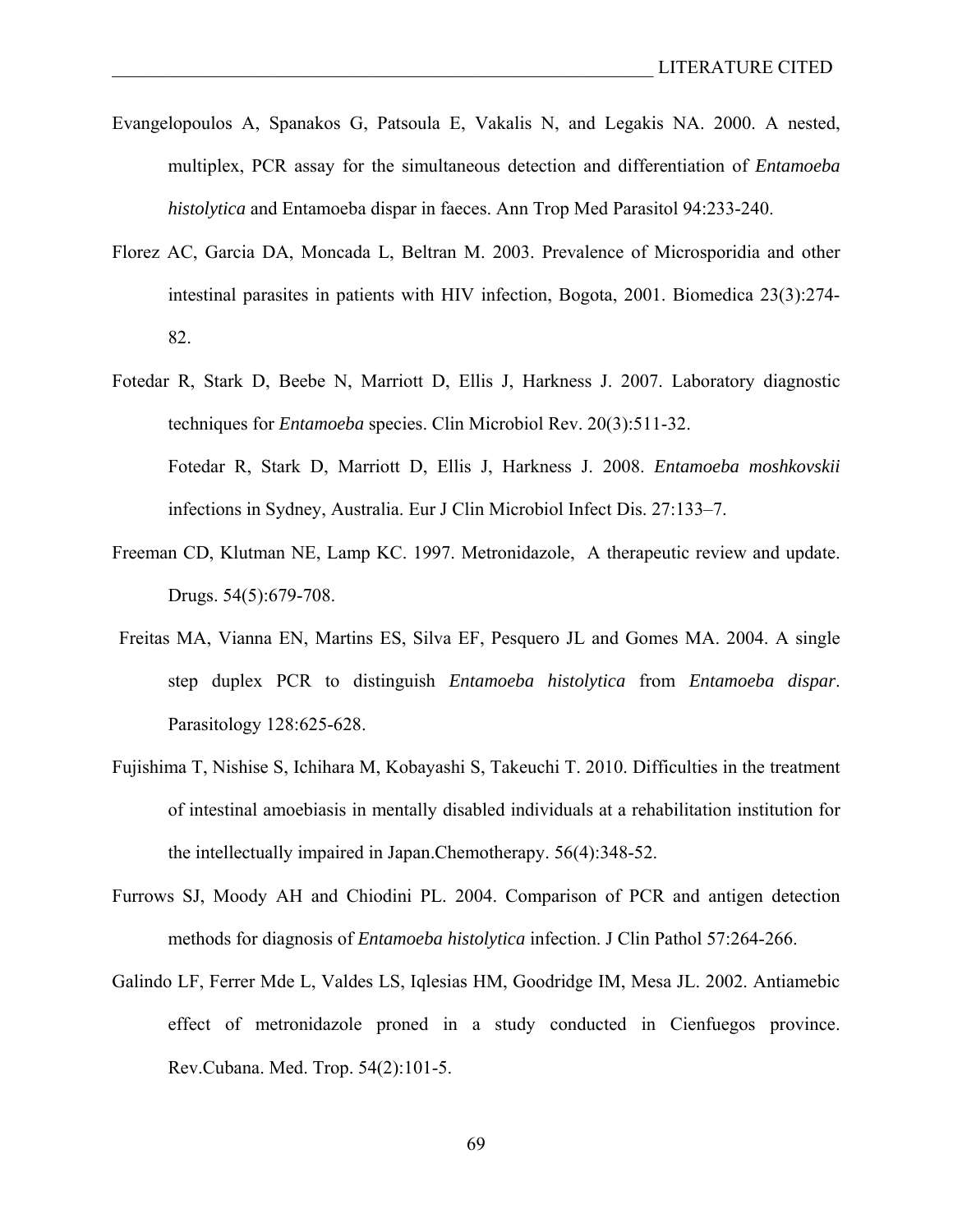- Gassama A, Sow PS, Fall F, Camara P, Gueye-N'diaye A, Seng R, Samb B, M'Boup S, Aidara-Kane A. 2001.. Ordinary and opportunistic enteropathogens associated with diarrhea in Senegalese adults in relation to human immunodeficiency virus serostatus. Int J Infect Dis 5(4):192-8.
- Gathiram V, Jackson TFHG. 1987. A longitudinal study of asymptomatic carriers of pathogenic zymodemes of *Entamoeba histolytica*. S Afr Med J 72:669–72.
- Gatti S, Swierczynski G, Robinson F, Anselmi M, Corrales J, Moreira J, Montalvo G, Bruno A, Maserati R, Bisoffi Z, and Scaglia M. 2002. Amebic infections due to the *Entamoeba histolytica*-Entamoeba dispar complex: a study of the incidence in a remote rural area of Ecuador. Am J Trop Med Hyg 67:123-127.
- Ghosh S, Frisardi m, Rminez-Avila L, Descoteaux S, sturm-Ramirez K, Newton-Sanchez OC, Santos-precado JI, Ganguly C, Lohia A, Reed S, and Samuelson J. 2000. Molecular epidemiology of *Entamoeba* spp.: Evidence of a bottleneck (Demographic Sweep) and Transcontinental Spread of Diploid Parasites.J Clin Microbiol 38(10) : 3815-3821.
- Goncalves ML, da Silva VL, de Andrade CM, Reinhard K, da Rocha GC, Le Bailly M, Bouchet F, FerreiraLF, and Araujo A. 2004. Amoebiasis distribution in the past: first steps using an immunoassay technique. Trans R Soc Trop Med Hyg 98:88-91.
- González-Ruiz A, Haque R, Aguirre A, Castañón G, Hall A, Guhl F, Ruiz-Palacios G, Miles MA, Warhurst DC. 1994. Value of microscopy in the diagnosis of dysentery associated with invasive *Entamoeba histolytica*. J Clin Pathol 47: 236-239.
- H. Steinitz. 1972. The treatment of chronic Amoebic infection with Metronidazole(Flagel).Digestion, International Journal of Gastroenterology.Vol. 6, No.2,1972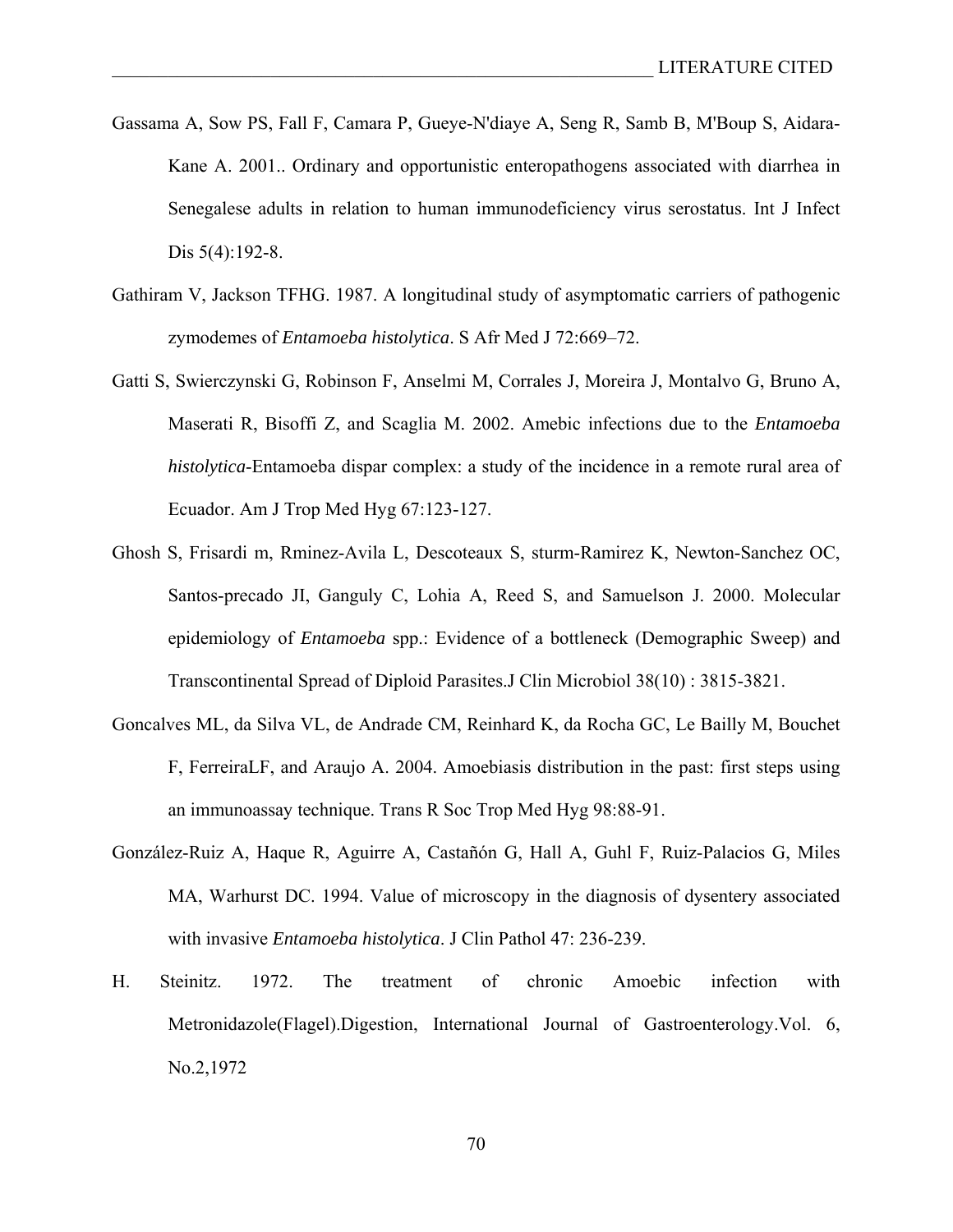- Haghighi A, Kobayashi S, Takeuchi T, Thammapalerd N, Nozaki T. 2003. Geographic diversity among genotypes of *Entamoeba histolytica* field isolates. J Clin Microbiol 41(8): 3748- 56.
- Haileeyesus A and Beyene P. 2009. Intstinal protozoan infections amonh HIV positive persons with and without antiretroviral treatment (ART) in selected ART centres in Adama, Afar and Dire-Dawa, Ethiopia.Ethiop. J Health Dev 23(2): 133-140.
- Hailemariam G, Kassu A, Abebe G, Abate E, Damte D, Mekonnen E and Ota F. 2004. Intestinal parasitic infections in HIV/AIDS and HIV seronegative individuals in a teaching hospital, Ethiopia. Jpn J Infect Dis 57:41-43.
- Hamano S, Asgharpour A, Stroup SE, Wynn TA, Leiter EH, Houpt E. 2006. Resistance of C57BL/6 mice to amoebiasis is mediated by nonhemopoietic cells but requires hemopoietic IL-10 production. J Immunol 177: 1208–1213.
- Hamzah Z, Petmitr S, Mungthin M, Leelayoova S and Chavalitshewinkoon-Petmitr P. 2006. Differential detection of *Entamoeba histolytica*, *Entamoeba dispar*, and *Entamoeba moshkovskii* by a single-round PCR assay. J Clin Microbiol 44:3196-3200.
- Hamze M, Dabboussi F, Al-Ali K and Ourabi L. 2004. Prevalence of infection by intestinal parasites in north Lebanon 1997-2001. East Mediterr. Health J. 10: 343-348.
- Haque R, Ali IKM, and Petri, Jr WA. 1999. Prevalence and immune response of *Entamoeba histolytica* infection in preschool children in Bangladesh. Am J Trop Med Hyg 60:1031- 1034.
- Haque R, Hutson CD, Hughes M, Houpt E, Petri Jr WA. 2003. Amoebiasis. N Engl J Med 348: 1565-1573.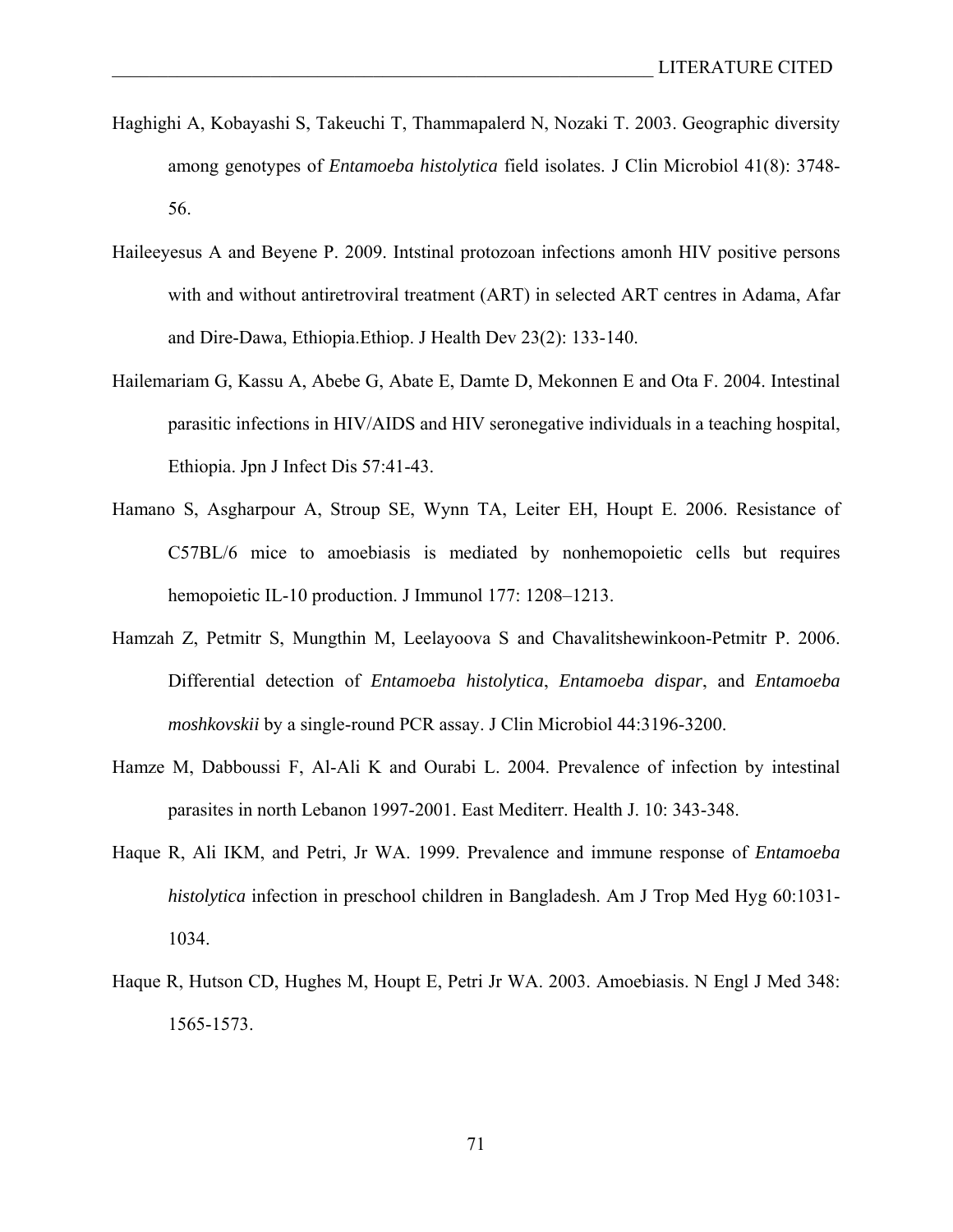- Haque R, Kress K, Wood S, Jackson TFGH, Lyerly D, Wilkins T, and Petri, Jr.WA. 1993. Diagnosis of pathogenic *Entamoeba histolytica* infection using a stool ELISA based on monoclonal antibodies to the galactose specific adhesin. J Infect Dis 167:247-249.
- Haque R, Mollah NU, Ali IKM, Alam K, Eubank A, Lyerly D, and Petri Jr.WA. 2000. Diagnosis of amebic liver abscess and intestinal infection with the Tech Lab *Entamoeba histolytica*  II antigen detection and antibody tests. J Clin Microbiol 38:3235-3239.
- Haque R, Mondal D, Duggal P, Kabir M, Roy S, Farr BM, Sack RB, Petri WA., Jr. 2006. *Entamoeba histolytica* infection in children and protection from subsequent amebiasis. Infect Immun 74:904–9.
- Haque R, Mondal D, Duggal P, Kabir M, Roy S, Farr BM, Sack RB, Petri WA Jr. 2006. *Entamoeba histolytica* Infection in Children and Protection from Subsequent Amebiasis. Infect Immunity 74 (2): 904-909.
- Haque R, Mondal D, Duggal P, Kabir M, Roy S, Farr BM, Sack RB, Petri WA Jr. 2006. *Entamoeba histolytica* infection in children and protection from subsequent amebiasis. Infect Immun. 74(2):904-9.
- Haque R, Mondal D, Karim A, Molla IH, Rahim A, Faruque AS, Ahmad N, Kirkpatrick BD, Houpt E, Snider C, Petri WA Jr. 2009. Prospective case-control study of the association between common enteric protozoal parasites and diarrhea in Bangladesh. Clin Infect Dis 48(9):1191-7.
- Hira PR, Iqbal J, Al-Ali F, Philip R, Grover S, D'Almeida E and Al-Eneizi AA. 2001. Invasive amebiasis: challenges in diagnosis in a non-endemic country (Kuwait). Am J Trop Med Hyg 65:341-345.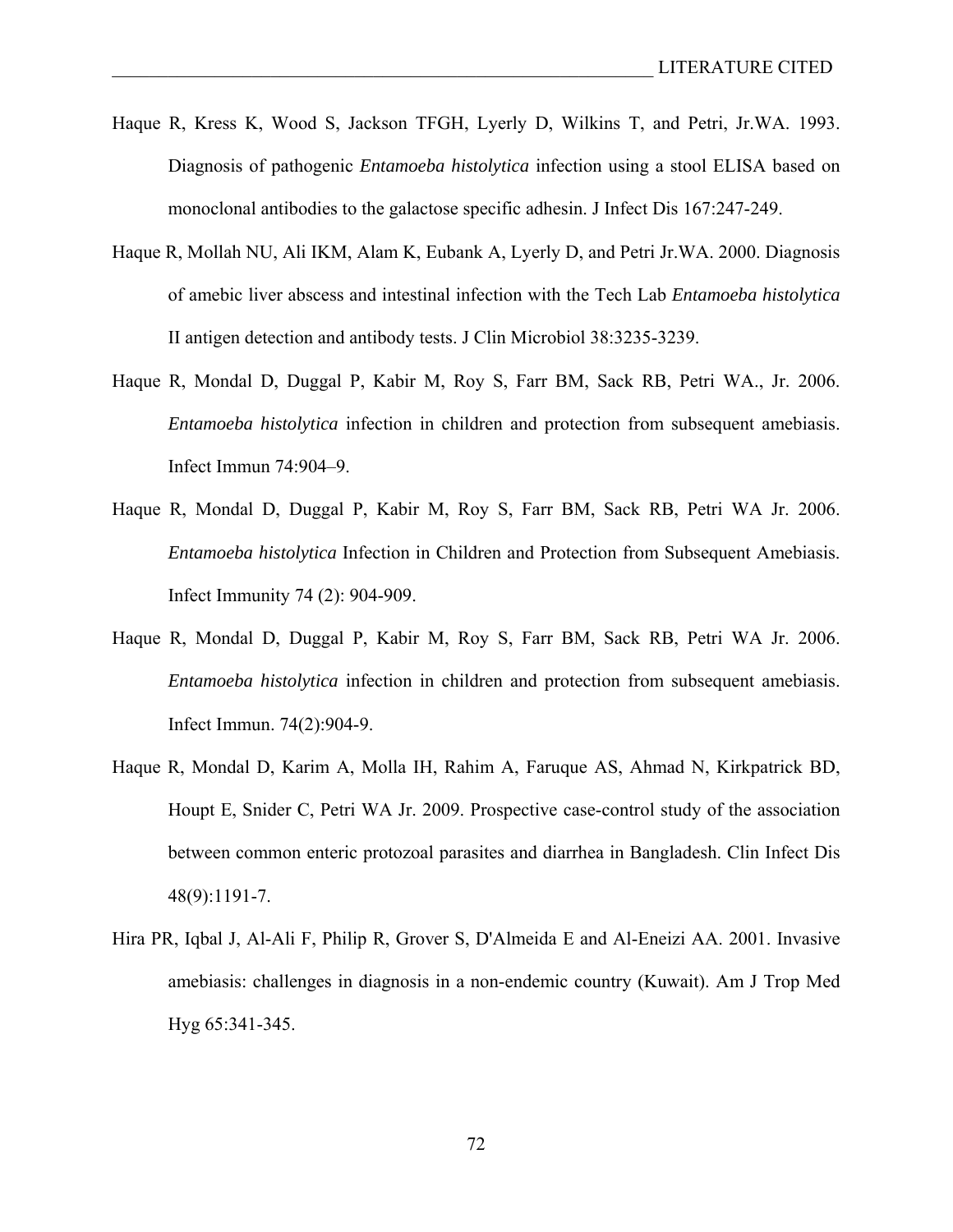- Hung CC, Deng HI, Hsiao WH, Hsieh SM, Hsiao CF, Chen MY, Chang SC and Su KE. 2005. Invasive amoebiasis is an emerging parasitic infection in patients with HIV infection. Archives of Internal Medicine, 165: 409-415.
- Hung CC, Ji DD, Sun HY, Lee YT, Hsu SY, Chang SY, Wu CH, Chan YH, Hsiao CF, Liu WC, Colebunders R. 2008. Increased risk for *Entamoeba histolytica* infection and invasive amebiasis in HIV seropositive men who have sex with men in Taiwan. PLoS Negl Trop Dis 2(2):e175.
- Hung CC, Ji DD, Sun HY, Lee YT, Hsu SY, Ya TL, Shui YH, Sui YC, Cheng HW, Yun HC, Chin FH, Wen CL, Robert C. 2008. Increased risk for *Entamoeba histolytica* infection and invasive amoebiasis in HIV seropositive men who have sex with men in Taiwan. PLOS Negl Trop Dis 2(2):e175.
- Jackson TF, Gathiram V, Simjee AE. 1985. Seroepidemiological study of antibody responses to the zymodemes of *Entamoeba histolytica*.Lancet. 1(8431):716-9.

Junttila MR, Li SP, Westermarck J. 2008. Phosphatase-mediated crosstalk between MAPK signaling pathways in the regulation of cell survival. Faseb J 22: 954–965.

- Kammanadiminti SJ, Chadee K. 2006. Suppression of NF-κB Activation by *Entamoeba histolytica* in intestinal epithelial cells is mediated by heat shock protein 27. J Biol Chem 281:26112–26120.
- Kammanadiminti SJ, Mann BJ, Dutil L, Chadee K. 2003. Regulation of toll-like receptor-2 expression by the Gal-lectin of *Entamoeba histolytica*. The FASEB 8: 155–7.
- Katzwinkel-Wladarsch S, Loscher T and Rinder H. 1994. Direct amplification and differentiation of pathogenic and nonpathogenic *Entamoeba histolytica* DNA from stool specimens. Am J Trop Med Hyg 51: 115-118.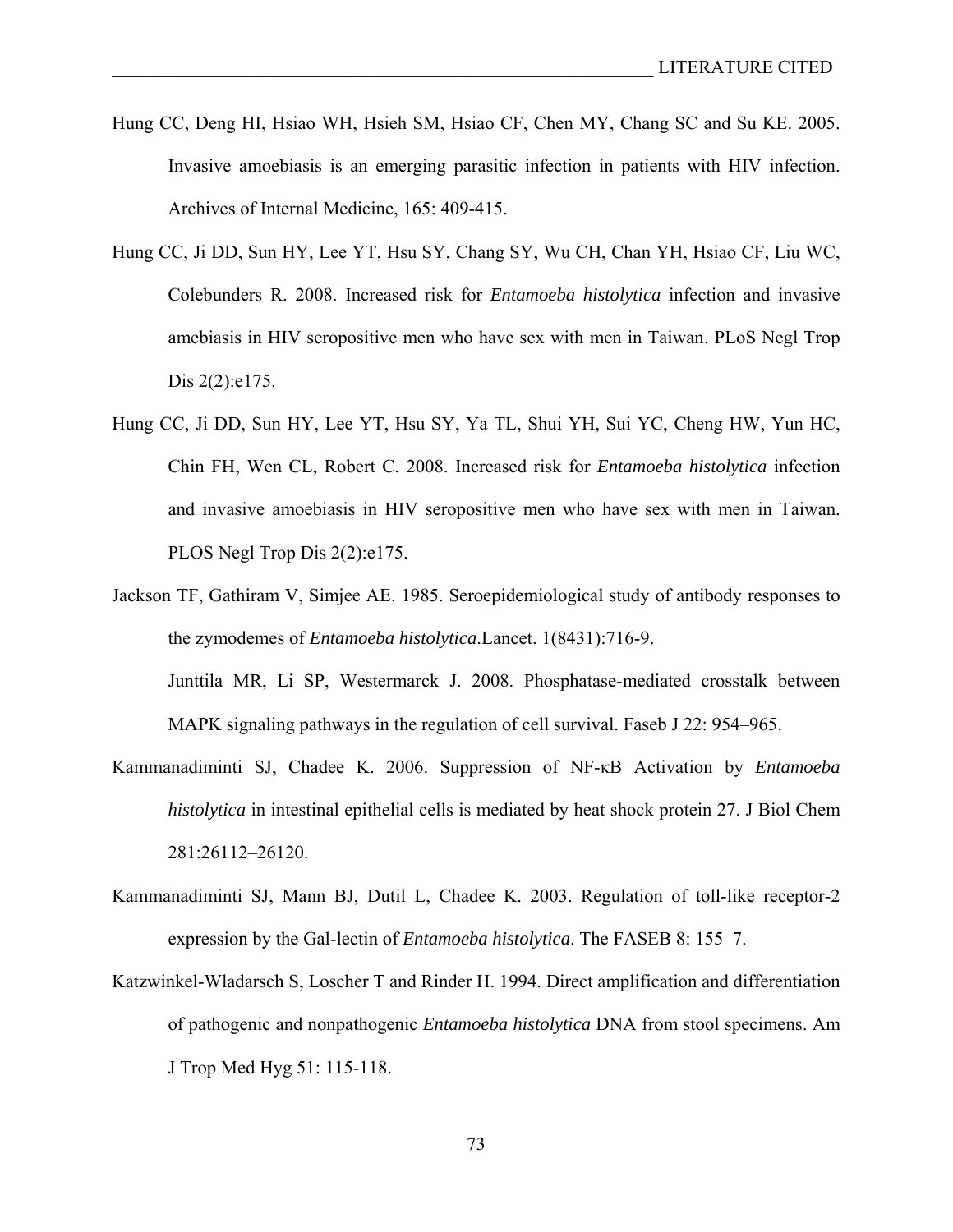- Khairnar K, Parija SC, Palaniappan R. 2007. Diagnosis of intestinal amoebiasis by using nested polymerase chain reaction-restriction fragment length polymorphism assay. J Gastroenterol 42:631–640.
- Klein D. 2002. Quantification using real-time PCR technology: applications and limitations. Trends Mol Med 8:257-260.
- Knappik M, Borner U, and Jelinek T. 2005. Sensitivity and specificity of a new commercial enzyme-linked immunoassay kit for detecting *Entamoeba histolytica* IgG antibodies in serum samples. Eur J Clin Microbiol Infect Dis 24:701-703.
- Knowles, T. G., Edwards, J. E., Bazeley, K. J., Brown, S. N., Butterworth and Warrriss, P. D. 2000. Changes in the blood biochemical and haematological profile of neonatal calves with age. Vet. Rec., 147(21) : 593-598.
- Krogstad DJ, Spencer HC Jr, Healy GR, Gleason NN, Sexton DJ, Herron CA. 1978. Amoebiasis: epidemiologic studies in the United States, 1971-1974. Ann Intern Med 88: 89-97.
- Kumiko Nakada-Tsukuia, Yumiko Saito-Nakanoa, Afzal Husaina and Tomoyoshi Nozaki T. 2010. Conservation and function of Rab small GTPases in *Entamoeba*: Annotation of *E. invadens* Rab and its use for the understanding of *Entamoeba* biology. Exp Parasitol 126( 3): 337-347.
- Laughlin RC, Temesvari LA. 2005. Cellular and molecular mechanisms that underlie *Entamoeba histolytica* pathogenesis: prospects for intervention. Expert Reviews in Molecular Medicine 7: 1-19.
- Lawson LL, Bailey JW, Beeching NJ, Gurgel RG and Cuevas LE. 2004. The stool examination reports amoeba cysts: should you treat in the face of over diagnosis and lack of specificity of light microscopy? Trop Doctor 34(1):28-30.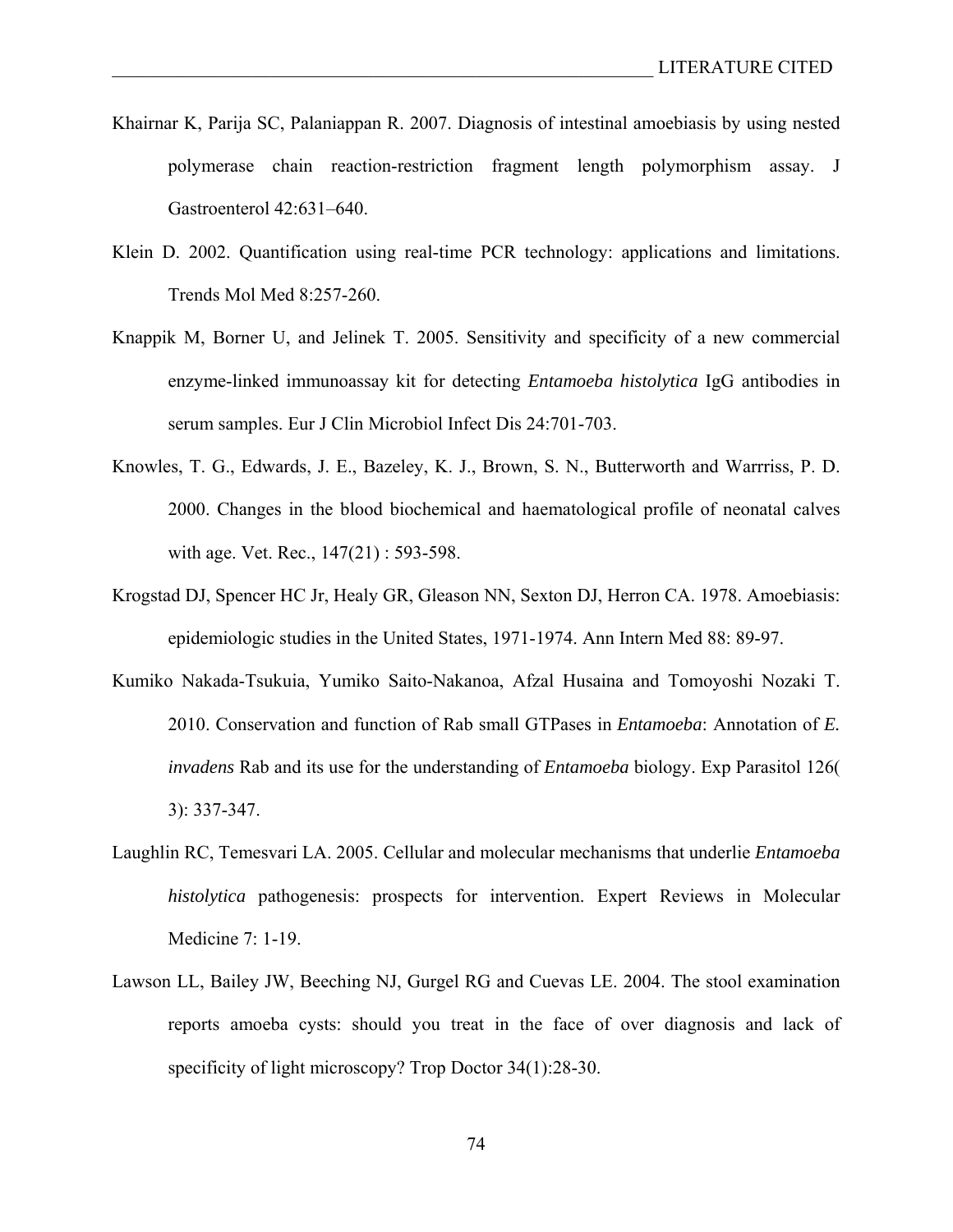- Legua P DR. 1997. Parasitary infections of the liver.Rev Gastroenterol peru. 17 Suppl 1:115- 127.
- Liang SY, Chan YH, Hsia KT, Lee JL, Kuo MC, Hwa KY, Chan CW, Chiang TY, Chen JS, Wu FT, Ji DD. 2009. Development of loop-mediated isothermal amplification assay for detection of *Entamoeba histolytica*. J Clin Microbiol 47(6):1892-5.
- Lindo JF, Dubon JM, Ager AL, De Gourville EM, Solo-Gabriele H, Klaskala WI, Baum VK, and Palmer CJ. 1998. Intestinal parasitic infections in human immunodeficiency virus (HIV)-positive and HIV-negative individuals in San Pedro Sula, Honduras. Am J Trop Med Hyg 58:431-435.
- Maqbool, A., Amin, M.K and Butt, AA. 1996. Fasciolicidal action of nitroxynil niclofolan and rafoxanide against Fasciolosis in buffaloes. Indian Veterinary Medical Journal 21:60-62.
- Matthys B, Bobieva M, Karimova G, Mengliboeva Z, Jean-Richard V, Hoimnazarova M, Kurbonova M, Lohourignon LK, Utzinger J, Wyss K. 2011. Prevalence and risk factors of helminths and intestinal protozoa infections among children from primary schools in western Tajikistan. Parasit Vectors 4(1):195.
- McGugan Jr GC and Temesvari LA. 2003.Characterization of a Rab11-like GTPase, EhRab11, of *Entamoeba histolytica*. Mol Biochem Parasitol 129 : 137–146. McLaughlin J, and Aley S. 1985. The biochemistry and functional morphology of the Entamoeba. J Protozool 32:221-240.
- Mirelman D, Nuchamowitz Y, and Stolarsky T. 1997. Comparison of use of enzyme-linked immunosorbent assay-based kits and PCR amplification of rRNA genes for simultaneous detection of *Entamoeba histolytica* and *E. dispar*. J Clin Microbiol 35:2405-2407.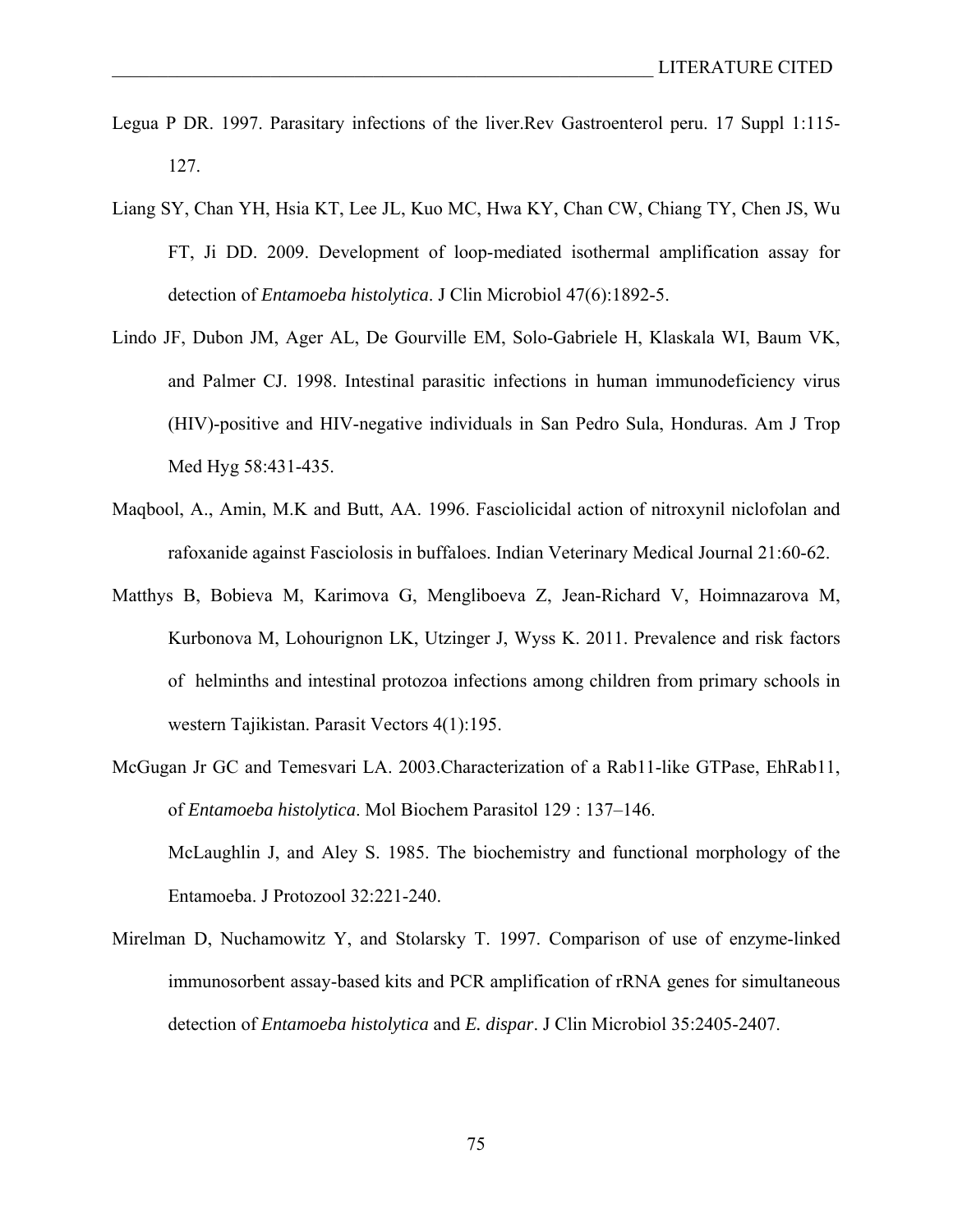- Mitra BN, Saito-Nakano Y, Nakada-Tsukui K, Sato D and Nozaki T. 2007. Rab11B small GTPase regulates secretion of cysteine proteases in the enteric protozoan parasite *Entamoeba histolytica*, Cell Microbiol 9 :2112–2125.
- Molbak K, Wested N, Hojlyng N, Scheutz F, Gottschau A, Aaby P, da Silva AP. 1994. The etiology of early childhood diarrhea : a community study from Guinea-Bissau.J Infect Dis 169 (3) :581-7.
- Morales MA, Renaud O, Faigle W, Shorte SL, Spath GF. 2007. Over-expression of Leishmania major MAP kinases reveals stage-specific induction of phosphotransferase activity. Int J Parasitol 37: 1187–1199.
- Moran P, Ramos F, Ramiro M, Curiel O, Gonzalez E, Valadez A, Gomez A, Garcia G, Melendro EI and Ximenez C. 2005. Infection by human immunodeficiency virus-1 is not a risk factor for amoebiasis. American Journal of Tropical Medicine and Hygiene, 73: 296-300.
- Moran P, Ramos F, Ramiro M, Curiel O, González E, Valadez A, Gómez A, García G, Melendro EI, Ximénez C. 2005. *Entamoeba histolytica* and/or *Entamoeba dispar*: infection frequency in HIV+/AIDS patients in Mexico City. Exp Parasitol 110(3):331-4.
- Mortimer L, Chadee K. 2010. The immunopathogenesis of *Entamoeba histolytica*. Exp Parasitol 126(3):336-80.
- Mortimer L, Chadee K. 2010. The immunopathogenesis of *Entamoeba histolytica*. Exp Parasitol 126 (3): 366-80.
- Mukherjee AK, Das K, Bhattacharya MK, Nozaki T, Ganguly S. 2010. Trend of *Entamoeba histolytica* infestation in Kolkata. Gut Pathog. 2(1):12.
- Munnich D and Molnar K. 1972. Effect of metronidazole (Klion) on *Entamoeba histolytica*  infection of adults.Ther Hung.20(1):65-70.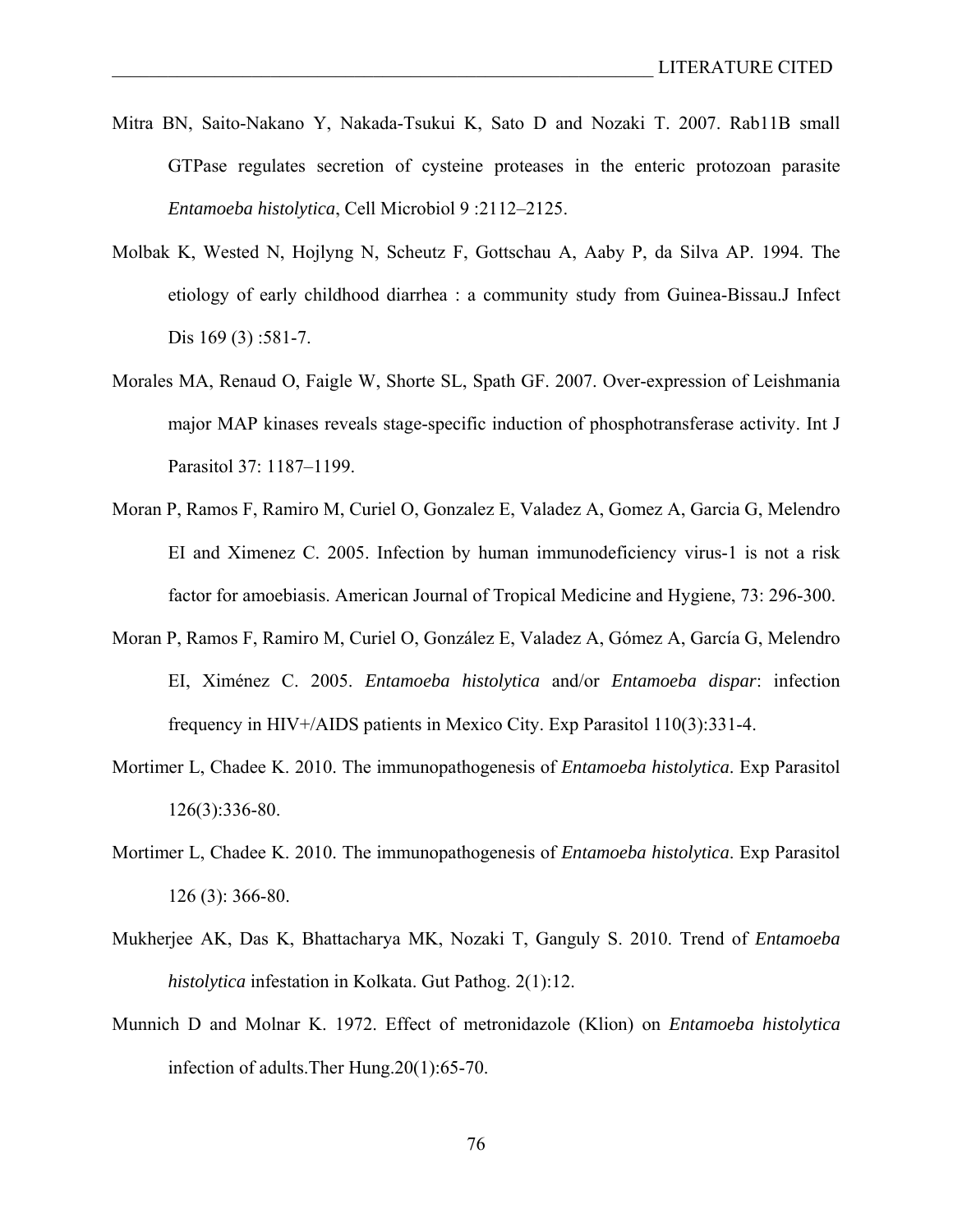- Nishise S, Fujishima T, Kobayashi S, Otani K, Nishise Y, Takeda H, Kawata S. 2010. Mass infection with *Entamoeba histolytica* in a Japanese institution for individuals with mental retardation: epidemiology and control measures. Ann Trop Med Parasitol. 104(5):383-90.
- Njoya O, Njitoyap Ndam EC, Ngoue V, Ngonde Sende C. 1999. Amoebic liver abscesses in Yaounde. Cahiers sante. 9(2):119-22.
- Notomi T, Okayama H, Masubuchi H, Yonekawa T, Watanabe K, Amino N and Hase. 2000. Loop-mediated isothermal amplification of DNA. Nucleic Acids Res. 28E63.
- Novick and M. Zerial. 1997. The diversity of Rab proteins in vesicle transport, Current Opinion in Cell Biology 9.pp. 496–504.
- Nozaki and Nakada-Tsukui. 2006. Membrane trafficking as a virulence mechanism of the enteric protozoan parasite *Entamoeba histolytica*, Parasitology Research 98: 179–183.
- Nunez YO, Fernandez MA, Torres-Nunez D, Silva JA, Montano I, Maestre JL, and Fonte L. 2001. Multiplex polymerase chain reaction amplification and differentiation of *Entamoeba histolytica* and *Entamoeba dispar* DNA from stool samples. Am J Trop Med Hyg 64:293-297.
- Ohnishi K, and Murata M. 1997. Present characteristics of symptomatic amebiasis due to *Entamoeba histolytica* in the east-southeast area of Tokyo. Epidemiol. Infect. 119:363- 367.
- Okafor CN and Azubike CN. 1992. Studies in intestinal parasitic disease agents in stools of people in a rural area of Nigeria. West Afr. J. Med. 11: 106-111.
- Omanhony, Healy, Ofarrell and Doherty. 2006. Animal health and disease therapy on organic dairy farms in the republic of Ireland. Vet. Rec., 159(20) : 680-682.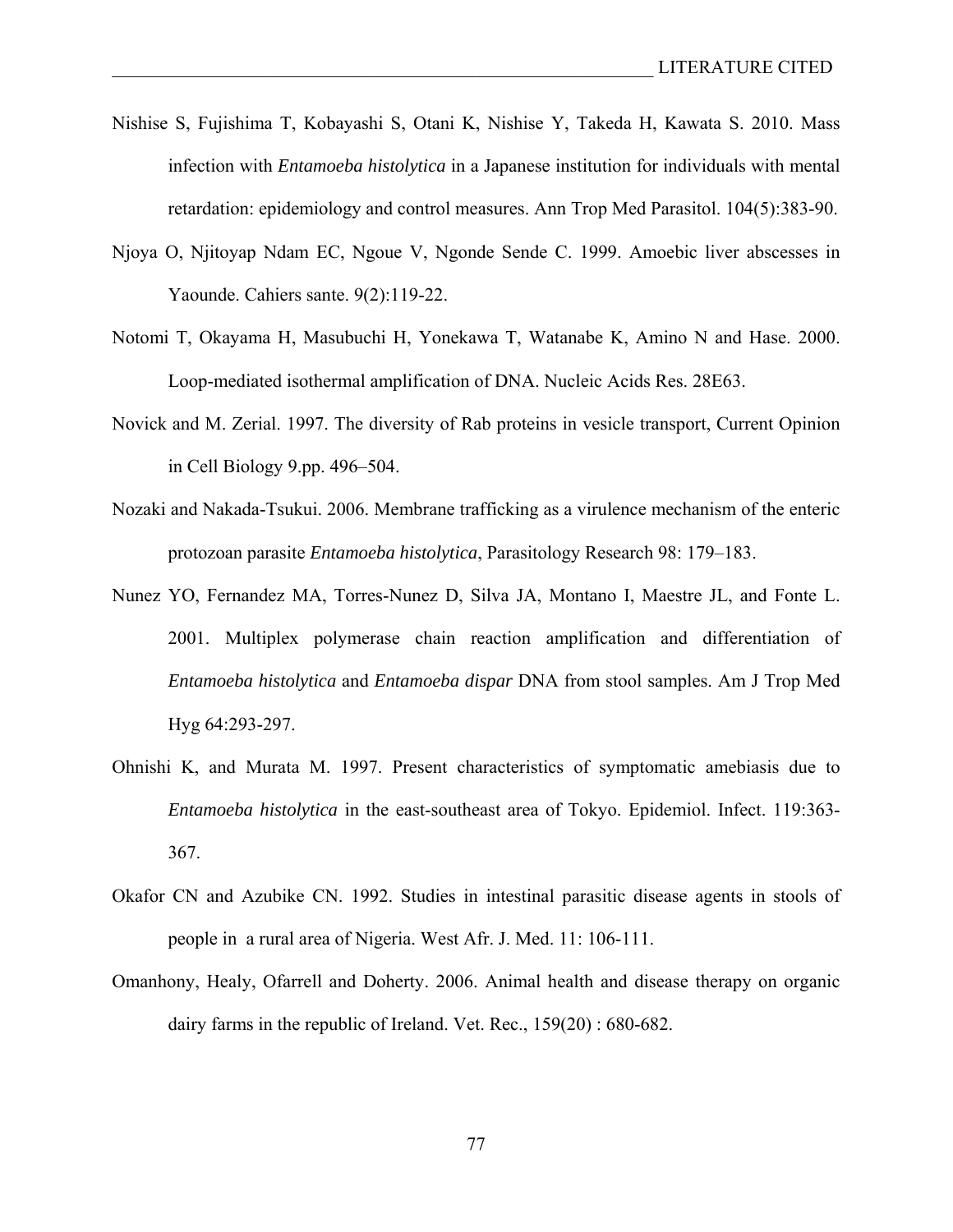- Parija SC, Khairnar K. 2005. *Entamoeba moshkovskii* and *Entamoeba dispar*-associated infections in Pondicherry, India. J Health Popul Nutr 23:292–295.
- Paul J, Srivastava S, Bhattacharya S. 2007. Molecular methods for diagnosis of *Entamoeba histolytica* in a clinical setting: An overview. Exp Parasitol 116: 35-43.
- Pham Duc P, Nguyen-Viet H, Hattendorf J, Zinsstag J, Dac Cam P, Odermatt P. 2011. Risk factors for *Entamoeba histolytica* infection in an agricultural community in Hanam province, Vietnam.Parasit Vectors.4:102.
- Picazarri K, Nakada-Tsukui K and Nozaki T. 2008. Autophagy during proliferation and encystation in the protozoan parasite *Entamoeba invadens*, Infect Immun 76: 278–288.
- Pillai DR, Keystone JS, Sheppard DC, MacLean JD, MacPherson DW, and Kain KC. 1999. *Entamoeba histolytica* and *Entamoeba dispar*: epidemiology and comparison of diagnostic methods in a setting of non endemicity. Clin Infect Dis 29:1315-1318.
- Pinheiro SM, Carneiro RM, Aca IS, Irmao JI, Morais MAJr, Coimbra MR and Carvalho LB J. 2004. Determination of the prevalence of *Entamoeba histolytica* and *E. dispar* in the pernambuco state of northeastern Brazil by a polymerase chain reaction. AmJ Trop Med Hyg 70(2):221-4.
- Prasad KN, Nag VL, Dhole TN, and Ayyagari A. 2000. Identification of enteric pathogens in HIV-positive patients with diarrhoea in northern India. J Health Popul Nutr 18:23-26.
- Qin SL,Wang AX, Sheng RY,Liu ZY. 2000. Clinical analysis of 36 cases with amebic abscess. Zhongguo Ji Sheng Chong Xue Yu Ji Sheng Chong Bing Za Zhi. 18(6):356-8.
- Raisinghani PM, Lodhi KR, Bhatia JS and Dwarakanth PK. 1981. Variation in haematological and serum electrolytic levels during first 20 bouts of experimental Surra in Camels. Indian journal of Animal Sciences 57: 724-729.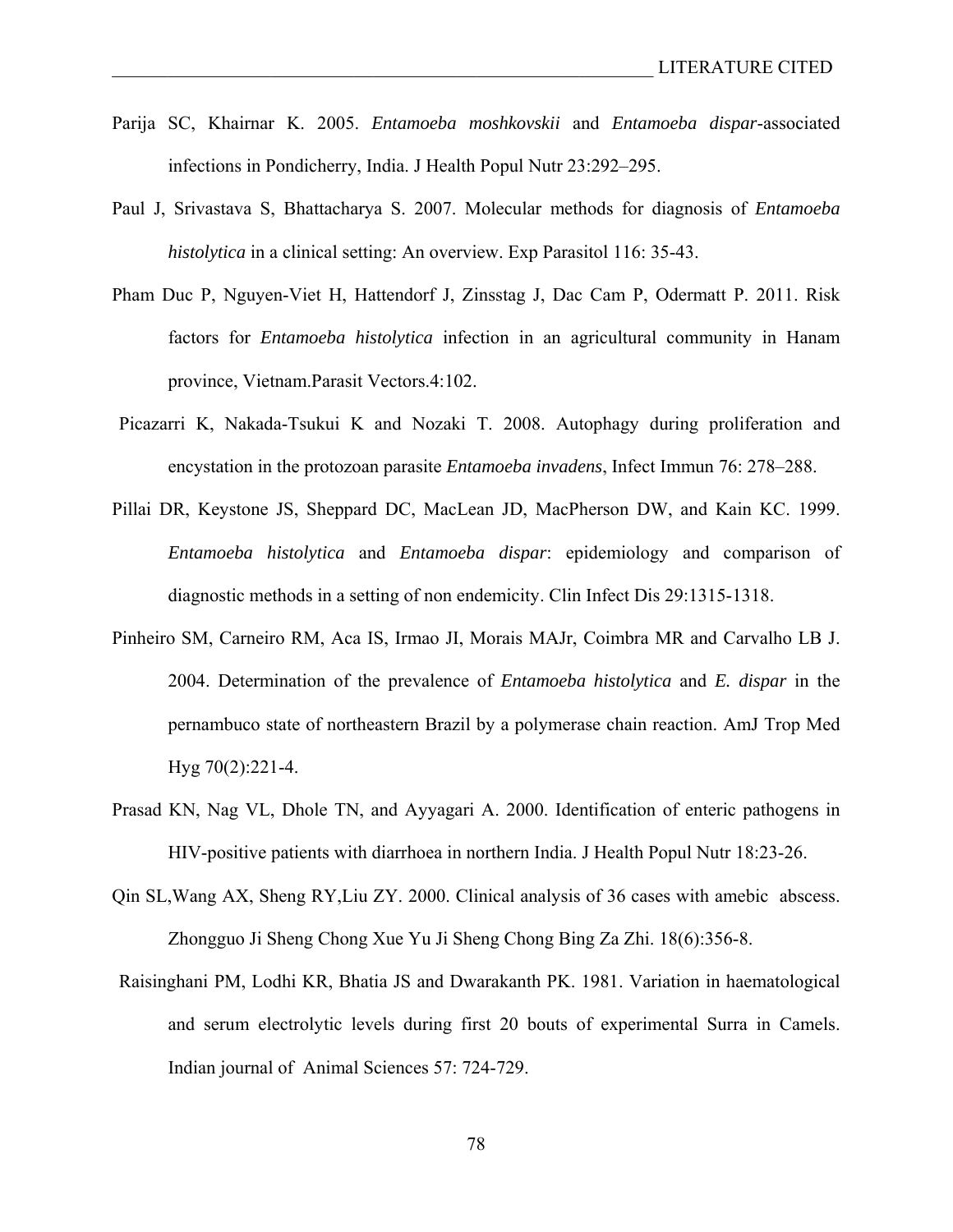- Ravdin JI, Stauffer WM. 2005. *Entamoeba histolytica* (amoebiasis). In: Mandell GL, Bennett JE, Dolin R, eds. Principles and Practice of Infectious Diseases, vol. 2. Ed., Phiadelphia: Churchill Livingstone; 3097-3111.
- Reyes P, Cortes JA, Potdevin G, Urdaneta AM, Rosales J, Cuervo SI, Bermudez D, Arroyo PA. 2006. Infecciones en pacientes con trasplante de me´dula o´ sea en el tro´ pico. Infection 10: 101.
- Rivero Z, Bracho A, Calchi M, Díaz I, Acurero E, Maldonado A, Chourio G, Arráiz N, Corzo G. 2009. [Detection and differentiation of *Entamoeba histolytica* and *Entamoeba dispar*  by polymerase chain reaction in a community in Zulia State, Venezuela]. Cad Saude Publica. 25(1):151-9.
- Robert R, Mahaza C, Bernard C, Buffard C, and Senet JM. 1990. Evaluation of a new bicolored latex agglutination test for immunological diagnosis of hepatic amoebiasis. J Clin Microbiol 28:1422-1424.
- Roche J, Benito A. 1999. Prevalence of intestinal parasite infections with special reference to *Entamoeba histolytica* on the island of Bioko (Equatorial Guinea). Am J Trop Med Hyg 60(2):257-62.
- Roy S, Kabir M, Mondal D, Ali IK, Petri Jr. WA and Haque R. 2005. Real-time-PCR assay for diagnosis of *Entamoeba histolytica* infection.Clin.Microbiol. 43:2168-2172.
- Samie A, Barrett LJ, Bessong PO, Ramalivhana JN, Mavhandu LG, Njayou M, and Gurreant RL. 2010. Seroprevalence of *Entamoeba histolytica* in the context of HIV and AIDS: the case of the Vhembe district, in South Africa's Limpopo province. Ann Trop Med Parasitol 104 (1): 55-63.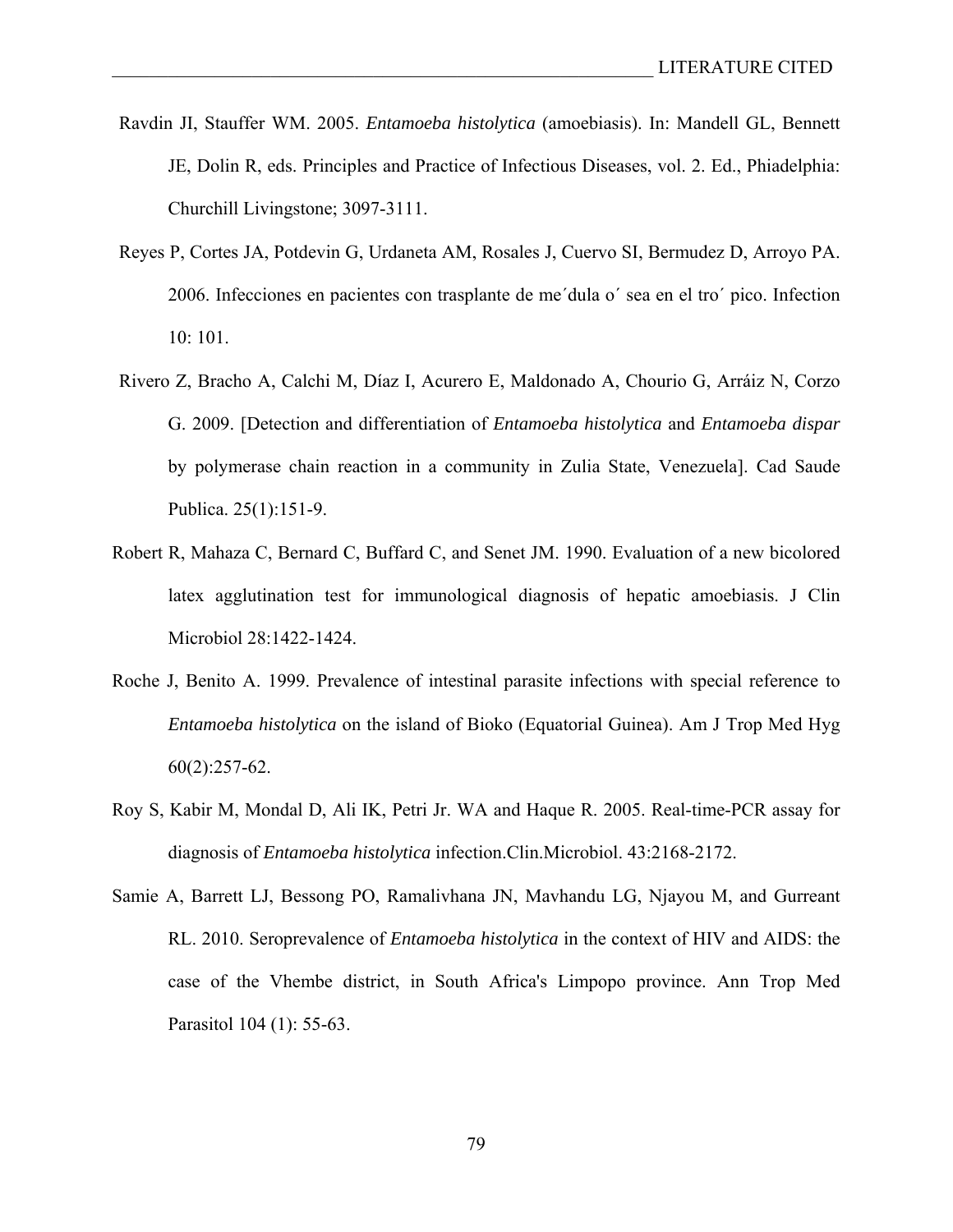- Samie A, Obi CL, Bessong PO, Houpt E, Stroup S, Njayou M, Sabeta C, Mduluza T, Guerrant RL. 2008. *Entamoeba histolytica*: genetic diversity of African strains based on the polymorphism of the serine-rich protein gene. Exp Parasitol 118(3): 354-61.
- Sardar Ghosh A, Ray D, Dutta S, Raha S. 2010. EhMAPK, the Mitogen-Activated Protein Kinase from *Entamoeba histolytica* Is Associated with Cell Survival. PLoS ONE 5(10): e13291. doi:10.1371/journal.pone.0013291.
- Sayyari AA, Imanzadeh F, Yazdi SAB, Karami H and Yaghoobi M. 2005. Prevalence of intestinal parasitic infections in Islamic Republic of Iran.East.Medist. Health J. 11: 377- 380.
- Sharma BK, Rai SK, Rai DR, Choudhury DR. 2004. Prevalence of intestinal parasitic infestation in school children in the Northeastern part of Kathmandu Velly, Nepal.Southeast Asian J. Trop. Med. Publ. Health. 35: 501-505.
- Shelke, V. B. and Dhami, A. J. 2001. Haematology, blood biochemistry and testosterone profile in Gir and Jafarabadi breeding bulls of good and poor freezability grades. Indian Journal of Animal Sciences, 71(5) : 448-451.
- Shetty N, Narasimha M, Raghuveer TS, Elliot E, Farthing MJ and Macaden R. 1990. Intestinal Amoebiasis and Giardiasis in southern Indian infants and childrens. Trans. R. Soc. Trop. Med. Hyg. 84: 382-384
- Simonishvili S, Tsanava S, Sanadze K, Chlikadze R, Miskalishvili A, Lomkatsi N, Imnadze P, Petri Jr.WA, Trapaidze N. 2005. *Entamoeba histolytica*: the serine-rich gene polymorphism-based genetic variability of clinical isolates from Georgia. Exp Parasitol 110(3):313-7.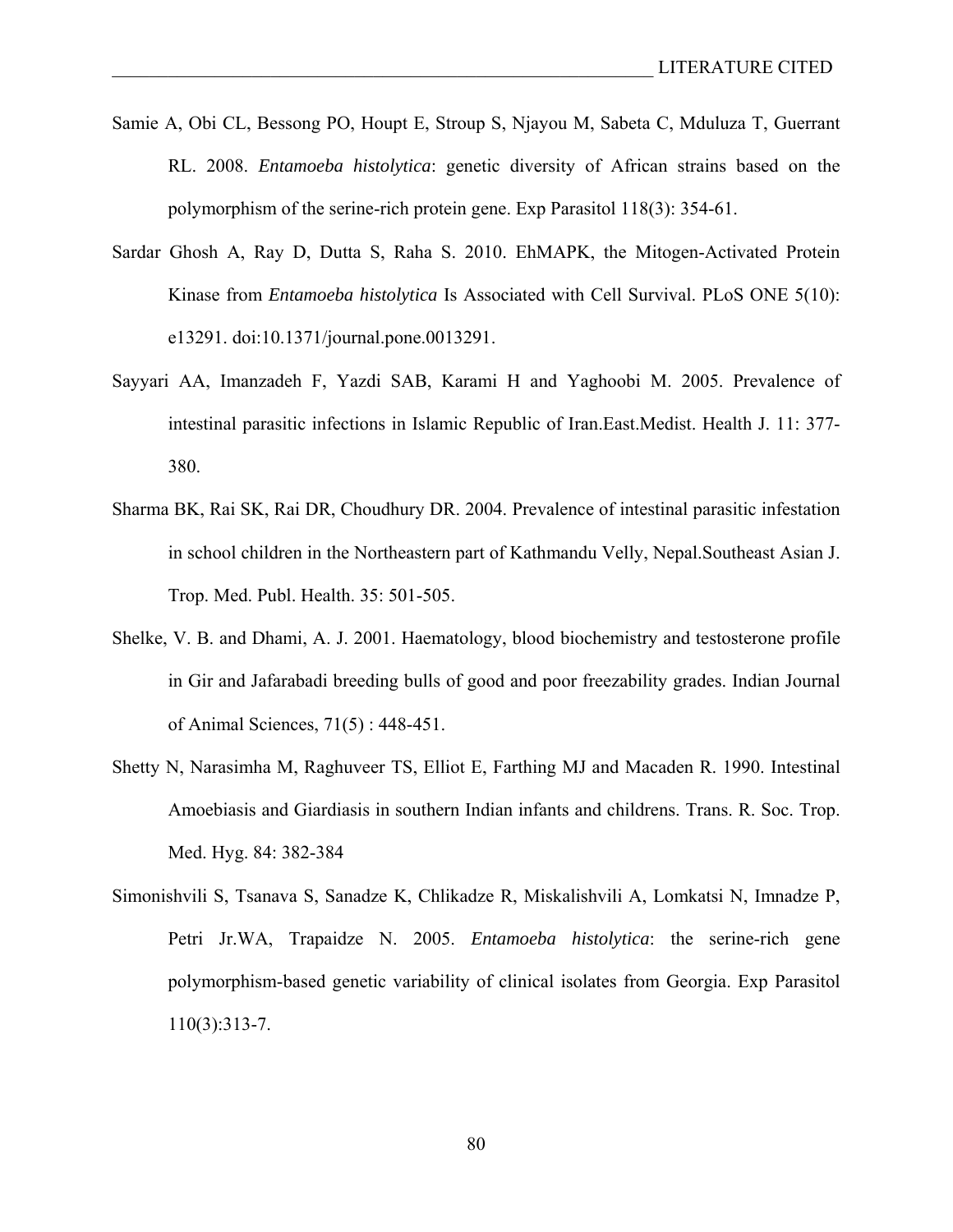- Sohni YR, Kaimal P, Bhatt RM. 1995. The antiamoebic effect of a crude drug formulation of herbal extracts against *Entamoeba histolytica* in vitro and in vivo. J Ethnopharmacol. 45(1):43-52.
- Stafford, Morgan and Coles. 2007. Anthilmintic resistance in cattle. Vet. Rec., 160(19) : 671- 672.
- Stanley SL (2003).Amoebiasis. Lancet 361, 1025-34. Stark D, Barratt JLN, van Hal S, Marriott D, Harkness J, and Ellis JT. 2009. Clinical significance of enteric protozoa in the immunosuppressed human population. Clin Microbiol Rev 22(4): 634-650.
- Stanley SL Jr. 2003. Amoebiasis.Lancet. 361(9362):1025-1034.
- Stanley S LJr., Becker A, Kunz-Jenkins C, Foster L and Li E. 1990. Cloning and expression of a membrane antigen of *Entamoeba histolytica* possessing multiple tandem repeats. Proc Natl Acad Sci USA 87:4976-4980.
- Stark D, Fotedar R, van Hal S, Beebe N, Marriott D, Ellis TG and Harkness J. 2007. Prevalence of enteric protozoa in human immunodeficiency virus (HIV)-positive and HIV-negative men who have sex with men from Sydney, Australia. Am J Trop Med Hyg 76:549-552.
- Stauffer W, Abd-Alla M and Ravdin JI. 2006. Prevalence and incidence of *Entamoeba histolytica* in South Africa and Egypt. Arch Med Res 37: 266-269
- Steinhard, M. and Thielscher, H.H. 2002. Reaction of dairy cows to ACTH administration and ingestion of liquid feed at different age points before and in the course of rearing with automatic milk feeding plasma cortisol, saliva cortisol, haematologic, metabolic variables and heart rate. Dtsch Tierarztl Wochenschr, 107(5) : 180-187.
- Stenmark H. 2009. Rab GTPases as coordinators of vesicle traffic, Nature Reviews Molecular Cell Biology 10:513–525.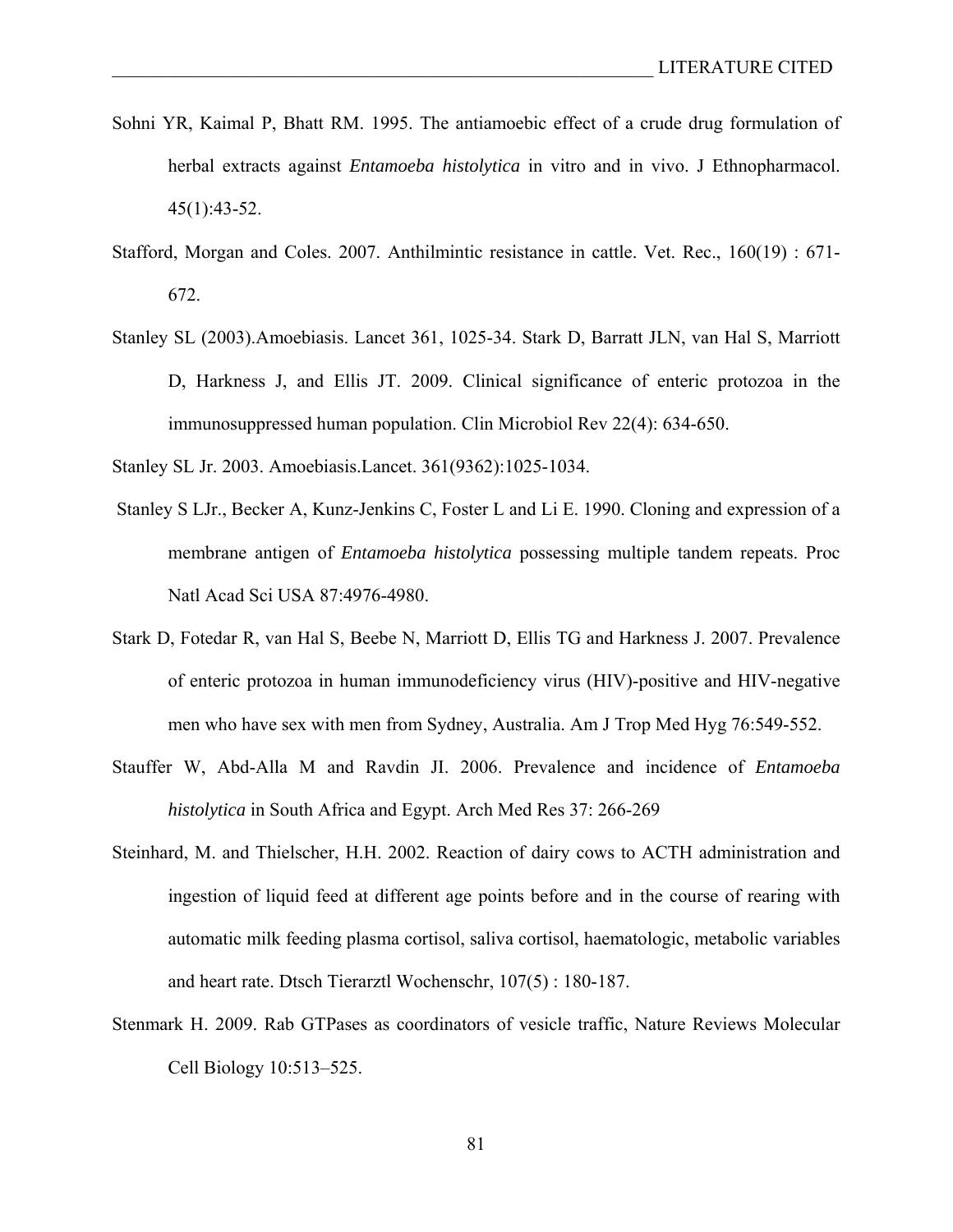Strachan WD, Chiodini PL, Spice WM, Moody AH and Ackers JP. 1988. Immunological differentiation of pathogenic and nonpathogenic isolates of E. histolytica. Lanceti:561- 563.

Suzuki, J., S. Kobayashi, R. Murata, H. Tajima, F. Hashizaki, Y. Yanagawa, and T. Takeuchi*.* 2008. *A survey of amoebic infections and differentiation of an Entamoeba histolytica-like variant (JSK2004) in nonhuman primates by a multiplex polymerase chain reaction. J. Zoo Wildl. Med. 39:370-379.*

- Tanyuksel M, Ulukanligil M, Yilmaz H, Guclu Z, Araz RE, Mert G, Koru O, Petri Jr WA. 2008. Genetic variability of the serine-rich gene of the *Entamoeba histolytica* in clinical isolates from Turkey. Turk J Med Scdi 38(3): 239-244.
- Tanyuksel M., Petri Jr.WA. 2003. Laboratory diagnosis of amoebiasis. Clin Microbiol Rev 16: 713-729.
- Tsai JJ, Sun HY, Tsai KS, Chang SY, Hsieh SM, Hsiao CF, Yen JH, Hung CC, Chang SC. 2006. Higher seroprevalence of *Entamoeba histolytica* infection is associated with human immunodeficiency virus type 1 infection in Taiwan. Am J Trop Med Hyg 74(6):1016-9.
- Visser LG, Verweij JJ, Van Esbroeck M, Edeling WM, Clerinx J, Polderman AM. 2006. Diagnostic methods for differentiation of *Entamoeba histolytica* and Entamoeba dispar in carriers: performance and clinical implications in a non-endemic setting. Int J Med Microbiol 296:397-403.
- Waqar SN, Hussain H, Khan R, Khawaja A, Majid H, Malik S, Nadeem T, and Beg MA. 2003. Intestinal parasitic infections in children from northern Pakistan. Pak. Medi. Net. J. 12: 73-77.